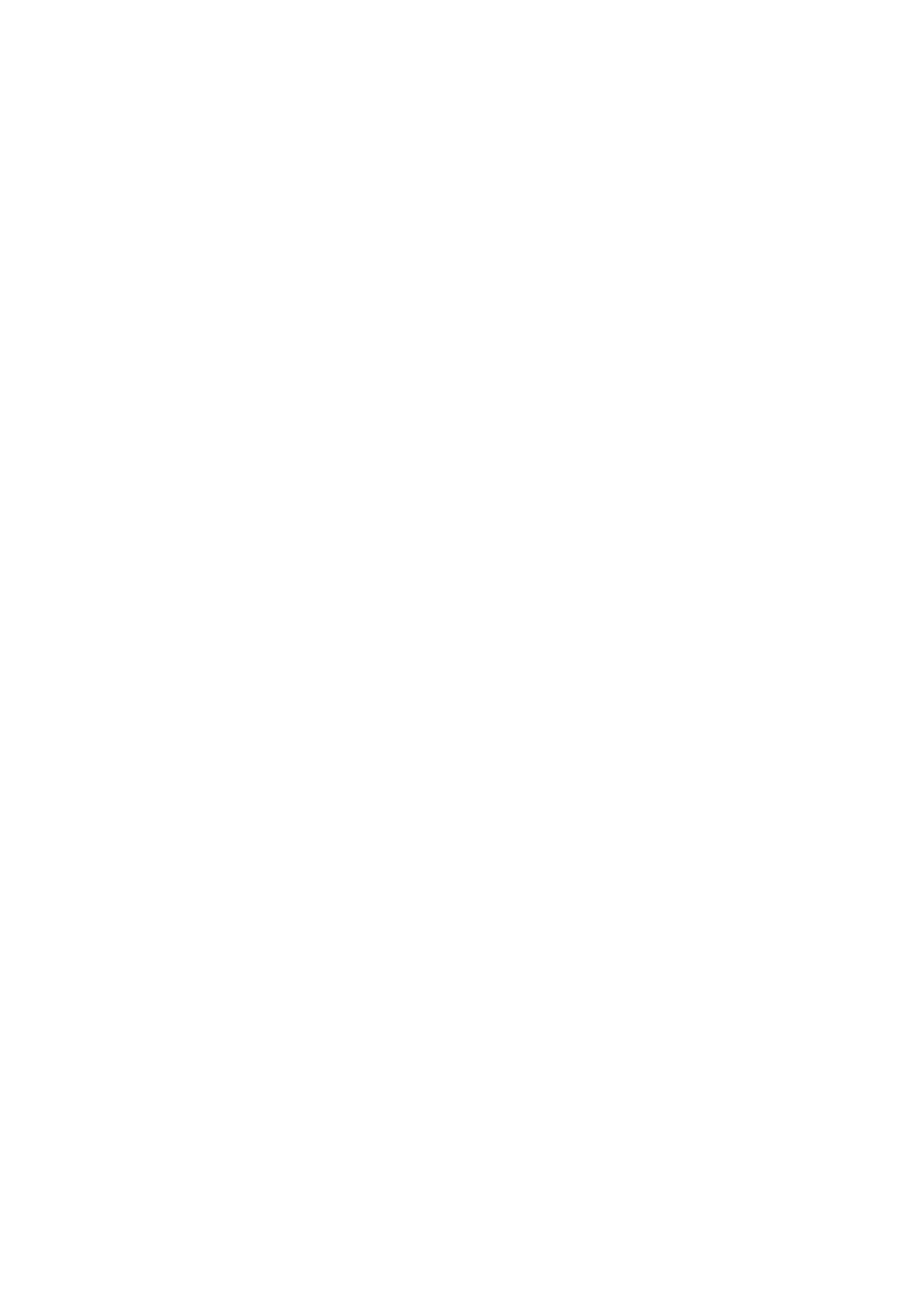**The Handbook of Rationality**

**Edited by Markus Knauff and Wolfgang Spohn**

**The MIT Press Cambridge, Massachusetts London, England**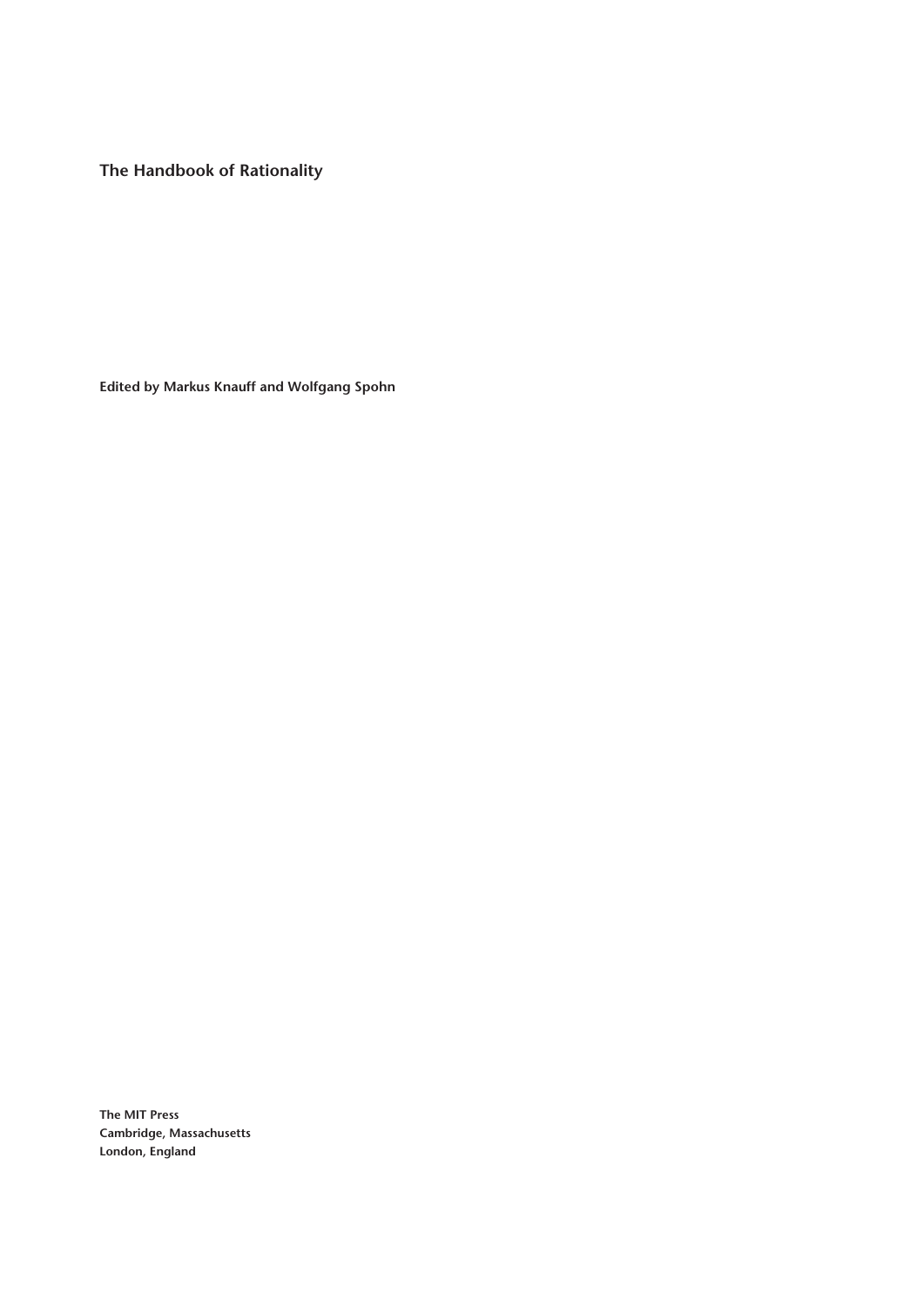© 2021 The Massachusetts Institute of Technology

All rights reserved. No part of this book may be reproduced in any form by any electronic or mechanical means (including photocopying, recording, or information storage and retrieval) without permission in writing from the publisher.

The MIT Press would like to thank the anonymous peer reviewers who provided comments on drafts of this book. The generous work of academic experts is essential for establishing the authority and quality of our publications. We acknowledge with gratitude the contributions of these otherwise uncredited readers.

This book was set in Stone Serif and Stone Sans by Westchester Publishing Services. Printed and bound in the United States of America.

Library of Congress Cataloging-in-Publication Data

Names: Knauff, Markus, editor. | Spohn, Wolfgang, editor. Title: The handbook of rationality / edited by Markus Knauff and Wolfgang Spohn. Description: Cambridge : The MIT Press, 2021. | Includes bibliographical references and index. Identifiers: LCCN 2020048455 | ISBN 9780262045070 (hardcover) Subjects: LCSH: Reasoning (Psychology) | Reason. | Cognitive psychology. | Logic. | Philosophy of mind. Classification: LCC BF442 .H36 2021 | DDC 153.4/3—dc23 LC record available at https://lccn.loc.gov/2020048455

10 9 8 7 6 5 4 3 2 1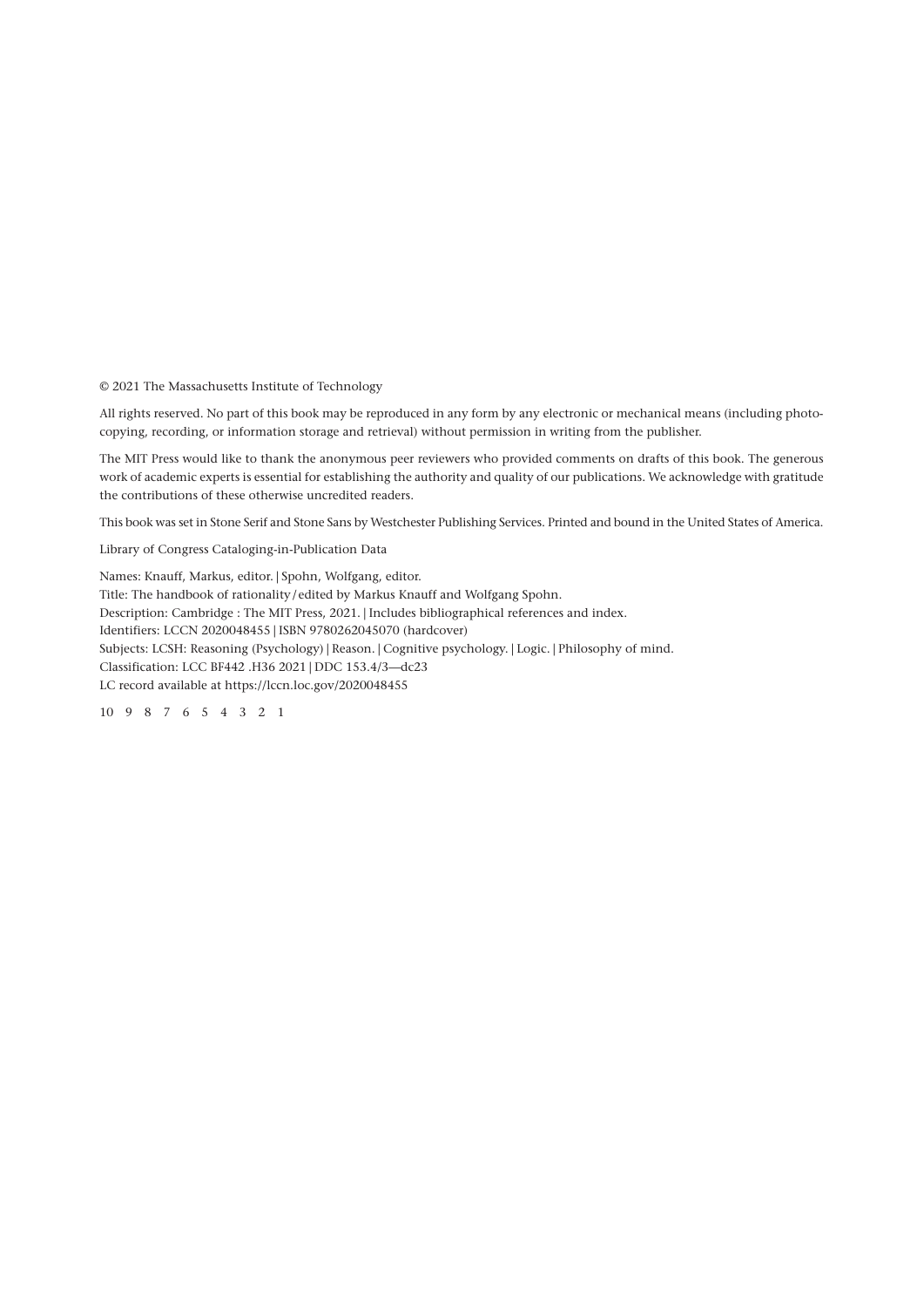# **Contents**

Preface ix Overview of the Handbook xi Markus Knauff and Wolfgang Spohn

# **Psychological and Philosophical Frameworks**  of Rationality-A Systematic Introduction 1 Markus Knauff and Wolfgang Spohn

- 1. Why Study Rationality? 1
- 2. Contours of the Concept of Rationality 3
- 3. Theoretical and Practical Rationality 10
- 4. Normative and Descriptive Theories of Rationality 18
- 5. Individual and Social Rationality 26
- 6. Rationality in a Process- Oriented and an Output-Oriented Perspective 31
- 7. Preconditions of Rationality 34
- 8. Frontiers of Rationality 44
- 9. Conclusion and Open Issues 50
- **I Origins and Key Issues of Rationality**

## **Section 1 Origins of Rationality**

- **1.1 Theories of Rationality and the Descriptive– Normative Divide: A Historical Approach** 71 Thomas Sturm
- **1.2** The Rationality Debate in the Psychology **of Reasoning: A Historical Review** 87 Jonathan St. B. T. Evans
- **1.3 Evolution of Rationality** 101 Gerhard Schurz
- **1.4 Rationality and the Brain** 115 Vinod Goel

## **Section 2 Key Issues of Rationality**

- **2.1 Reasons and Rationality** 129 John Broome
- **2.2 Practical and Theoretical Rationality** 137 Ralph Wedgwood
- **2.3 Mental Models, Reasoning, and Rationality** 147 P. N. Johnson-Laird
- **2.4 Heuristics and Biases** 159 Klaus Fiedler, Johannes Prager, and Linda McCaughey
- **2.5 Dual- Process Theories of Deductive Reasoning** 173 Karl Christoph Klauer
- **2.6 Logico- Computational Aspects of Rationality** 185 Johan van Benthem, Fenrong Liu, and Sonja Smets

### **II Theoretical Rationality**

## **Section 3 Deductive Reasoning**

- **3.1 Propositional and First- Order Logic** 201 Florian Steinberger
- **3.2 Natural Logic** 215 David P. O'Brien
- **3.3 Psychological Theories of Syllogistic Reasoning** 225 Sangeet Khemlani

## **Section 4 Probabilistic Reasoning**

- **4.1 Subjective Probability and Its Dynamics** 239 Alan Hájek and Julia Staffel
- **4.2 Bayes Nets and Rationality** 253 Stephan Hartmann
- **4.3 Evidential Relevance** 265 Arthur Merin
- **4.4 Probability Logic** 277 Niki Pfeifer
- **4.5 Bayesian Rationality in the Psychology of Reasoning** 285 Nick Chater and Mike Oaksford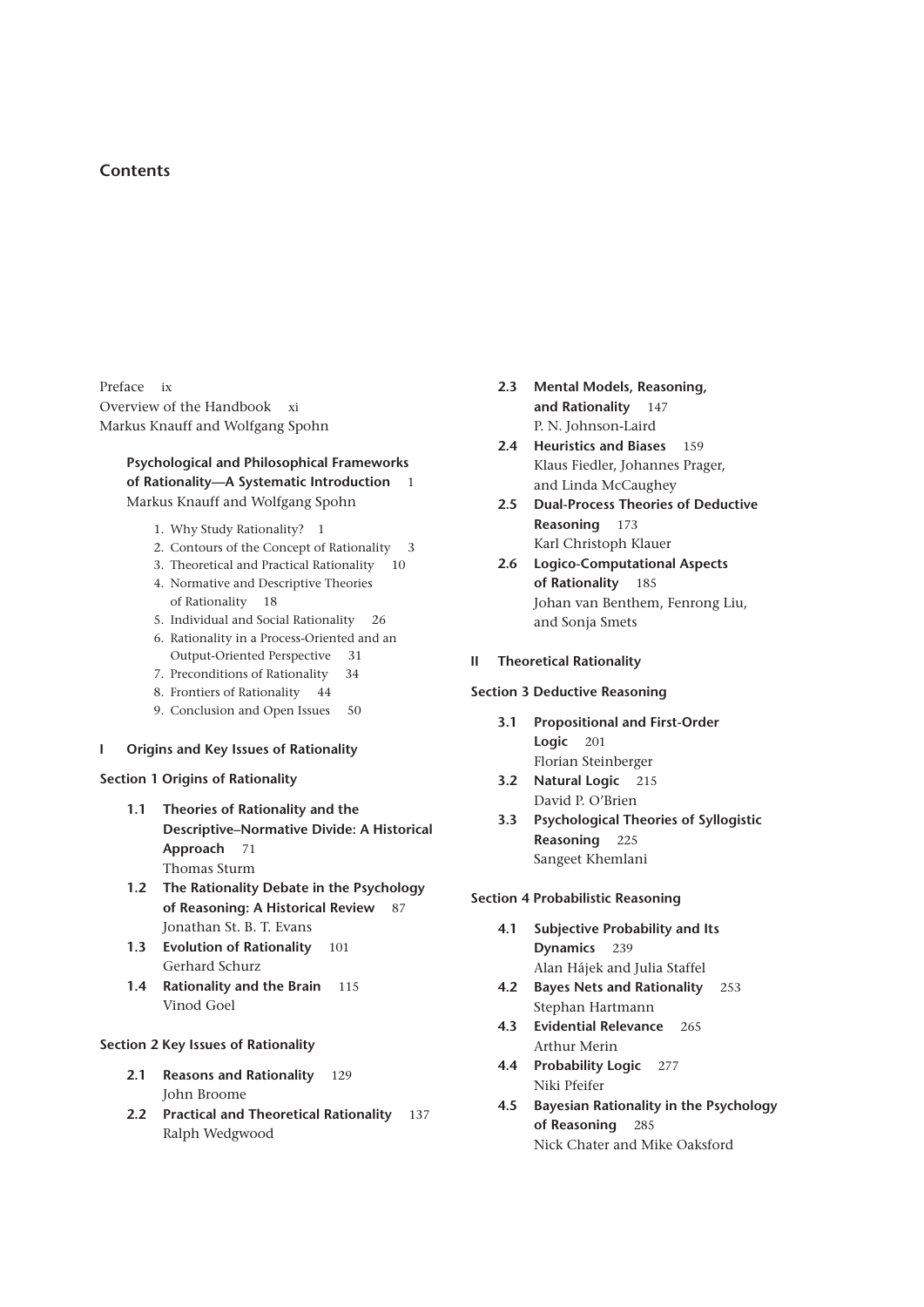- 4.6 Probabilities and Conditionals 295 Klaus Oberauer and Danielle Pessach
- 4.7 Representing Belief: Beyond Probability and Logic 305 Didier Dubois and Henri Prade

# Section 5 Belief Revision, Defeasible Reasoning, and Argumentation Theory

- 5.1 Doxastic and Epistemic Logic 319 Hans van Ditmarsch
- 5.2 Belief Revision 327 Hans Rott
- 5.3 Ranking Theory 337 Gabriele Kern-Isberner, Niels Skovgaard-Olsen, and Wolfgang Spohn
- 5.4 Defeasible Reasoning and Belief Revision in Psychology 347 Lupita Estefania Gazzo Castañeda and Markus Knauff
- 5.5 Argumentation Theory 361 Ulrike Hahn and Peter Collins
- 5.6 Reasoning and Argumentation 367 John Woods

### Section 6 Conditional and Counterfactual Reasoning

- 6.1 Conditional and Counterfactual Logic 381 William B. Starr
- 6.2 The Suppositional Theory of Conditionals and Rationality 395 David E. Over and Nicole Cruz
- 6.3 Conditional and Counterfactual Reasoning 405 Ruth M. J. Byrne and Orlando Espino
- 6.4 Utility Conditionals 419 Jean-François Bonnefon

## Section 7 Causal and Diagnostic Reasoning

- 7.1 Causal and Counterfactual Inference 427 Iudea Pearl
- 7.2 The Rationality of Everyday Causal Coanition 439 Michael R. Waldmann
- 7.3 Diagnostic Causal Reasoning 449 Björn Meder and Ralf Mayrhofer

## **III** Practical Rationality

## Section 8 Individual Rationality and Decision Making

8.1 Preferences and Utility Functions 461 Till Grüne-Yanoff

- 8.2 Standard Decision Theory 473 Martin Peterson
- 8.3 Prospect Theory 485 Andreas Glöckner
- 8.4 Decision under Uncertainty 495 Brian Hill
- 8.5 Bounded Rationality: A Vision of Rational Choice in the Real World 505 Ralph Hertwig and Anastasia Kozyreva
- 8.6 Reasoning, Rationality, and Metacognition 517 Valerie A. Thompson, Shira Elgayam, and Rakefet Ackerman

## **Section 9 Game Theory**

- 9.1 Classical Game Theory 529 Max Albert and Hartmut Kliemt
- 9.2 Epistemic Game Theory 543 Andrés Perea
- 9.3 Evolutionary Game Theory 553 J. McKenzie Alexander
- 9.4 Rationality in Economics: Theory and Evidence 565 Sanjit Dhami and Ali al-Nowaihi

### **Section 10 Aspects of Social Rationality**

- 10.1 Social Epistemology 579 Franz Dietrich and Kai Spiekermann
- 10.2 Collective Rationality 591 Hans Bernhard Schmid
- 10.3 Rationality in Communication 601 Georg Meggle
- 10.4 Rational Choice Theory in the Social Sciences 611 Werner Raub
- 10.5 Structural Rationality 625 Julian Nida-Rümelin, Rebecca Gutwald, and Niina Zuber
- 10.6 Adaptationism: A Meta-Normative Theory of Rationality 633 Leda Cosmides and John Tooby

### Section 11 Deontic and Legal Reasoning

- 11.1 Deontic Logic 645 John Horty and Olivier Roy
- 11.2 Deontic Reasoning in Psychology 651 Shira Elqayam
- 11.3 Legal Logic 659 Eric Hilgendorf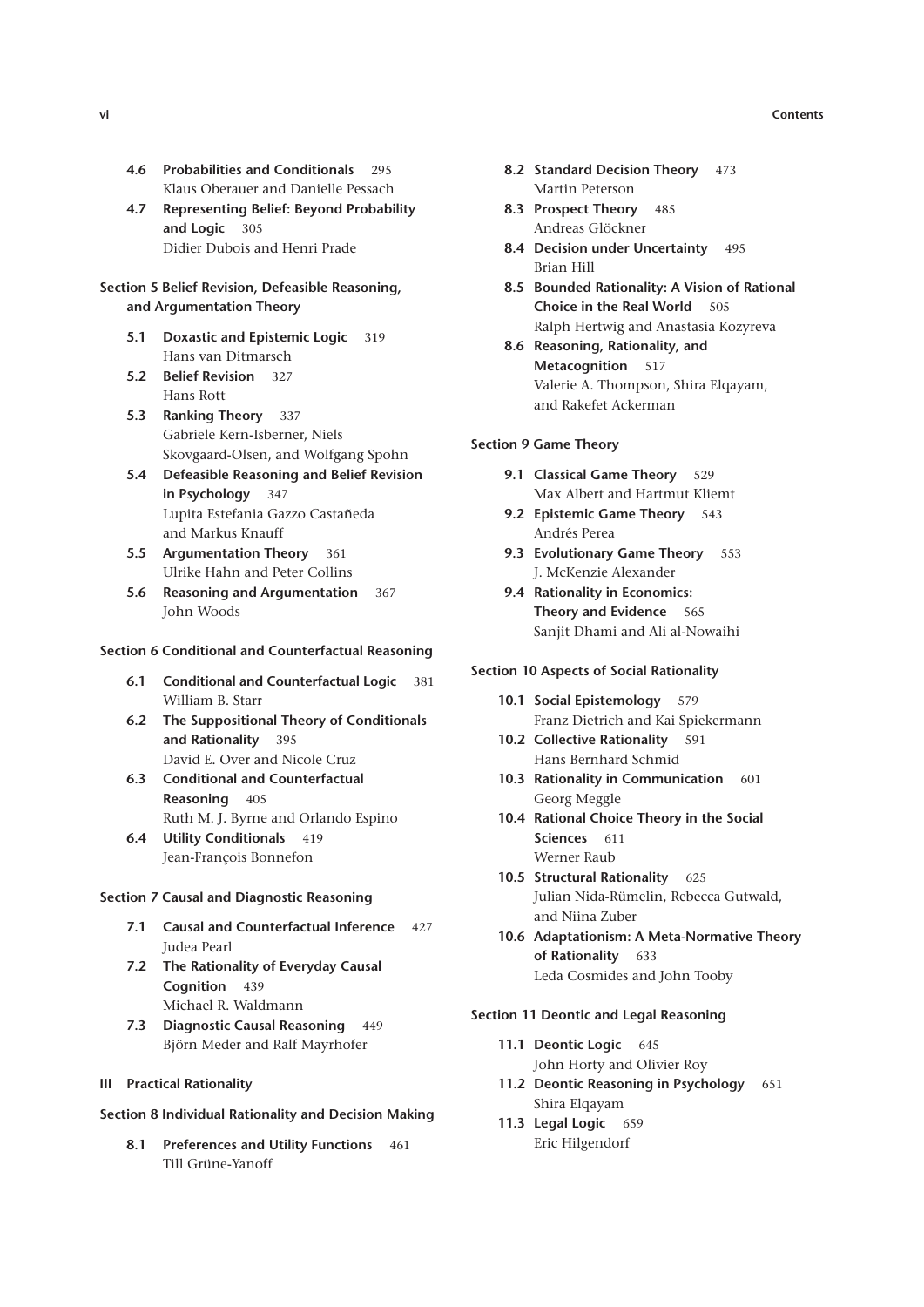#### **Contents vii**

**11.4 Logical Models of Legal Argumentation** 669 Henry Prakken

## **Section 12 Moral Thinking and Rationality**

- **12.1 Rationality and Morality** 681 Christoph Fehige and Ulla Wessels
- **12.2 Moral Reasons** 693 Michael Smith
- 12.3 The Psychology and Rationality of Moral **Judgment** 701 Alex Wiegmann and Hanno Sauer

## **IV Facets of Rationality**

## **Section 13 Visual and Spatial Reasoning**

- **13.1 Logical Reasoning with Diagrams** 715 Mateja Jamnik
- **13.2 Rational Reasoning about Spatial and Temporal Relations** 725 Marco Ragni
- **13.3 Visualization and Rationality** 735 Markus Knauff

## **Section 14 Scientific Rationality**

- **14.1 Scientific Rationality and Objectivity** 747 Line Edslev Andersen and Hanne Andersen
- 14.2 Rationality and the Value-Freedom **of Science** 757 Anke Bueter
- **14.3 Rationality and the Public Understanding of Science** 767 Rainer Bromme and Lukas Gierth

# **Section 15 Individual Differences, Learning, and Improvement of Rational Thinking**

- **15.1 The Development of Basic Human Rationality** 779 Henry Markovits
- **15.2 Rationality and Intelligence** 791 Keith E. Stanovich, Maggie E. Toplak, and Richard F. West
- **15.3 How to Improve Rational Thinking?** 801 Stephanie de Oliveira and Richard Nisbett

Contributors 807 Name Index 811 Subject Index 843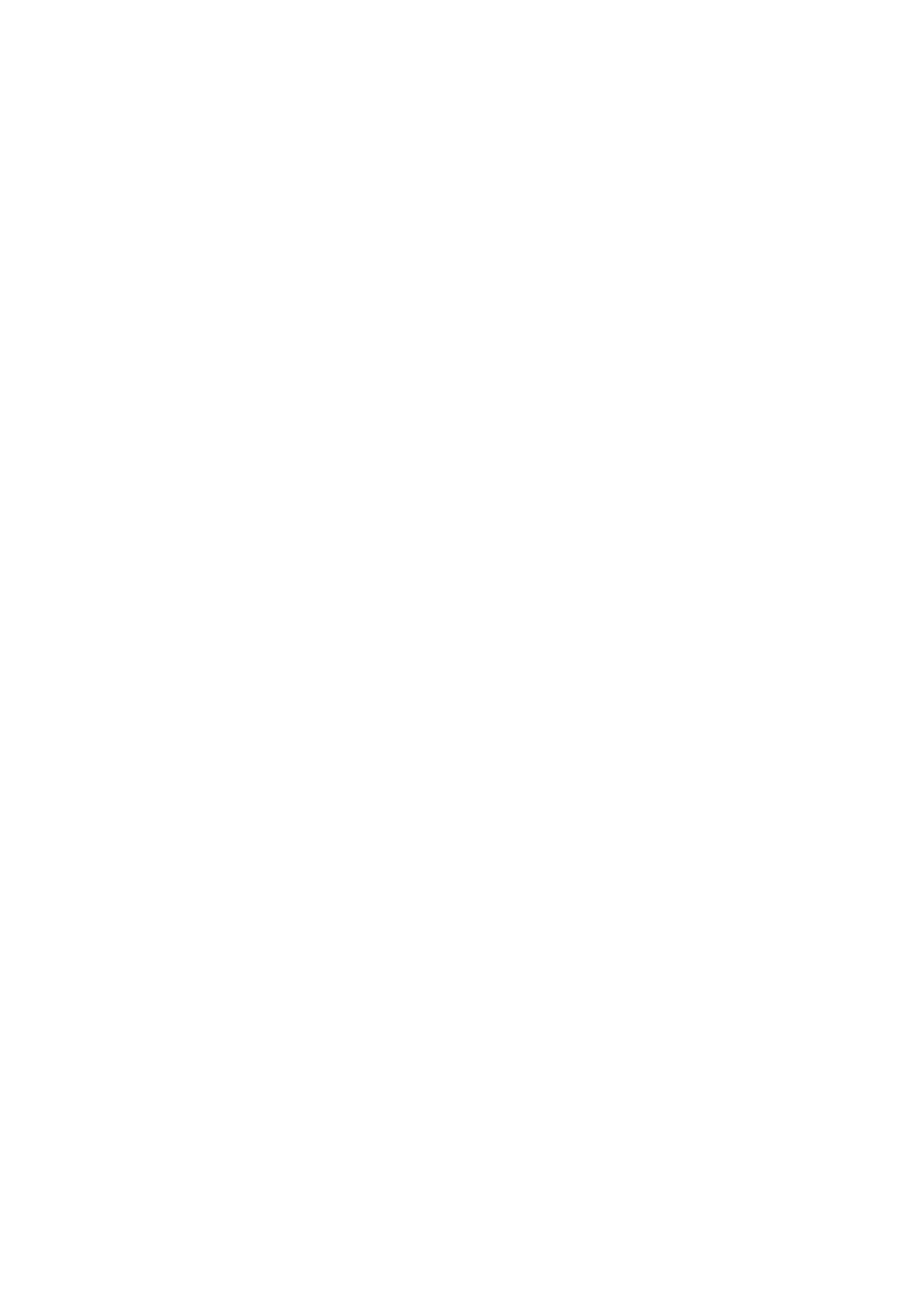# **Preface**

This book is for students and scholars who want to think about the big questions: Are we rational? What at all does it mean to be rational? Why do we sometimes deviate from the norms of rationality? What happens in our brain when we reason and decide? What is a good or bad decision? How do we come to sensible beliefs and knowledge? These are questions that people have wondered about since the beginning of humankind. And these are questions about which, since ancient times, thinkers have had much to say. The aim of *The Handbook of Rationality* is to show how (analytic) philosophers and (cognitive) psychologists think about these big questions. In the past de cades, both disciplines have made tremendous advances in better understanding the very nature of human rationality. Yet, the interaction between the fields is developed only in rudimentary forms. The consequence is that no publications exist that provide students and scholars with an easily accessible integrated overview about the state of the art in the psychology and philosophy of rationality. *The Handbook of Rationality* seeks to fill this gap and to be a novel resource for students and scholars in psychology and philosophy, but also in neighboring areas, such as economics, neuroscience, artificial intelligence, linguistics, law, sociology, anthropology, or education.

This handbook has not become so voluminous because we wanted it to be. A little less work with the publication of this volume would have been all right. But a less complete treatment would not have done justice to the importance of the subject. Of course we were fully aware of the complexity and breadth of the topic of rationality when we started to think about the chapters and authors that we wanted to collect in this handbook. However, during our work, we repeatedly encountered new topics and issues that we had not considered at the beginning because they only arose from our interdisciplinary cooperation. If we had merely concentrated on our respective home disciplines, we would have missed many of these interesting questions lying in the no man's land between the disciplines.

What has greatly facilitated our interdisciplinary collaboration and made it so productive is the fact that we already collaborated for many years within the Priority Program SPP 1516, *New Frameworks of Rationality*, which has been funded by the German Research Foundation (Deutsche Forschungsgemeinschaft [DFG]) from 2011 to 2018. The program consisted of 15 research projects from psychology, philosophy, and artificial intelligence and often combined methods from these disciplines within highly interdisciplinary projects. The program was headed by Markus Knauff and coinitiated by Wolfgang Spohn, the cognitive psychologists Ralph Hertwig and Michael Waldmann, and the philosopher Gerhard Schurz. Later, the computer scientist Gabriele Kern-Isberner joined this governing board. In this priority program, we gathered many times, worked together very intensively, worked on many joint publications, and spent many, many hours of intensive discussion (www.spp1516.de). All this resulted in enormous shared benefit and progress in mutual understanding.

At some point, we thought we should share our progress with a broader scientific public, and so the idea for this handbook was born in the summer of 2015. We are very grateful to the DFG for the generous funding of the interdisciplinary research program. We are aware that Germany is one of the few countries that still invest so much in basic research without expecting results that are directly economically exploitable. This is a privilege we greatly appreciate. Many scientists from this program have also contributed to this handbook, although we have taken great care to include many other experts from the worldwide community of rationality research. The handbook is a truly international enterprise. We are very pleased that most of the world's leading experts were very enthusiastic and immediately agreed to contribute a chapter to this handbook. The different disciplines use quite different formats for footnotes, indexing, references, and other stylistic matters. To establish uniformity throughout the handbook, we have chosen to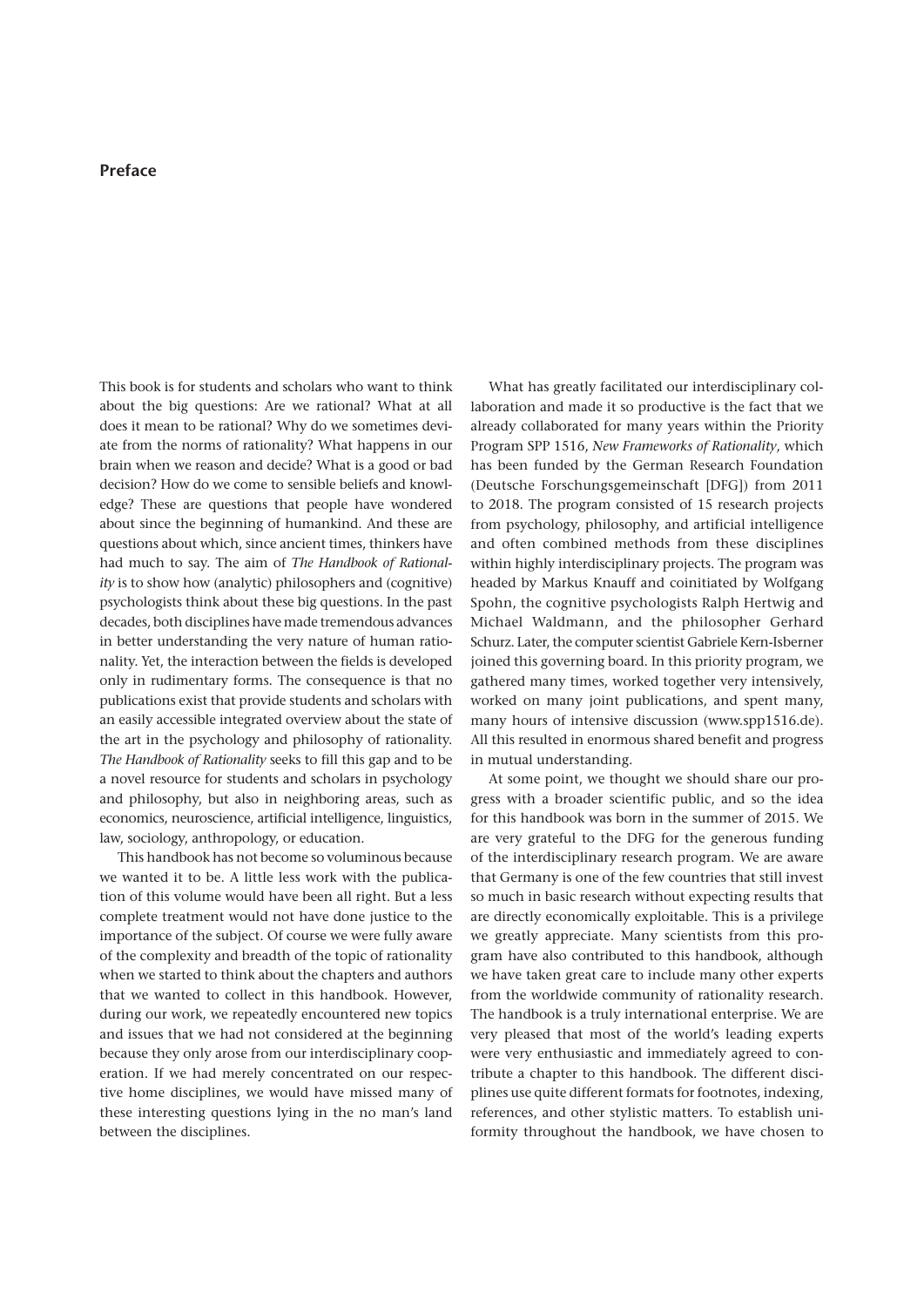use the rules from the *Publication Manual of the American Psychological Association* (6th edition, 2010).

Our list of acknowledgments is long. First, we thank all our authors. In order to cover our field comprehensively, we had to engage the best authors across the disciplines. We expected that many authors would deliver too late, that we would have to wait a very long time for many contributions, that we would have to send out dozens of reminders, and so on. But we were too pessimistic. Most of our authors were very reliable, delivered their contributions fairly punctually, and were also very cooperative and responsive. We are very sad that one of our initial authors, Sieghard Beller, passed away before he could deliver his chapter and that another author, Arthur Merin, died shortly after finishing his chapter. We are most grateful to all of the authors for the exemplary cooperation.

We are also indebted to all our reviewers. In general, each chapter was reviewed by two reviewers, one from psychology and one from philosophy. In most cases, this was possible, and sometimes we even received three or four reviews from colleagues with different disciplinary backgrounds. For each chapter, at least one review came from an author of another chapter and the other from an external reviewer. We are very thankful to the following external reviewers:

| Robert Audi            | Simon Handley        |
|------------------------|----------------------|
| Anthony Blair          | Sven Ove Hansson     |
| Thomas Blanchard       | Tim Henning          |
| Luc Bovens             | Risto Hilpinen       |
| Matteo Colombo         | Franz Huber          |
| Vincenzo Crupi         | Carsten Koenneker    |
| David Danks            | Jakob Koscholke      |
| Lorraine Daston        | Annette Lessmöllmann |
| Eddie Dekel            | Tania Lombrozo       |
| Emmanuelle-Anna        | Hugo Mercier         |
| Dietz Saldanha         | Philippe Mongin      |
| Igor Douven            | Martin Monti         |
| Frank Fischer          | <b>Josef Perner</b>  |
| Christian Freksa       | Martin Peterson      |
| Peter Gärdenfors       | Eric Raidl           |
| Valeria Giardino       | Christian Ruff       |
| Itzhak Gilboa          | Giovanni Sartor      |
| <b>Anthony Gillies</b> | Walter Schaeken      |
| <b>Herbert Gintis</b>  | Mark Schroeder       |
| Geoffrey Goodwin       | Armin Schulz         |
| Werner Güth            | Keith Stenning       |
| Jaap Hage              | <b>Bob Sternberg</b> |

| Jakub Szymanik     | Peter Wakker    |
|--------------------|-----------------|
| Raimo Tuomela      | Paul Weirich    |
| Gottfried Vosgerau | Gregory Wheeler |
| Thomas Voss        | Kevin Zollman   |

We are very sad that Christian Freksa died in an accident before the book came out.

We mentioned that we could build on a long previous cooperation within the Priority Program *New Frameworks of Rationality*. Here we want to thank all members of the program for the lively and productive cooperation. It was most instructive.

We are deeply grateful to Christopher von Bülow, who checked all the manuscripts and brought them into the final uniform shape. He did so with unsurpassable care, at times at which we editors were already exhausted. It is also his merit that this project came to a good end.

We also thank Lupita Estefania Gazzo Castañeda, Andreas Kemmerling, and Christoph Klauer for their comments on an earlier version of the introductory chapter. Knauff wrote parts of the long introductory chapter at the University of California, Santa Barbara (UCSB), and thus wants to thank Daniel Montello for his hospitality and the perfect environment for focused thinking and writing. Knauff also wants to thank Estefania and his whole team for the many interesting and lively discussions. Spohn is doubly grateful to the DFG for support: in 2016–2018 through the research unit FOR 1614 at the University of Konstanz and in 2019–2020 through the excellence cluster EXC 2064/1 (project number 390727645) at the University of Tübingen.

We are also most grateful to Philip Laughlin and the team from MIT Press. The interaction with all of them was always pleasant and professional. This handbook was a huge enterprise and thus, in the final phase, an enormous work for the publisher, which was performed in an excellent way.

Normally, the editors form a unit that cannot thank itself. Still, we feel the urge to do this. We can only thank each other for the untiring willingness to work together over such a long period of time on such a large project. It was a great scientific experience that neither of us wants to miss, even though we spent so many days and nights discussing and Skyping, as well as exchanging (about 3,000) emails. Our spouses, Erika and Ulli, have faithfully accompanied our work with their understanding, charity, and support. We dedicate our work to them!

Markus Knauff and Wolfgang Spohn

Gießen and Konstanz, January 2021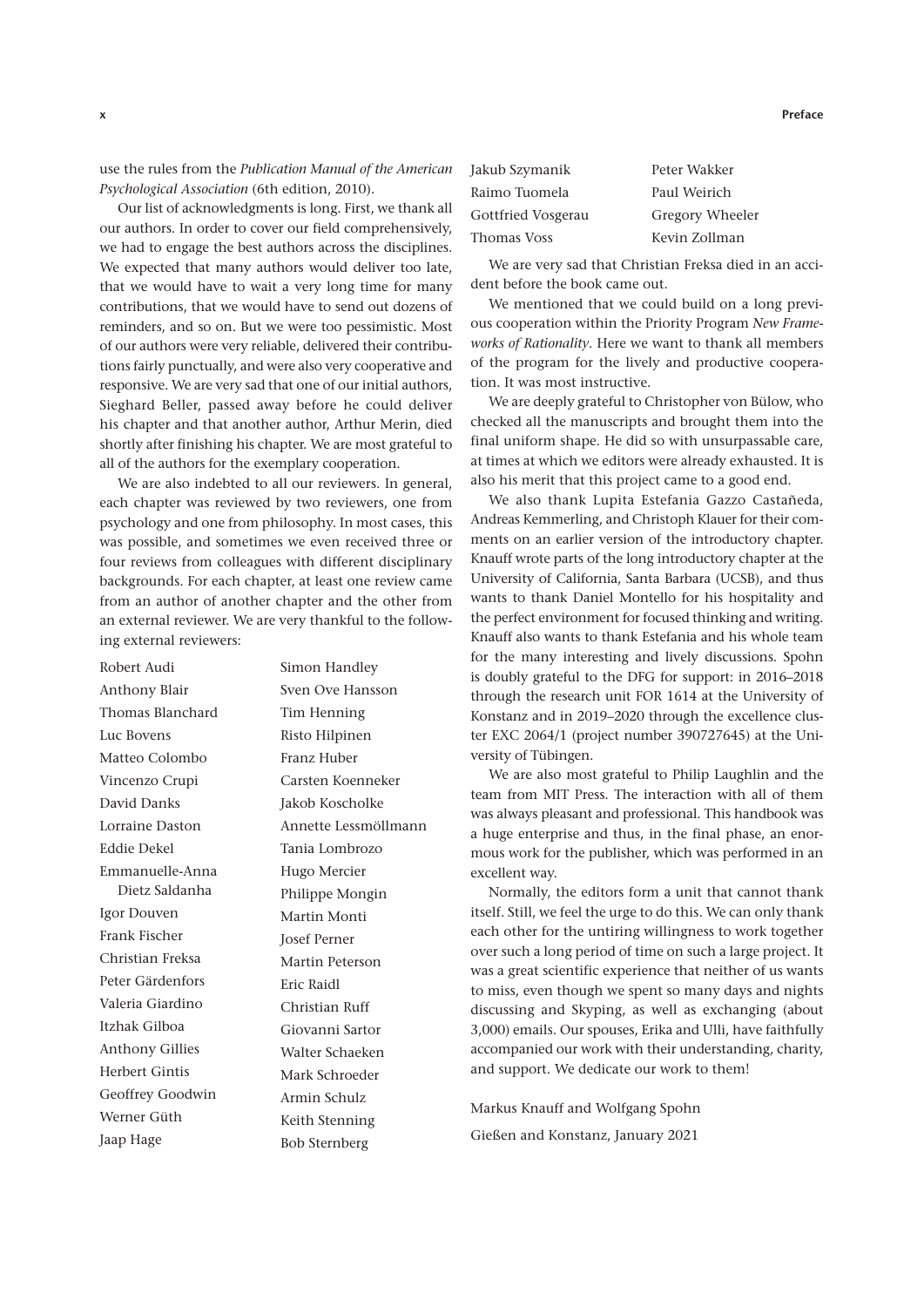# **Overview of the Handbook**

#### **Markus Knauff and Wolfgang Spohn**

This handbook seeks to cover its topic, rationality, in an interdisciplinary way, more than any other existing handbook on this topic. Surely it cannot fulfill this intention completely. The topic is just too large. But it intends to reach broad representativity at least in its two main disciplines, philosophy and psychology. In addition, it presents some insights from disciplines such as artificial intelligence, behavioral and microeconomics, and neuroscience, although these areas are only partially covered here. The current program is already very ambitious.

The handbook is not organized along disciplinary lines of psychology and philosophy. This would be in clear contradiction to our interdisciplinary endeavor. Rather, it is organized along the common themes that occur in both fields, albeit often in different forms and under different names. In our introductory chapter, we propose various distinctions for classifying the overwhelming research on rationality. Certainly, the most important one is that between theoretical and practical rationality. This distinction is mirrored in the headings of part II and part III, the two main parts of this handbook. These parts are preceded by part I, which addresses some fundamental or propaedeutic matters concerning the history, some paradigms, and some key issues of research on rationality. The handbook concludes with part IV, which presents further facets of rationality that are relevant for both theoretical and practical rationality.

Each of the four parts consists of several sections, which in turn each contain several chapters, so that we ended up with 15 sections and 65 chapters. The order of chapters within a section does not have a particular significance. We just had to find one that creates connections between the different disciplinary backgrounds of the authors. The assignment of chapters to sections was more difficult. The field is so variegated and interlinked that no classification can be perfect. Still, we hope that we have organized the handbook in a way that makes it easy to read.

In our **introductory chapter**, we systematize the field by means of four binary distinctions: theoretical versus practical rationality, normative versus descriptive theories of rationality, individual versus social rationality, and outcome-versus process-oriented accounts of rationality. Since the distinctions can be combined with each other, we end up with a system of 16 compartments. Our chapter says something about most of the 16 compartments and uses this system not only to give guidance to the readers of this handbook but also to suggest a new classification system for researchers in human rationality. We recommend all readers to study this introductory chapter. This will certainly make it easier to orient oneself in, and to contextualize, the rich material collected in this handbook.

#### **Part I: Origins and Key Issues of Rationality**

The chapters in **section 1** deal with the history of rationality research and the cortical and evolutionary foundations of rational thinking. In chapter 1.1, *Thomas Sturm* describes the history of philosophical conceptions of rationality, which were just as much psychological conceptions. Since this history is so enormously rich, he just focuses on the emergence of the distinction between a descriptive and a normative perspective, which is so important for the entire handbook. This philosophical chapter is then complemented by chapter 1.2, in which *Jonathan Evans* summarizes the younger history of the psychology of reasoning from his personal point of view. Then, in chapter 1.3, *Gerhard Schurz* looks even farther back in time by speculating about the evolution of rationality. In chapter 1.4, *Vinod Goel* deals with the material basis of rationality, the brain. He presents findings from cognitive neuroscience and brain imaging on which cortical networks are involved in different kinds of rational thinking.

The chapters in **section 2** are concerned with some substantial philosophical and psychological topics of rationality. The section begins with chapter 2.1, in which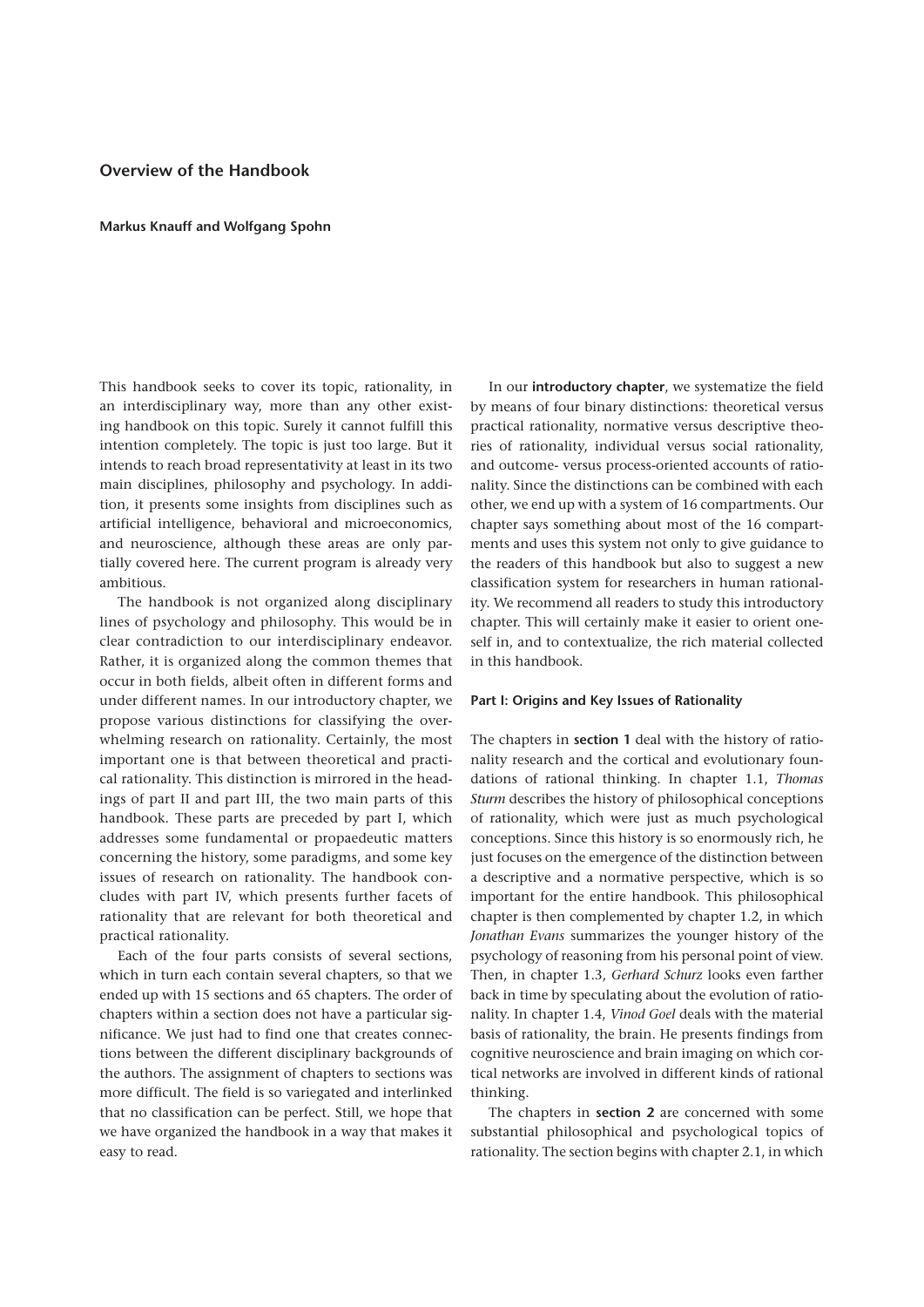*John Broome* deals with the relation between rationality and reasoning. Both keywords are extensively used in this handbook, but they do not seem to denote exactly the same matter. The terms are also used quite differently in philosophy and psychology. In chapter 2.2, *Ralph Wedgwood* discusses the distinction between theoretical and practical rationality. This is also the toplevel distinction in this handbook. The next chapters present various cognitive approaches to rationality. In chapter 2.3, *Philip Johnson- Laird* gives an overview of the theory of mental models, which is a far-reaching framework for explaining accurate and fallacious human reasoning. Another cognitive framework is the heuristics and biases approach, which is presented and critically discussed in chapter 2.4 by *Klaus Fiedler, Johannes Prager*, and *Linda McCaughey*. An equally influential framework is established by dual-process theories of reasoning. This framework and the related empirical evidence are presented by *Karl Christoph Klauer* in chapter 2.5. We could have placed the Bayesian reasoning theories here, too, as these theories also have a quite universal ambition. However, the relevant chapter by Chater and Oaksford fits even better in the section that is particularly dedicated to probabilistic reasoning. The last chapter in section 2 is a big jump toward artificial intelligence. In their chapter 2.6, *Johan van Benthem, Fenrong Liu*, and *Sonja Smets* outline the logico-computational perspective on rationality. They show how this approach can be efficiently used to solve rationality problems in computers. This chapter also creates a bridge to section 3 in part II, which is about logical and deductive reasoning.

### **Part II: Theoretical Rationality**

Sections 3–7 are concerned with the key issues of theoretical (or "epistemic" or "doxastic") rationality and reasoning. The first term originates from philosophy and is, in fact, not as common in psychology, in which cognitive theories of reasoning are a very active research field. However, the philosophical term is much broader and thus serves as the heading for the following sections. Not surprisingly, this part of the handbook starts with the two dominating reasoning paradigms: deductive logic as already conceived in ancient philosophy and probabilistic thinking as developed since the middle of the 17th century. These two paradigms are represented in sections 3 and 4, respectively.

The chapters in **section 3** are concerned with deductive logic and reasoning. Of course, the principles of propositional and first-order logic have long been part of the basic knowledge of our disciplines. Yet we wanted

to explain at least in one place of this handbook what a logical proof is and how it is related to rational belief. This is done in chapter 3.1 by *Florian Steinberger*, who added some novel ideas to this classical topic. Propositional and first-order logic are also important in cognitive research on human reasoning. In chapter 3.2, *David O'Brien* presents the natural-logic account and some evidence in support of this account. In chapter 3.3, *Sangeet Khemlani* explains the cognitive foundations of syllogistic reasoning, which is a fragment of first-order logic. His approach is based on mental models as described in chapter 2.3.

Then, **section 4** is concerned with approaches from probability theory. In chapter 4.1, *Alan Hájek* and *Julia Staffel* explain the normative foundations of Bayesianism. Chapter 4.2 by *Stephan Hartmann* complements this by explaining the usefulness of the theory of so-called Bayes nets. A further complement is given in chapter 4.3 by *Arthur Merin*, which unfolds the probabilistic core of all considerations of relevance. This is important for accounts of reasoning, since premises or arguments are usually assumed to be relevant for their conclusions. In chapter 4.4, *Niki Pfeifer* presents his probability logic. In chapter 4.5, *Nick Chater* and *Mike Oaksford* defend their psychological perspective on rationality as conceived within Bayesianism. This, in turn, is complemented by chapter 4.6 by *Klaus Oberauer* and *Danielle Pessach*, who explain what, for (some) psychologists, conditionals have to do with probability. Chapter 4.7 by *Didier Dubois* and *Henri Prade* also proceeds from the assumption that beliefs, or epistemic states in general, come in degrees. This is why the chapter is placed in this section. Yet, in their account, rational degrees of belief do not behave like probabilities but in certain other ways. We think it is important to acknowledge that such alternatives exist.

Logic and probability theory are, of course, not the only paradigms of theoretical rationality and reasoning. In fact, many other frameworks exist, and many of them are not restricted to quantitative conceptions of degrees of belief, as in Bayesianism. These alternative accounts are represented in the remaining sections of part II.

The chapters in **section 5** are concerned with qualitative representations of belief and the related accounts of reasoning. In chapter 5.1, *Hans van Ditmarsch* presents the basic theory of doxastic and epistemic logic. Then, belief revision theory is concerned with the rational change of epistemic states. This normative account of belief revision is described in chapter 5.2 by *Hans Rott*. The dynamic account of belief revision theory is completed by ranking theory. This theory is laid out in chapter 5.3 by *Gabriele Kern- Isberner, Niels Skovgaard- Olsen*,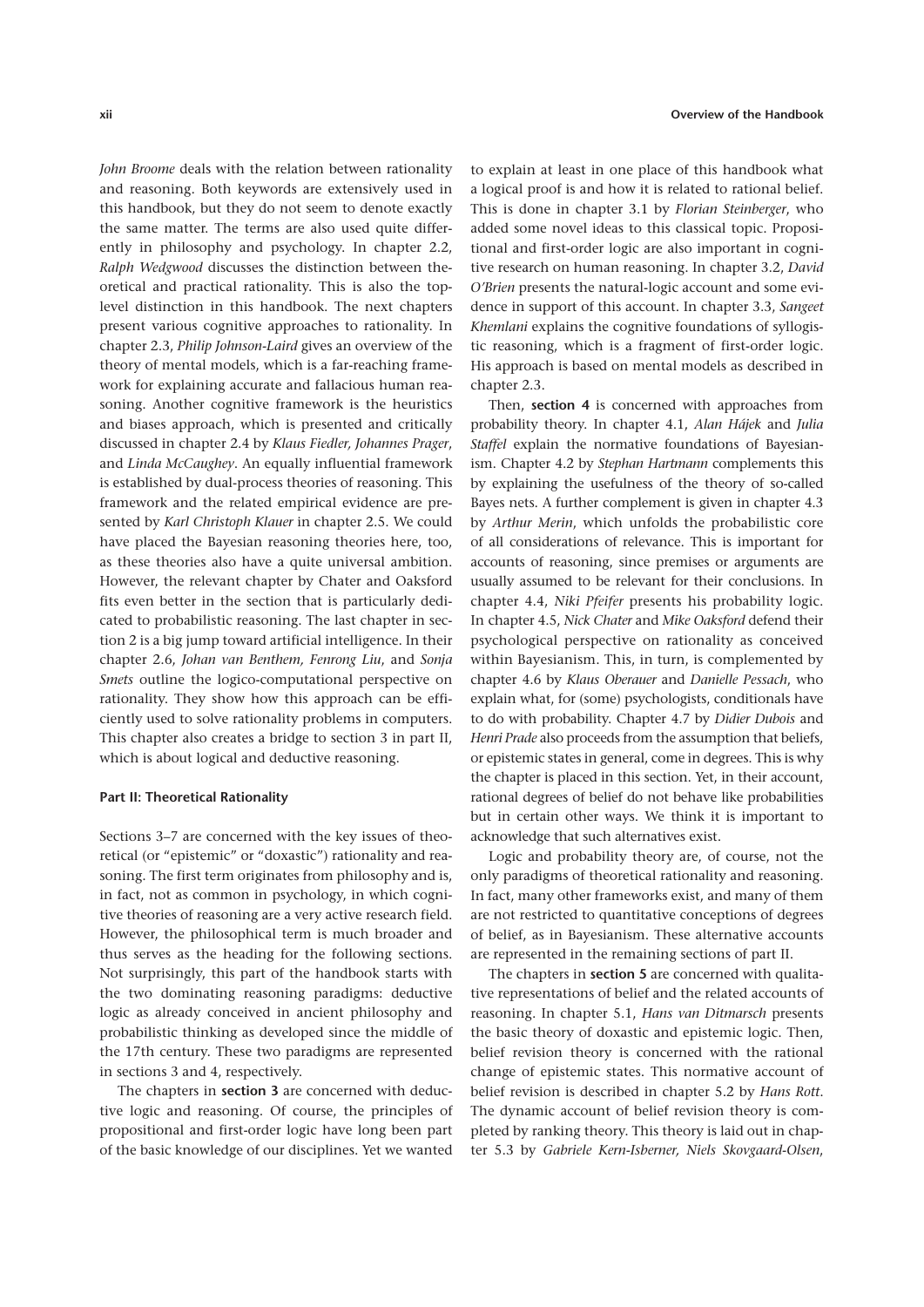and *Wolfgang Spohn*. The dynamics of belief is also important in cognitive theories of defeasible reasoning. In chapter 5.4, *Lupita Estefania Gazzo Castañeda* and *Markus Knauff* describe the empirical results on human belief revision and defeasible reasoning. They also explain how qualitative and quantitative theories try to account for the empirical findings. Defeasible reasoning, finally, is closely related to argumentation, where (rational) arguments drive (rational) epistemic change. The psychological perspective on argumentation is presented in chapter 5.5 by *Ulrike Hahn* and *Peter Collins*. Chapter 5.6 by *John Woods* deals with the same matter from a philosophical perspective.

There is also a close relation between epistemic change, on the one hand, and conditional and counterfactual reasoning, on the other, although the relation is not easy to specify. The broad range of approaches to reasoning with conditionals and counterfactuals is the topic of **section 6**. It begins with chapter 6.1 by *William Starr*, who reviews the different attempts to capture the logic of conditional and counterfactual constructions. In psychology, so- called supposition theory has become prominent. This attempt to explain human conditional reasoning is represented in chapter 6.2 by *David Over* and *Nicole Cruz*. In chapter 6.3, *Ruth Byrne* and *Orlando Espino* explain how human reasoners deal with counterfactual inferences. A special, but psychologically particularly relevant, case of conditional reasoning, so-called utility conditionals, is treated by *Jean- François Bonnefon* in chapter 6.4.

From counterfactual reasoning, it is just a small step to causal reasoning and its subform, diagnostic reasoning. The importance of causal reasoning among our many reasoning activities cannot be overemphasized. This is a huge topic on its own. Thus, we devote the complete **section 7** to it. In chapter 7.1, *Judea Pearl* presents his influential account of causal (and counterfactual) inference in probabilistic or statistical terms. How this kind of reasoning actually works in humans is discussed by *Michael Waldmann* in chapter 7.2. The special case of diagnostic reasoning is dealt with by *Björn Meder* and *Ralf Mayrhofer* in chapter 7.3. This is what this handbook offers concerning theoretical or epistemic rationality and reasoning.

### **Part III: Practical Rationality**

Sections 8–12 deal with the core topics of practical rationality and decision making. Again, the first term is familiar in philosophy, and the second is mostly used in psychology. The terms are not equivalent, but they are close enough to be treated under one heading. We think that in this way, we can best highlight the interdisciplinary links and show how both research areas are connected.

This part of the handbook should of course start with accounts of individual decision making, which is the topic of **section 8**. In chapter 8.1, *Till Grüne- Yanoff* explains the main ideas of preference and utility theory. Next, chapter 8.2 by *Martin Peterson* presents standard decision theory and the normative arguments in its favor. However, this account has been criticized from the psychological as well as from the economic side. Indeed, prospect theory arose from the observation that people often deviate from expected utility maximization. This theory is explained by *Andreas Glöckner* in chapter 8.3. However, there are still further ways how beliefs and desires can be combined to determine a rational decision. Some of them are presented in chapter 8.4 by *Brian Hill*. Another critical view on economic decision theory comes from the theory of bounded rationality, which is influential in psychology and economics. This approach is reviewed in chapter 8.5 by *Ralph Hertwig* and *Anastasia Kozyreva*. The section ends with a chapter 8.6 by *Valerie Thompson, Shira Elqayam*, and *Rakefet Ackerman*, which is concerned with the connection between rationality and metacognition. The authors report empirical results that show that metacognitive control and monitoring processes are important for promoting our rational performance. Thinking about our own thinking makes us more rational. This chapter is quite general, and it might have fit under other headlines, but it also connects well to the previous chapters on practical rationality.

Then, **section 9** deals with game theory, the other standard theory of practical rationality. We treat here only so- called noncooperative game theory, which is, strictly speaking, still about individual practical rationality but in a social context. Chapter 9.1 by *Max Albert* and *Hartmut Kliemt* presents the classical theory, as it has been developed since the 1940s. In the 1980s, epistemic game theory emerged, which promises a more rigorous rationalization of the norms of game theory. This theory is described in chapter 9.2 by *Andrés Perea*. A different perspective is offered by evolutionary game theory, which is outlined by *J. McKenzie Alexander* in chapter 9.3. Again, these theories are criticized from the empirical point of view. This led to the rise of behavioral and psychoeconomics, which are sometimes (mistakenly) seen as fields of psychology but are still driven by the interests of economists. The many different ideas in this area are presented in chapter 9.4 by *Sanjit Dhami* and *Ali al- Nowaihi*.

In our introductory chapter, we explain why most research on rationality focuses on individual rationality.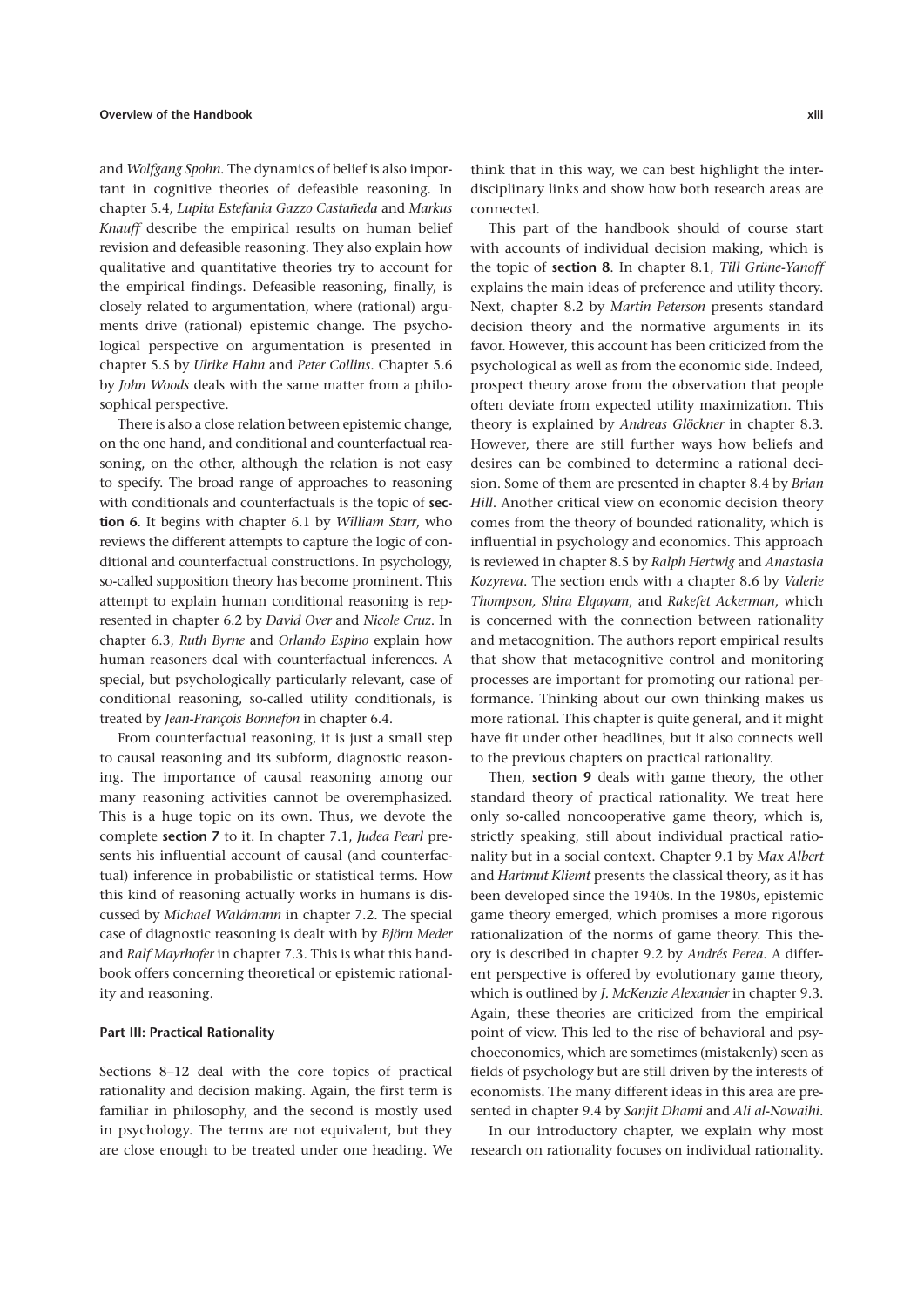In fact, **section 10** is the only section that really deals with social rationality in the proper sense. Therefore, it is not strictly limited to practical matters. In chapter 10.1, *Franz Dietrich* and *Kai Spiekermann* deal with social epistemology, which discusses the normative standards for group belief formation. Recently, related topics such as we-intentionality and collective rationality have developed into a larger philosophical field. These topics are presented in chapter 10.2 by *Hans Bernhard Schmid*. Communication, particularly linguistic communication, is a very special social and rational activity, which is the topic of chapter 10.3 by *Georg Meggle*. Rational choice theory has also become a strong paradigm in the social sciences. This line of research is explained by *Werner Raub* in chapter 10.4. A look into the history of philosophy, into political philosophy, and so on reveals that the standard theories of practical rationality go far beyond the scope of instrumental decision making. At least chapter 10.5 by *Julian Nida- Rümelin, Rebecca Gutwald*, and *Niina Zuber* discusses such extensions and under the label of "structural rationality." Finally, in chapter 10.6, Leda Cosmides and *John Tooby* present their adaptationist account of rationality. Although their evolutionary account seeks to explain all forms of human rationality, their chapter mainly focuses on practical rationality.

Practical reasoning need not proceed in quantitative terms of probabilities, utilities, or the like. Deontic and legal reasoning, for instance, can rely on qualitative representations and processes. Such qualitative accounts are the topic of **section 11**. In chapter 11.1, *John Horty* and *Olivier Roy* present the current state of the art in deontic logic (i.e., the logic of obligations and permissions). Then, in chapter 11.2, *Shira Elqayam* deals with the psychological theories of deontic reasoning. Legal reasoning is sufficiently different from deontic logic to deserve a separate treatment. This is given in chapter 11.3 by *Eric Hilgendorf* and in chapter 11.4 by *Henry Prakken*. A surplus of these chapters is that they represent different legal cultures, which heavily determine the field: chapter 11.3 is embedded in German law, while chapter 11.4 is based on the Anglo-Saxon legal system.

Whenever we are engaged in practical reasoning and decision making, moral issues come into play. In fact, they often are more important than issues of rationality. However, morality is a different topic, which we do not tackle in this handbook. We only wanted to address a few connections to rationality. These connections are the topic of **section 12**, which consists of two philosophical chapters and a psychological one. Chapter 12.1 by *Christoph Fehige* and *Ulla Wessels* describes the relation between rationality and morality in philosophy, while

chapter 12.2 by *Michael Smith* deals with moral reasons, also from a philosophical point of view. But moral judgments are also a big topic in psychology. In chapter 12.3, *Alexander Wiegmann* and *Hanno Sauer* describe the psychological view on moral judgments and their relation to rationality. This concludes our chapters on practical rationality.

## **Part IV: Facets of Rationality**

Sections 13–15 deal with further facets of rationality. Their topics are so distinct that they could not be subsumed under the headings of theoretical and practical rationality. In fact, most of the questions arise in *both* areas of human reasoning. For example, **section 13** is concerned with visual and spatial thinking. Such cognitive processes are an important complement to the many chapters in which reasoning is conceptualized, more or less explicitly, in linguistic or propositional terms. An important question in this context is the connection between logical and diagrammatic reasoning. In chapter 13.1, *Mateja Jamnik* takes the perspective of a computer scientist and argues that diagrams can help to reason logically. Another question is how humans and artificial intelligence systems reason about space and time. In chapter 13.2, *Marco Ragni* describes some differences and explains why people sometimes commit errors in spatial and temporal reasoning. In chapter 13.3, *Markus Knauff* explores whether visualization supports or hampers human reasoning. The empirical results show that it can indeed sometimes impede reasoning.

Another distinct topic is scientific rationality, which has theoretical as well as practical aspects, and which is, of course, of essential concern to us as scientists. The three chapters in **section 14** deal with different aspects of scientific rationality. One idea is that the sciences exercise a particularly sophisticated form of epistemic rationality, which may have stronger claims on objectivity. This idea is pursued in chapter 14.1 by *Line Edslev Andersen* and *Hanne Andersen*. Another topic is the valuefreedom of science. This is the topic of chapter 14.2 by *Anke Bueter*. Finally, it is also important how scientific results are communicated to and perceived by the public. In chapter 14.3, *Rainer Bromme* and *Lukas Gierth* discuss the public understanding of science and its relation to scientific rationality.

The final **section 15** consists of still more chapters of psychological and even political interest. Chapter 15.1 by *Henry Markovits* explains how children learn to reason rationally. Chapter 15.2 by *Keith Stanovich, Maggie Toplak*, and *Richard West* presents the psychological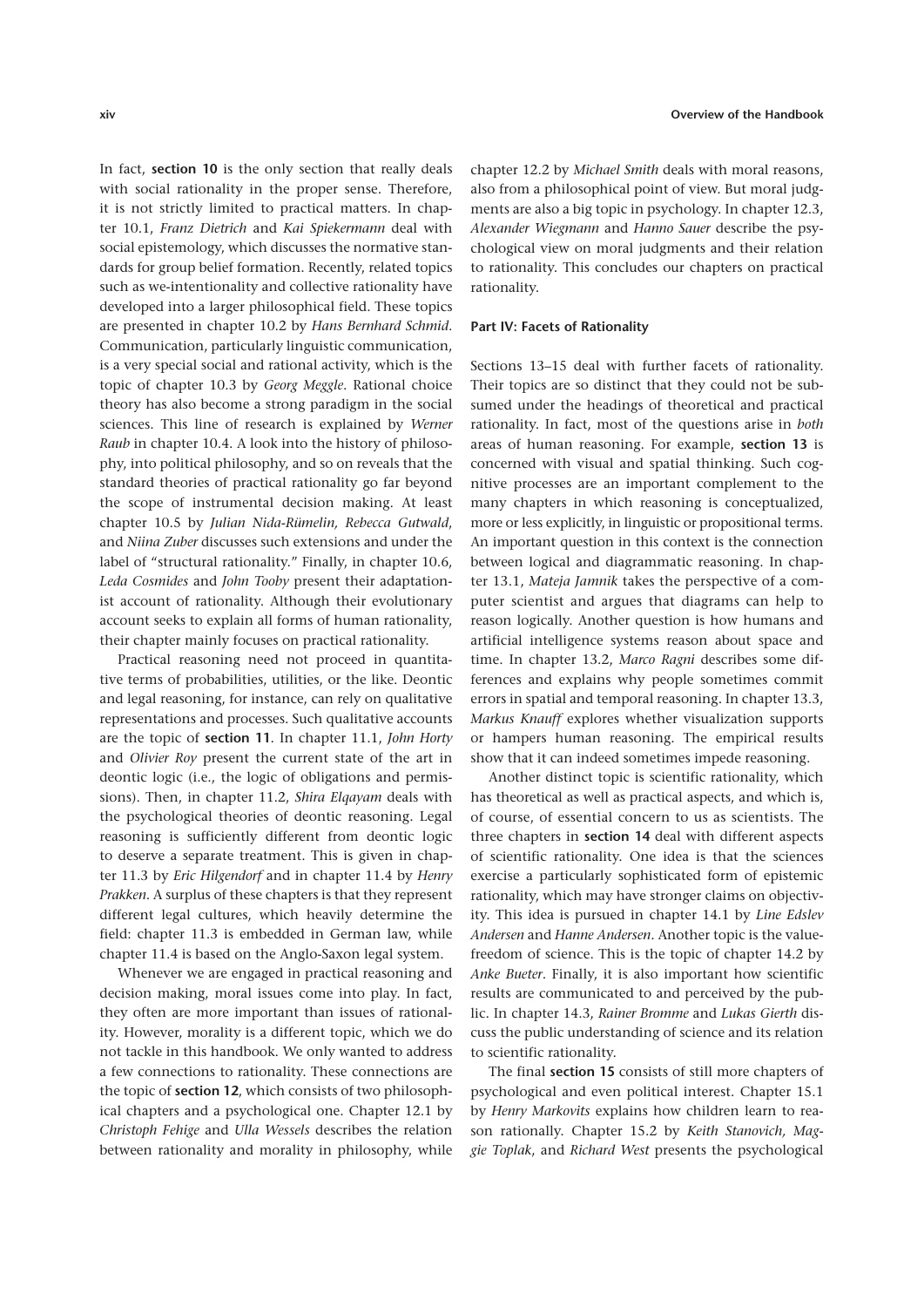## **Overview of the Handbook** xv

findings concerning the connection between intelligence and rationality—it is not quite as close as it may seem. Chapter 15.3 by *Stephanie de Oliveira* and *Rich*ard Nisbett, finally, reports how training can improve people's rational thinking and that such training does not even need to be intensive or time-consuming.

This is also an optimistic message at the end of this handbook, which offers a big journey through the state of the art in rationality research. We can only recommend again to start this journey with our introductory chapter. It gives a systematic structure to the field and should help our readers to make cross-connections between the philosophical and psychological methods, theories, and ideas represented in this handbook. Research in these (and some other) areas has been conducted separately for too long, an anachronism that this handbook aims to overcome.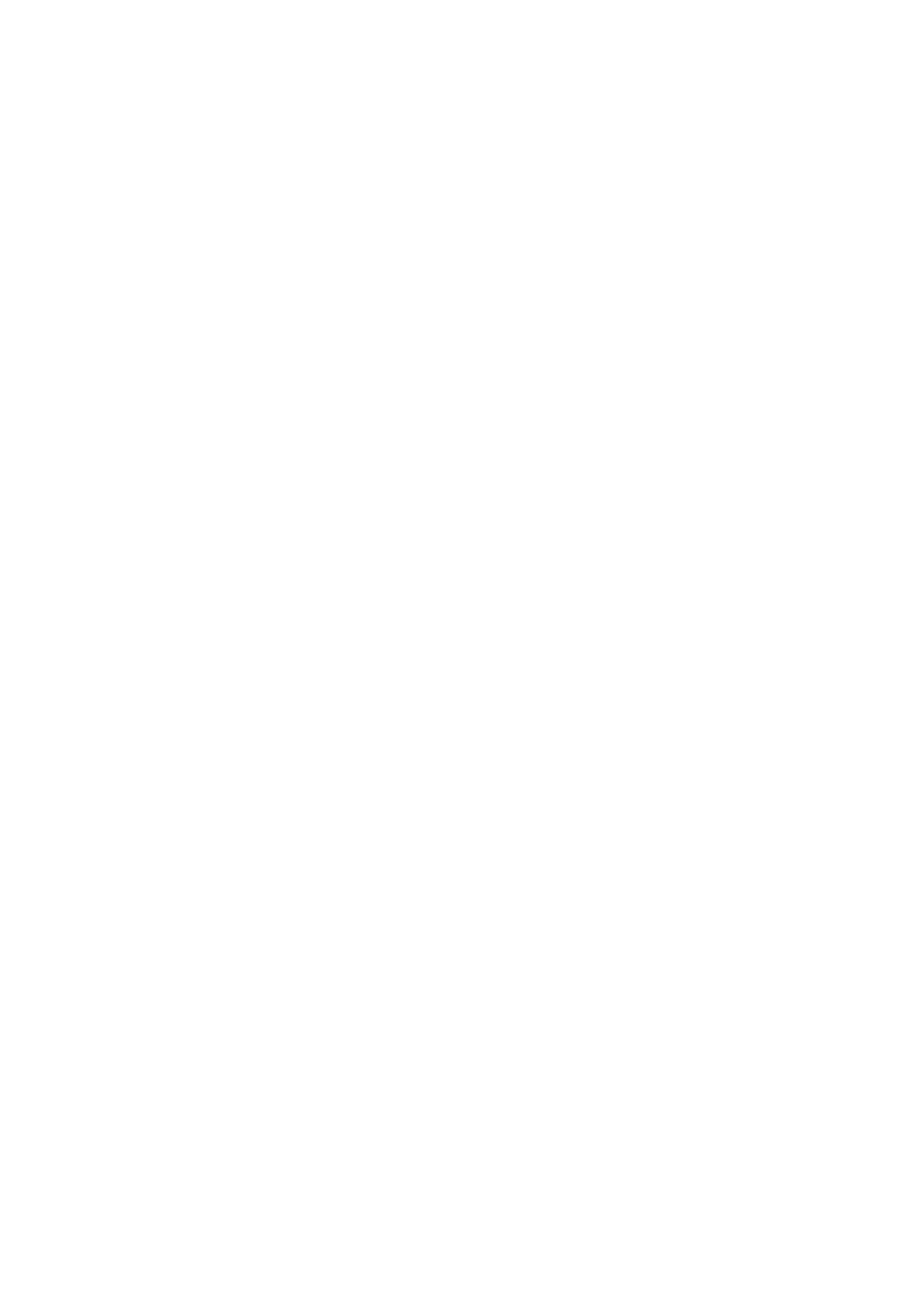## **12.1 Rationality and Morality**

**Christoph Fehige and Ulla Wessels**

### **Summary**

Is practical rationality on the side of morality? Is it even the benchmark or the ground of morality? Why do what morality requires you to do? The diversity of answers that are still in the running and of considerations for and against them is astonishing. Our aim is to delineate the structure of the debate and to locate and clarify some major questions, options, and moves. We organize the presentation around a pair of prominent sample views, linking the rationality of an action to the agent's desires but its morality to the general welfare. We expound how different the matter looks for other views of rationality or of morality. On the whole, thoughts about each of the two normative domains and about conflicting norms in general suggest that, even regarding well-informed agents, rationality and morality cannot be fully harmonized. To some extent, convergence will remain gappy and contingent.

## **1. The Question**

How do the judgments of practical rationality relate to those of morality? Let us call that question the RM question, with "R" for practical rationality and "M" for morality. The RM question is complex because each of the two relata is controversial in its own right-what *is* the rational thing to do, and what *is* the morally right thing to do?— and so is the pecking order among them: does an action have to be morally right in order to qualify as rational, or vice versa, or is there no such connection?

Judgments of the two kinds appear at variance in many cases that have existential weight. It may well happen, for example, that morality appears to require an affluent person to donate eighty percent of her income to a charity that saves lives efficiently, whereas practical rationality appears to require her to use the same money for completing her beloved collection of abstract paintings. We would expect a satisfactory answer to the RM

question to get some kind of grip on such constellations. The answer should either show that R and M are in concord after all or tell us, insofar as they are not, what follows from the discord for theories of normativity and for thoughtful agents.

### **2. Actions and Requirements**

As usual, it makes sense to restrict the inquiry. The plan is to look at rationality and morality in relation to actions. There are other items that beckon for our attention think of the rationality and morality of beliefs, decisions, desires, emotions, intentions, maxims, or ways of life— but we will not extend the discussion to them. One consequence of the focus on actions is that the rationality that pertains is *practical* rationality by definition, which enables us to omit the adjective "practical" most of the time.

We will restrict the scope further by looking at only one kind of assessment by R and M, that of actions as (rationally or morally) required, permitted, optional, or forbidden. These are known as the "deontic" assessments, and it is the "all things considered" versions of them that we will be concerned with. We present the logical relations among the deontic terms in figure 12.1.1. There is one couple of terms, not in the diagram, that we will reserve for use in the domain R: the terms "rational" and "irrational" for actions that are rationally permitted and rationally forbidden, respectively. There is another couple, in the diagram,

| permitted, right                            |          | forbidden, wrong |
|---------------------------------------------|----------|------------------|
| required,<br>obligatory<br>ought to be done | optional |                  |

#### **Figure 12.1.1**

The main deontic terms and the logical relations among them. Terms written in the same field are roughly synonymous. Each term can occur in discourse about R and in discourse about M ("rationally permitted" vs. "morally permitted," etc.).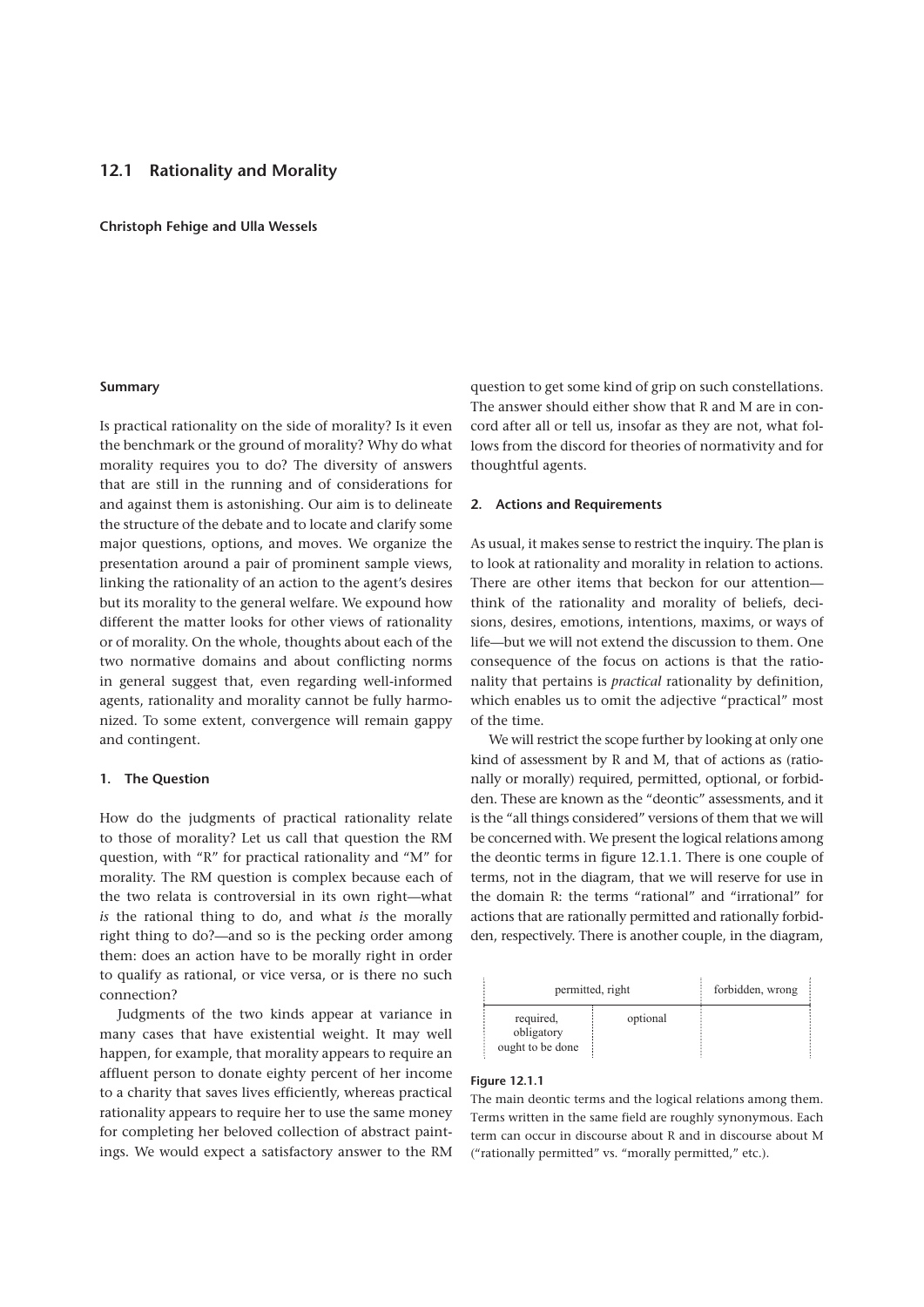that today we will reserve for use in the domain M: in this chapter, the terms "right" and "wrong" will be used for moral assessments.

# **3. Two Sample Doctrines: Instrumentalism and Utilitarianism**

It will help to look at the relations between one common criterion of R and one common criterion of M and to widen the view from there. As to the rationality of actions, many criteria that have been proposed are variations of one simple tenet: that it is rational for a person to try to get what she wants. There are competing ways of refining that outlook, and here is the version that will serve as our sample of a criterion: *An action that the agent can perform is rational if and only if the agent believes that no other action that she can perform brings about more fulfillment of her intrinsic desires*.

The performing, believing, and desiring in the criterion should all be understood as happening or obtaining at the same moment, but the believing and desiring don't have to occur in the agent's consciousness; they may be purely implicit. An intrinsic desire should be understood as a desire of something for its own sake, not of it as a means to something else; henceforth in this chapter, whenever we write "desire," we will mean "intrinsic desire." The quantitative notion of fulfillment takes into account both the number and the strengths of desires.

We will treat the criterion as the defining feature of "instrumentalism."<sup>1</sup> The label is apt because the criterion codifies a view of actions as tools, assessing them with respect to their putative efficiency in achieving the agent's ends. Instrumentalism is a close relative of that theory of rational decision-making that puts the maximization of expected utility (MEU) center stage and plays a large role in the behavioral sciences. The MEU theorist's probabilities and amounts of utility correspond, by and large, to the instrumentalist's beliefs and amounts of desire fulfillment.

In the moral domain, our sample criterion will be utilitarian: *An action is morally right if and only if no other action that the agent can perform brings about more welfare, worldwide*. The utilitarian message is that welfare counts, no matter whose welfare it is, and that nothing else does. What is that all-important stuff called "welfare"? One widely held view, and one that we will assume here, is that a person's welfare is the fulfillment of her desires and that in consequence, due to conceptual connections between pleasure and desire fulfillment, pleasure is an important part of welfare.<sup>2</sup>

### **4. Convergence**

To what extent do our sample criteria of R and M move in sync? One source of hitches can be an agent's beliefs, which play a role in one criterion but not in the other. For example, even the most fervent utilitarian can have erroneous beliefs about the impact of her actions on the amount of general welfare, and those beliefs can make it rational for her to do what is morally wrong.

If we leave aside the threat posed by deficient beliefs, we reach more significant notions of convergence and divergence. Let us call an agent well-informed if her beliefs are in such a good state that the rational thing for her to do would not change if we improved them further (that is, if we corrected false beliefs or added true ones). Using well-informedness as a stepping-stone, let us understand "convergence" and "divergence" as follows: R and M converge insofar as the actions of well-informed agents that are morally required are also rational; R and M diverge insofar as the opposite is the case.

#### **4.1 Convergence through Moral Desires**

If instrumentalism is on the right track, the principal forces of convergence will have to be desires that point in the right direction. Less metaphorically speaking, they will have to be desires that, provided the agent is well-informed, have a propensity to make it rational for her to perform an action that is morally right. Let us call them RM desires. Life abounds with such desires, and one challenge is to produce a helpful classification.

Some RM desires aim directly at something that would be morally positive in itself. Figure 12.1.2 presents them as the "moral desires." Some of those attitudes even "bring up" the topic of morality. Examples are desires that the world be a better place, to do the right thing, or to be a virtuous person. Other moral desires do not invoke morality as such but exhibit the relevant directness all the same. Depending on what is morally positive in itself, examples might be desires that some specific people be happy, that there be a lot of happiness, that every body be treated equally—or desires to keep promises and to refrain from telling lies. The propensity that defines RM desires is present in either case. Applied to our sample moral doctrine, utilitarianism: both if Mary desires to do the right thing and if Mary desires to maximize welfare worldwide, it holds true that, provided she is well-informed, the desire will tend to make it rational for her to do the right thing.

Sympathy and moral sentiment, widespread as they are, serve as high-yield sources of those moral desires that do not invoke morality.<sup>3</sup> If Mary sympathizes with others,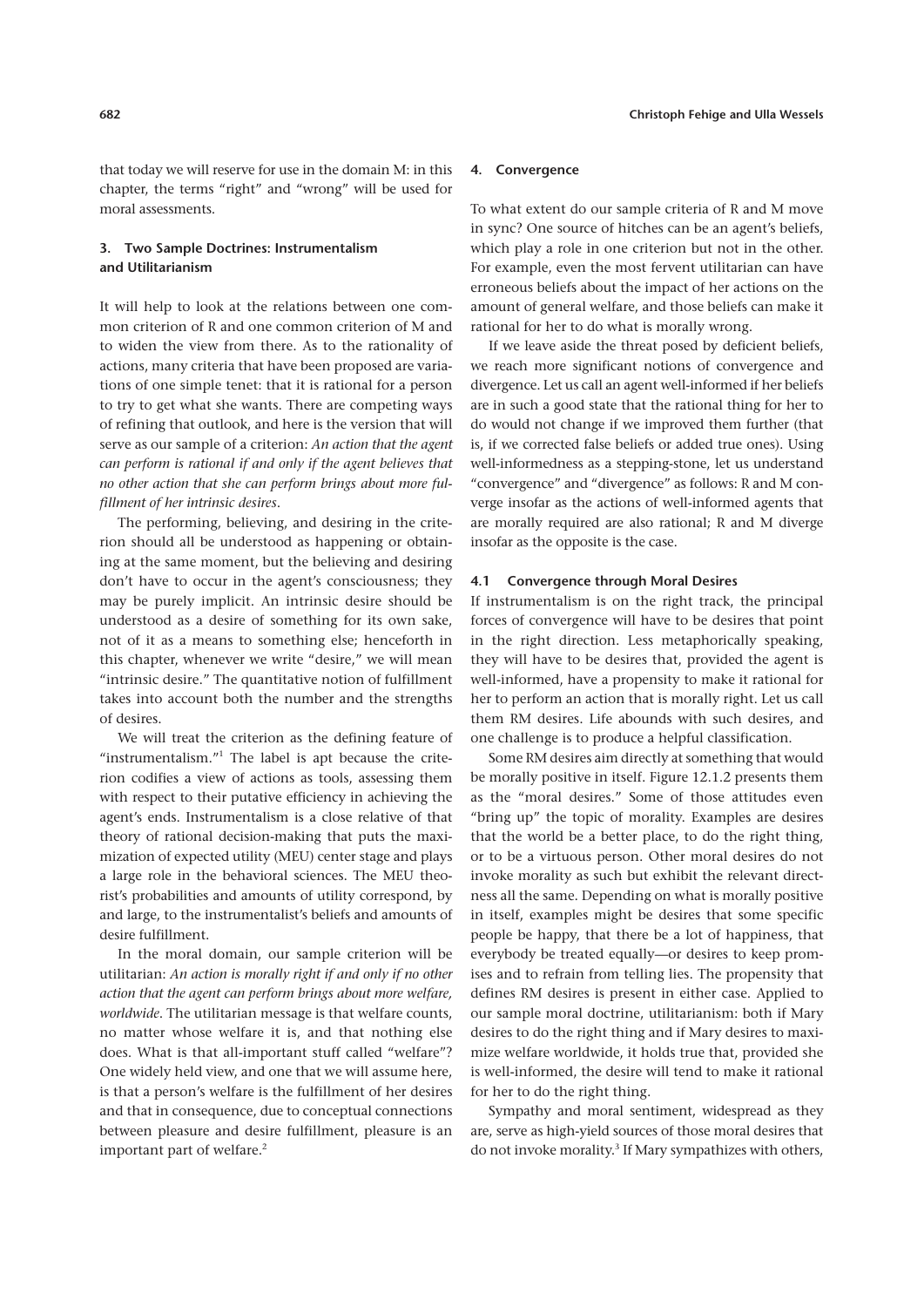

#### **Figure 12.1.2**

Some important kinds of RM desires. The abbreviation "mpi" stands for "morally positive in itself." One and the same desire can belong to more than one kind, even on the same level.

her sympathy is likely to give rise to or even to constitute a desire that others fare well. And if Mary has moral sentiments (for example, sentiments of moral admiration, indignation, or satisfaction) with regard to acts of a certain kind, the sentiments are likely to give rise to or even to constitute desires for or against performing acts of that kind. The two sources are so rich that there have been proposals to feed morality from them alone, giving us an "ethics of sympathy" or a "sentimentalist ethics."4

Are all moral desires contingent? Is it just as possible for a person to have them as to lack them? The rationality of morality would be a more robust affair if there were numerous strong moral desires that we cannot fail to have. An argument has been devised that purports to establish the existence of those resources. Everybody, the argument aims to establish, necessarily desires that other people have pleasure, with the strength of those desires proportional to that of the pleasure at issue. The idea is that, if you fully represented to yourself that another person experiences a specific pleasure, you would (this being entailed by full representing) experience that very pleasure yourself—and would thus yourself be pleased while representing. And since a disposition to be pleased when fully representing a state of affairs to oneself is a desire that the state of affairs obtain, you desire that the other experience the pleasure.<sup>5</sup> If the argument works, those desires—which on conceptual grounds everybody holds regarding everybody else all the time-will do a sizable part of the work that we are anxious to see done.

### **4.2 Convergence and Rationality without Egoism**

Our glance at other- regarding moral desires, no matter whether they are necessary or contingent, is a good occasion for setting aside egoism. One might think on the following grounds that the relations between rationality and morality are particularly strained: (i) they would be strained if rationality required us to act egoistically, and (ii) according to instrumentalism rationality requires exactly that, because the word "egoistic" stands for the property of acting in the light of one's own desires.

The train of thought is misguided. The notion of "egoism" that is advanced in claim (ii) is both unusual and apt to weaken claim (i). The usual understanding is that acting on one's own desires is not a sufficient condition for being egoistic but that it also matters what those desires are. The usual understanding is that, if a good- hearted person strongly desires that other people fare well and acts on *such* desires, she is not an egoist but an altruist, while an egoist is a person who lacks or fails to put into action *such* desires. To be sure, somebody might go along with that understanding itself but still link instrumentalism to egoism by adding the claim that such desires do not exist. However, we know of no sound argument for the additional claim.<sup>6</sup>

The misclassification of rationality as egoistic can also result from sloppy thinking about the *combination* of instrumentalism and the theory of welfare as desire fulfillment. It is true that the combination entails some connection between rational action and the agent's welfare: in acting rationally at point of time *t*, the well-informed person-stage Mary-at-point-of-time-t maximizes the fulfillment of its desires and cannot help thereby maximizing its own welfare. We should beware of letting that connection blur the picture. In the first place, the rational person (or person-stage) at issue need not be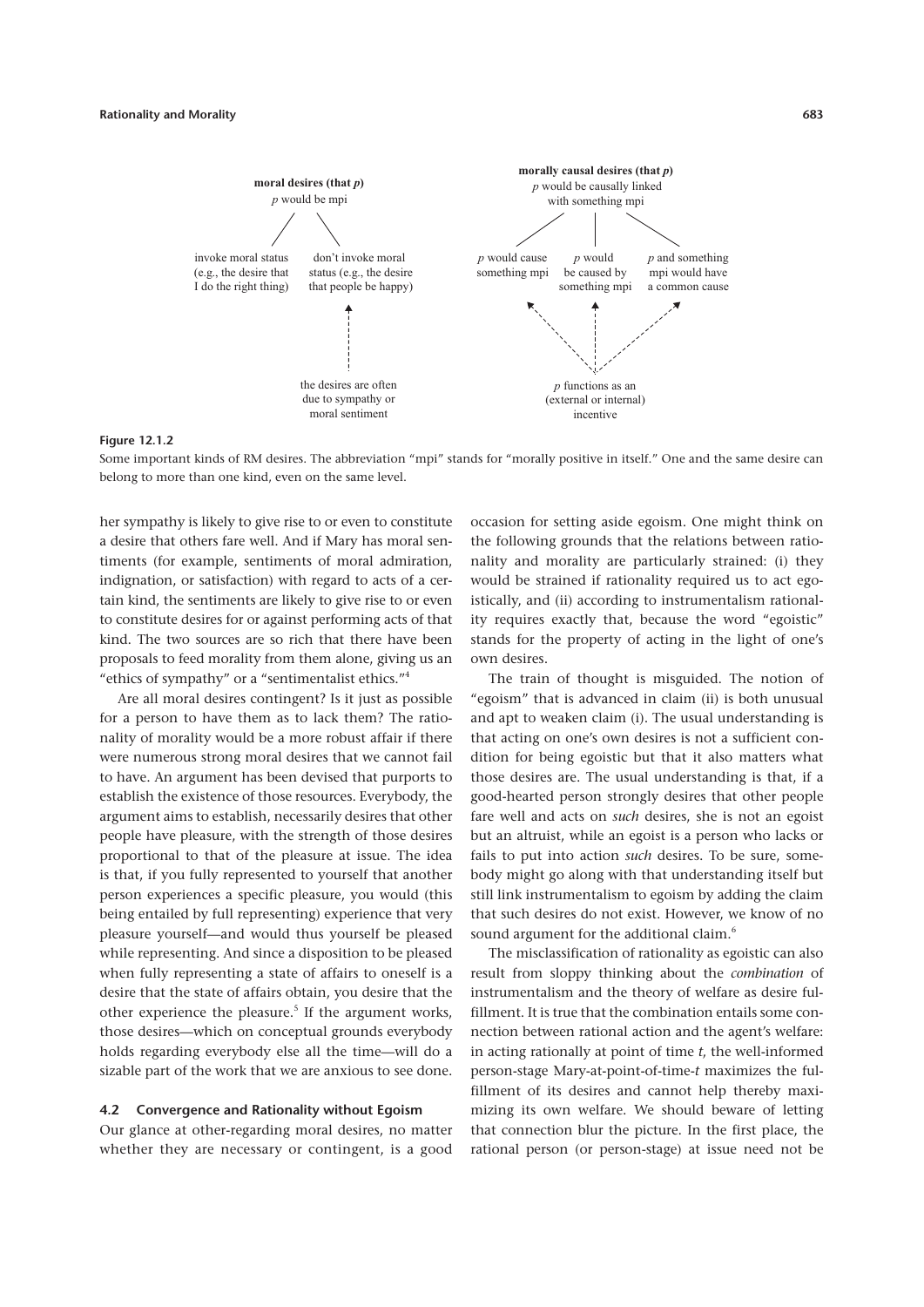concerned with her (or its) own welfare and can act, due to the nature of her (or its) desires, highly altruistically. Secondly, the person-stage that acts can still fail to maximize the welfare of the entire person, who is extended over time and may have different desires later. Thirdly, even the limited connection we are looking at requires as one ingredient a certain view of welfare; if we adopt a hedonistic view instead (seeing the welfare of an entity as the pleasure that the entity has and not as the fulfillment of her desires) and keep instrumentalism, the connection vanishes.

According to most conceptions of rationality, instrumentalism included, rationality does not require us to act egoistically. We need to distinguish the question how rationality relates to morality from the questions how egoism, how prudence, and how an agent's selfinterest, self-love, or welfare relate to morality.<sup>7</sup> Many well-known discussions from the history of philosophy are largely about questions of the second kind. Plato, for example, assigns a key role in the *Republic* to the case of Gyges, who is ruthless in using for his own advantage his power to become invisible; Aristotle writes about virtue as a constituent of an agent's flourishing in the *Nicomachean Ethics* and Henry Sidgwick about individual versus universal happiness in *The Methods of Ethics*. Those discussions apply to our question at best partly or indirectly.

## **4.3 Convergence through Morally Causal Desires**

Some RM desires, also indicated in figure 12.1.2, are related to the good or the right in a different way. If a person desires *p* and *p* would be causally linked to something that is morally positive in itself, we will speak of a "morally causal desire." We distinguish subgroups of such desires by distinguishing three kinds of the linkedness.

A desire that *p* is in the first subgroup if *p* would cause something morally positive. For example, a person desires to cultivate a garden, to keep the kitchen clean, or to mend broken bones, and her doing these things would cause pleasure in the beholders, eaters, and patients and would thus cause something that is morally positive in itself. A desire that  $p$  is in the second subgroup if, conversely, something that is morally positive in itself would cause *p*. For example, Mary desires that her parents treat her to cake, which the parents do only when, and in that case because, they are happy. The treat is desired and is the effect of the happiness, with the happiness being morally positive in itself. A desire that *p* is in the third subgroup if *p* and something that is morally positive in itself have a common cause.

Consider, for example, heartless Mary, who does not care about the victims of malaria but who desires to be praised at a charity ball for donating to the fight against malaria. If Mary donates, neither does the praise cause the thing that is morally positive in itself (the praise does not causally affect the saving of the lives) nor vice versa, but the two have a common cause: Mary's donation. In such cases, too, the one comes with the other, and that matters for RM purposes.

The key feature, wherever morally causal desires are in play, is the indirectness. A desire can fail to be directed at anything that would be morally positive in itself and still tend to make actions rational that are (or that cause things that are) morally positive in themselves. Links of the relevant kind are legion: you do the right thing and some "other" desire of yours is fulfilled. In that sense, large chunks of morality are connected to rationality through carrots and sticks.

The incentives can be external—think of fellowcitizens who in response to your morally positive behavior honor and help you and refrain from ignoring, deriding, jailing, or lynching you. The incentives can also be internal—think of the joys of believing to have done what was good or right and of the absence of pangs and remorse. Even when the incentives are internal, the constellation differs from the one that characterizes the first main group of RM desires, the moral desires. Two distinctions apply. In the first place, when you desire *your joy* of doing good and when you desire *to do good*, those are two different desires.<sup>8</sup> Secondly, we should in some cases distinguish even for one and the same desire between the reason to put it into one group and the reason to put it into another. Consider, for example, your desiring your own joy of having done good. The reason to count that desire as a morally causal one (your joy is caused by something morally positive) is different from the reason to count it as a moral one (your joy, too, is something morally positive in itself). One desire can be both.

Incentives are studied by game theorists in particular. We understand quite well by now, with regard to several moral standards, how even agents who have no moral desires and are at the same time without ifs and buts instrumentally rational find themselves drawn into actions and outcomes that are morally positive. Under various conditions, repeated encounters in the same group of such agents become, not least because rewards and punishments can emerge, a breeding ground for various amounts of cooperation, equality, justice, solidarity, trust, and public good. While significant general results, most prominently a family known as the "folk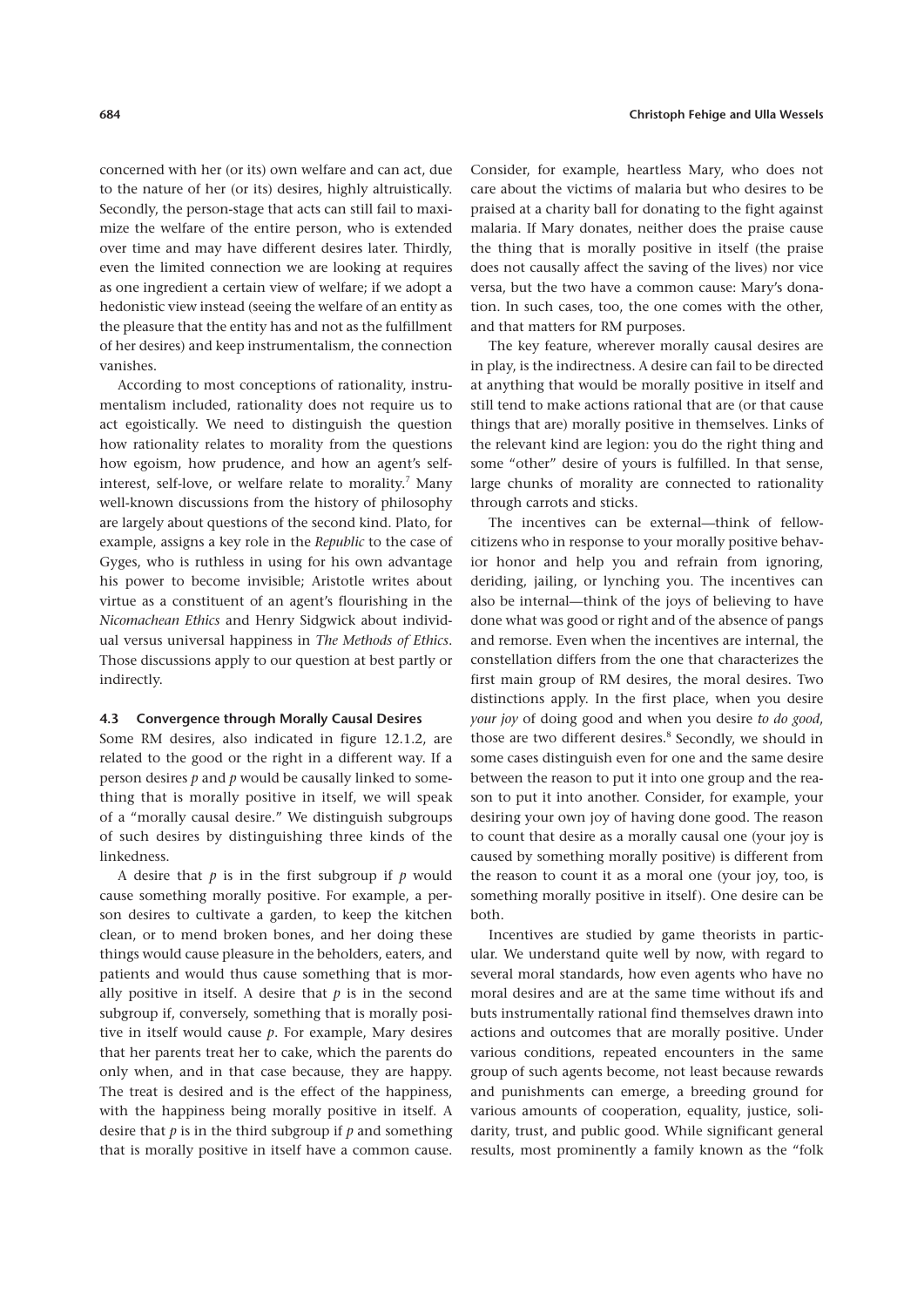theorems" of game theory, have been established by mathematical methods of the more traditional kind, there is also evidence from agent-based computer simulations, sometimes involving entire artificial societies: the rational thing to do for the virtual agents, it turns out, is often to spare or even to assist each other.<sup>9</sup>

So much for the many devices in human minds and societies that make it rational for people to do the right thing a lot of the time. On the other hand, given criteria of R or M resembling our two samples, there is not much hope of full convergence. In the example from our opening paragraphs, the agent might favor abstract paintings over human lives, which in the absence of competing considerations would make it the rational thing for her to violate her moral obligation. When incentives and the agent's moral desires do not add up, rationality will take a stand against morality.

# **5. Resisting Divergence by Aligning Rationality with Morality**

The dominant impetus among philosophers is to keep the divergence of R and M in check. A proof that there is no divergence is the Holy Grail of practical philosophy, yearned for but hard to attain. Some philosophers go as far as to let their thinking on R itself or on M itself be governed by the premiss of "moral rationalism"— the claim that every action that is morally required is rational.<sup>10</sup> With that sweeping premiss or without, answers to questions like "Why be moral?" or "Why *act* morally?" are sought after, and the risk that, even with regard to wellinformed persons, sometimes no good answer emerges is often perceived as an invitation to rethink R or M. Those who want to rethink in order to reduce or even eliminate divergence have essentially two options: they assimilate rationality to morality or vice versa. They could also combine the two moves, moralizing rationality *and* rationalizing morality, but for the bigger picture it will suffice if we treat each of the two in turn.

## **5.1 Smaller Departures from Instrumentalism**

As to alternative views of practical rationality, modest deviations from instrumentalism make some difference regarding divergences. One example is the temporal extension of the conative basis. We could modify the instrumentalist criterion so that it covers not just the desires that the agent has at the time of acting but all those that she had, has, or will have. The modification would prevent the rational agent from behaving ruthlessly toward her past self or her future self. Morally speaking, it would be a step in the right direction— but

only a small, intrapersonal one. Anchoring in a rational agent regard for the welfare of all her own person-stages is a far cry from anchoring in that agent regard for everybody's welfare.

A second example originates in the observation that, if instrumentalism is correct, rational agents can get caught in traps of practical rationality. Such traps are situations in which, if every agent acts rationally, each of them receives, predictably, less fulfillment of her desires than she would if everyone acted irrationally. General compliance with the requirements of rationality thus leads to the opposite of the moral goal, which is general welfare.

Many real-life situations appear to be traps of practical rationality. Consider societies that become much nastier because people carry weapons. Each individual reasons that to carry a weapon is likely to be more conducive to the fulfillment of her desires either way— that is, both if people whom she encounters carry a weapon and if they don't. Because of the individual decisions for weapons, the considerable advantages of a weaponless society and of avoiding an arms race remain out of reach for all. Even if a weaponless society could still be achieved by changing the individual decisions through the imposing of sanctions, the sanctioning itself would gobble resources and thus welfare. The ubiquity of such traps in human interaction and the unequivocalness of the moral setbacks— less welfare for one and all— have incited a vast complex of research in ethics, economics, and psychology.<sup>11</sup>

Can we devise a criterion of rationality that preserves the spirit of instrumentalism but spares us the traps? David Gauthier is one of the theoreticians who have tried.<sup>12</sup> Gauthier suggests, controversially, that a rational agent can choose, "on utility-maximizing grounds, not to make further choices on those grounds," but to adopt a certain stance that will determine her behavior. She will then be a "constrained maximizer." The stance that Gauthier has in mind is roughly this: I will do, provided that so will the others who are involved, my part in making possible an outcome that is better for every body than the outcome that unconstrained maximizers could achieve. Since an agent who has recognizably adopted such a stance will sometimes produce and reap fruits of cooperation that are not available to one who hasn't, it is rational to become such an agent. Individual instrumental rationality is declared to be a tad more collective than we thought.

If Gauthier's claims are sound and help us make headway with the RM question, they do so within limits. Gauthier's ambition is restricted to establishing rational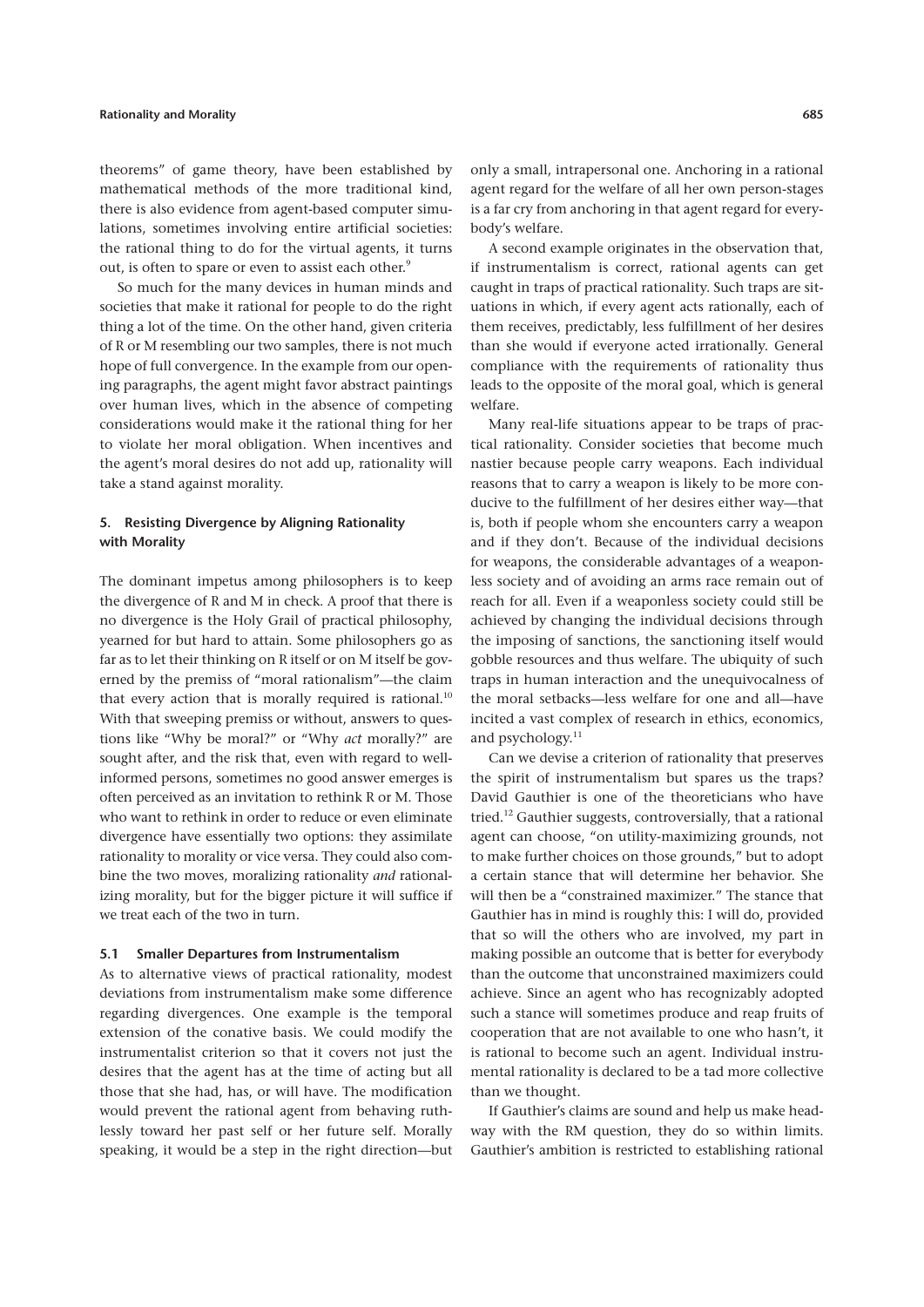support for a morality of *mutual* benefiting. He has no ambition to provide support for moral obligations toward beings who are in need but have nothing to offer.

#### **5.2 Larger Departures from Instrumentalism**

We find more radical consequences for the shape and extent of divergence when we turn our attention to more radically different pictures of practical rationality. The main move is the dethroning of desire.

Suppose that we break with instrumentalism by replacing the appeal to desire fulfillment with an appeal to conformity to reasons. Let us agree that facts can be reasons and that constellations of facts (for example, regarding pains and cures) can make it the case that there is, altogether, for a person more reason to perform one action (say, to see her cardiologist) than another (say, to see her homeopath). The new criterion of rationality could then read as follows: *An action that the agent can perform is rational if and only if she believes that there is not more reason for her to perform another action instead*. 13 Suppose further that we take many reasons to be "worldly" in that they do not involve the agent's desires. Perhaps, for example, *that Peter's education would be finished if he received a donation* is a reason to donate, even if the agent desires no such finishing or donating and desires nothing that comes with it; or perhaps *that serenading the moon would increase the glory of the moon* is a reason to serenade the moon.<sup>14</sup>

The impact on the RM nexus would be momentous. The task of showing that it is rational for a well-informed agent to do what morally she ought to do no longer has as its central component the task to track down a fitting constellation of desires of hers but the task to identify a fitting constellation of reasons for her to do things. In order for the entire scheme to be successful, worldly reasons for actions need to exist *and* to have a considerable affinity to morality *and* to be connected to rationality as stated by the new criterion. Whether all or at least some of the three conditions are fulfilled is controversial.

Which morality you take to be connectible to rationality-in-the-new-spirit will depend on your views, possibly your intuitions, about the realm of reasons. If morality is concerned with promise-keeping, loyalty, or the increase of human knowledge, and so are reasons to do things and in the same proportion, then every wellinformed rational agent will do the right thing: keep her promises and so on. Our sample moral doctrine, utilitarianism, is no exception. If there is always most reason to maximize the amount of the fulfillment of everybody's desires, then every well-informed rational agent will do the right thing and maximize that amount.

Following a markedly different path, Immanuel Kant, too, ends up advocating some variety of rational benevolence, maximization included. We read that a rational being would try, "as far as he can, to advance the ends of others" and would come to the conclusion: "the ends of a subject that is an end in itself must, as much as possible, also be *my* ends."<sup>15</sup> In which way according to Kant rationality secures so much morality is extraordinarily contentious, even among his followers. He draws on the claim that a rational being is autonomous in the literal sense of giving herself a law. To Kant, that feature appears imbued with moral significance. Being autonomous, the agent's rational will is not pushed around by anything, not even by the agent's own inclinations; it finds itself with nothing left to be constituted by than the respect for rationality itself and for people who have it and for their ends; and, such being the character of laws, that will is general, not concerned with one person or group in particular. Sound statements of those connections remain a desideratum.

As expected, the picture of the relation between R and M changes when that of R changes. Our brief encounters with the "worldly reasons, not desires" approach and the "autonomy, not desires" approach have illustrated tectonic movements and the hopes of convergence that can be associated with them.

# **6. Resisting Divergence by Aligning Morality with Rationality**

If divergence is to be avoided, what about getting to work at the other end? We could truncate morality. The fewer actions are morally obligatory in the first place, the smaller the risk that an action is morally obligatory but irrational.

The demands of some moralities are so removed from most agents' conative constitution that cutting down on the demanding looks particularly promising. According to utilitarianism, for example, an agent ought to give the same weight to her own welfare and to that of her nearest and dearest as to everybody else's. Since hardly an agent's desires manifest such impartiality, utilitarian obligations that it is irrational for the obligated agent to comply with are thick on the ground.

Various moral prerogatives for agents have been suggested. We could permit the agent, for some factor  $k > 1$ , to attach up to *k* times as much weight in her decisions and actions to her own welfare as to the welfare of everybody else; or permit her, for some *l*#0, never to give up more than *l* units of her own welfare; or permit her, for some threshold value *m*, never to make her own welfare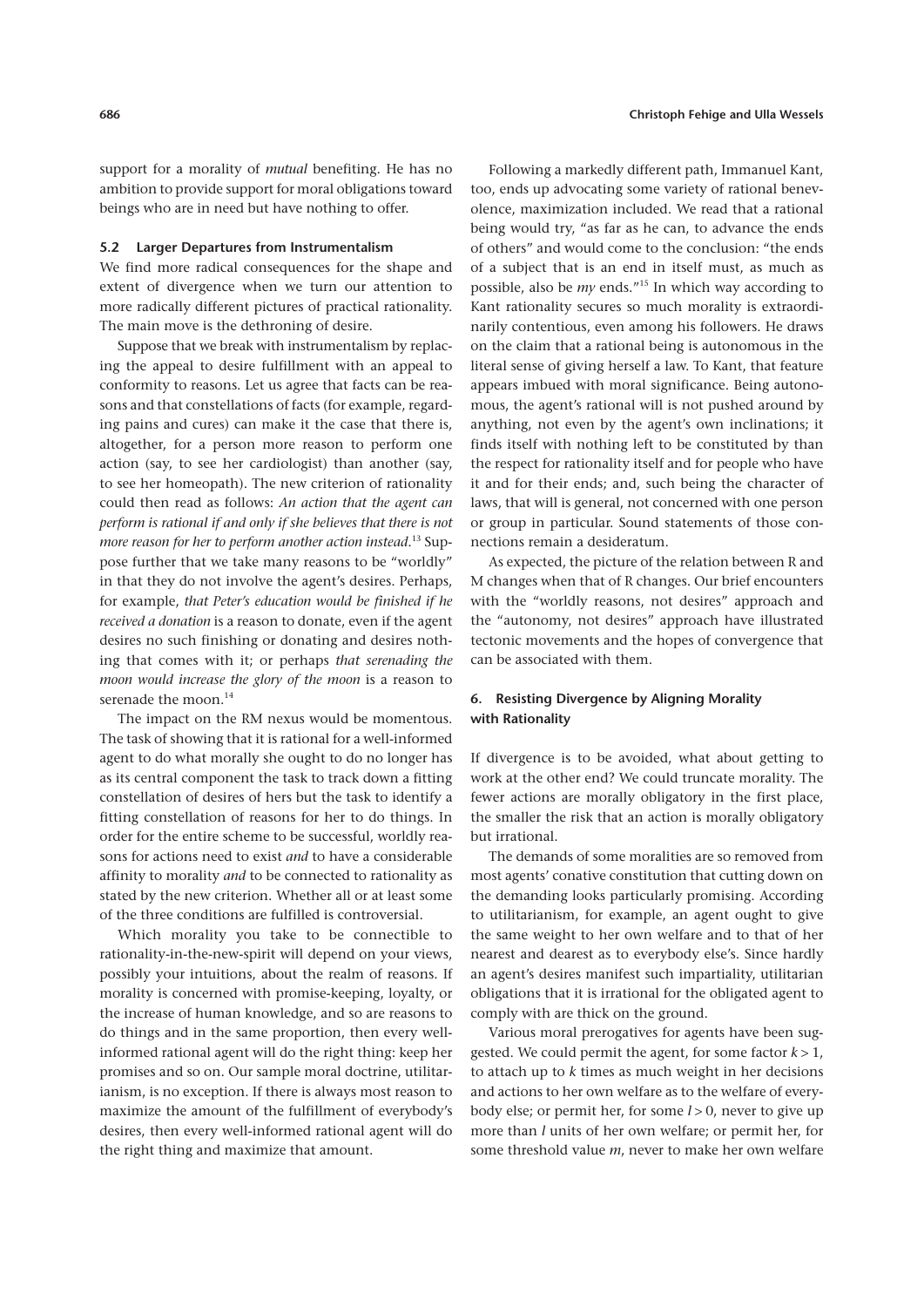### **Rationality and Morality 687**

fall below *m*. 16 We could think of other permissions, too, concerning her projects rather than her welfare or concerning the welfare of those she is close to rather than just her own. Every such prerogative is a loosening of utilitarianism; it would allow the agent to be partial in the sense of granting in her decisions extra force to this or that, even if the amount of worldwide welfare suffers.

Prerogatives are apt to narrow the gap between R and M but will not close it. A morality that involves a prerogative will still demand *something* (for instance, that the interests of others be respected to *some* extent), and there is bound to be some well-informed agent who in some situation has desires that make it irrational for her to comply even with those moderate demands.

Structurally, contract theories in the Hobbesian tradition inhabit the same middle ground. Those theories are reciprocitarian. They say, with various qualifications, that what a person morally ought to do in relation to another person is to play by rules that satisfy the following condition: the fulfillment of the desires of each of the persons would increase if each of them, rather than none, played by those rules. For example, if both refrain from insulting each other, that will save both of them some distress.

Once again, we find the curtailing of moral obligation. If contractarians are right, there are fewer moral obligations than we thought and thus fewer that it might be irrational to meet. Most notably, about all persons (and other beings) who are not in a position to increase the fulfillment of her desires, the contractarian will say that she owes them nothing. And once again we also find that the curtailing does not suffice to provide full alignment with rationality. Sometimes a well-informed agent will have and see the possibility of maximizing the fulfillment of her desires by breaking even the few rules of that "minimal morality" and getting away with it. And no earthly regime of sanctions will eliminate such possibilities, since all such regimes are gappy. $17$ 

Some thinkers have suggested that we go one step further and prevent all divergence by fully rationalizing morality. The proposal is to combine moral rationalism with the claim that instrumentalism is by and large on the right track. Gilbert Harman endorses the combination. He writes: "If *S* says that (morally) *A* ought to do *D*, *S* implies that *A* has reasons to do *D*." And he continues: "I assume that the possession of rationality is not sufficient to provide a source for relevant reasons, that certain desires, goals, or intentions are also necessary." Since agents might lack the relevant attitudes, Harman infers "that there might be no reasons at all for a being from outer space to avoid harm to us" and "that, for

Hitler, there might have been no reason at all not to order the extermination of the Jews."18

The moral consequences are remarkable. If the moral " ought" requires reasons, and reasons require desires, but the desires aren't in place and thus neither are the reasons, then neither is the moral "ought." While Harman invites us to say other things about Hitler (for example, that Hitler is evil or our enemy), he claims that the moral "ought" is out of place. It is "odd to say," Harman asserts, that "it was wrong of Hitler to have acted as he did" or that "Hitler ought morally not to have ordered the extermination of the Jews."

And so the rationalization of the moral "ought" would be completed. The approach is Procrustean. There is no mismatch between the moral "ought" and the practical rationality of its addressees because every instance of a moral "ought" that would not conform is discarded.

## **7. Accepting Divergence**

Should we accept that R and M diverge? We should if it seems to us that they do and we see no reason to resist the claim. The two parts of that condition deserve separate treatments.

## **7.1 Finding Some Divergence in the First Place**

Not many of us enter the inquiry holding fully convergent views of R and of M, each of which they deem plausible in its own right, independently of any pressure to see the two in line. It is true that there is full convergence according to some views of R and of M that we have encountered, but the independent plausibility of those views is the crux.

On the rational side, how plausible is the claim that something other than the agent's aims and projects rules the roost? The subjective picture exerts a considerable pull: if you've set your heart on something, it is rational for you to go after it, and if you haven't, it is not. On the moral side, the questions are inverse. How plausible is the claim that, provided you are indifferent to other people's welfare and have to fear no backlash from wrecking it, you are morally permitted to wreck it? On either side, the claims that would secure full convergence do not have the ring of truth.

The problem does not just arise when, at least regarding well-informed agents, one of the two domains is claimed to fully look the way we always took the other one to look, with the implausibility due to the fact that *one* view does all the reaching out. If a view of R and a view of M met halfway, the implausibility would be distributed evenly but not lessened. Although we pointed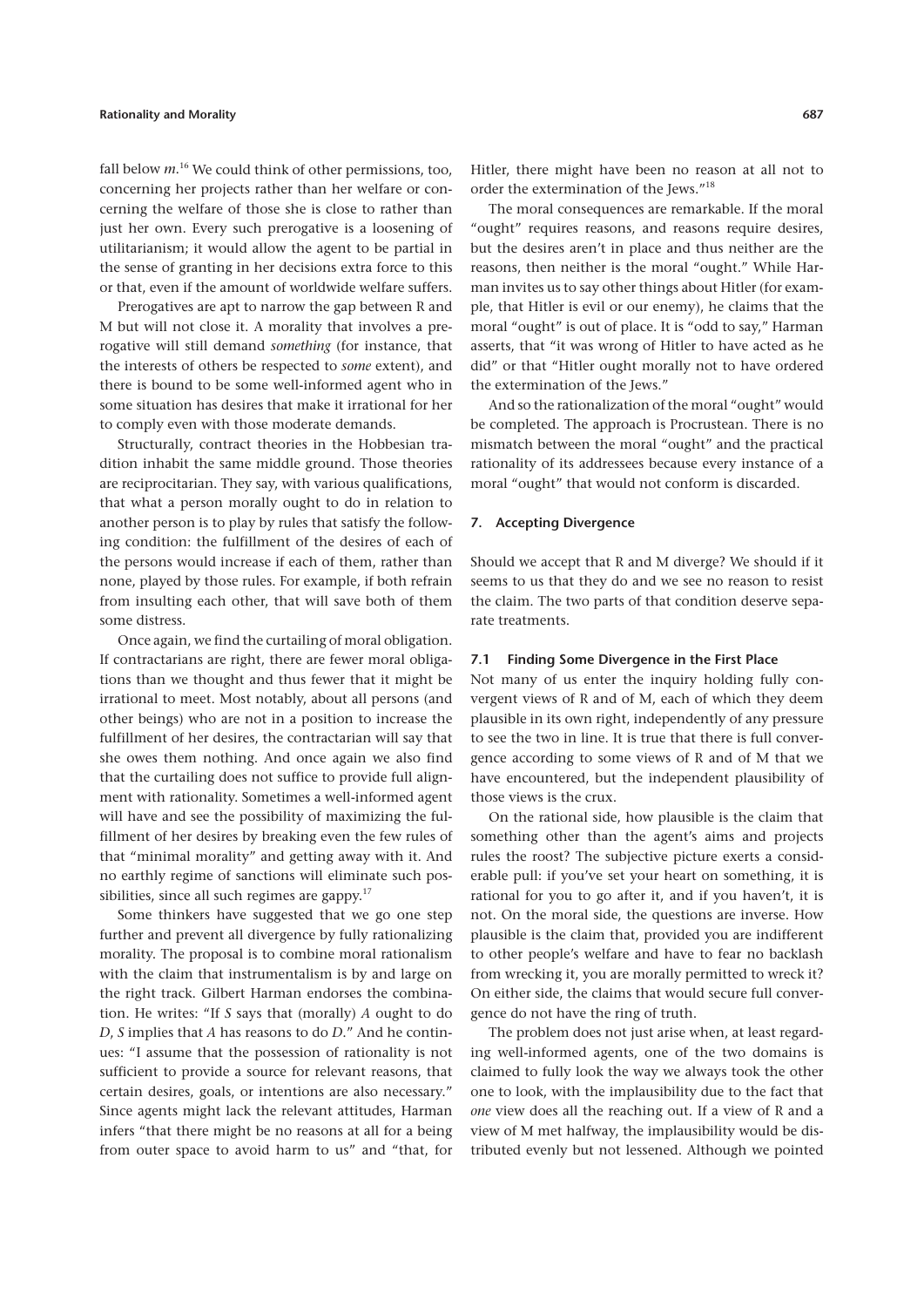out that some independently plausible components with a conciliatory effect may well be missing from our two sample doctrines (which we didn't call sample doctrines for nothing), no such components are in sight that would happen to dovetail, resulting in a perfect fit.

### **7.2 Not Theorizing Away the Divergence We Find**

Matters would look different if our thinking were driven by the will to rule out divergence. Maybe there are general considerations that speak against divergence and that should be taken into account when we form our views of R and M? It is surprisingly difficult to find distinct statements of such considerations in the literature, but here is a brief attempt to articulate and assess some candidates.

The argument from the *negativity of non- compliance* says: "Since people by and large act rationally, every morally required act that is irrational is a morally required act that is unlikely to be performed— which is a bad thing." We respond that any such badness would be a sad truth and that good theorizing should acknowledge truths, sad ones included. The badness at issue does not provide a right kind of reason for changing our views of R or M.

A follow-up argument adduces the *pointlessness of moral judgment due to the negativity of non- compliance*: "The point of engaging in moral judgment is to avoid the said negativity. Why bother if the project does not boost the right and the good through compliance?" Part of the answer is that not only are there many different functions that moral thinking, judging, and speaking have, but also many different paths, including indirect ones, on which the function of boosting the good and the right can be fulfilled. Some of the moral point of considering or making or uttering the moral judgment that, say, Mary ought to spend half of her spare time fighting for a certain cause may well be independent of the factual question whether Mary ends up conforming to the judgment. Sorting out and signaling our moral view of the matter can help shaping decisions, education, outlooks, politics, relationships, and sanctions in a myriad of ways, many of which do not even relate to Mary in particular.

Next, there is the threat of the *unjustifiedness of moral judgments*: "To 'provide morality with a foundation' or to 'justify moral judgments' is or includes showing that it would be rational to act, if the opportunity arose, in line with the moral judgments at issue. Moral judgments that are subject to divergences are therefore unfounded and unjustified." The complaint is worth pondering. Still, you justify something *to somebody*, and so the premiss

of the complaint licenses at best the conclusion that, in cases of divergence, the "ought" judgment has not been justified to *all* persons who, according to the judgment, ought to do a certain thing under certain circumstances. But maybe to some of them. Secondly, the premiss of the complaint is controversial in that there are other conceptions of what it is to justify a moral judgment. Thirdly, let's not forget that generally speaking, since justification stops somewhere, the use of unjustified items might be respectable.

A final argument asserts the *inacceptability of normative impasses*: "When an agent grasps the fact of the situation and the morally required action is irrational, what is there left for us to tell her? We can tell her that two kinds of norms that apply to her impending action point in opposite directions, irreconcilably so, and that we have no third kind of norm that would adjudicate between them. We can wish her good luck at the normative crossroads and move on. None of that is of any help to her, and theorizing about normativity should do better than that. It should avoid divergences."

The most general reply to the objection is that theorizing about normativity should "do better" only if there is independent evidence that it got the lay of the land wrong. That evidence would need to be produced— and will hardly consist in the fact that something is or feels awkward for a well-informed agent. Moreover, the objection misses its target, divergence, because divergence does not entail the alleged source of awkwardness, the absence of normative guidance. Divergence allows for the possibility that there is a boss: one of the divergers or some adjudicator. The possibility is very much alive in the literature on normative pluralism, where the view is not rare that divergences between kinds of norms coexist with unequivocal overall norms.<sup>19</sup>

When it comes to R and M, the observation that divergence and guidance can coexist gains in stature, since one of the two divergers is practical reason itself. There is a fairly straightforward sense in which practical reason is always in charge. Practical reason deals with practical reasons— with all of them. The fascinating question whether all of them involve agents' desires makes no difference for the following consideration, which is quite general. Neither does it make a difference whether some kind of incommensurability threatens to hold *among* an agent's practical reasons. We may ignore that possibility here because we're grappling with the specter of lacks of guidance that originate *between* R and M. Our question is whether the risk of such lacks exists and justifies the axiomatic excluding of a divergence of R and M. Surely a risk of such lacks could not justify such an excluding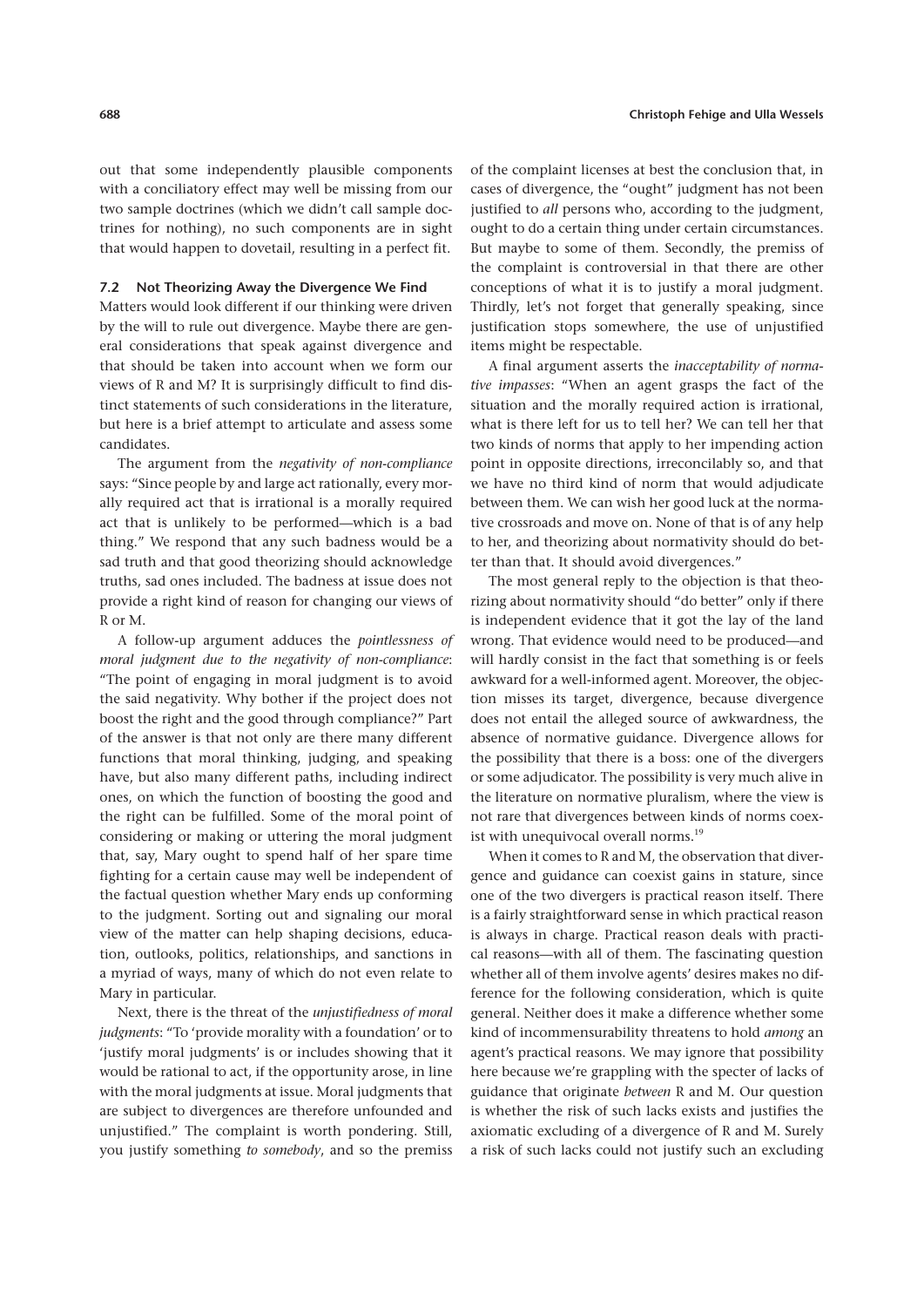### **Rationality and Morality 689**

if there is lack of guidance even *within* R. Thus, what remains to be looked at is only the other case, in which all is well within R: there is some balance of all practical reasons that an agent has and thus something that the agent has most reason to do.

And now to the question where the balance leaves *moral* practical reasons. They can relate to the "most reason" verdict in two different ways but can escape neither the verdict nor the guidance it gives. We can understand moral practical reasons either as being practical reasons of a certain kind (think of yellow bicycles, which are bicycles), in which case the balance of all practical reasons will have taken them into account—or as *not* being practical reasons (think of "root beer," which is not beer, and of "toy money," which is not money), in which case the balance of all practical reasons will not have taken them into account. There is guidance by the balance either way. It is guidance on the level "most practical reason," a level on which all practical reasons— that is, all reasons to do things— have been taken into account. That seems guidance enough.

From the list of objections against divergence, not much is left. It seems that we should bemoan, but not deny, the existence of divergence.

### **8. Conclusion**

We have explored in which sense and why it is in many cases rational for people to do what morally they ought to do but also why with respect to many cases, even of well-informed agents, the diagnosis is controversial. We have sided with the common-sense view that performing actions that are stupid (to use the laity's term for "irrational") and performing actions that are morally wrong are two very different kinds of shortcomings. The action that is stupid can be altruistic, benevolent, beneficent, and morally right, and the action that is not stupid can be egoistic, malevolent, maleficent, and morally wrong. Given the duality, theoreticians of the rational and the moral will keep or turn their spotlights on the kinds, mechanics, and extents of convergence and divergence, including the metanormative challenges posed by competing norms. In practice, both desires and ways of fulfilling them ought to be shaped—and that "ought" is a moral one—so that divergence is reduced.

#### **Acknowl edgments**

More people have given us a hand regarding some aspect or other of this chapter than we can list here, and we are grateful to every one of them. Special thanks go to

Kevin Baum, Inga Lassen, Susanne Mantel, Helge Rückert, Rudolf Schüßler, Stephan Schweitzer, and Christian Wendelborn.

#### **Notes**

1. More on doctrines like instrumentalism and on their rivals in Hutcheson (1728, section 1 of treatise 2), Millgram (2001), Schroeder (2007), and Schmidt (2016). For further references, see Fehige (2001, note 1).

2. For the equating of welfare with desire fulfillment, see von Wright (1963, esp. sections 5.9 and 5.11) and Carson (2000, chapter 3); see also Wessels (2011), with numerous sources. For the claim that pleasure is one kind of desire fulfillment, see Fehige (2004, esp. pp. 143–145) and Heathwood (2007), both of which give further references. As to normative ethics: utilitarianism and its rivals are sketched in Vaughn (2010/2013, chapter 2) and treated more thoroughly in Copp (2006, part 2); a helpful introduction to utilitarianism is Bykvist (2010).

3. Hutcheson (1728) covers in some detail the desires associated with the "publick sense," which is the disposition "to be pleased with the *Happiness* of others, and to be uneasy at their *Misery*" (art. 1.1 of treatise 1), and with the "moral sense," which is the disposition to have moral sentiments. More on the connections between morality, desire, sentiment, and sympathy in Bricke (1996, esp. chapter 6), Fehige (2004), and Fehige and Frank (2010).

4. Single-source approaches to morality have been championed, for example, by Arthur Schopenhauer (1841, esp. section 16), who counts on sympathy, and by Francis Hutcheson (1725, preface and treatise 2) and David Hume (1751, appendix 1), who count on the moral sentiments.

5. The argument is put forth in Fehige (2004); the book includes a discussion, in chapter 6, of the limits of even that connection between R and M.

6. Lucid treatments include Hutcheson (1728, esp. art. 1.3 of treatise 1 and the beginning of treatise 2) and Sharp (1923, section 2).

7. Gregory Kavka captures the difference with maximum clarity when he distinguishes the "Wider Reconciliation Project" (1985, section 5) from a narrower one. More on handling egoism and its relation to morality can be found in Cholbi (2011).

8. More on the important distinction, for example, in Hutcheson (1728, art. 1.4 of treatise 1), Rashdall (1907, esp. pp. 17–18, 28–32), and Schlick (1930, sections 2.6–2.8).

9. For the first kind of approach, see Fudenberg and Tirole (1991, chapter 5, esp. section 5.1.2) and Maschler, Solan, and Zamir (2008/2013, chapter 13, esp. sections 13.5 and 13.6). The agent-based simulation approach is surveyed by Gotts, Polhill, and Law (2003); a telling example is Hegselmann (1998).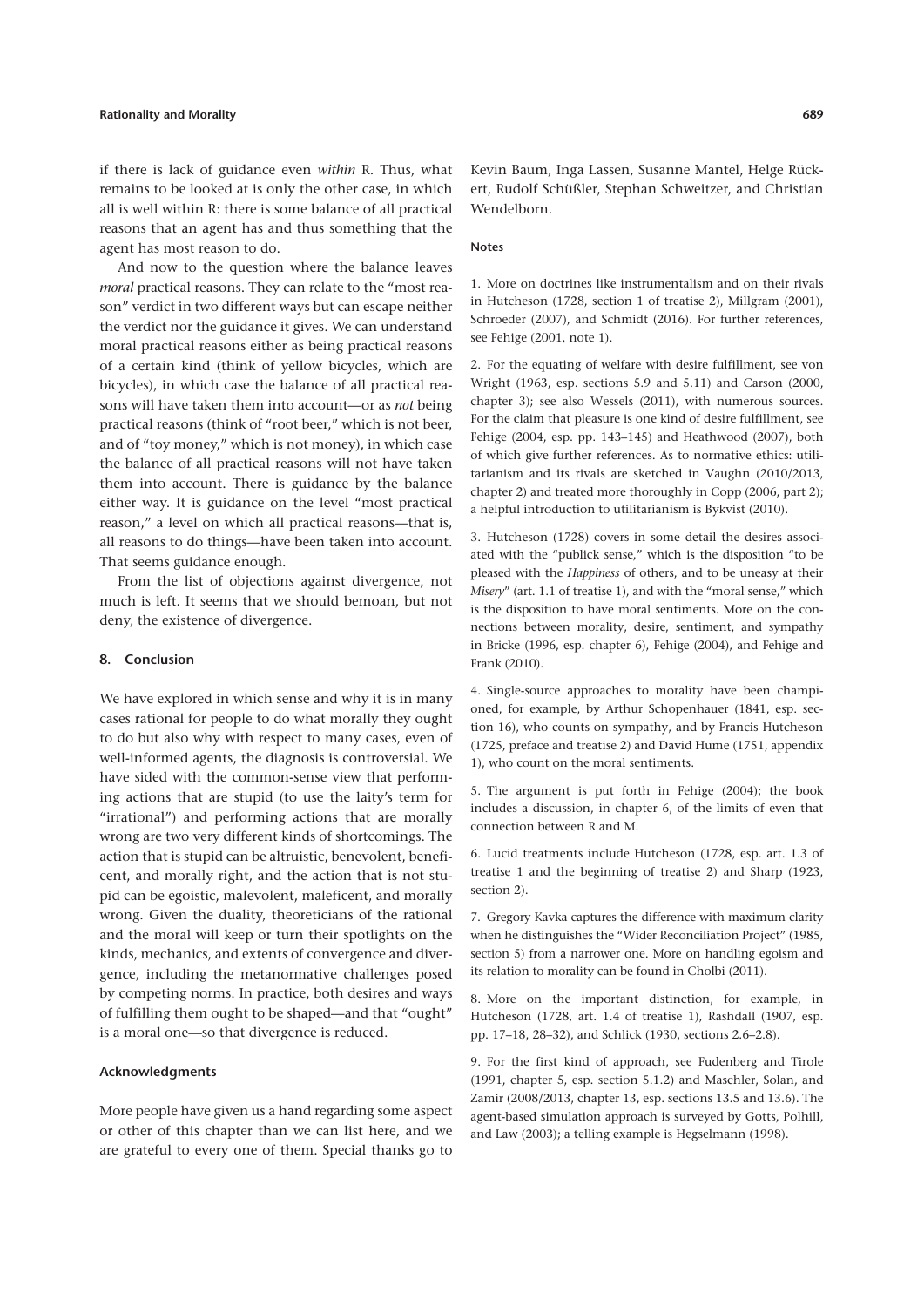11. Peterson (2015) can serve as a gateway to the area; see also Dawes (1980) and Binmore (1994).

12. A good starting point is Gauthier (1986, esp. chapter 6, which has the upcoming quotation on p. 158). Appeals to "resolute choice" (McClennen, 1985) bear some resemblance to Gauthier's "constrained maximization." Gauthier later espouses a conception of rationality that he acknowledges is morally charged to begin with (2013, p. 624); for a similar step, see McClennen (2012).

Other devices, too complex to sketch here, have been invoked against the traps: the claim that people who are in similar circumstances are bound to act similarly (see Davis, 1985, and, on "mirror strategies," J. V. Howard, 1988), the proposal to shift our attention from Nash equilibria to "dependency equilibria" (Spohn, 2009, foreshadowed by Aumann, 1987), and, although with an emphasis on the explanatory rather than the normative dimension, the conceptualization of a relevant decision situation as a "metagame" that involves partial commitments (N. Howard, 1971, esp. sections 2.5, 3.1, 3.2) or of the decision-makers as members of a group (Bacharach, 2006, esp. section 4 of the "Conclusion," and Butler, 2012). For critical thoughts on some of the approaches, see, e.g., Binmore (1994, chapter 3).

13. The view that rationality is the corresponding of actions to beliefs about reasons can be spelt out in quite different ways; see, for example, Scanlon (1998, sections 1.1.3–1.1.5) and Parfit (2011, sections 1 and 17).

14. The claim that there are worldly normative reasons for actions has acquired quite a few supporters. Among them are Thomas Nagel (1970, esp. chapter 10, and 1986, esp. sections 8.4, 8.5, 9.2, 9.3), Thomas Scanlon (1998, sections 1.9– 1.11), Jonathan Dancy (2000, chapters 2 and 5), Philippa Foot (2001, chapter 4), Frederick Stoutland (2001, sections 3.2 and 3.3), and Derek Parfit (2011, sections 1–15).

15. The quotations are from Kant (1785/1903, p. 430); for the moral impact of autonomy, see, for example, pp. 405, 428–434, 444, 447–452. Kant later invokes the moral law as a "fact of reason" (1788/1908, pp. 31–32, 42–43); whether in doing so he renounces, summarizes, or supplements his justificatory efforts is controversial. After Kant, attempts to ground morality in the respect for rationality itself have been numerous and varied; Smith (2011) is one case in point.

16. The three kinds of prerogatives are considered, one each, in Scheffler (1992b, section 1), Mulgan (2001, section 5.5), and Nagel (1986, p. 202). For further reflections on possible kinds and shapes of prerogatives, see Wessels (2002) and Stroud

(2010). Some prerogativists make it clear that anti-divergence is where they come from. It is for the sake of keeping M in the orbit of R that they conceive of M as partial and as in that respect non-utilitarian (see Nagel, 1986, pp. 202-203, and Portmore, 2011).

17. A particularly acute analysis of the connections between R and M in the contractarian project is provided by Rainer Trapp (1998), who also explains (pp. 339, 356–359) that it will not always be rational for a person to do what by contractarian lights she morally ought to do. Contractarians who acknowledge the divergence include Peter Stemmer (2017, pp. 646–648, esp. note 34) and Gregory Kavka (1985, pp. 305–308 and, most clearly in terms of rationality, section 5). That a contractarian like Gauthier might avoid the divergence by operating with a modified conception of rationality (Gauthier, 1986, chapter 6) is a different matter.

18. The preceding quotations are from Harman (1975, p. 9); the subsequent ones are from Harman (1977, p. 107). Stemmer has retracted the crucial claims (2017, note 34) but used to travel a very similar path. For a while, he saw norms geared so radically to the addressee's wanting that even an accidental hole in the sanctioning was considered to constitute a hole in the norm itself. Insofar as an individual action would not be followed by a sanction that the agent herself wants to avoid, so the retracted claims run, the norm not to perform that action "does not exist," and the action "is not really forbidden" (Stemmer, 2008, p. 181).

19. That domain-specific "ought" judgments relate to overarching ones, which have the last word, is argued by McLeod (2001) and Woods (2018, section 10.2.2). In a similar spirit, Case (2016) provides a powerful argument for the conditional claim that, if you accept "source pluralism" and "conflict," you are committed to accepting "authoritative adjudication." However, support for the claim that "ought" judgments from different domains diverge is wider and comes also from authors who deny that there is an adjudicative level— see Baker (2018) and the sources given there.

#### **References**

Aumann, R. J. (1987). Correlated equilibrium as an expression of Bayesian rationality. *Econometrica*, *55*, 1–18.

Bacharach, M. (2006). *Beyond individual choice*. Princeton, NJ: Princeton University Press.

Baker, D. (2018). Skepticism about ought *simpliciter*. *Oxford Studies in Metaethics*, *13*, 230–252.

Binmore, K. (1994). *Playing fair*. Cambridge, MA: MIT Press.

Bricke, J. (1996). *Mind and morality*. Oxford, England: Oxford University Press.

Brink, D. O. (1992). A puzzle about the rational authority of morality. *Philosophical Perspectives*, *6*, 1–26.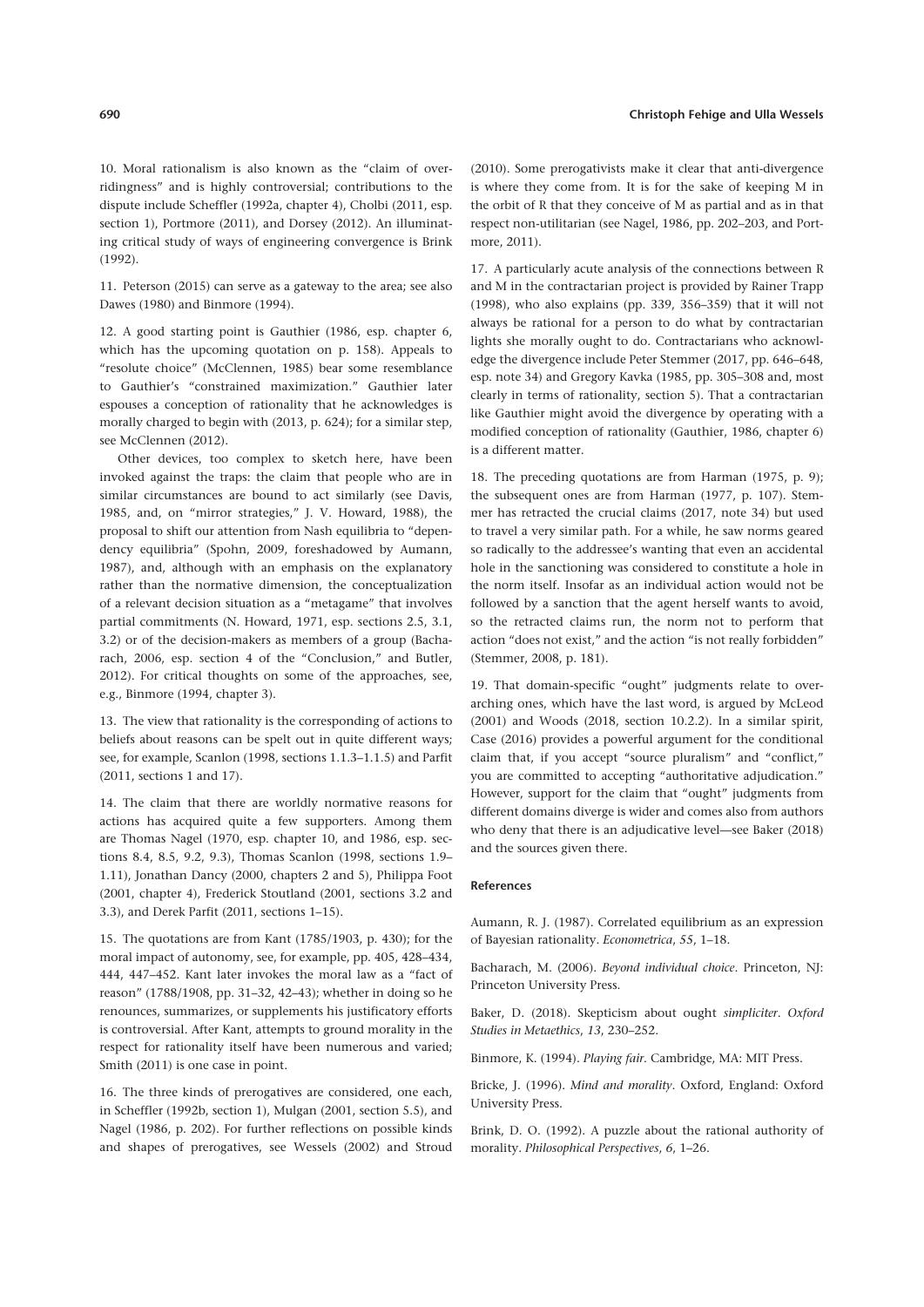### **Rationality and Morality 691**

Butler, D. J. (2012). A choice for 'me' or for 'us'? Using wereasoning to predict cooperation and coordination in games. *Theory and Decision*, *73*, 53–76.

Bykvist, K. (2010). *Utilitarianism*. London, England: Continuum International.

Carson, T. L. (2000). *Value and the good life*. Notre Dame, IN: University of Notre Dame Press.

Case, S. (2016). Normative pluralism worthy of the name is false. *Journal of Ethics and Social Philosophy*, *11*, 1–19.

Cholbi, M. (2011). The moral conversion of rational egoists. *Social Theory and Practice*, *37*, 533–556.

Copp, D. (Ed.). (2006). *The Oxford handbook of ethical theory*. Oxford, England: Oxford University Press.

Dancy, J. (2000). *Practical reality*. Oxford, England: Oxford University Press.

Davis, L. H. (1985). Is the symmetry argument valid? In R. Campbell & L. Sowden (Eds.), *Paradoxes of rationality and cooperation* (pp. 255–263). Vancouver, Canada: University of British Columbia Press.

Dawes, R. M. (1980). Social dilemmas. Annual Review of Psychol*ogy*, *31*, 169–193.

Dorsey, D. (2012). Weak anti-rationalism and the demands of morality. *Noûs*, *46*, 1–23.

Fehige, C. (2001). Instrumentalism. In E. Millgram (Ed.), *Varieties of practical reasoning* (pp. 49–76). Cambridge, MA: MIT Press.

Fehige, C. (2004). *Soll ich?* [Should I?]. Stuttgart, Germany: Reclam.

Fehige, C., & Frank, R. H. (2010). Feeling our way to the common good. *The Monist*, *9*, 141–165.

Foot, P. (2001). *Natural goodness*. Oxford, England: Oxford University Press.

Fudenberg, D., & Tirole, J. (1991). *Game theory*. Cambridge, MA: MIT Press.

Gauthier, D. (1986). *Morals by agreement*. Oxford, England: Oxford University Press.

Gauthier, D. (2013). Twenty- five on. *Ethics*, *123*, 601–624.

Gotts, N. M., Polhill, J. G., & Law, A. N. R. (2003). Agent-based simulation in the study of social dilemmas. *Artificial Intelligence Review*, *19*, 3–92.

Harman, G. (1975). Moral relativism defended. *Philosophical Review*, *84*, 3–22.

Harman, G. (1977). *The nature of morality*. New York, NY: Oxford University Press.

Heathwood, C. (2007). The reduction of sensory pleasure to desire. *Philosophical Studies*, *133*, 23–44.

Hegselmann, R. (1998). Experimental ethics. In C. Fehige & U. Wessels (Eds.), *Preferences* (pp. 298–320). Berlin, Germany: De Gruyter.

Howard, J. V. (1988). Cooperation in the prisoner's dilemma. *Theory and Decision*, *24*, 203–213.

Howard, N. (1971). *Paradoxes of rationality*. Cambridge, MA: MIT Press.

Hume, D. (1751). An enquiry concerning the principles of morals. London, England: Millar.

Hutcheson, F. (1725). *An inquiry into the original of our ideas of beauty and virtue*. London, England: Darby.

Hutcheson, F. (1728). *An essay on the nature and conduct of the passions and affections: With illustrations on the moral sense*. London, England: Darby & Browne.

Kant, I. (1903). *Grundlegung zur Metaphysik der Sitten* [Groundwork of the metaphysics of morals]. In *Kant's gesammelte Schriften* (Vol. 4, pp. 385–463). Berlin, Germany: Reimer. (Original work published 1785. En glish quotations from *Groundwork of the Metaphysics of Morals*, trans. M. Gregor & J. Timmermann, 2011, Cambridge, England: Cambridge University Press.)

Kant, I. (1908). *Kritik der praktischen Vernunft* [Critique of practical reason]. In *Kant's gesammelte Schriften* (Vol. 5, pp. 1–163). Berlin, Germany: Reimer. (Original work published 1788)

Kavka, G. S. (1985). The reconciliation project. In D. Copp  $\&$ D. Zimmerman (Eds.), *Morality, reason and truth* (pp. 297–319). Totowa, NJ: Rowman & Allanheld.

Maschler, M., Solan, E., & Zamir, S. (2013). *Game theory* (Z. Hellman, Trans.). Cambridge, England: Cambridge University Press. (Original work published in Hebrew 2008)

McClennen, E. F. (1985). Prisoner's dilemma and resolute choice. In R. Campbell & L. Sowden (Eds.), *Paradoxes of rationality and cooperation* (pp. 94–104). Vancouver, Canada: University of British Columbia Press.

McClennen, E. F. (2012). Rational cooperation. *Synthese*, *187*, 65–93.

McLeod, O. (2001). Just plain " ought." *Journal of Ethics*, *5*, 269–291.

Millgram, E. (Ed.). (2001). *Varieties of practical reasoning*. Cambridge, MA: MIT Press.

Mulgan, T. (2001). *The demands of consequentialism*. Oxford, England: Oxford University Press.

Nagel, T. (1970). *The possibility of altruism*. Oxford, England: Oxford University Press.

Nagel, T. (1986). *The view from nowhere*. Oxford, England: Oxford University Press.

Parfit, D. (2011). *On what matters*. Oxford, England: Oxford University Press.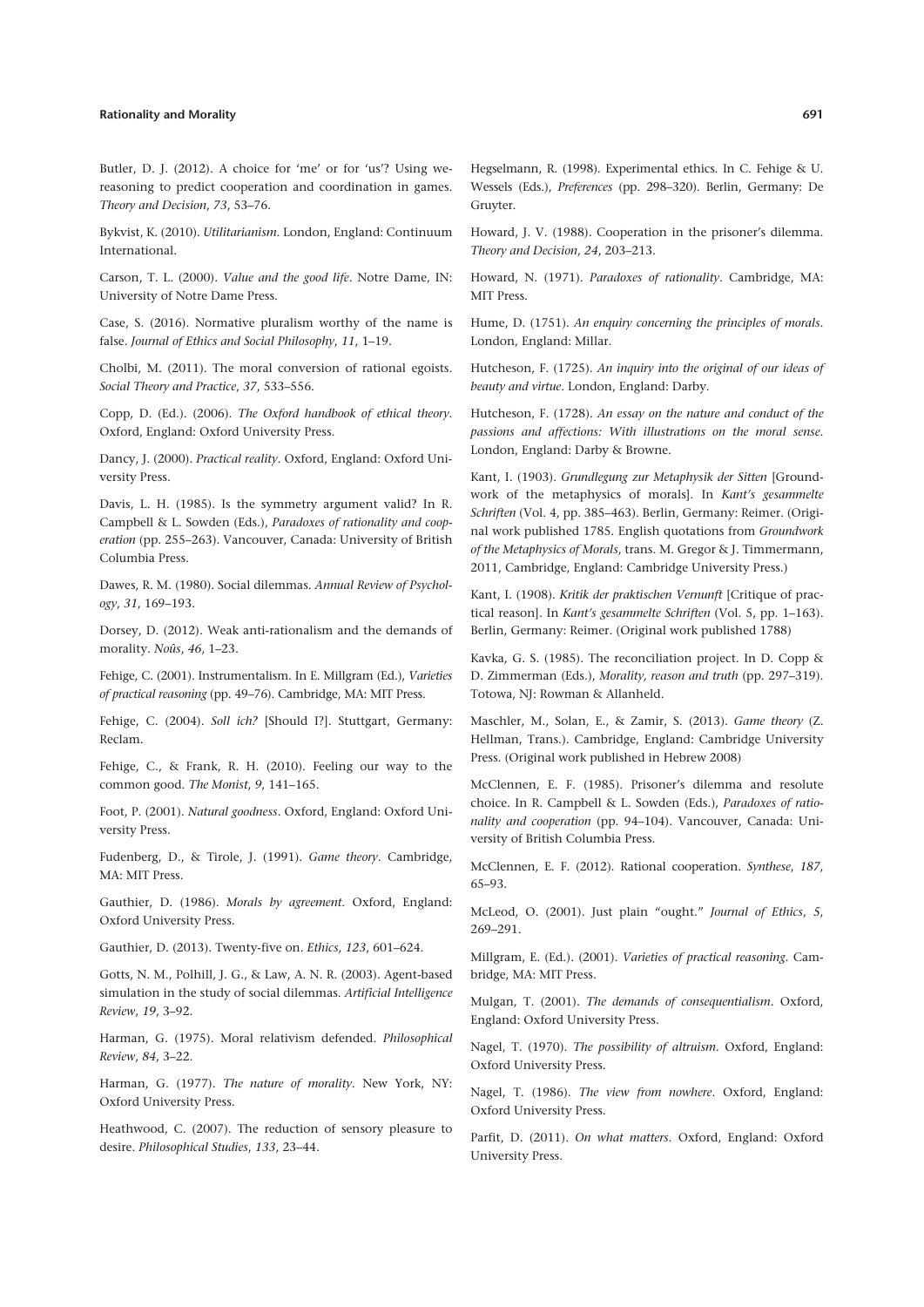#### **692 Christoph Fehige and Ulla Wessels**

Peterson, M. (Ed.). (2015). *The prisoner's dilemma*. Cambridge, England: Cambridge University Press.

Portmore, D. W. (2011). Consequentialism and moral rationalism. *Oxford Studies in Normative Ethics*, *1*, 120–142.

Rashdall, H. (1907). *The theory of good and evil* (Vol. 1). Oxford, England: Clarendon Press.

Scanlon, T. M. (1998). *What we owe to each other*. Cambridge, MA: Harvard University Press.

Scheffler, S. (1992a). *Human morality*. Oxford, England: Oxford University Press.

Scheffler, S. (1992b). Prerogatives without restrictions. *Philosophical Perspectives*, *6*, 377–397.

Schlick, M. (1930). *Fragen der Ethik* [Problems of ethics]. Vienna, Austria: Springer.

Schmidt, T. (2016). Instrumentalism about practical reason: Not by default. *Philosophical Explorations*, *19*, 17–27.

Schopenhauer, A. (1841). Preisschrift über die Grundlage der Moral [Prize essay on the basis of morals]. In *Die beiden Grundprobleme der Ethik* (pp. 101–280). Frankfurt/Main, Germany: Joh. Christ. Herrmannsche Buchhandlung.

Schroeder, M. (2007). *Slaves of the passions*. Oxford, England: Oxford University Press.

Sharp, F. C. (1923). Some problems in the psychology of egoism and altruism. *Journal of Philosophy*, *20*, 85–104.

Smith, M. (2011). Deontological moral obligations and nonwelfarist agent- relative values. *Ratio*, *24*, 351–363.

Spohn, W. (2009). Wider Nash- Gleichgewichte [Against Nash equilibria]. In C. Fehige, C. Lumer, & U. Wessels (Eds.), *Handeln mit Bedeutung und Handeln mit Gewalt* (pp. 131–149). Paderborn, Germany: Mentis.

Stemmer, P. (2008). *Normativität* [Normativity]. Berlin, Germany: De Gruyter.

Stemmer, P. (2017). Moral, moralisches Müssen und Sanktionen [Morality, the moral "must," and sanctions]. *Deutsche Zeitschrift für Philosophie*, *65*, 621–656.

Stoutland, F. (2001). Responsive action and the belief–desire model. *Grazer Philosophische Studien*, *61*, 83–106.

Stroud, S. (2010). Permissible partiality, projects, and plural agency. In B. Feltham & J. Cottingham (Eds.), *Partiality and impartiality* (pp. 131–149). Oxford, England: Oxford University Press.

Trapp, R. W. (1998). The potentialities and limits of a rational justification of ethical norms. In C. Fehige & U. Wessels (Eds.), *Preferences* (pp. 327–360). Berlin, Germany: De Gruyter.

Vaughn, L. (Ed.). (2013). *Con temporary moral arguments* (2nd ed.). Oxford, England: Oxford University Press. (Original work published 2010)

von Wright, G. H. (1963). *The varieties of goodness*. London, England: Routledge.

Wessels, U. (2002). *Die gute Samariterin* [The good Samaritan]. Berlin, Germany: De Gruyter.

Wessels, U. (2011). *Das Gute* [The good]. Frankfurt/Main, Germany: Klostermann.

Woods, J. (2018). The authority of formality. *Oxford Studies in Metaethics*, *13*, 207–229.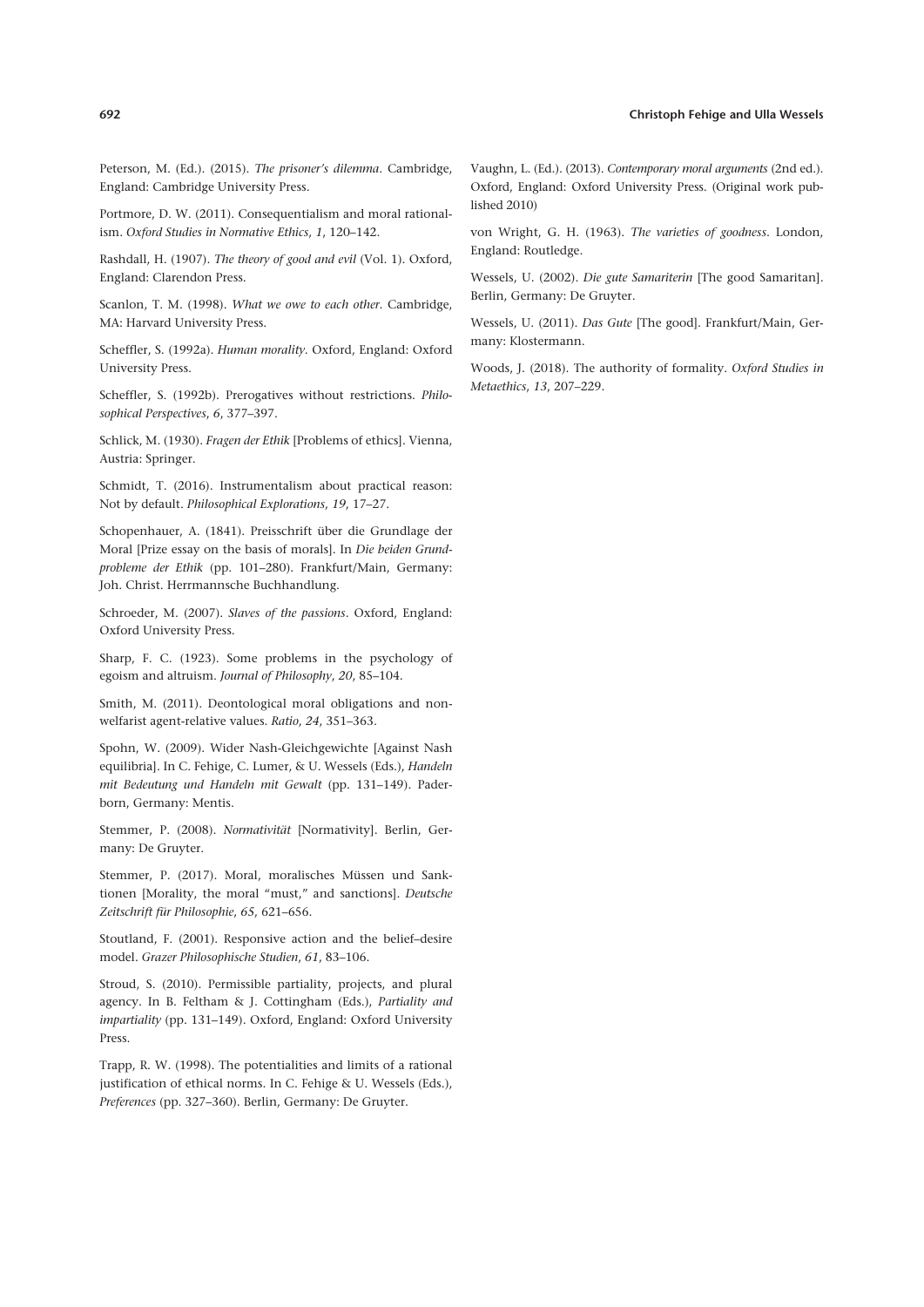# **Contributors**

**Rakefet Ackerman,** Faculty of Industrial Engineering and Management, Technion—Israel Institute of Technology, Technion City, Haifa, Israel

**Max Albert,** Department of Economics, Justus Liebig University Gießen, Germany

**J. McKenzie Alexander,** Department of Philosophy, Logic and Scientific Method, London School of Economics, London, UK

**Ali al- Nowaihi,** Division of Economics, School of Business, University of Leicester, UK

**Hanne Andersen,** Department of Science Education, University of Copenhagen, Denmark

Line Edslev Andersen, Department of Mathematics-Science Studies, Aarhus University, Denmark

**Johan van Benthem,** Department of Philosophy, Stanford University, Stanford, USA; Department of Philosophy, Tsinghua University, Beijing, China; Institute for Logic, Language and Computation, University of Amsterdam, the Netherlands

**Jean- François Bonnefon,** Toulouse School of Economics & Centre National de Recherche Scientifique, France

Rainer Bromme, Institute of Psychology, University of Münster, Germany

**John Broome,** Faculty of Philosophy, University of Oxford, UK; School of Philosophy, Australian National University, Canberra, Australia

**Anke Bueter,** Department of Philosophy and History of Ideas, Aarhus University, Denmark

**Ruth M. J. Byrne,** School of Psychology and Institute of Neuroscience, Trinity College Dublin, University of Dublin, Ireland

**Nick Chater,** Behavioural Science Group, Warwick Business School, University of Warwick, UK

**Peter Collins,** School of Human Sciences, University of Greenwich, UK; Munich Center for Mathematical Philosophy, Ludwig Maximilian University Munich, Germany

**Leda Cosmides,** Department of Psychological & Brain Sciences, Center for Evolutionary Psychology, University of California, Santa Barbara, USA

**Nicole Cruz,** Department of Psychological Sciences, Birkbeck College, University of London, UK

Stephanie de Oliveira, Decision Lab, Department of Psychology, University of Michigan at Ann Arbor, USA

**Sanjit Dhami,** Division of Economics, School of Business, University of Leicester, UK

**Franz Dietrich,** Paris School of Economics & Centre National de Recherche Scientifique, France

**Hans van Ditmarsch,** Centre National de Recherche Scientifique, Laboratoire Lorrain de Recherche en Informatique et ses Applications, University of Lorraine, France

**Didier Dubois,** Emeritus Research Director, Centre National de Recherche Scientifique and Université Paul Sabatier, Institut de Recherche en Informatique de Toulouse, France

**Shira Elqayam,** School of Applied Social Sciences, Faculty of Health and Life Sciences, De Montfort University, Leicester, UK

**Orlando Espino,** Department of Cognitive, Social and Organizational Psychology, University of La Laguna, Tenerife, Spain

**Jonathan St. B. T. Evans, Emeritus Professor of Psychology, Uni**versity of Plymouth, UK

**Christoph Fehige,** Department of Philosophy, Saarland University, Saarbrücken, Germany

Klaus Fiedler, Department of Psychology, Heidelberg University, Germany

Lupita Estefania Gazzo Castañeda, Department of Psychology, Justus Liebig University Gießen, Germany

Lukas Gierth, Institute of Psychology, University of Münster, Germany

Andreas Glöckner, Department of Psychology, University of Cologne, Germany; Max Planck Institute for Research on Collective Goods, Bonn, Germany

Vinod Goel, Department of Psychology, York University, Toronto, Canada; Department of Psychology, Capital Normal University, Beijing, China

**Till Grüne- Yanoff,** Division of Philosophy, Royal Institute of Technology, Stockholm, Sweden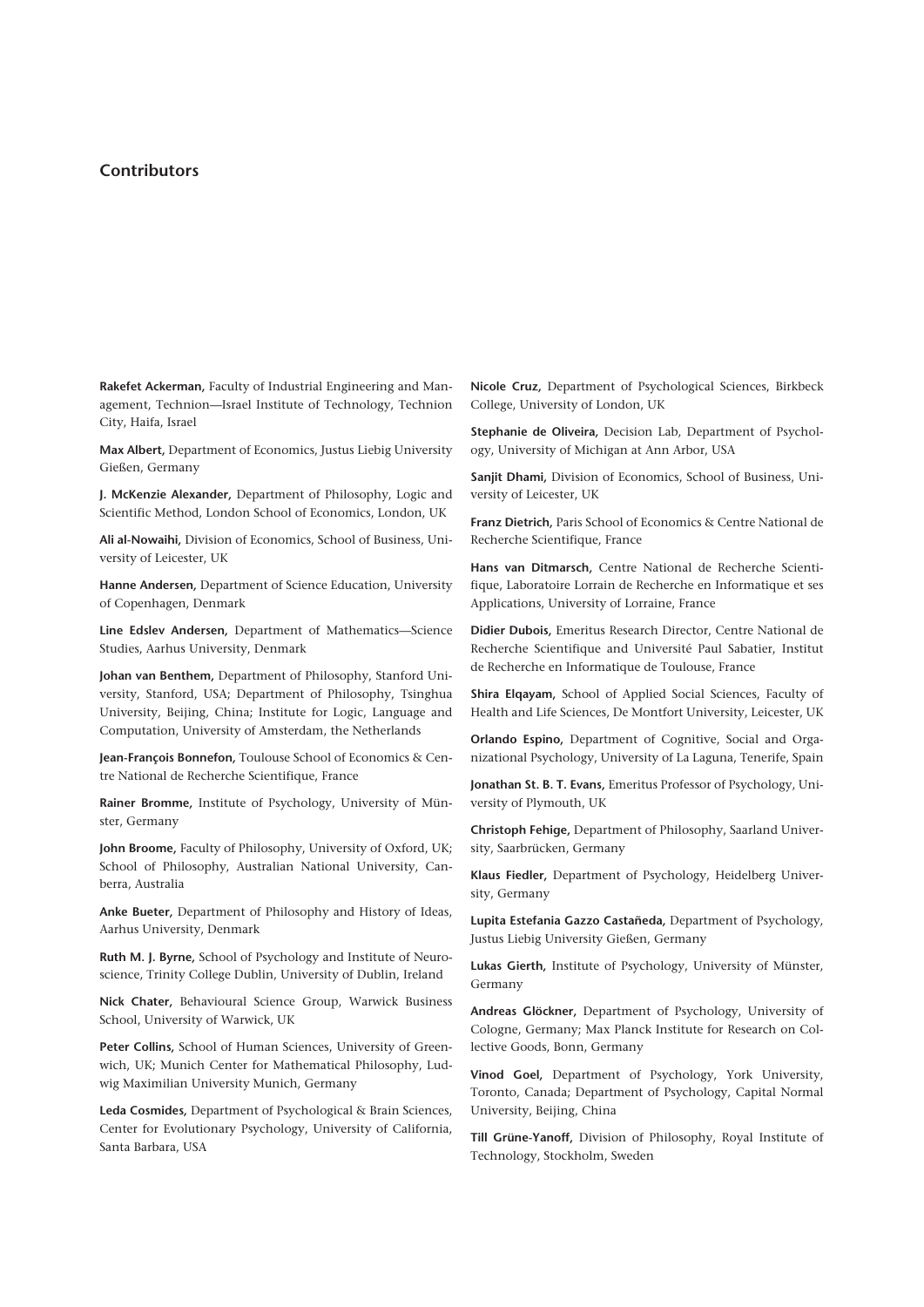#### Contributors

Rebecca Gutwald, Munich School of Philosophy, Munich, Germany

Ulrike Hahn, Birkbeck College, University of London, UK, Munich Center for Mathematical Philosophy, Ludwig Maximilian University Munich, Germany

Alan Hájek, School of Philosophy, Australian National University, Canberra, Australia

Stephan Hartmann, Munich Center for Mathematical Philosophy, Faculty of Philosophy, Philosophy of Science, and the Study of Religion, Ludwig Maximilian University Munich, Germany

Ralph Hertwig, Center for Adaptive Rationality, Max Planck Institute for Human Development, Berlin, Germany

Eric Hilgendorf, Department of Jurisprudence, Julius Maximilian University Würzburg, Germany

Brian Hill, Department of Economics and Decision Sciences, HEC Paris & Centre National de Recherche Scientifique, France

John Horty, Department of Philosophy, University of Maryland. College Park. USA

Mateja Jamnik, Department of Computer Science and Technology (Computer Laboratory), University of Cambridge, UK

P. N. Johnson-Laird, Department of Psychology, Princeton University, Princeton, NJ; Department of Psychology, New York University, USA

Gabriele Kern-Isberner, Department of Computer Science, Technical University Dortmund, Germany

Sangeet Khemlani, Navy Center for Applied Research in Artificial Intelligence, Naval Research Laboratory, Washington, DC, USA

Karl Christoph Klauer, Institute of Psychology, Albert Ludwig University Freiburg, Germany

Hartmut Kliemt, Department of Economics, Justus Liebig University Gießen, Germany

Markus Knauff, Department of Psychology, Justus Liebig University Gießen, Germany

Anastasia Kozyreva, Center for Adaptive Rationality, Max Planck Institute for Human Development, Berlin, Germany

Fenrong Liu, Department of Philosophy, Tsinghua University, Beijing, China; Institute for Logic, Language and Computation, University of Amsterdam, the Netherlands

Henry Markovits, Department of Psychology, University of Québec at Montréal, Canada

Ralf Mayrhofer, Department of Psychology, University of Göttingen, Germany

Linda McCaughey, Department of Psychology, Heidelberg University. Germany

Björn Meder, Health and Medical University Potsdam, Germany; iSearch and Center for Adaptive Rationality, Max Planck Institute for Human Development, Berlin, Germany

Georg Meggle, Institute for Philosophy, University of Leipzig, Germany

Arthur Merin †, Department of Philosophy, Philosophy of Science, and the Study of Religion, Munich Center for Mathematical Philosophy, Ludwig Maximilian University Munich, Germany

Julian Nida-Rümelin, Department of Philosophy, Philosophy of Science, and the Study of Religion, Ludwig Maximilian University Munich, Germany

Richard Nisbett, Institute for Social Research, Department of Psychology. University of Michigan at Ann Arbor. USA

Mike Oaksford, Department of Psychological Sciences, Birkbeck College, University of London, UK

Klaus Oberauer, Department of Psychology, University of Zurich, Switzerland

David P. O'Brien. Department of Psychology. Baruch College & the Graduate Center of the City University of New York, **USA** 

David E. Over, Department of Psychology, Durham Universitv. UK

Judea Pearl, Computer Science Department, University of California, Los Angeles, USA

Andrés Perea, Department of Quantitative Economics, Maastricht University, the Netherlands

Danielle Pessach, Institute for Psychology, Albert Ludwig University Freiburg, Germany

Martin Peterson, Department of Philosophy, Texas A&M University, College Station, USA

Niki Pfeifer, Department of Philosophy, University of Regensburg, Germany

Henri Prade, Emeritus Research Director, Centre National de Recherche Scientifique and Institut de Recherche en Informatique de Toulouse. Université Paul Sabatier. France

Johannes Prager, Department of Psychology, Heidelberg University, Germany

Henry Prakken, Department of Information and Computing Science, Utrecht University; Law Faculty, University of Groningen, the Netherlands

Marco Ragni, Department of Computer Science, Albert Ludwig University Freiburg, Germany; Department of Psychology, Justus Liebig University Gießen, Germany

Werner Raub, Department of Sociology/ICS, Utrecht University, the Netherlands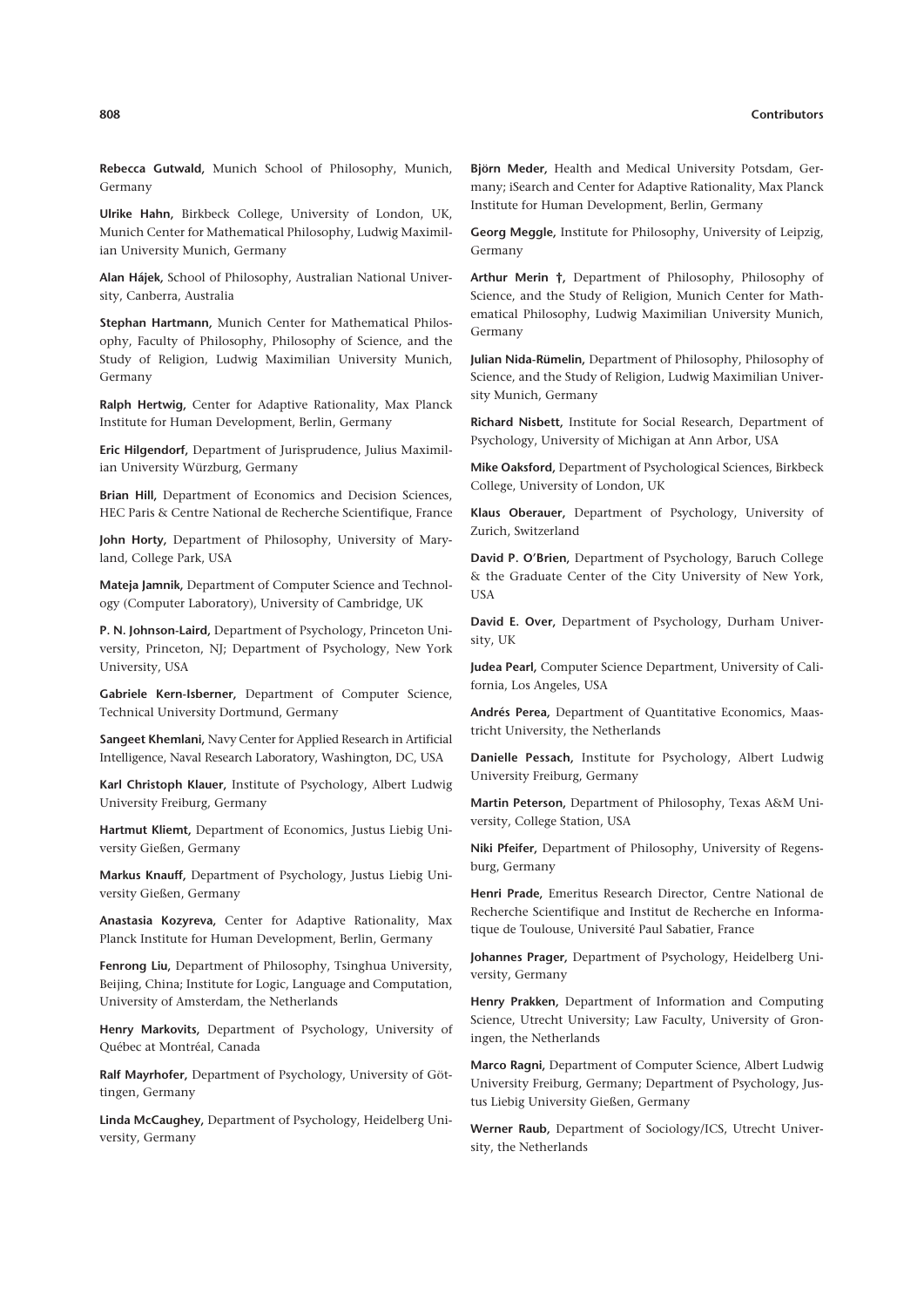#### **Contributors 809**

**Hans Rott,** Department of Philosophy, University of Regensburg, Germany

**Olivier Roy,** Faculty of Humanities and Social Sciences, University of Bayreuth, Germany; Munich Center for Mathematical Philosophy, Germany

**Hanno Sauer,** Department of Philosophy, Utrecht University, the Netherlands

**Hans Bernhard Schmid,** Department of Philosophy, University of Vienna, Austria

**Gerhard Schurz,** Düsseldorf Center for Logic and Philosophy of Science, Heinrich Heine University Düsseldorf, Germany

Niels Skovgaard-Olsen, Department of Psychology, University of Göttingen, Germany

**Sonja Smets,** Institute for Logic, Language and Computation, University of Amsterdam, the Netherlands; Department of Information Science and Media Studies, University of Bergen, Norway

Michael Smith, Department of Philosophy, Princeton University, NJ, USA

**Kai Spiekermann,** Department of Government, London School of Economics, UK

**Wolfgang Spohn,** Department of Philosophy, University of Konstanz, Germany; Eberhard Karl University, Tübingen, Germany

**Julia Staffel,** Department of Philosophy, University of Colorado at Boulder, USA

Keith E. Stanovich, Department of Applied Psychology and Human Development, University of Toronto, Canada

**William B. Starr,** Sage School of Philosophy, Cornell University, Ithaca, NY, USA

**Florian Steinberger,** Department of Philosophy, Birkbeck College, University of London, UK

**Thomas Sturm,** Catalan Institute for Research and Advanced Studies (ICREA), and Department of Philosophy, Autonomous University of Barcelona, Spain; Kantian Rationality Lab, Immanuel Kant Baltic Federal University, Kaliningrad, Russia

**Valerie A. Thompson,** College of Arts and Science, University of Saskatchewan, Canada

**John Tooby,** Department of Anthropology, Center for Evolutionary Psychology, University of California, Santa Barbara, **USA** 

**Maggie E. Toplak, Department of Psychology, Faculty of Health,** LaMarsh Centre for Child and Youth Research, York University, Canada

**Michael R. Waldmann, Department of Psychology, University** of Göttingen, Germany

**Ralph Wedgwood,** School of Philosophy, University of Southern California, Los Angeles, USA

**Ulla Wessels,** Department of Philosophy, Saarland University, Saarbrücken, Germany

**Richard F. West, Department of Graduate Psychology, James** Madison University, Harrisonburg, VA, USA

Alex Wiegmann, Department of Psychology, University of Göttingen, Germany; Institute for Philosophy II, Ruhr University Bochum, Germany

**John Woods,** Department of Philosophy, University of British Columbia, Vancouver, Canada

**Niina Zuber,** Bavarian Research Institute for Digital Transformation, Munich, Germany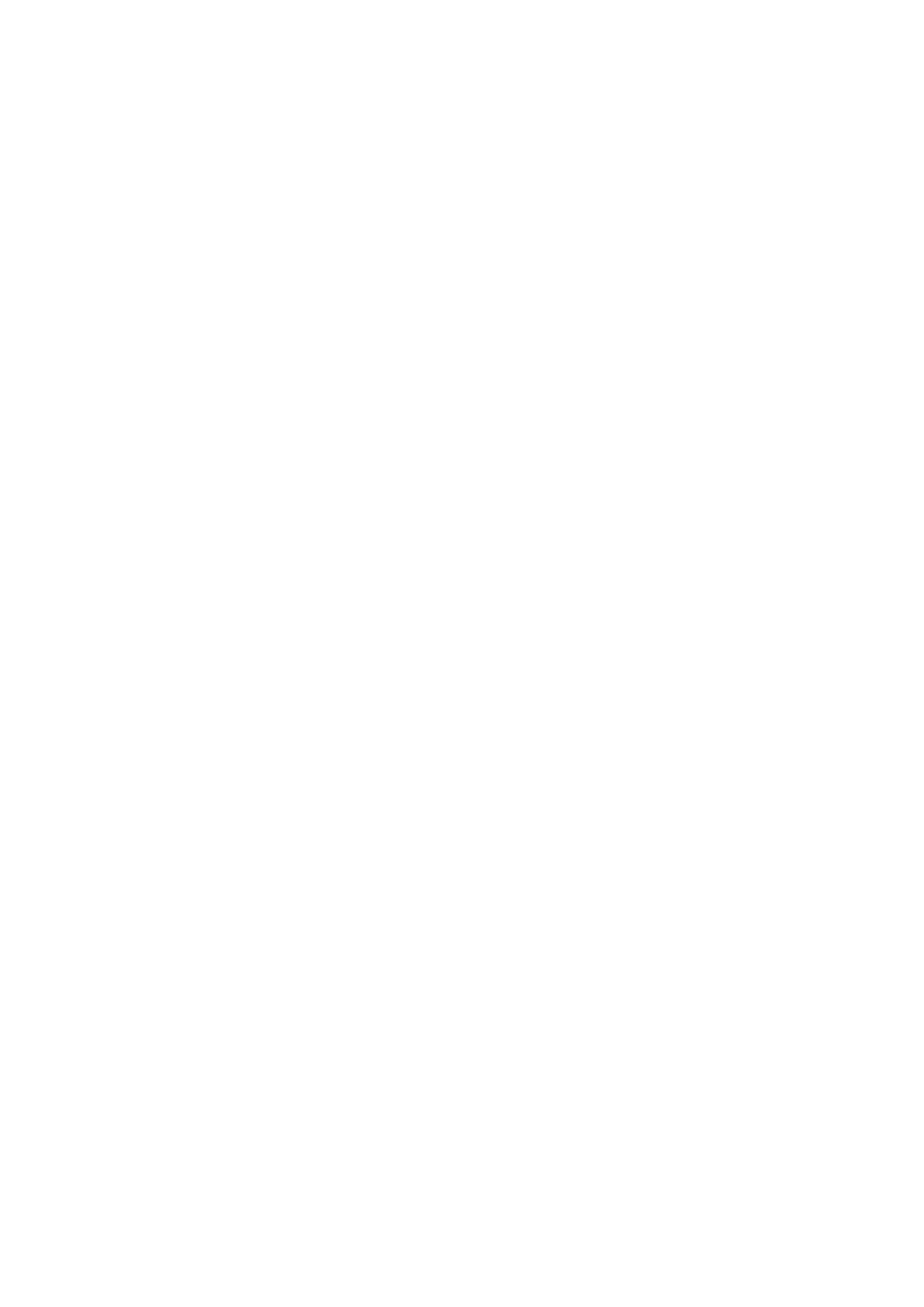# Name Index

Italic numbers indicate that the author is denoted by "et al." or a similar phrase.

### $\overline{A}$

Aarnio, Aulis, 661 Abdellaoui, Mohammed, 502 Abelard, Peter, 208 Aberdein, Andrew, 362 Abraham, Martin, 620 Abrahamsen, Adele, 31 Ackerman, Phillip L., 794-795 Ackerman, Rakefet, xiii, 38, 47, 517-521, 523 Adam, Charles, 82 Adamopoulos, John, 29 Adams, Ernest W., 108, 150, 207, 259-260, 277-278, 280, 287, 296-297, 381, 389-390, 392, 397, 399, 405, 413 Adams, Reginald B., Jr., 487 Adler, Jonathan E., 738 Adolphs, Ralph, 37 Adorno, Theodor W., 5, 44, 758 Adriaans, Pieter, 187, 193 Ågotnes, Thomas, 323 Ahmed, Arif, 248, 480 Aichele, Alexander, 663 Aichhorn, Markus, 412 Ain, Deb, 512 Ainslie, George, 469 Ainsworth, Mary D. Salter, 783 Akin, Ethan, 557 Akiyama, Takekazu, 121, 123 Albert, Hans, 44, 662, 665, 757, 758 Albert, Max, xiii, 189, 191, 512, 537, 543, 547, 550, 554, 567, 571, 592, 604, 608, 611, 626, 647-648 Albrecht, Rebecca, 730, 741 Alchourrón, Carlos, 13, 40, 202, 327, 329, 350, 356, 662 Aleven, Vincent, 672-673 Alexander, Jason McKenzie, xiii, 27, 43, 191, 541, 567, 608, 620, 639 Alexander, Larry, 707 Alexander, Michael P., 123 Alexy, Robert, 675 Alksnis, Olaf, 348, 351, 785 Allais, Maurice, 466, 480-481, 570

Allen, Colin, 29 Allen, James F., 726 Allen, Roy G. D., 467 Allman, John, 706 Allport, Alan, 178 Allum, Nick, 772 Almenberg, Johan, 585 Almor, Amit, 106 Al-Najjar, Nabil I., 498 al-Nowaihi, Ali, xiii, 15, 47, 368, 487, 541, 615-616, 625 Alqadah, Mohanad, 717 Alston, William, 606 Amarel, Saul, 716 Ames, Gail J., 781 Amgoud. Leila. 421 Ampe, Lisa, 412 Anand, Paul, 463 Andersen, Hanne, xiv, 45, 149, 585, 748, 753, 760, 763 Andersen, Line Edslev, xiv, 45, 149, 585, 753, 760, 763 Anderson, Adam K., 122 Anderson, Alan Ross, 53, 381 Anderson, Elizabeth, 594, 751, 759 Anderson, John R., 40, 93, 174, 180, 454, 716 Anderson, Michael, 717 Anderson, R. Lanier, 50 Andreoni, James, 469, 626 Andrews, Gregory R., 186 Angel, J. Lawrence, 35 Anglberger, Albert J. J., 648 Anjum, Rani Lill, 444 Anticevic, Alan, 35 Antonelli, G. Aldo, 280 Antoniou, Grigoris, 280, 347 Antonoglou, Ioannis, 507 Apel, Karl-Otto, 607, 609 Apostel, Leo, 648 Åqvist, Lennart, 648 Arana, Andrew, 735-736 Areces, Carlos, 331

Argote, Linda, 30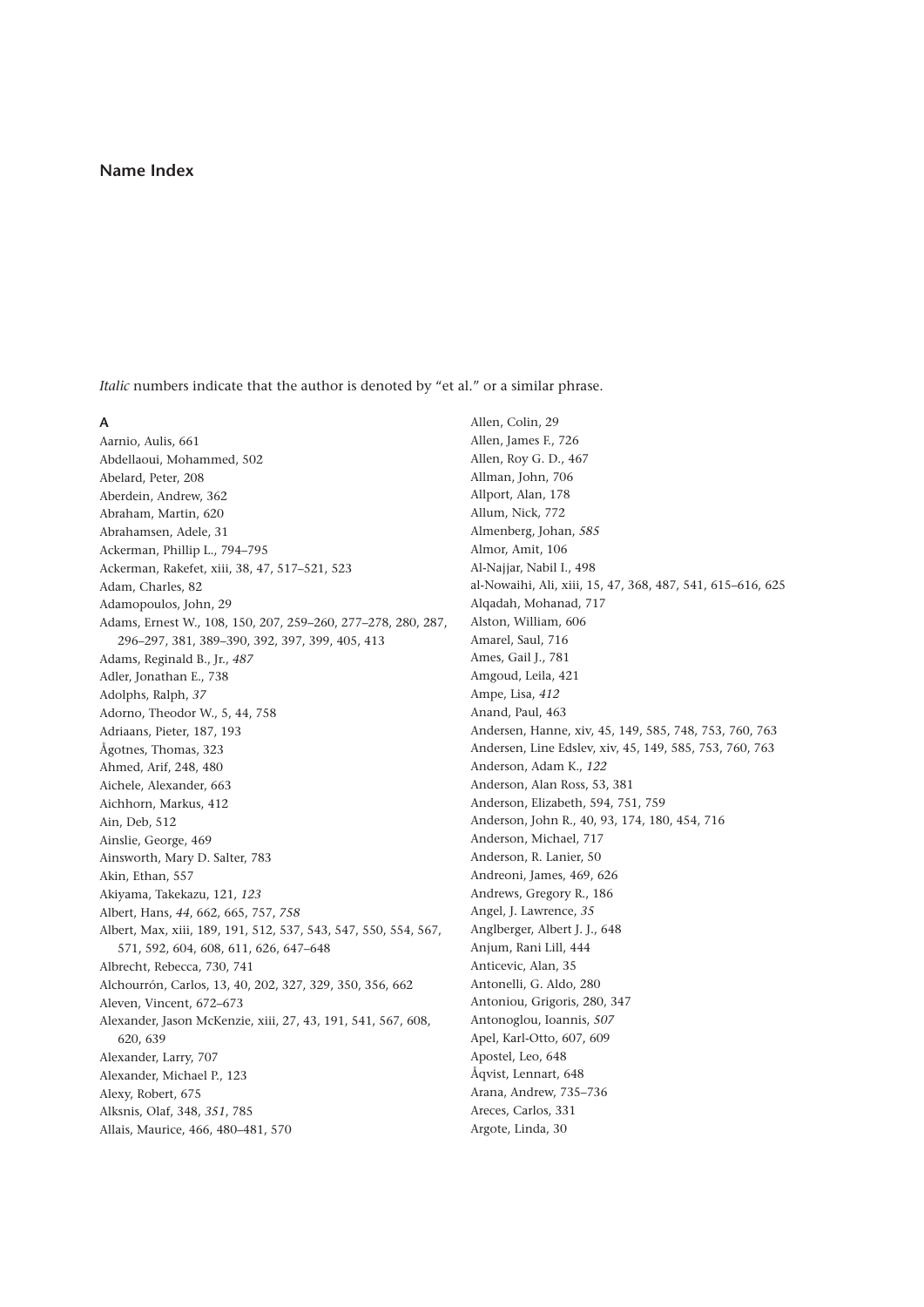Aristotle, 1, 17, 40–42, 72–73, 81–85, 88, 105, 109, 134, 137–138, 144, 215, 226, 233, 280, 367, 370, 374, 470, 625, 684, 715, 737 Arkes, Hal R., 165, 440, 510, 801–803 Arló-Costa, Horacio, 188, 391, 427 Armbruster, Walter, 545, 550 Armendt, Brad, 245 Armstrong, Este, *35* Arnauld, Antoine, 73 Arntzenius, Frank, 243, 246 Aronoff, Mark, 523 Aronson, Jessica A., 37 Arpaly, Nomy, 135 Arrow, Kenneth J., 30, 191, 253–254, 280, 331, 391, 430, 432, 442, 465, 468, 580–583, 585, 595–596, 611–614, 616, 619, 794–797 Artman, Lavee, 787 Arvai, Joseph, 772 Asch, Solomon E., 30 Asheim, Geir B., 548–550 Ashley, Kevin D., 660, 672 Asterhan, Christa S. C., 364 Astington, Janet Wilde, 654 Athias, Renato, 220 Atir, Stav, 518, 770 Atkinson, Katie D., 673–674 Audi, Robert, x, 71, 76, 291, 804 Aumann, Robert J., 190, 464, 545, 547–550, 567, 690 Aunger, Robert, 110 Austen-Smith, David, 585 Austin, John L., 601, 605–606, 609, 653 Avni-Babad, Dinah, 787 Awad, Edmond, 48–49 Axelrod, Robert M., 28, 43, 103, 627, 639 Ayars, Alisabeth, 704, *706* Ayton, Peter, 802

#### **B**

Baars, Bernard J., 33, 40 Bååth, Rasmus, 373 Babbage, Charles, 186 Bach, Christian W., 549 Bach, Kent, 606 Bacharach, Michael, 30, 594, 690 Bächtiger, André, 584 Bacon, Alison M., 232, 738–739 Bacon, Francis, 44, 215, 305, 307, 312 Baddeley, Alan D., 39, 94, 96 Baetens, Kris, *412* Baggio, Giosuè, 120, 192 Bago, Bence, 179, 522 Bahník, Štěpán, 161, *487* Bailin, Sidney C., 718 Baillargeon, Renée, 104 Baillon, Aurélien, 502

Baker, Derek, 690 Baker, Siani, 720 Balas, Robert, 519 Balbiani, Philippe, 323 Baldwin, Mark W., 103, 784 Balguy, John, 76, 82–83 Balinski, Michel L., 582–583 Balke, Alexander, 436 Balkenius, Christian, 192 Ball, Linden J., 522 Ball, Thomas M., 738 Baltag, Alexandru, 188–189, 192, 323, 549–550 Balz, John P., 803 Banerjee, Mohua, 309 Banks, Jeffrey S., 76, 585 Bannert, Maria, 737 Bara, Bruno G., 22, 230, 235 Baral, Chitta, 332 Baratgin, Jean, 234, 286–287, 297, 303, 396–400, 406, *408*, *410* Barbey, Aron K., 93, 106, 414, 445 Bareinboim, Elias, 432, 434–435 Barelli, Paulo, 549–550 Bargh, John A., 180 Bar-Hillel, Maya, 161 Barker, John A., 374, 718–719 Barker-Plummer, Dave, 718–719 Barkow, Jerome H., 42, 106 Barkowsky, Thomas, 729–731 Barlas, Sema, 167 Barnes, Jonathan, 73 Baron, Jonathan, 704, 792, *805* Barreda-Tarrazona, Ivan, 626 Barrett, H. Clark, 106, 108 Barringer, Howard, 373 Barron, Greg, 489–490, 492 Barrouillet, Pierre, 303, 784–785, 787 Barsalou, Lawrence W., 414 Barston, Julie L., 88, 97 Barth, Else M., 372, 374 Bartlett, Frederic, 17 Bartling, Björn, 179, *181* Barto, Andrew G., 703 Bartolo, Angela, *122* Barwise, Jon, 719, 737 Barzilai, Sarit, 773 Basalla, George, 102 Bassi, Agostino, 225 Bates, Tom, 705 Battigalli, Pierpaolo, 543, 549 Bauer, Henry H., 748 Bauer, Malcolm I., 736 Baum, Kevin, 364, 412, 443, 689 Baumgarten, Alexander, 79 Baurmann, Michael, 773 Bayes, Thomas, 6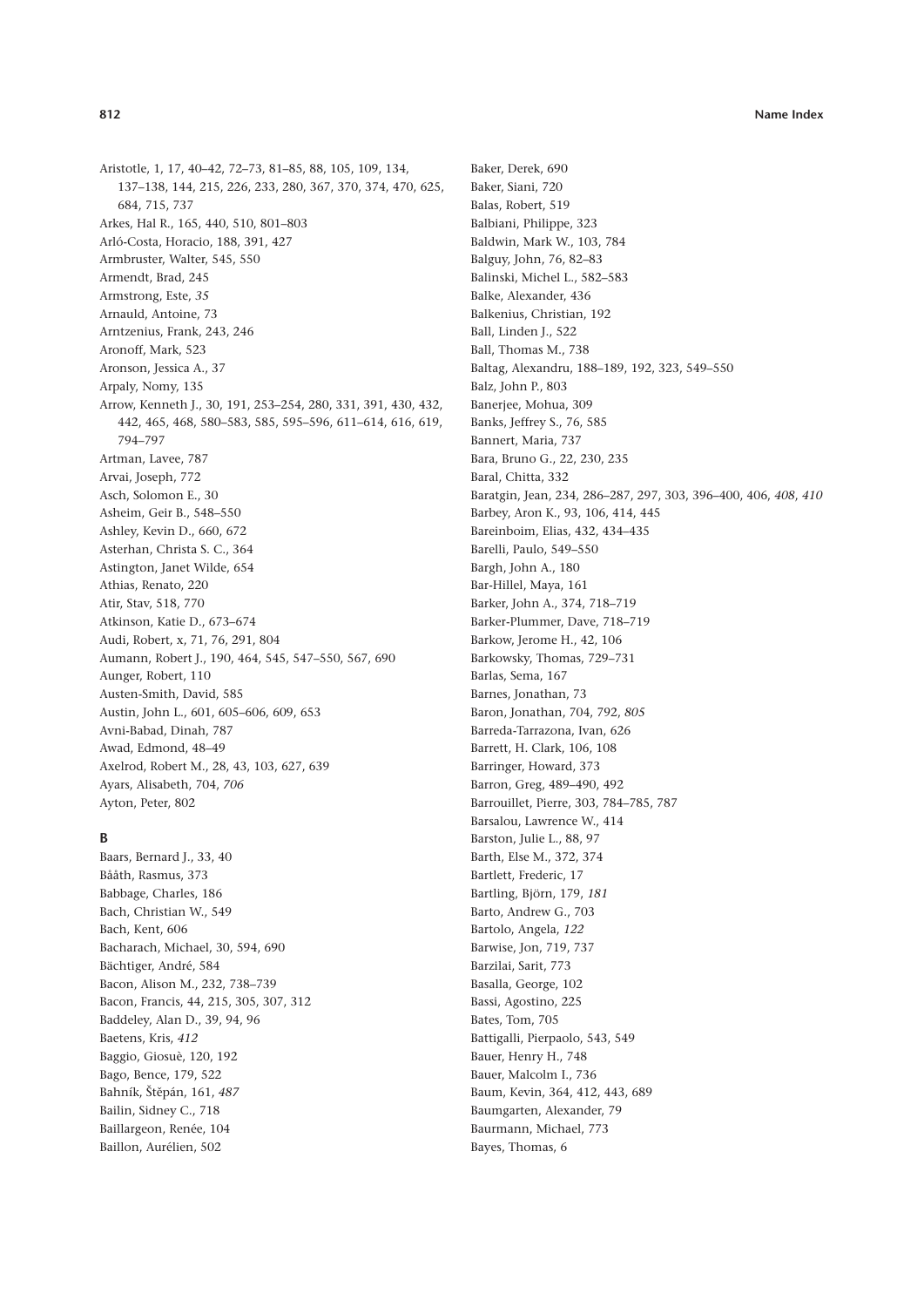#### **Name Index 813**

Bazerman, Max H., 30 Beach, Lee Roy, 90, 163, 450 Beals, Kenneth L., 35 Bearman, Peter S., 620 Bechara, Antoine, *37* Becher, Verónica, 331 Bechtel, William, 31 Becker, Benedikt, 730 Becker, Gary S., 485, 611, 616, 620 Beddor, Bob, 580 Beesley, Tom, 441 Begg, Ian, 228, 235 Beierle, Christoph, 342 Bell, Victoria, 102, 156 Bellemare, Marc G., *705* Beller, Sieghard, x, 5, 49, 177, 290, 301, 653, 655 Beller, Yael, 519–520 Belliveau, John W., *122* Bello, Paul, 234 Belnap, Nuel D., jr., 53, 188, 648 Beltrán, David, 414 Bench-Capon, Trevor J. M., 672–674, 676 Ben-David, Shai, 320 Bender, Andrea, 49, 653 Bender, Jens, 771 Bender, Lisa, 737 Ben-Eliyahu, Rachel, 320 Benferhat, Salem, 280, 308–309, 342 Bengson, John, 705 Bennett, Jonathan, 52, 177, 296–297, 604 Bennett, W. Lance, 675 Benozio, Avi, 421 Bentham, Jeremy, 48, 466, 625 Ben-Yashar, Ruth C., 587 Berendt, Bettina, 727, 740 Berger, James O., 147, 503 Bergstra, Jan A., 186 Berk, Laura E., 780 Berkeley, George, 52 Berker, Selim, 213, 702 Berman, Donald H., 674 Bernecker, Sven, 52 Bernheim, B. Douglas, 27, 543, 548 Bernoulli, Daniel, 470, 481, 487 Bernoulli, Jakob, 306, 311 Bernoulli, Nicolaus, 473, 482 Bernstein, Michael J., *487* Bertel, Sven, 729 Berto, Francesco, 413 Bertrand, Joseph, 244 Beth, Evert Willem, 186 Betsch, Tilmann, 519 Betti, Arianna, 73 Bettman, James R., 165, 490–491, 511, *512* Betz, Gregor, 761

Beveridge, M., 786 Bewley, Truman F., 497 Bex, Floris J., 674–675 Bhatia, Jaydeep-Singh, 362 Biazzo, Veronica, 278 Bickel, Peter J., 433 Biddle, Justin, 762 Biele, Guido, 168 Bienenstock, Elie, 512 Bikhchandani, Sushil, 192 Billari, Francesco C., 619 Binkley, Robert W., 39 Binmore, Ken G., 463, 467, 536–537, 540, 690 Birnbaum, Michael H., 489 Biro, John, 374 Bischoff, Tobias, 263 Bishop, Sonia, *795* Bitterman, Morton E., 102 Bjork, Robert A., 38 Björklund, Fredrik, 704 Bjorndahl, Adam, 80 Blachowicz, James, 748 Black, Max, 71, 76 Blackburn, Simon, 474 Blair, Douglas H., 595 Blair, J. Anthony, x, 367–368, 371–374 Blair, Robert James R., 705 Blaisdell, Aaron P., 442, 449 Blanchard, Thomas, x Blanchette, Isabelle, 47 Blank, Joshua M., 389, 637, 771 Blau, Peter M., 611 Blehar, Mary C., 783 Blöbaum, Bernd, 770 Block, Ned, 108, 216 Blokpoel, Mark, 34 Bloor, David, 750 Blossfeld, Hans-Peter, 619 Bluhm, Roland, 363 Blum, Ben, 443 Blumenberg, Bennett, *35* Blumenthal, Anna, *120* Blumer, Catherine, 801 Bochman, Alexander, 333 Bock, Tanja, 20, 342–343, 356 Bod, Rens, 193 Boddy, Rachel, 192 Boeddinghaus, Jona, 741 Boethius, A. M. T. S., 280 Böge, Werner, 545 Bohman, James, 753 Bohr, Niels, 109 Bolker, Ethan D., 241, 476 Bolte, Annette, 519 Boltzmann, Ludwig, 737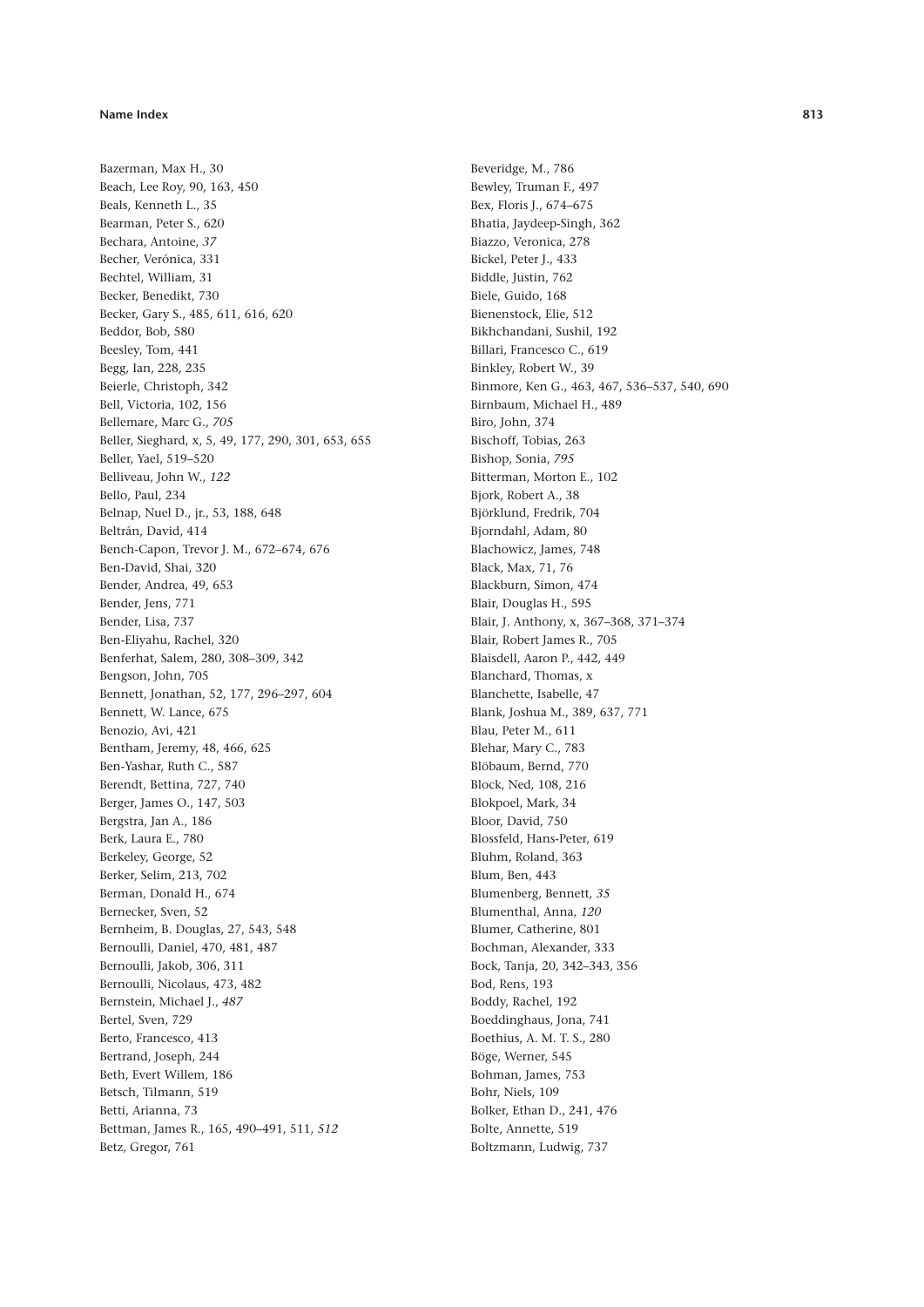Bolzano, Bernhard, 737 Bonatti, Luca L., 36, 120, 151 Bond, Charles F., jr., 162, 486 Bonelli, Laura, 373 Bongiovanni, Giorgio, 665 Bonhomme, Jennifer, 166 Bonizzoni, Paola, 186 BonJour, Laurence, 16, 52 Bonnefon, Jean-François, xiii, 11, 48, 277, 280-281, 342, 348, 419-422, 653, 655 Booch, Grady, 718 Boole, George, 4, 109, 147, 149, 193, 215 Booth, James R., 120, 122, 739 Booth, Richard, 331-332 Bordes, Georges, 595 Boring, Edwin G., 215, 510 Bossaerts, Peter, 34 Botvinick, Matthew, 37 Bouanini, Samiha, 49 Boudon, Raymond, 611, 618 Boudry, Maarten, 769 Boussahmine, Ahmed, 49 Boutilier, Craig, 331 Bovens, Luc, x, 193, 248, 262-263, 289 Bowlby, John, 783 Bowles, Samuel, 16, 28, 627, 640 Boyd, Robert, 109, 627 Boyer, Pascal, 103, 109 Bradley, Richard, 466, 470, 498, 501, 537 Bradley, Seamus, 497-498, 500 Braeges, Judith L., 704 Brafman, Ronen I., 188 Braine, Martin D. S., 22, 88, 216-222, 228, 235, 279, 348, 406, 782 Brainerd, Charles J., 105-107 Braman, Donald, 586, 771, 772 Bramley, Neil R., 443-444 Brams, Steven, 582-583 Brand, Daniel, 228, 230, 372, 488, 654 Brandão, Maria do Carmo, 220 Brandeis, Louis D., 584 Brandenburger, Adam, 191, 543, 547-550, 567 Brandom. Robert B., 45, 606 Brandstätter, Eduard, 168, 488 Bråten, Ivar, 770 Bratman, Michael E., 52, 189, 627-628 Brattka, Vasco, 186 Brauner, Jason, 118 Braver, Todd S., 35 Brehmer, Berndt, 163 Breiter, Hans C., 122 Brekke, Nancy, 161, 166 Bremer, Manuel, 71, 82, 85 Brennan, Geoffrey, 773, 786 Brentano, Franz, 52

Bretherton, Inge, 784 Brewer, Noel T., 161 Brewka, Gerhard, 333 Bricke, John, 689 Bridgers, Sophie, 105 Briggs, Rachael A., 234, 243, 392 Bright, Peter, 792, 795 Brighton, Henry, 489, 511-512 Brink, David O., 690, 695 Brisson, Janie, 177, 354, 780, 785 Brodbeck, Felix C., 30 Bröder, Arndt, 168, 522 Bromme, Rainer, xiv, 45, 762, 770-773 Bronfman, Aaron, 242 Brooks, Patricia J., 221 Broome, John, xii, 45, 51, 129, 134-135, 139, 142, 144, 212. 344, 473, 476, 596, 602, 608, 629, 665 Brown, George W., 558 Brown, Gordon D. A., 289 Brown, Matthew J., 761 Brown, Richard J. C., 753 Broyles, James E., 374 Bruch, Elizabeth, 616 Bruine de Bruin, Wändi, 805 Bruner, Jerome S., 17, 216 Brunero, John, 131 Brunet, Marie-Laurence, 177, 350, 787 Bruni, Luigino, 467 Brunswik, Egon, 23, 162-163 Brunton-Smith, Jan. 772 Brzezicka, Aneta, 122 Bucciarelli, Monica, 151, 154-155, 230, 232, 234, 653 Buchak, Lara, 175, 466, 482, 582 Buchanan, James M., 594-596, 611 Buchel, Christian, 119, 120-121, 123, 226, 235 Bucher, Leandra, 22, 352, 728-729, 730-731 Buchsbaum, Daphna, 105 Budai, Riccardo, 123 Buehner, Marc J., 444 Bueno, Orlando F. A., 735 Bueter, Anke, xiv, 44, 499, 748, 758-759 Bühler, Karl, 607, 737-738 Bülthoff, Heinrich H., 737 Bulygin, Eugenio, 662 Bunge, Mario, 535 Bunge, Silvia A., 119, 122, 729 Burge, Tyler, 370 Burgman, Mark A., 772 Burian, Richard M., 71 Burnett, Russell C., 444 Burnstein, Eugene, 414 Busemeyer, Jerome R., 491, 626 Buskens, Vincent, 615-616, 618-620 Butler, David J., 593, 690 Button, Tim, 212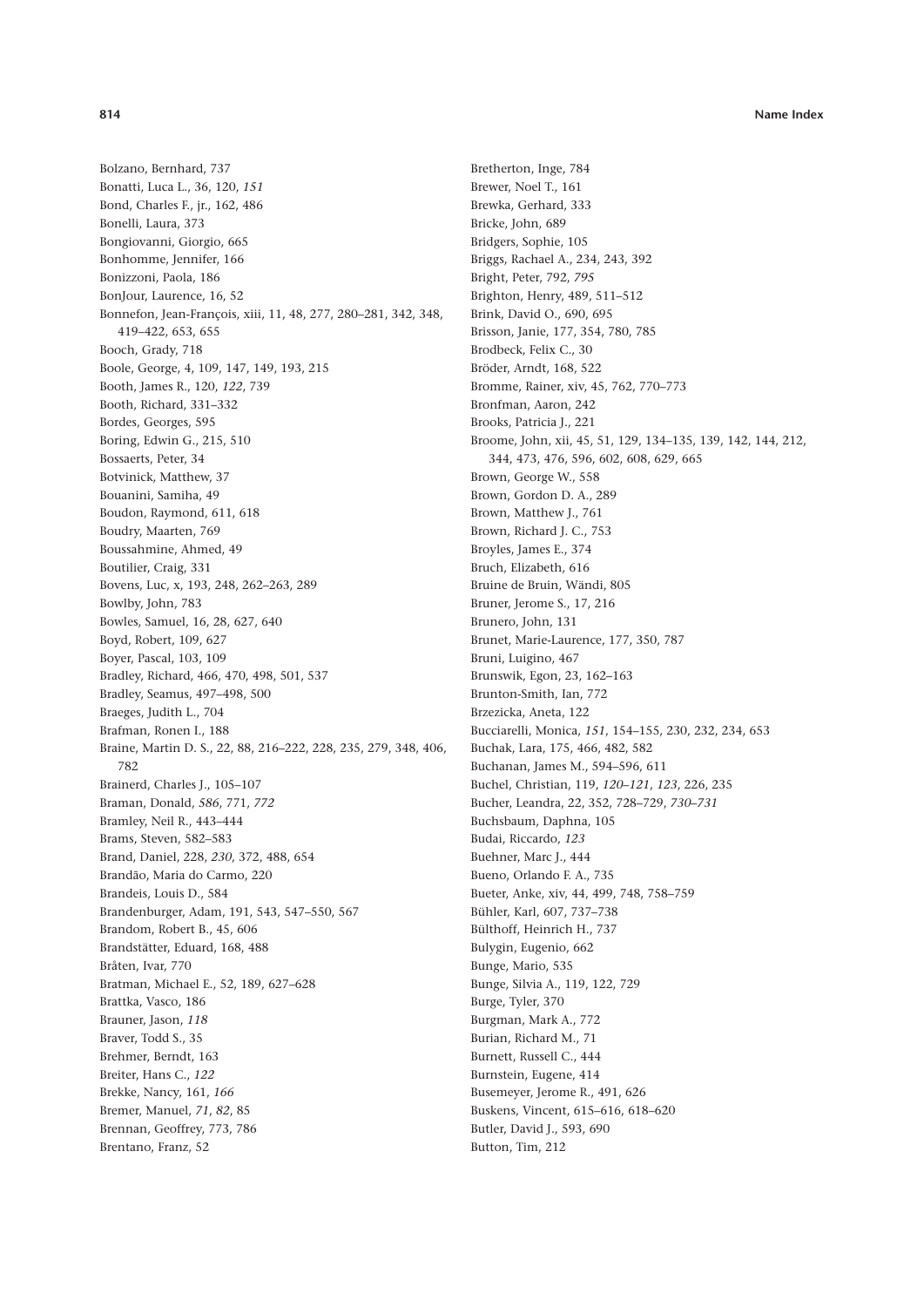Buxton, Richard, 71 Bykvist, Krister, 689 Byrne, Ruth M. J., xiii, 5, 11, 22, *33*, 87–89, *90*, 149–150, 222, 232, 234, 281, 296–298, 300, 343, 348–349, 351–353, 396–398, 405–409, 410, 411–414, 420, *421*, 728–731, 784–785

# **C**

Cacioppo, John T., 795 Cahan, Sorel, 787 Calamia, Matthew, *37* Call, Josep, 43, 105, 110 Camerer, Colin F., 485–486, 489, 495, 571–572, 614, 616–617, 620, 637 Campbell, Donald T., 102, 110 Campbell, Jamie I. C., 518 Cándido, Antonio, 441 Caño, Antonio, 441 Cantor, Joshua B., 221 Cantwell, John, 332 Caparos, Serge, 47 Caplin, Andrew, 568, 573 Capon, Alison, 786 Cara, Francesco, 273, 361 Caramazza, Alfonso, 123 Cardon, Alain, 188 Carey, Susan, 151 Carl, Wolfgang, 81 Carles, Laure, 13, 351, 355 Carnap, Rudolf, 5, 19, 82, 242, 248, 266–268, 272, 274, 339, 523 Carneades, 663, 672 Carozza, Paolo G., 665 Carr, Jennifer Rose, 213 Carrier, Martin, 763 Carroll, John B., 792, 796 Carroll, Lewis (Charles L. Dodgson), 369 Carruthers, Peter, 106 Carson, Thomas L., 689 Carter, Cameron S., 37 Cartwright, Nancy, 427, 444, 452 Case, Spencer, 690 Cassam, Quassim, 586 Cassirer, Ernst, 124 Castel, Alan D., 36 Castell, Sarah, 769 Cate, Christina L., 13, 351 Catena, Andrés, 441 Cattell, Raymond B., 792, 796 Cauchy, Augustin-Louis, 722 Cavalli-Sforza, Luigi Luca, 109 Caverni, Jean-Paul, 151 Caviola, Lucius, *702* Cesa-Bianchi, Nicolò, 107 Cevolani, Gustavo, 273–274 Chadha, Angad, 120, *122*, 739

Chaiken, Shelly, 162, 167 Chaitin, Gregory J., 155 Chakraborty, Pinaki, 186 Chalmers, David J., 9 Chalupka, Krzysztof, 263 Chamberlain, Andrew, 106 Chammah, Albert M., 627 Chan, Hoi-Yee, 704, *706* Chan, Timothy, 16 Chandler, Jake, 332 Chandler, Michael J., 780 Chandrasekaran, B., 717 Chang, Kai-Min K., 29 Chang, Ruth, 462 Changeux, Jean-Pierre, 33, *40* Chapman, Loren J., 233 Chapman, Peter, 717 Charalambides, Laetitia, 655 Charlton, Anne, *769* Chase, Valerie M., 454 Chase, William G., 507 Chateauneuf, Alain, 313, 502 Chater, Nick, xii, 5–6, 12, 21–22, 40, 47, 88, 91, 93–96, 106–107, 150, 153, 176–178, 221, 228, 230, 233–234, 239, 263, 270, *271*, 277, 285–290, 292, 300–301, 342, 344, 349, 353–354, 356, 368, 373, 395, 397, 400–401, 405–408, 454, 652, 654, 767, 782, 798 Cheeseman, Peter, 310 Chein, Jason M., 793 Chen, Yiling, *585* Cheney, Richard, 364 Cheng, Patricia W., 40, 43, 156, 220, 406, 441–443, 446, 449, 451–452, 652, 783 Cheng, Peter C.-H., 716 Cherniak, Christopher, 83 Cherubini, Paolo, *120* Cheung, Benjamin Y., 769 Chi, Michelene T. H., 769 Chin, Jui-Chih, 654 Chinn, Clark A., 773 Choi, Incheol, 801, *802* Cholbi, Michael, 689–690 Chomsky, Noam, 1, 103 Choquet, Gustave, 306 Christensen, David, 243–244, 246, 248, 338 Christmann, Ursula, 362–363 Christodoulides, George, 166 Christoff, Kalina, *729* Christoff, Zoé L., 192 Christoforides, Michael, 780 Chrysippus, 215–216 Chuderski, Adam, 795 Chun, Woo Young, 178, 180–181 Church, Alonzo, 186 Churchland, Paul M., 102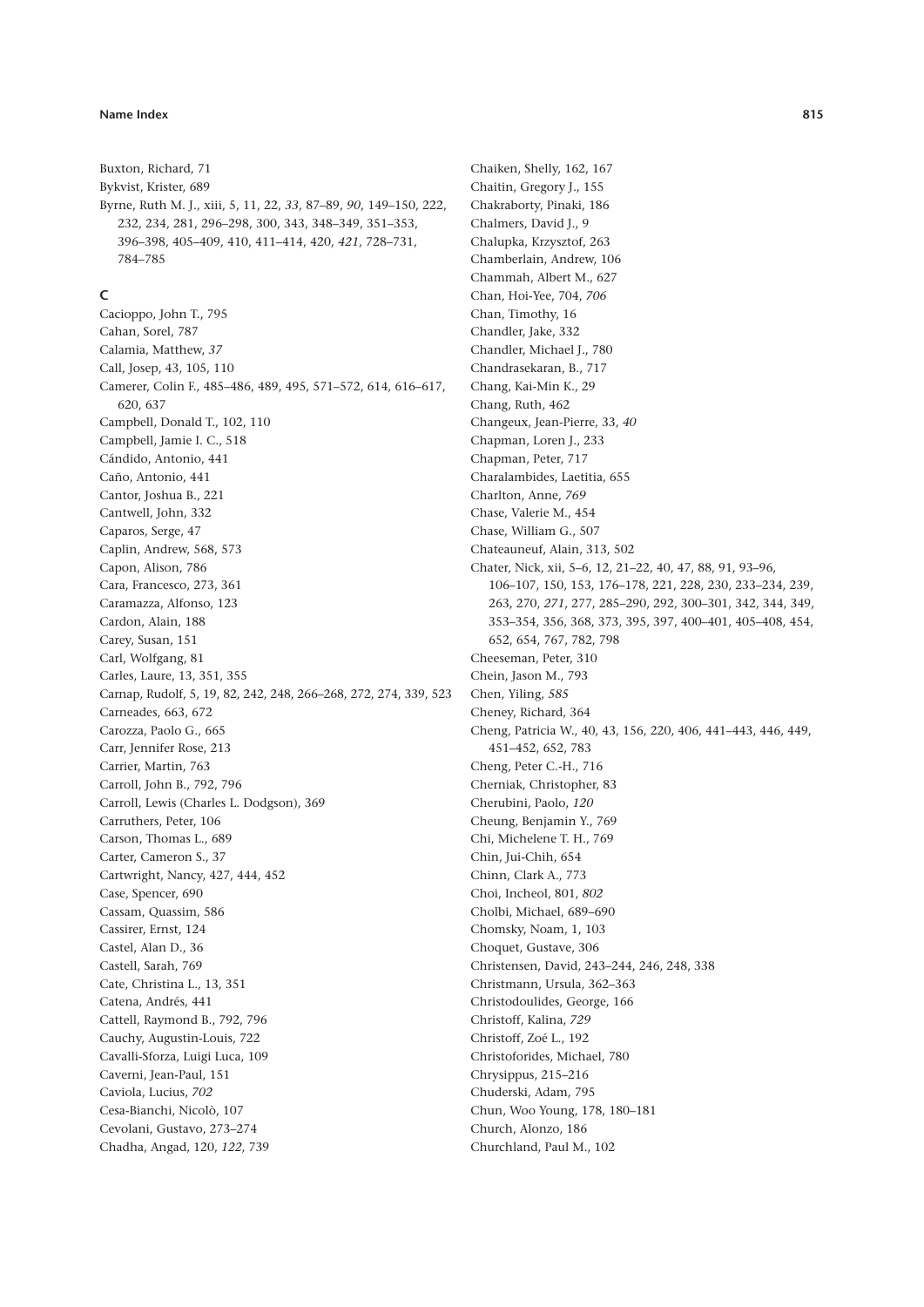Churchman, C. West, 80, 748 Ciardelli, Ivano, 189 Cicero, Marcus Tullius, 3 Ciechanowska, Iwona, 795 Cisewski, Jessi, 537 Ciucci, Davide, 308 Claidière, Nicolas, 29 Clark, Dav, 772 Clark, Kenneth, 626 Clark, Ruth Swan, 225, 235 Clarke, Leesa, 653, 655 Clarke, Samuel, 76 Clemence, Michael, *769* Clement, Douglas, 620 Clément, Fabrice, *29*, *770* Cobos, Pedro L., 441 Cohen, Hermann, 80 Cohen, Jonathan D., 37, 49, 702, *703*, *705* Cohen, L. Jonathan, 2, 25, 53, 90–92, 94, 307, 312, 341, 454, 798 Cohen, Mark S., 122 Cohen, Morris R., 371 Cohn, Anthony G., 726 Colberg, Magda, 233 Colbourn, Christopher, 783 Cole, Michael W., 35 Coleman, James S., 611–620 Coletti, Giulianella, 277–279, 282, 286–287 Collins, Paul F., *35* Collins, Peter J., xiii, 29, 188, 190, 259, 300, 362, 373, 586, 606, 665, 676, 780 Colombo, Matteo, x, 32, 262, 342, 753 Coltheart, Max, 702 Colyvan, Mark, 257 Combs, Barbara, 160, 162 Condorcet, Antoine, Marquis de, 580, 582–584, 595 Condotta, Jean-François, 726 Coniglio, Marcelo R., 333 Connell, Jeffrey, 348 Connell, Louise, 420 Connor Desai, Saoirse, 259 Conradt, Larissa, 511 Conway, Erik M., 769 Conway, Paul, 702 Cooper, David J., 422, 616 Cooper, Richard P., 32, 168 Cooper, Russell, 626 Copeland, David E., 288 Copernicus, Nicolaus, 74, 79 Copi, Irving, 371 Copp, David, 689 Corcoran, John, 367 Corner, Adam, 291, 362–363, 420, 770 Corr, Philip J., 626 Corten, Rense, 615, 618

Cory, H. T., *670* Cosmides, Leda, xiv, 27, 42, 92–93, 103, 106, 108, 174, 220, 406, 422, 510, 573, 636–641, 652, 772, 783, 798 Costello, Fintan, 399 Couto, Marta, 420–421 Covello, Vincent T., 770 Cox, David R., 619 Cox, James R., 108, 652 Cox, Richard T., 226, 248, 290, 310 Cox, Sally, *795* Cozman, Fabio G., 262 Craik, Kenneth J. W., 148, 229 Cramer, Gabriel, 473, 481–482 Cressman, Ross, 561 Critchley, Christine R., 770 Crockett, Molly J., 701, *702*, 703–704, 707 Cromheeke, Sofie, 520 Crone, Eveline A., 729 Cronin, Blaise, 752–753 Crowell, Amanda, 362, 364, 781 Crupi, Vincenzo, x, *14*, 256, 269–271, 273–274, 399 Cruse, Pierre, 7, 47 Cruz, Nicole, xiii, 6, 150, 248, 278–279, 300, 395–400, 406–408, 410 Cubitt, Robin P., 462 Cui, Zhan, 726 Cummings, Louise, 770 Cummins, Denise Dellarosa, 348–349, 351, 654, 783, 785 Cuneo, Terence, 705 Curry, Oliver Scott, 704 Curtis-Holmes, Jodie, 178 Cushman, Fiery A., 701–704, 707

# **D**

Dacey, Raymond, 540 Dack, Lisa Ain, 654 D'Agostini, Serena, 36, 120 D'Agostino, Fred, 751 Dahlman, Christian, 373 Dahrendorf, Ralf, *44*, *758* d'Alembert, Jean-Baptiste le Rond, 305, 314 Dal Mas, Dennis E., 37 Damasio, Antonio R., 47, 706 Damasio, Hanna, *37* DaMatta, Roberto A., 801 Dames, Hannah, 228, *230* Dancy, Jonathan, 135, 690 Danks, David, x, *441*, *443*, 751 Danto, Arthur C., 50 D'Arcy, Aoife, 192 Dardashti, Radin, 259 Darley, John M., 49, 702, *703*, *705* Dar-Nimrod, Ilan, 769 Darwall, Stephen, 696 Darwiche, Adnan, 254, 262, 331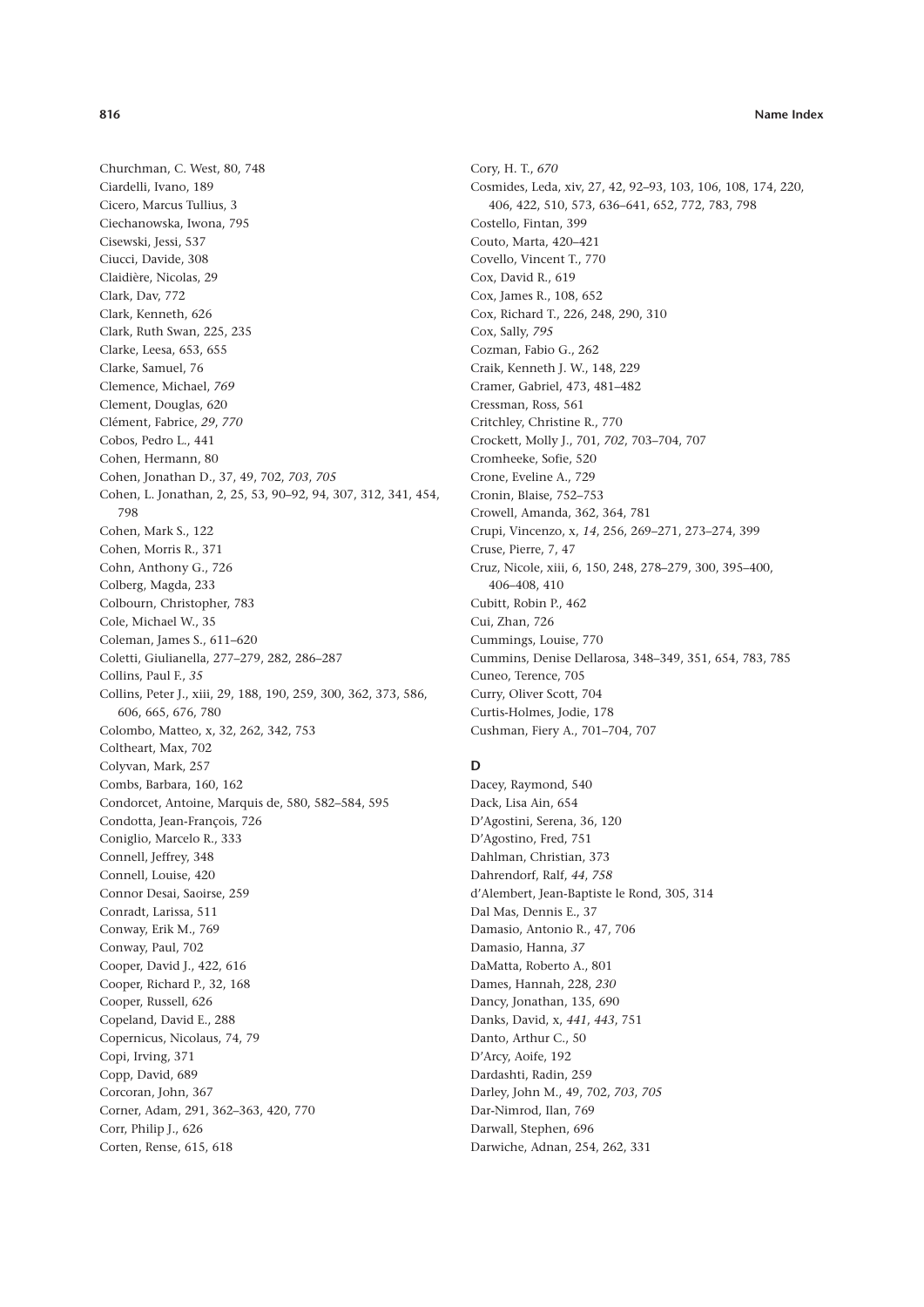Darwin, Charles R., 43, 109 Da Silva Neves, Rui, 281, 342 Daston, Lorraine J., x, 12, 82, 83 Datta, Saugato, 570, 763 David, Marian, 660 Davidson, Donald, 52, 134, 462-463, 467, 477 Davis, James H., 29-30 Davis, Jennifer N., 512 Davis, Lawrence H., 593, 690 Daw, Nathaniel, 703 Dawes, Robyn M., 165, 167, 690, 792, 803 Dawid, A. Philip, 254 Dawid, Richard, 260-262 Dawkins, Richard, 109-110, 638 Day, Mabel, 130 Davan, Peter, 703 Dean, Mark, 573 DeBoer, George E., 768 De Bona, Glauber, 247 Debreu, Gerard, 461, 464 de Chantal, Pier-Luc, 354, 785-787 Declerck, Renaat, 391 DeCoster, Jamie, 162 DeDeo, Simon, 290 de Finetti, Bruno, 6, 193, 240, 242, 248, 278, 305-306, 310, 312, 395, 397-398, 400 De Freitas. Julian. 705 Dehaene, Stanislas, 33, 40, 731 Dehghani, Morteza, 413 De Houwer, Jan, 180 DeJong, Douglas V., 626 De Jong, Menno, 420 De Jong, Peter J., 47 De Jong, Willem R., 73 Dekel, Eddie, x, 543, 545, 547-549 De Langhe, Rogier, 751 Del Favero, Brendan, 343 Delgrande, James P., 332, 342 de Lima, Tiago, 323 Delius, Juan, 102 Delton, Andrew W., 641 de Lubières, Charles-Benjamin de Langes de Montmirail, 314 DeLuca, David, 123 de Melo-Martín, Inmaculada, 762 Demetriou, Andreas, 780 Demeure, Virginie, 420 Demey, Lorenz, 277 Dempster, Arthur P., 311-312 De Neys, Wim, 36, 94, 123, 178-179, 181, 348-349, 355, 520, 522, 785, 793, 797 Dennett, Daniel C., 43, 102-103, 110 Dennis, Ian, 653, 786 Denny, J. Peter, 228, 235 de Oliveira, Stephanie, xv, 802 Dermen, Diran, 235

Descartes, René, 11, 44, 71, 73-75, 80, 82-86, 105, 737 De Soto, Clinton B., 738 de Sousa, Ronald, 7, 47 de Vega, Manuel, 40, 412 De Vito, Stefania, 422 Devitt, Michael, 52 De Vooght, Gino, 40 Dhami, Sanjit, xiii, 15, 47, 368, 487, 541, 567-574, 615-616, 625 Diaconis, Persi, 245, 256 Diamond, Peter A., 537, 625, 718-720 Dias, Maria da Graça B. B., 220-221 Diderot, Denis, 305, 314 Diekmann, Andreas, 612, 615, 620 Diesendruck, Gil, 421 Dietrich, Franz, xiv, 29-30, 53, 192, 467-468, 581-587, 594, 596 750 Dietz Saldanha, Emmanuelle-Anna, x Dieussaert, Kristien, 349, 355, 421 DiGirolamo, Gregory J., 122 Dimitrov, Mariana, 47 Ding, Guosheng, 118 Ditto, Peter, 704 Dodd, Stephen M., 35 Dogramaci, Sinan, 246 Doise, Willem, 780 Dokow, Elad, 581 Dokumaci. Emin. 564 Dolan, Raymond J., 38, 118-123, 226, 235, 703 Donagan, Alan, 649 Dong, Huimin, 648 Dopp, Joseph, 217 Dor, Daniel, 103, 104 Dörner, Dietrich, 32 Dornhege, Christian, 727 Dorsey, Dale, 690 Dorst, Kevin, 212-213 Douglas, Heather E., 499, 748, 760, 762 Doursat, René, 512 Douven, Igor, x, 234, 245, 248, 262, 286, 290, 292, 297, 299-300, 303, 397, 400, 522-523 Downar, Jonathan, 49 Downs, Anthony, 611 Dreber, Anna, 585 Driver, Jon, 123 Druckman, James N., 773 Dryzek, John S., 584 Dsouza, Sohan, 48, 49 Dube, Chad, 88 Dubois, Didier, xii, 6, 12, 20, 193, 248, 263, 274, 306-309, 313-314, 328, 341, 344, 500 Duchaine, Bradley, 106 Dudman, Victor H., 391, 413 Dunbar, Kevin N., 118 Dunbar, Robin I. M., 105 Duncan, John, 795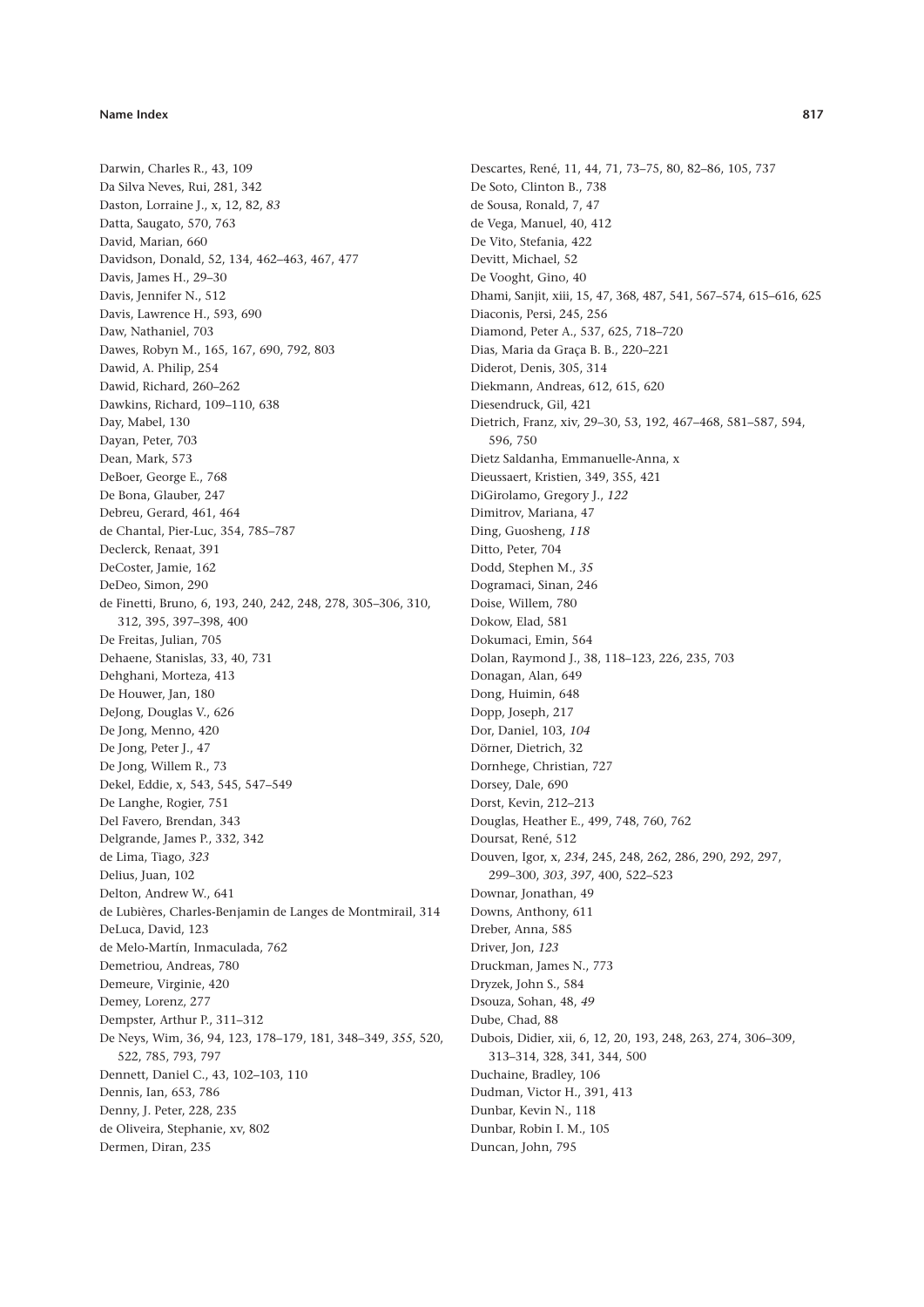Dung, Phan Minh, 671-673 Dunlosky, John, 38 Dunn, John C., 290 Dunning, David, 518-519, 770 Dunwoody, Philip T., 165 Dupré, John, 763 Dutt, Varun, 490 Dworkin, Ronald M., 669 d'Ydewalle, Géry, 177, 302, 348-349, 354, 406, 785 Dylla, Frank, 727

## E

Earman, John, 257, 268, 271 Earp, Brian D., 702 Easwaran, Kenny, 210-213, 243-244, 482 Eberhardt. Frederick. 263 Edgington, Dorothy, 95, 139, 286, 296-297, 299, 353, 388, 390, 395, 397 Edis, Taner, 769 Edwards, Anthony W. F., 274, 314 Edwards, Ward, 90, 163, 166, 450, 792 Eells, Ellery, 269, 272 Egan, Andy, 480 Egan, Suzanne M., 411 Egré, Paul, 391 Ehring, Douglas, 441 Eichhorn, Christian, 20, 342-343, 356 Eimontaite, Iveta, 118 Einhorn. Hillel I., 168 Einstein, Albert, 109, 149 Eisele, Theo, 545 Eitel, Alexander, 737 Ekstrom, Ruth B., 233 Elga, Adam, 246, 498 Elio, Renée, 13, 347, 350-351 Elkin, Lee, 262, 342 Elliott, Kevin C., 248, 758-759, 761-763 Ellis, Alan L., 29-30 Ellis, M. Charles, 653 Ellsberg, Daniel, 19, 311, 489, 495-498, 502 Elgayam, Shira, xiii-xiv, 2, 11, 18, 24, 26, 38, 47, 51, 91-92, 95-96, 117, 277, 300, 395, 398, 400, 408-409, 419, 421, 517-518, 520-523, 654-655 Elster, Jon, 16, 82, 618 Emerson, Michael J., 37 Enders, Markus, 71, 82, 85 Enderton, Herbert B., 212 Engel, Christoph, 166, 665 Engell, Andrew D., 702 Engisch, Karl, 48, 661 Englich, Birte, 167 Enoch, David, 705 Epley, Nicholas, 161, 167, 289 Epper, Thomas, 570 Epstude, Kai, 405

Erdfelder, Edgar, 175 Erev, Ido, 489-490, 492 Ergin, Haluk, 503 Erickson, Paul, 82-83 Eriksson, Lina, 241 Ermakoff, Ivan, 620 Ert, Eyal, 490, 689 Espino, Orlando, xiii, 5, 22, 150, 348, 353, 408-409, 410, 412, 414 Esser, Hartmut, 611, 616 Esser, James K., 30 Esterling, Kevin M., 584 Estlund, David M., 581 Etchemendy, John, 719, 737 Etling, Kathryn M., 161, 166 Etzioni, Amitai, 792 Euclid, 109, 715 Euler, Leonhard, 715, 718, 722, 736 Eva, Benjamin, 256, 259, 261-262 Evans, Christopher, 82 Evans, Dylan, 7, 47 Evans, Jonathan St. B. T., xi, 2, 4-5, 8, 10-11, 18, 23-24, 26, 33, 51-52, 71, 80, 82, 87-92, 94-95, 106-108, 117, 121, 147, 149, 159, 173-176, 178-181, 221, 228-229, 234, 274, 279, 281, 286-287, 296, 298-299, 302, 303, 348-349, 353-354, 356, 361-362, 389, 395-397, 399-400, 405-409, 413, 419-421, 518, 520-521, 523, 651-655, 660, 665, 702-703, 772, 781-782, 786, 792-794 Everett, Jim A. C., 702

# F

Faber, Nadira S., 702 Fagin, Ronald, 188, 190, 320-321, 540 Fallenstein, Benja, 510 Fangmeier, Thomas, 36, 41, 120, 122, 729-730, 739-740 Fargier, Hélène, 308 Farias, Miguel, 702 Faro, José Heleno, 502 Farrelly, Daniel, 654 Fawcett, Tim W., 510 Feeney, Aidan, 289 Fehige, Christoph, xiv, 9, 17, 48, 133, 593, 625, 689, 707 Fehr, Ernst, 179, 181, 568, 616 Fehr-Duda, Helga, 570 Feinberg, Fred, 616 Feinberg, Geoffrey D., 773 Feinstein, Jeffrey A., 795 Feinstein, Noah, 768 Feld, Scott L., 584 Feldman, Marcus W., 109 Feldman, Martha S., 675 Feldman, Richard, 246, 248 Felletti, Silvia, 373 Fenton, Norman, 259, 675

Ference, Richard, 1, 30

## 818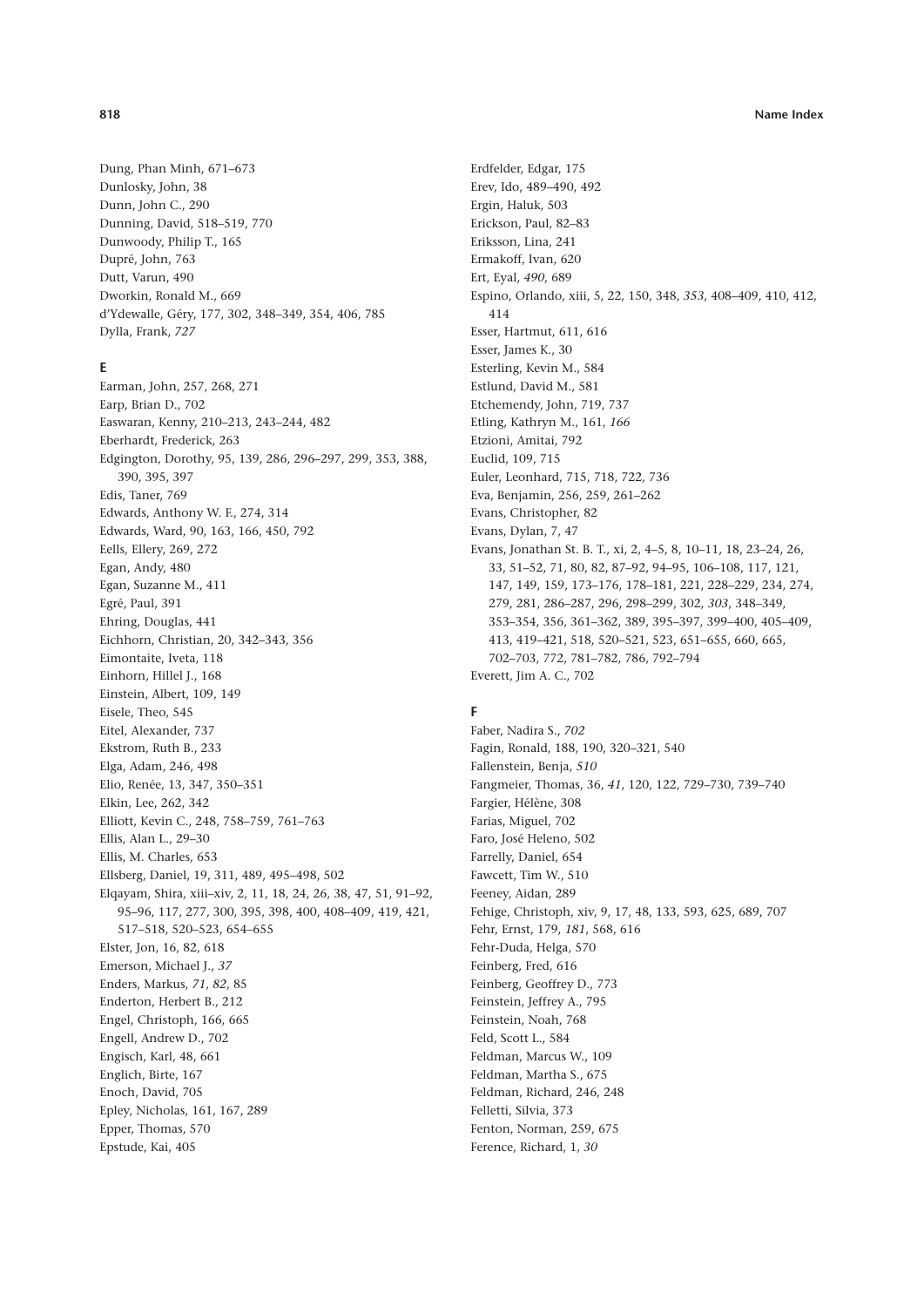Ferguson, Adam, 76 Ferguson, Heather J., 412, 420 Fermé, Eduardo, 332-333 Fernbach, Philip M., 440, 518 Ferreira, Mário B., 519 Festa, Roberto, 274 Feteris, Eveline T., 373, 420, 665, 676 Feyerabend, Paul, 748 Fiddick, Laurence, 93, 637 Fiedler, Klaus, xii, 53, 168, 176, 354, 454, 490, 520, 572, 665, 779 Fiedler, Susann, 491 Field, Hartry, 207-208 Fillenbaum, Samuel, 653 Fincher, Katrina, 805 Fine. Cordelia. 705 Fine, Kit, 323 Fink, Andreas, 35 Fink, Gereon R., 123 Finocchiaro, Maurice A., 372, 374 Fisch, Shalom M., 175, 220 Fischer, Frank, x Fischer, Katrin, 299, 400, 409, 410 Fischhoff, Baruch, 168, 519, 805 Fishburn, Peter C., 248, 465, 567, 583 Fisher, Irving, 467 Fisher, Ronald A., 553, 748 Fishkin, James S., 584 Fiske. Susan T., 520 Fissell, Kate, 37 Fitch, Frederic B., 217-218, 323 Fitelson, Branden, 14, 211, 212, 268-269, 272 Flache, Andreas, 616, 620 Flajolet, Philippe, 34 Flanagan, Owen, 108 Flavell, John H., 779 Fleming, Stephen M., 38 Flender, Jürgen, 362, 363 Fleury, Marie-Léda, 785, 786 Flitman, Stephen S., 118 Fodor, Jerry A., 9, 52, 93, 216, 285 Fong. Geoffrey T., 803-804 Foot, Philippa, 649, 663, 690, 696 Forsythe, Robert, 585, 626 Foucault, Michel, 50 Fox, Craig R., 488, 490, 502, 518 Frackowiak, Richard S. J., 120, 123 Fraenz. Christoph. 35 Franchetti, Francisco, 564 Franco-Watkins, Ana M., 491 Frank, Robert H., 689 Frankfurt, Harry G., 38, 75, 586, 627 Frankish, Keith, 94 Franks, Bridget A., 780 Franzmeier, Imke, 36, 122, 123, 729, 739

Fraser, Ben, 705 Fratianne, Angela, 441 Frede, Michael, 72-73, 82, 84 Frederick, Shane, 354, 510, 519, 522, 799 Freeman, James P., 374 Frege, Gottlob, 2, 4-5, 18, 81-83, 203, 215, 233, 367, 382, 609 Freksa, Christian, x, 726, 727 French, John W., 233 Freud, Sigmund, 215 Frey, Bruno S., 28 Fricker, Miranda, 586 Friedell, Morris F., 322 Friedenberg, Amanda, 543, 550 Friedkin, Noah E., 192 Friedman, Jane, 139 Friedman. Jeffrey. 619 Friedman, Milton, 507 Friedman, Naomi P., 37 Friedrich, Patrick, 35 Frigg, Roman, 263 Frith, Christopher D., 38, 119, 120-121, 123, 226 Frith, Uta, 106 Frommberger, Lutz, 727 Frosch, Caren A., 411 Fu, Wai-Tat, 730, 741 Fudenberg, Drew, 529, 532, 534, 537, 549, 567, 620, 689 Fugard, Andrew J. B., 278-279, 299, 396 Fugelsang, Jonathan A., 118, 175, 179, 519 Fuhrmann, André, 332 Funt, Brian V., 740

# $\epsilon$

Gabaix, Xavier, 570 Gabbay, Dov M., 20, 187-188, 215, 368, 373-374, 659 Gabriel, Gottfried, 51 Gächter, Simon, 619 Gadenne, Volker, 541 Gaffey, Allison, 703 Gagnon-St-Pierre, Émilie, 787 Gaissmaier, Wolfgang, 159, 167, 511, 803 Galileo Galilei, 44, 74, 374 Galinsky, Adam D., 161 Galles, David, 429 Ganis, Giorgio, 739 García-Carpintero, Manuel, 52 Garcia Garcia, Grecia, 716 García-Madruga, Juan A., 412 Gärdenfors, Peter, x, 13, 40, 46, 192, 202, 327, 329, 333, 350, 355, 356, 444, 501, 503 Gardner, Anne von der Lieth, 671 Garrett, Don, 75 Garrett, R. Kelly, 771 Garssen, Bertus Johan, 362, 363-364, 665 Gauchat, Gordon, 771 Gauffroy, Caroline, 303, 784, 787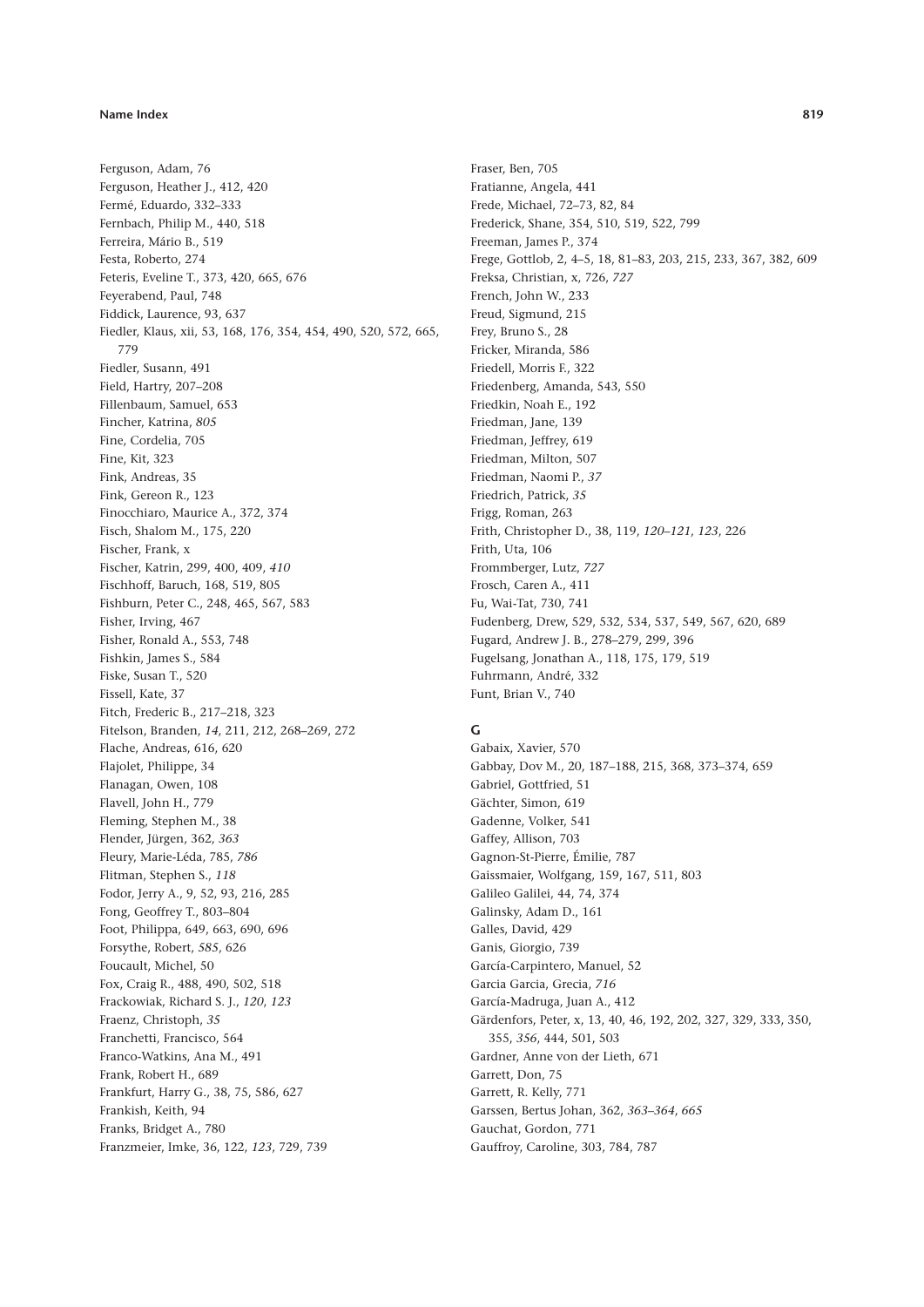Gauthier, David, 592-593, 685, 690, 693 Gawronski, Bertram, 793 Gazzaniga, Michael S., 117, 123 Gazzo Castañeda, Lupita Estefania, x, xiii, 8, 23, 37, 48, 52, 153, 187, 327, 342, 349, 373, 421, 608, 676, 735, 739 Gebharter, Alexander, 105 Gehlen, Arnold, 103, 105 Gehrlein, William V., 595 Geiger, Atticus, 193 Geiger, Dan, 430 Geiger, Sonja M., 299, 302, 349-350, 356, 409, 410 Geil, Molly, 29, 781 Geis, Michael L., 219 Geman, Stuart, 512 Genç, Erhan, 35 Genest. Christian. 582 Gentzen, Gerhard, 203, 216-218 George, Christian, 350 George, Rolf, 215 Georgeff, Michael P., 189 Gerbrandy, Jelle, 323 Gerrans, Philip, 705 Gershman, Samuel J., 32 Gerstenberg, Tobias, 413, 444 Gettier, Edmund, 319, 580 Geurts, Bart, 228, 235 Ghirardato, Paolo, 497, 499, 503 Ghosh, Sujata, 191 Giaquinto, Marcus, 736 Giardino, Valeria, x Gibb, Maia, 179, 780 Gibbard, Allan F., 135, 388 Gierasimczuk, Nina, 189 Giere, Ronald N., 82, 256 Gierth, Lukas, xiv, 45, 762 Gigerenzer, Gerd, 6-7, 23, 34, 43, 83, 92-93, 106, 107, 159, 162-168, 175, 178-180, 356, 440, 449-450, 454, 488-489, 508, 510-512, 521, 572-573, 625, 636, 652, 665, 703, 728, 798, 803 Gigli, Gian Luigi, 123 Gigone, Daniel, 586 Gilbert, Margaret, 598, 627 Gilboa, Itzhak, x, 495-498, 500, 503 Giles, Robin, 312-313 Gilhooly, Kenneth J., 228 Gilio, Angelo, 278-282, 287, 397, 410 Gillies, Anthony S., x, 385-386, 388, 391 Gillies. Donald. 6. 12 Gilligan, Carol, 704 Gillingham, Susan, 123 Gilovich, Thomas, 90, 92, 159, 161, 167, 520, 574 Ginsburg, Simona, 103, 104 Gintis, Herbert, x, 554, 567, 570, 620, 627, 640 Girard, Patrick, 192, 333 Girle, Rod, 147-148

Girotto, Vittorio, 13, 151, 154, 273, 353, 355, 361, 364, 422, 728.783 Gissler, Marc, 727 Gjesdal, Adam, 706-707 Glanzberg, Michael, 52 Gläscher, Jan, 37, 703 Glasgow, Janice, 717 Gleitman, Lila, 41 Glenberg, Arthur M., 40, 414 Glendon, Mary Ann, 665 Glick, J., 782 Glöckner, Andreas, xiii, 7, 12, 15, 24, 168, 188, 246, 344, 465, 488-491, 502, 509, 519, 570, 616 Glucksberg, Sam, 234 Glumicic, Tamara, 179 Glymour, Clark, 105, 268, 427-428, 436, 439, 441-443, 449 Glymour, Madelyn, 432 Goble, Lou, 649 Gödel, Kurt, 31, 109, 186, 715 Godlewska, Małgorzata, 519 Goel, Ashok K., 735 Goel, Vinod, xi, 10, 35-36, 115-116, 118-123, 225-226, 729, 739 Gola, Mateusz, 122 Gold, Brian, 35, 118 Gold, Natalie, 594 Goldberg, Adele, 234 Goldberger, Arthur S., 433 Goldblatt, Robert, 322 Goldman, Alvin I., 33, 579-580 Goldman, Susan R., 770, 773 Goldstein, Daniel G., 159, 164-165, 167, 512 Goldstein-Greenwood, Jacob, 702 Goldstone, Robert L., 29, 666 Goldszmidt, Moises, 280 Goldthorpe, John H., 619 Gollwitzer, Mario, 771 Gomberg, Paul, 28 Gómez-Veiga, Isabel, 412 Gonthier, Georges, 722 Gonzalez, Cleotilde, 490 Gonzalez, Michel, 151 González-Mora, José Luis, 120 González-Vallejo, Claudia, 167 Good, Irving J., 270-271, 273, 513 Goodin, Robert E., 584, 586 Goodman, Nelson, 384 Goodman, Noah D., 230, 289, 292, 705 Goodwin, Geoffrey P., x, 5, 12, 149, 151, 231, 234, 303, 353, 397, 407-408, 705, 728, 731 Gopnik, Alison, 105, 441, 443 Gordin, Michael D., 82-83 Gordon, Joel, 123 Gordon, Thomas F., 670, 672, 675 Gorham, Michael, 585 Goschke, Thomas, 519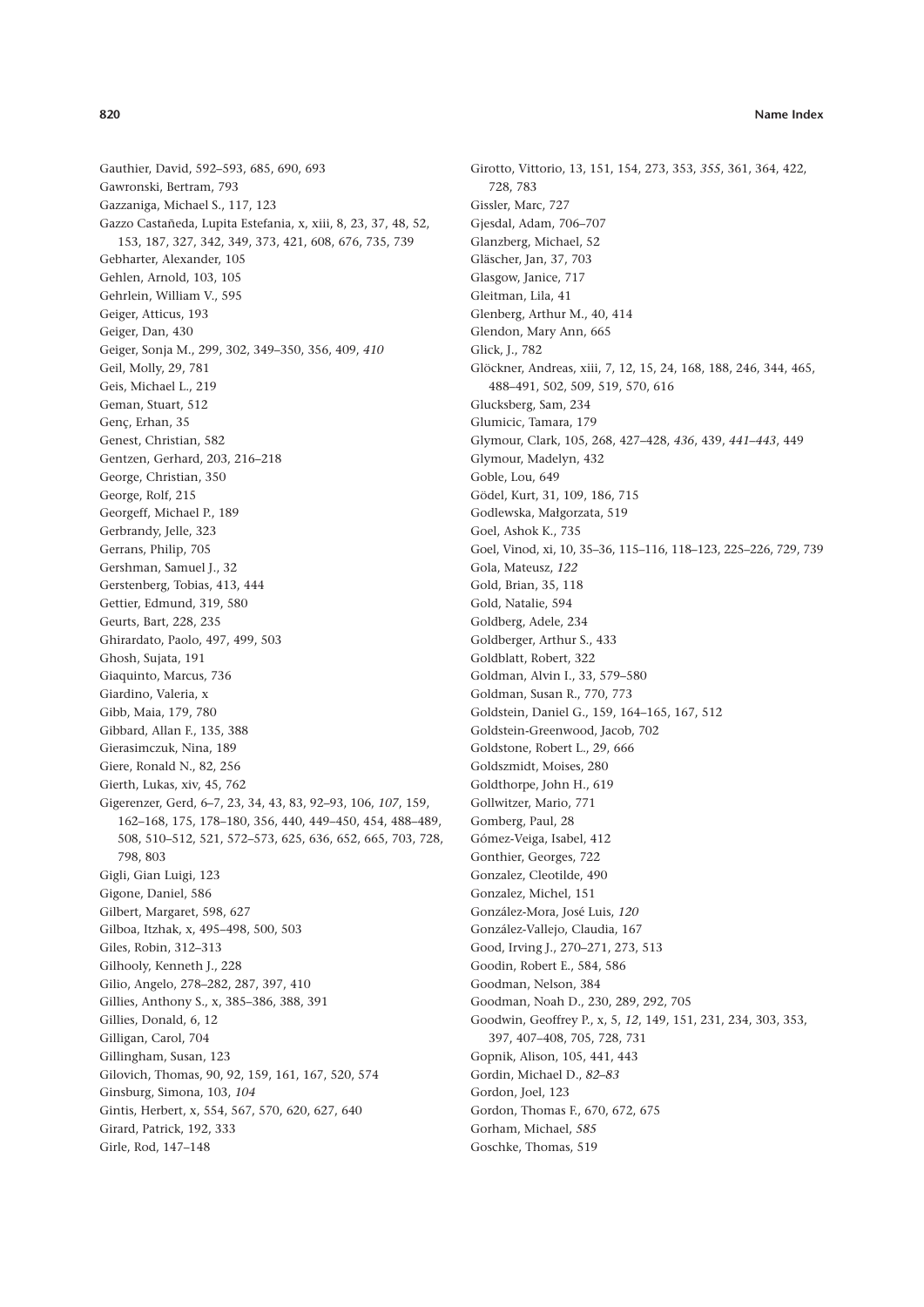Gossen, Hermann Heinrich, 465-466 Gottesman, Leonard, 233, 235 Gottinger, Hans W., 34 Gottlieb, Sara, 773 Gotts, Nicholas Mark, 689 Gould, Stephen Jay, 42 Governatori, Guido, 675 Govier, Trudy, 371, 374 Goyal, Namrata, 655 Grabenhorst, Fabian, 37 Graesser, Arthur C., 40 Grafman, Jordan, 36, 47, 118-121, 122 Graham, Jesse, 704 Grandin, Temple, 735 Granovetter, Mark S., 617-618 Gratzl. Norbert. 648 Gray, Kurt, 703 Greaves, Hilary, 213, 244 Greco, Daniel, 246 Green, Adam E., 118 Green, Donald P., 619-620 Green, Jerry R., 463, 464, 467 Greene, Joshua D., 49, 701-703, 705, 707 Greenland, Sander, 432, 437 Greenlee, Mark W., 36 Greenspan, Alan, 574 Greifeneder. Rainer. 38 Grice, H. Paul, 29, 45-46, 52, 83, 286, 290, 391, 601-603, 605, 609.653 Griffin, Dale, 90, 92, 159, 501, 520, 574 Griffiths, Oren, 441 Griffiths, Thomas L., 289, 292, 441, 444, 705 Griggs, Richard A., 108, 652 Groeben, Norbert, 362, 363 Groenendijk, Jeroen, 189, 388 Grofman, Bernard, 584, 620 Grootendorst, Rob, 362, 370, 372, 374 Grosset, Nelly, 784 Grove, Adam, 331 Groves, Trish, 752 Gründer, Karlfried, 51 Grüne-Yanoff, Till, xiii, 15, 20, 47, 241, 331, 468-470, 473-474, 497-498, 512, 535, 595, 608, 629 Guala, Francesco, 467 Guenthner, Franz, 187-188 Guesgen, Hans Werner, 726 Guez, Arthur, 507 Guglielmo, Steve, 706 Gul, Faruk, 467-468, 503 Gundlach, Horst, 80, 84 Gurcay, Burcu, 805 Gureckis, Todd M., 444 Gürerk, Özgür, 103 Gustafsson, Johan E., 477 Güth, Werner, x, 28, 540-541

Guthrie, William C. K., 72, 84 Gutwald, Rebecca, xiv, 49, 135, 615, 630 Guver, Paul, 78 Guyote, Martin J., 228, 235 Güzeldere, Güven, 108

### $H$

Ha, Young-Won, 92, 98 Haag, Karl, 659 Haavelmo, Trygve, 427 Habermas, Jürgen, 5, 9, 17, 44-46, 50, 601, 605-609, 753, 758 Hacking, Ian, 12, 152, 513 Hadar, Liat, 490 Hadjichristidis, Constantinos, 95, 279, 287, 298, 299, 302, 396, 400, 401, 413 Haenni, Rolf. 277, 312, 314 Hafner, Carole D., 674 Hage, Jaap C., x, 659, 665-666, 670-671, 673 Hagen, Cornelius, 726-727, 729-730, 740 Hagen, Gottlob Friedrich, 79 Hagmayer, York, 439-444, 449 Hagoort, Peter, 192 Hahn, Robert, 585 Hahn, Ulrike, xiii, 29-30, 166, 188, 190, 259, 290-292, 300, 343, 361-364, 373, 420, 586, 606, 665, 676, 770, 780 Haidt, Jonathan, 704-705 Haigh. Matthew. 420-422 Hailperin, Theodore, 277 Hájek, Alan, xii, 14, 17, 19, 144, 193, 240-242, 248, 256, 263, 268, 271, 274, 278, 287, 306, 344, 392, 473, 475, 481, 529, 582, 630, 747 Haldane, Elizabeth S., 82 Halford, Graeme S., 728 Hall, Ned. 248 Halldén, Sören, 470 Hallett, Darcy, 780 Halligan, Peter W., 123 Halpern, Joseph Y., 12, 20, 188, 190-191, 193, 262, 310, 314, 320-323, 429, 540 Hamblin, Charles L., 362, 367, 369-370 Hamburger, Kai, 36, 123, 739 Hammel, Eugene A., 433 Hammer, Eric M., 717-718 Hammond, Kenneth R., 23, 93, 163, 511, 801 Hammond, Peter J., 498, 670 Hampton, Jean, 77, 84 Handel, Stephen, 738 Handley, Simon L. x, 88, 95, 108, 175, 178-180, 232, 279, 286. 296, 298-299, 302, 354, 361, 362, 396, 400, 406, 407, 408, 413, 420-421, 653-654, 739, 782, 786 Hands, D. Wade, 467 Hanna, Robert, 83 Hannikainen, Ivar A., 703 Hanoch, Yaniv, 508 Hansen, Eric K., 118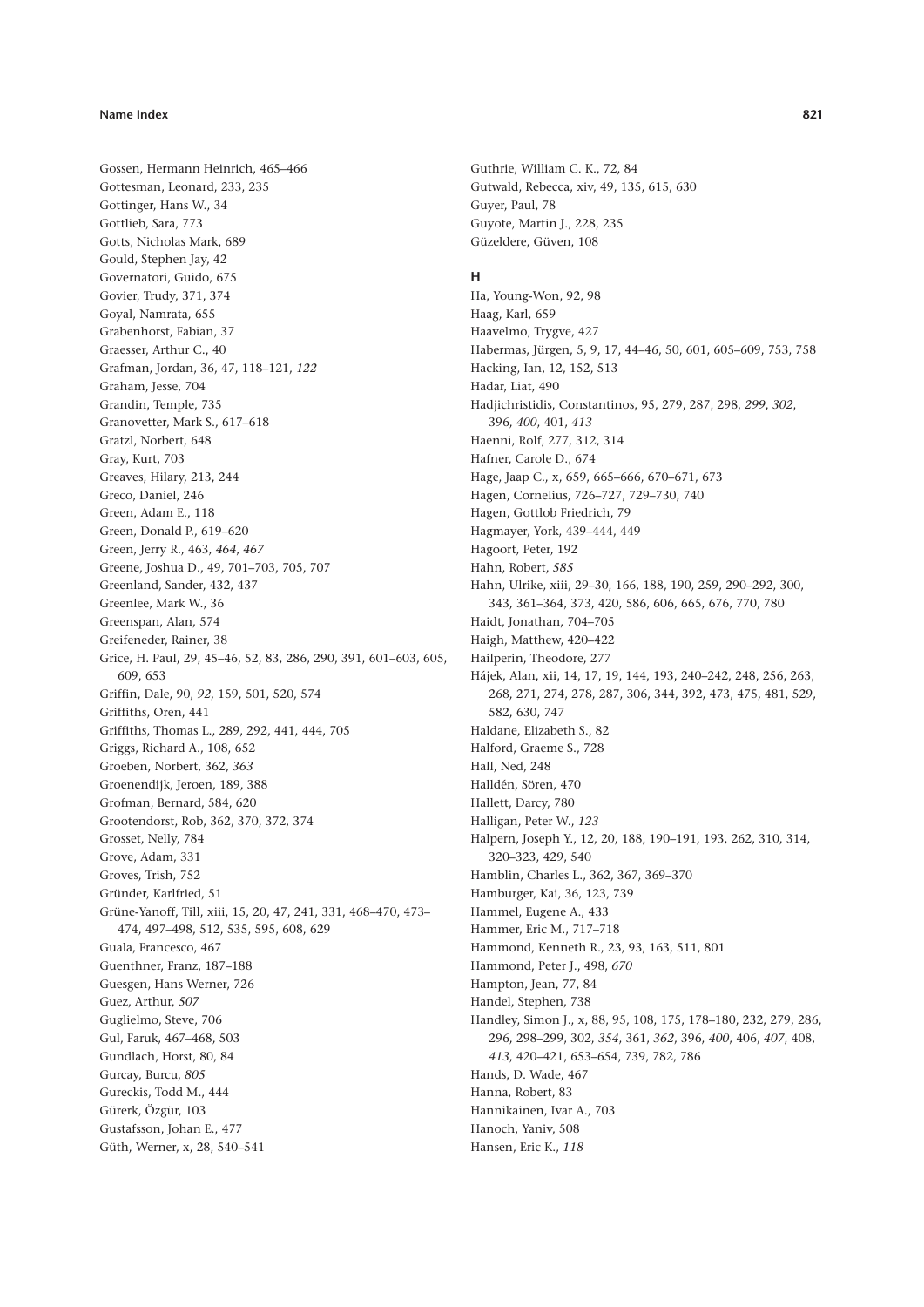Hansen, Hans V., 374 Hansen, Jens Ulrik, 192 Hansen, Lars Peter, 502 Hanson, Norwood R., 748 Hanson, Robin, 585 Hansson, Bengt, 466 Hansson, Sven Ove, x, 330-333, 461-463, 468, 470, 648 Haraway, Donna, 751 Harding, Sandra, 751 Hardman, David, 24 Hardwig, John, 770 Hare, Brian, 103, 105 Hare, Richard M., 626, 693 Hare, Todd, 179, 181 Harel, David, 186 Hargreaves-Heap, Shaun P., 626 Harley, Clare, 654 Harman, Gilbert H., 139, 206-208, 216, 235, 287, 289, 291, 350, 367, 371, 374, 687, 690 Harman, Harry H., 233 Harner, Hillary, 234 Harnish, Robert M., 606 Harp, Shannon F., 737 Harper, William, 327, 330, 427 Harrenstein, Paul, 191 Harris, Adam J. L., 259, 363, 770 Harris, Paul L., 654 Harris, Phil, 665 Harrison, Tony, 234 Harrison-Trainor, Matthew, 193 Harsanyi, John C., 27, 529, 544, 611, 618-619, 626 Hart, Herbert L. A., 18 Hartmann, Stephan, xii, 14, 193, 256, 259-263, 268, 289, 301, 340, 342, 440, 449, 676 Hartwig, Maria, 162 Haruvy, Ernan, 490 Hassabis, Demis, 705 Hasse, Dag Nikolaus, 71, 82, 85 Hastie, Reid, 440, 444, 453, 586, 803 Hastings, Arthur C., 363, 373 Hatfield, Gary, 74, 80, 84 Hattori, Masasi, 229-231, 234, 288 Hau, Robin, 490 Haugeland, John, 186 Haun, Daniel B. M., 41 Hauser, Marc, 702-703 Hausknecht, Matthew, 445 Hausman, Daniel M., 452, 467-468, 536 Hawkins, J., 782 Hawthorne, James, 280 Hawthorne, John, 582 Hayek, Friedrich. See von Hayek, Friedrich A. Hayes, Brett K., 290 Hayes, John R., 351 Haynes, John-Dylan, 120

Hazan, Cindy, 784 Heath, Joseph, 595, 609 Heathwood, Chris, 689 Hechter, Michael, 620 Heckerman, David E., 271, 310 Heckhausen, Heinz, 8, 16 Heckhausen, Jutta, 8, 16 Hedden, Brian, 246 Hedström, Peter, 615, 620 Heekeren, Hauke R., 23 Hegarty, Mary, 302, 717 Hegel, Georg Wilhelm Friedrich, 50, 80, 626 Heggestad, Eric D., 795 Hegselmann, Rainer, 689 Heidegger, Martin, 50 Heidelberger, Michael, 6, 12 Heim, Irene R., 388 Heine, Steven J., 49, 655, 769, 771 Heiner, Ronald Asher, 537 Heintz, Christophe, 29, 364, 770 Heis, Jeremy, 80, 84 Heit, Evan, 88, 289-290 Hell, Wolfgang, 637 Helm, Bennett W., 7, 48 Hempel, Carl Gustav, 52-53, 148, 271, 620, 747, 750 Hendricks, Vincent F., 188 Hendriks. Friederike. 770-771 Henkin, Leon, 370 Henle, Mary, 87-88, 90-91, 117, 215 Henning, Tim, x Henninger, Felix, 490 Henrich, Joseph, 49, 110, 655 Henrion, Max, 343 Henry, John, 73 Hentschke, Johannes, 772 Hepburn, Brian, 748 Hepfer, Karl, 76, 82, 84 Herbold, Ann-Katrin, 491 Hernández-Lloreda, María Victoria, 105 Herrmann, Esther, 105 Hertwig, Ralph, ix, xiii, 7, 10, 15, 24, 34, 101, 162, 165, 168, 246, 274, 440, 454, 488-490, 508, 510-513, 520-521, 523, 554. 572-573. 616. 636. 772 Herzig, Andreas, 323 Herzog, Stefan M., 168, 490, 508, 510 Hewitt, Emily, 35 Heyes, Cecilia M., 42, 103-104, 106 Hiatt, Laura, 234 Hicks, Daniel J., 762 Hicks, John R., 467 Hiddleston, Eric, 391-392 Higginson, Andrew D., 510 Higham, James P., 638 Hilbert, David, 523, 715, 735 Hilbig, Benjamin E., 168, 480, 522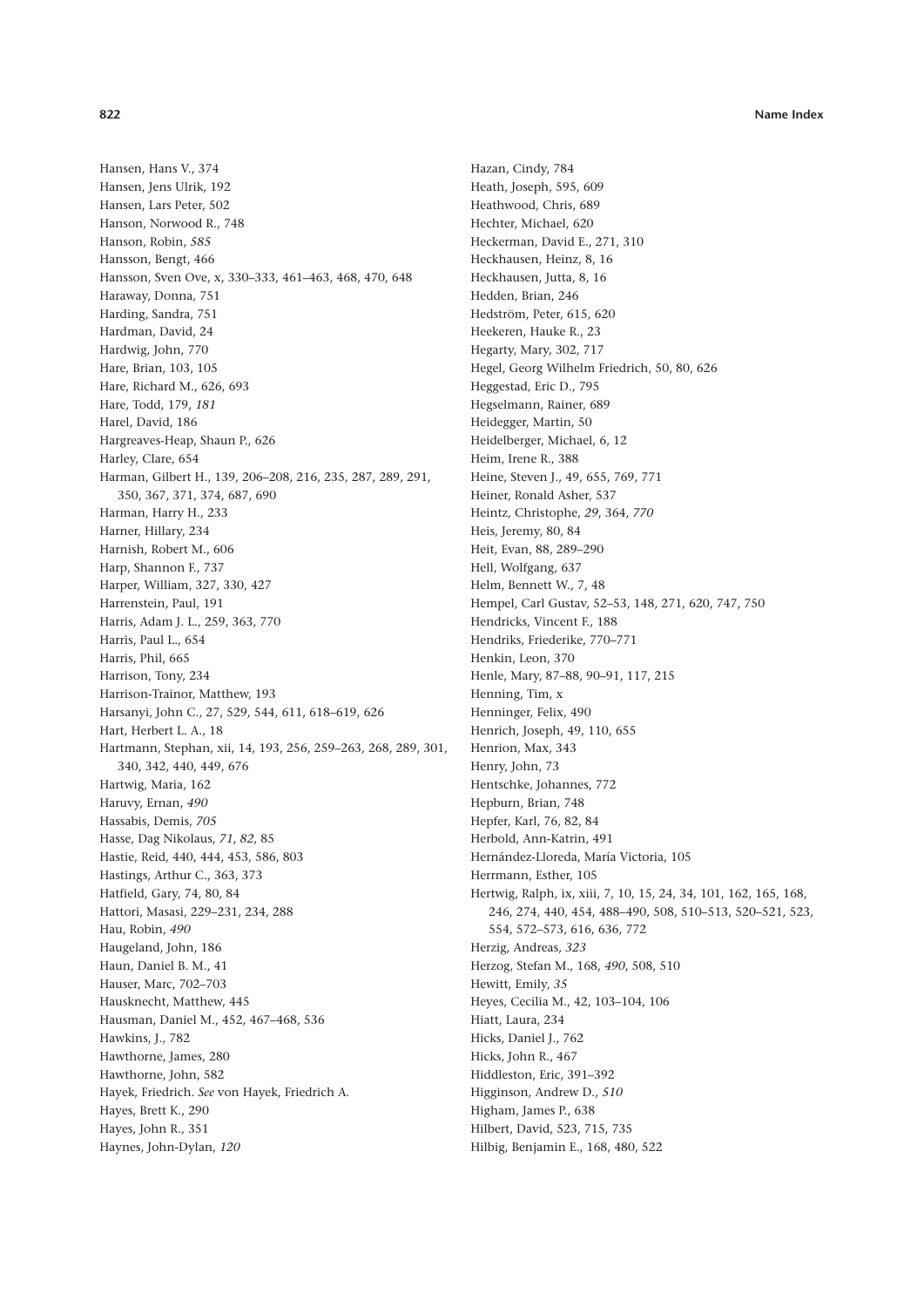Hild, Matthias, 340 Hilgendorf, Eric, xiv, 48, 659, 665, 670, 672 Hill, Brian, xiii, 12, 15, 20, 159, 235, 308, 344, 482, 501, 503 Hilpinen, Risto, x, 645 Hilton, Denis J., 290, 292, 420-421, 655, 793 Hinterecker, Thomas, 12, 148, 353, 356 Hintikka, Jaakko, 188, 305, 308, 320-322, 370 Hirata, Satoshi, 110 Hirshleifer, David, 192 Hitchcock, Christopher, 240 Hitchcock, David, 367, 372, 374 Hoareau-Blanchet, Stéphanie, 655 Hobbes, Thomas, 43, 48-49, 73, 413, 592, 620, 661 Hodges, Wilfrid, 190 Hoeken, Hans, 363, 364, 420 Hoepelman, Jaap, 648 Hofbauer, Josef, 555, 557, 559, 561-562 Hoffman, Elizabeth, 639-640 Hoffrage, Ulrich, 92, 168, 450, 510, 573, 636 Hogarth, Robin M., 168, 512, 804 Hogger, Christopher J., 20, 187 Holliday, Wesley H., 193 Holmes, Emily A., 738 Holyoak, Keith J., 40, 43, 108, 156, 220, 291, 406, 441, 451-452, 491, 652, 783 Holzman, Ron, 581 Homans, George C., 611 Homer, 72 Honda, Manabu, 118 Hong, Lu, 585 Honomichl, Ryan D., 729 Horn, Christoph, 71, 82 Horn, John L., 792 Horn, Laurence R., 605 Horne, Zach, 234 Hörnig, Robin, 354 Hornikx, Jos, 259, 363 Horovitz, Joseph, 659 Horowitz, Sophie, 246 Horty, John F., xiv, 190, 608, 648-649, 651, 659, 665, 673-674 Horvitz, Eric J., 32, 310 Hoshi, Tomohiro, 323 Hosiasson-Lindenbaum, Janina, 271-272 Hossiep, Rüdiger, 35 Houle, Sylvain, 35, 118 Houston, Alasdair I., 510 Houston, Christopher E., 161, 166 Houtlosser, Peter, 363 Howard, John V., 690 Howard, Nigel, 690 Howerter, Amy, 37 Howie, David, 748 Howie, Pauline, 519 Howse, John, 717-718 Howson, Colin, 257, 289, 399-400

Hoyningen-Huene, Paul, 82, 749, 753 Hsieh, Shulan, 178 Hsu, Anne S., 259, 363 Huang, Yimin, 431 Hubbard, Edward M., 731 Huber, Franz, x, 256, 274, 305 Hubert, Thomas, 507 Hudson, W. Donald, 77, 654 Huemer, Michael, 705 Huey, Edward D., 121 Hug, Klaus, 43, 93, 652 Hull, David, 750 Hume, David, 4, 8-9, 24, 27, 45, 48-49, 71, 74-80, 82-83, 101-102, 105, 107, 109, 137, 141-142, 144, 152-153, 215, 440-441, 620, 654, 689, 694, 737, 757 Hummell. Hans I., 614 Hunt, Thomas E., 522 Hurley, Susan, 627 Hurwicz, Leonid, 312, 497 Husserl, Edmund, 81 Hutcheson, Francis, 689 Hütter, Mandy, 177, 290, 301 Huvermann, Daniela, 342 Hyowon, Gweon, 421, 422

# I.

Iatridou. Sabine. 388 Ibeling, Duligur, 193 Icard, Thomas F., III, 193 Iliev, Petar, 323 Iliev, Rumen, 413 Imai, Kosuke, 436 Inhelder, Bärbel, 4, 24, 88, 90, 106 Intemann, Kristen, 762 Ioup, Georgette, 217 Ippolito, Michela, 387 Ireland, Andrew, 720 Irigaray, Luce, 751 Irlenbusch, Bernd, 103 Irvine, Andrew D., 362 Irwin, Terry, 135 Irzik, Gürol, 770 Isaac. Alistair M. C., 190 Isaksson, Siri, 585 Isberner, Maj-Britt, 342 Itmi, Mhamed, 188 Iyengar, Sheena S., 570 Iver, Ravi, 704

# $\mathbf{I}$

Jablonka, Eva, 103-104, 109 Jackendoff, Ray, 352 Jackson, Michelle, 619 Jackson, Simon A., 519 Jacobs, Perke, 450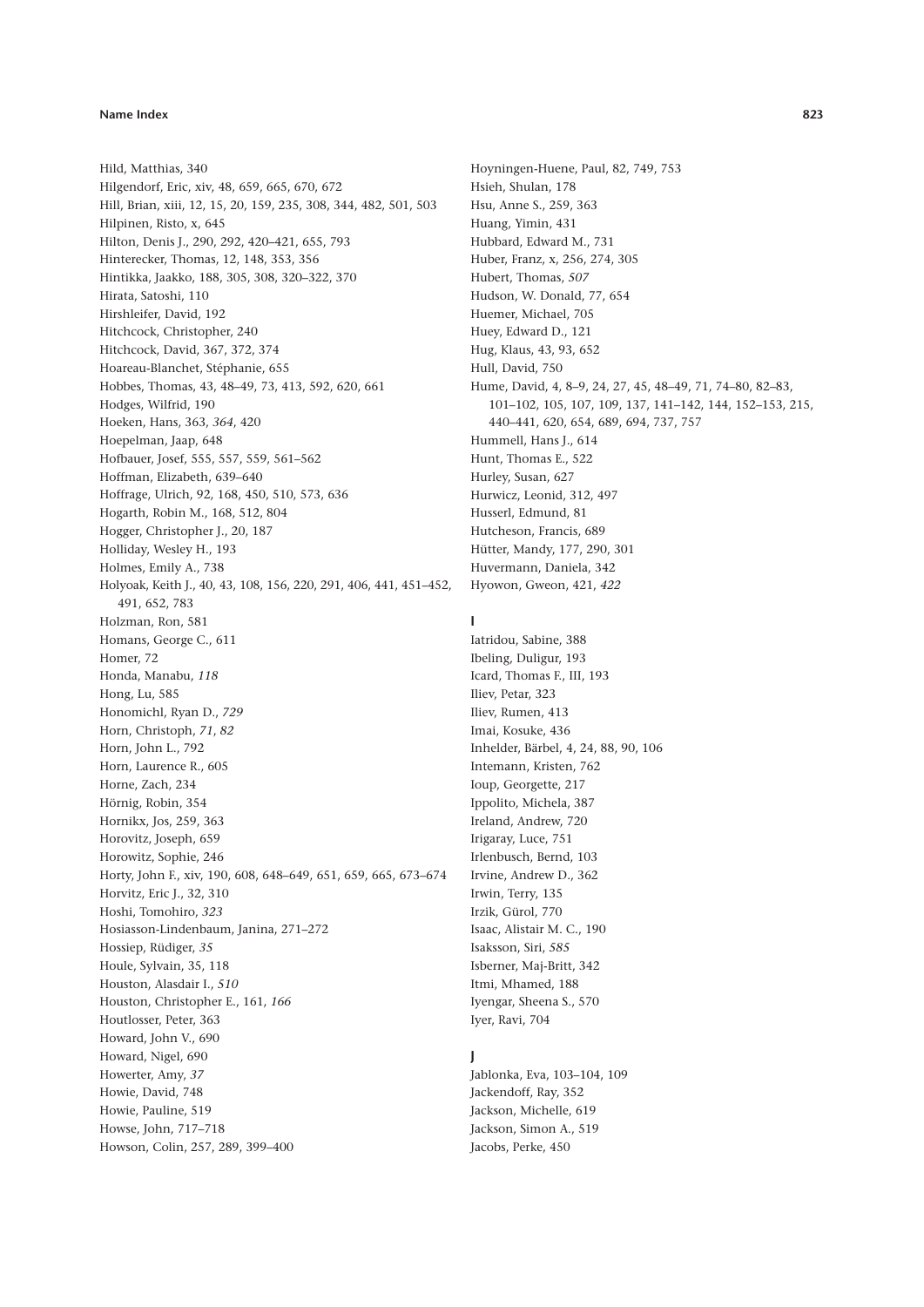Jacobson, Daniel, 706 Jacobson, Ivar, 718 Jacoby, Larry L., 180 Jaffray, Jean-Yves, 312–313, 497 Jago, Mark, 413 Jahn, Georg, 352, 728 James, William, 16–17, 19, 153, 209–210, 212 Jamnik, Mateja, xiv, 41, 229, *716*, 718–719, *720*, 736–737, 740–741 Janik, Allan, 374 Janis, Irving L., 1, 30 Jansen, Jennifer L., 414 Janveau-Brennan, Geneviève, 786 Jara-Ettinger, Julian, 421–422 Jaramillo-Gutiérrez, Ainhoa, 626 Jarvis, W. Blair G., 795 Jäsche, Gottlob, 138 Jastrzębski, Jan, 795 Jaynes, Edwin T., 244, 310 Jednoróg, Katarzyna, *122* Jeffrey, Richard C., 12, 14, 139, 147, 225, 241, 245, 248, 268, 287, 297, 344, 398, 401, 406, 427, 461, 465, 467, 470, 474– 476, 761, 792 Jekel, Marc, 168 Jenkins-Smith, Hank, 771 Jern, Alan, 29 Jevons, William Stanley, 466, 470 Jewell, Nicholas P., 432 Jin, R. Kang-Xing, 703 Jin, Yi, 332, 342 Jin, Zhen, *118* Jitsumori, Masako, 102 Joerden, Jan C., 659 Johannesson, Magnus, *585* John, Stephen, 762–763 Johnson, Eric J., 165, 468, 490–491, 511, *512* Johnson, Joseph G., 490–491 Johnson, Ralph H., 368, 371–372, 374 Johnson, Stephen C., 38, 518, 520, 522 Johnson, William E., 270, 274 Johnson-Glenberg, Mina C., 414 Johnson-Laird, Philip N., xii, 5, 11–13, 22, 36, 41, 87–91, 107, 117, 120, 122, 148–156, 177, 222, 226, 228–232, 234, 278– 279, 286, 288, 295–298, 300, 302–303, 349, 351–353, 355– 356, 396–398, 405–409, 412–415, 573, 637, 639, 652–653, 717, 728, 730–731, 736, 738–739, 784–785 Jola, Corinne, 40 Jones, Matt, 52 Jonker, Leo B., 555–556, 562 Jönsson, Martin L., 30 Joslyn, Mark R., 772 Joyce, James M., 19, 139, 141, 143, 242, 246, 268, 271, 274, 428, 470, 480, 495–496, 500, 503 Juhos, Csongor, 730 Jukola, Saana, 760

Jung, Nadine, 47 Jung, Rex E., *35* Juslin, Peter, 167, 343 Just, Marcel, 717

## **K**

Kadane, Joseph B., 247, 363, 537 Kadunz, Gert, 736 Kagel, John H., 422, 616 Kahan, Dan M., 586, 771–772 Kahane, Guy, 702 Kahane, Howard, 371 Kahneman, Daniel, 6–7, 15, 22, 24, 90–94, 106, 118, 153– 154, 159–163, 165–168, 173, 176, 274, 281, 354, 398–399, 449–450, 466–467, 482, 485–489, 491, 509–510, 520, 570, 572, 574, 616, 620, 625, 633, 636, 702, 705, 781, 792–793, 798–799, 802 Kalberg, Stephen, 135 Kalinowski, George, 659 Kalter, Frank, 619 Kamp, Hans, 388 Kanazawa, Satoshi, 620 Kanfer, Ruth, 794 Kanger, Stig, 648 Kanngiesser, Patricia, 654 Kano, Fumihiro, 110 Kant, Immanuel, 3, 9, 16, 25, 45, 48, 71, 74, 78–83, 102, 108, 137–138, 144, 609, 626, 686, 690, 695, 725, 736 Kapur, Shitij, 35, 118 Karandikar, Rajeeva, 573 Karelaia, Natalia, 512 Karimpur, Harun, *36*, *123*, *739* Karmiloff-Smith, Annette, 786 Kasparov, Garry, 507 Kassam, Karim S., *803–804* Kassubek, Jan, 36 Katsikopoulos, Konstantinos V., 512 Katsuno, Hirofumi, 331–332 Katti, Chittaranjan Padmanabha, 186 Kaufmann, Stefan, 391, 413 Kaup, Barbara, 414 Kauppinen, Antti, 705 Kavka, Gregory S., 689–690 Kavukcuoglu, Koray, *705* Keane, Mark, 415 Keele, Luke, 436 Keene, George B., 148 Keeney, Ralph L., 468 Keil, Frank C., 289, 440, 518, 768, 770 Keisler, H. Jerome, 550 Kekulé, August, 737 Kelleher, John D., 192 Kellen, David, 300, 343, 400, 490 Keller, Evelyn Fox, 758 Kelly, Jerry S., 595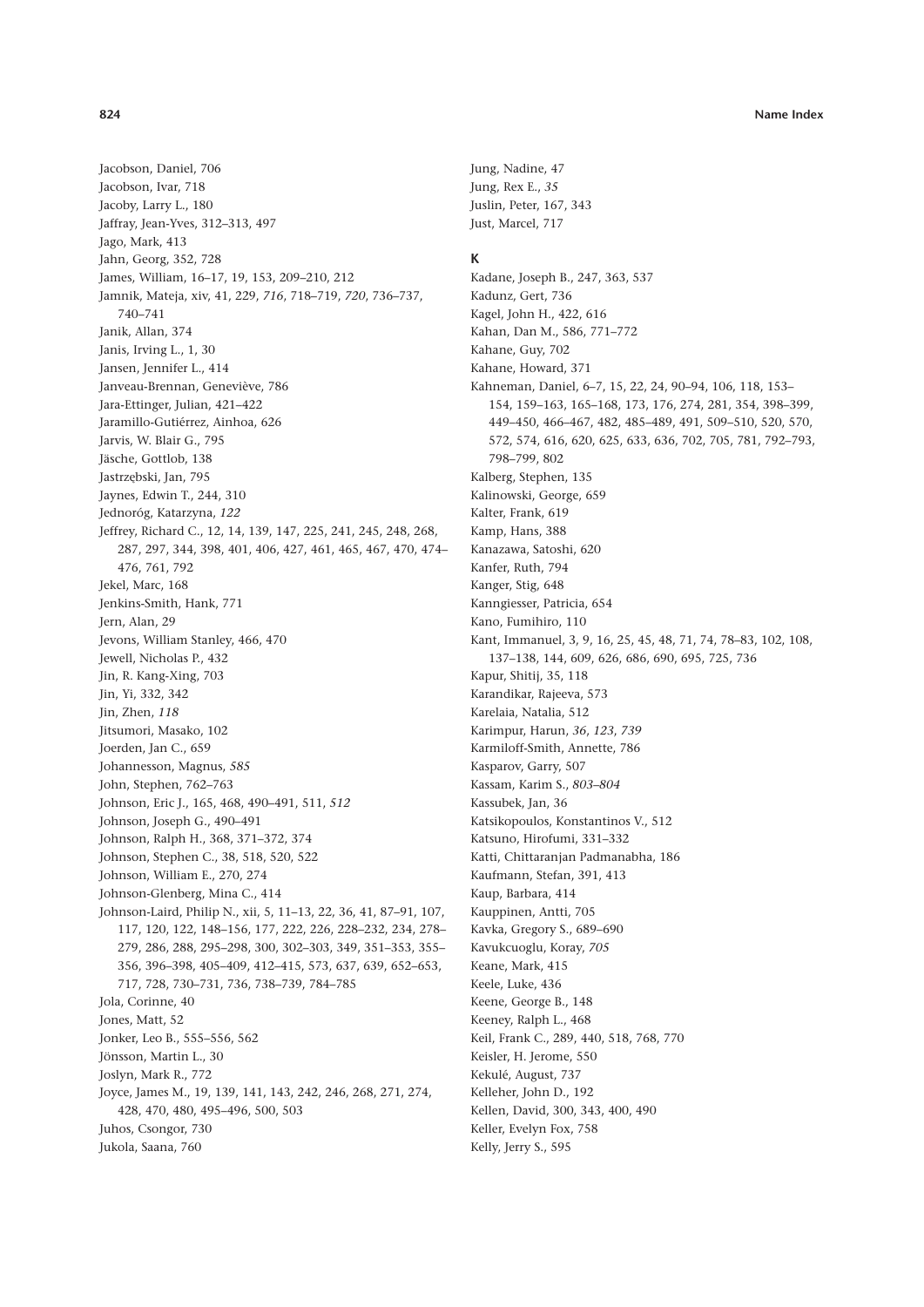Kelly, Kevin T., 187 Kelly, Laura, 234, 730 Kelly, Thomas, 141, 245, 247 Kelman, Mark, 798-799 Kelsen, Hans, 659 Kemeny, John G., 240, 270 Kemmelmeier, Markus, 361, 420 Kemmerling, Andreas, x, 38, 609 Kemp, Charles, 29, 289, 292, 391, 406, 413, 705 Kennes, Robert, 312 Kennett, Jeanette, 705 Kepler, Johannes, 74, 79 Keren, Arnon, 770, 773 Keren, Gideon, 167, 179-180 Kerkvliet, Timber, 313 Kern-Isberner, Gabriele, ix. xii. 12, 14, 20, 45, 187, 193. 274, 307, 313, 323, 328, 342-343, 350, 356, 454, 586, 608.676 Kerr, Norbert L., 30, 364 Kerschreiter, Rudolf, 30 Ketelaar, Timothy, 419 Keynes, John Maynard, 268, 270, 274, 474, 495 Keys, Daniel J., 802 Khemlani, Sangeet S., xii, 5, 12, 13, 22, 149-151, 154-155, 226, 227-232, 234, 286, 288, 302-303, 351, 353, 355, 397, 407-408, 730 Kienhues, Dorothe, 770, 771 Kienpointner, Manfred, 363 Kiesewetter, Benjamin, 132, 135, 630 Kießner, Ann-Kathrin, 728 Kilpatrick, Steve G., 654 Kim, Kwanwoo, 706 Kim, Nancy S., 289 Kim, Richard, 49 Kind, Per M., 768 Kirby, Simon, 103 Kirk, Ulrich, 49 Kirkham, Richard L., 17 Kita, Sotaro, 41 Kitcher, Philip, 82, 585, 750, 759 Klaczynski, Paul A., 781 Klatt, Matthias, 663 Klauer, Karl Christoph, x, xii, 23, 40, 88, 149, 175, 177, 273, 287, 290, 299-301, 343, 368, 396, 399, 400 Klayman, Joshua, 92, 167 Kleene, Stephen C., 31 Klein, Dominik, 189, 192-193 Klein, Felix, 735 Klein, Gary A., 507 Klein, Judy L., 82-83 Klein, Richard A., 487 Kleiter, Gernot D., 108, 277-281, 286-287, 299, 396, 398-399, 636 Kleitman, Sabina, 519 Klibanoff, Peter, 499, 502-503

Kliemt, Hartmut, xiii, 53, 189, 191, 512, 540, 543, 547, 550, 554, 567, 571, 592, 604, 608, 611, 626, 647-648 Klippel, Alexander, 727 Klug, Ulrich, 659, 661, 665 Knauff, Markus, ix-x, xiii-xiv, 8, 12-13, 22-23, 32, 36-37, 40-42, 47-48, 52, 82, 120, 122-123, 129, 148, 150, 153, 187, 225, 234, 327, 342, 349, 351-356, 369, 373, 408, 421, 454, 608, 676, 717, 720, 722, 726, 727-731, 735, 737-741, 757.772 Kneale, Martha, 185 Kneale, William, 185 Knight, Frank H., 503, 509 Knobe, Joshua, 705 Knutson, Kris, 119, 122 Koch, Christof, 51 Koch. Hans-Joachim. 659, 661 Koechlin, Etienne, 37 Koehler, Derek J., 175, 179, 519 Koehler, Jonathan J., 450 Koenneker, Carsten, x Koertge, Noretta, 758 Kohlberg, Lawrence, 104, 704-705 Köhler, Heinrich, 661 Kola, Ilir, 153, 406, 652 Koleva, Spassena, 704 Kollei, Tanja, 519 Kolmogorov, Andrey N., 239, 241, 243, 248, 567, 587 Kolodny, Niko, 131, 133-135, 142, 212, 388 Konek, Jason, 11 Konieczny, Sébastien, 332 Kooi, Barteld, 188, 277, 322-323 Koons, Robert, 20 Koopman, Bernard O., 306 Kopec, Matthew, 245 Kordig, Carl R., 759 Koriat, Asher, 38, 166, 517-518, 520-521 Kornhauser, Lewis A., 581 Korris, James H., 803-804 Korsgaard, Christine M., 76-77, 630, 695 Korta, Kepa, 605 Koscholke, Jakob, x Kosslyn, Stephen M., 41, 122, 735, 738-740 Koun, Eric, 35, 122 Kouneiher, Frédérique, 37 Kourany, Janet A., 758 Kowalski, Radoslaw A., 670 Köymen, Bahar, 654 Kozyreva, Anastasia, xiii, 7, 10, 15, 24, 34, 168, 246, 274, 440, 454, 511, 513, 520-521, 554, 572-573, 616, 636, 772 Krabbe, Erik C. W., 372, 374, 665 Kraemer, David J. M., 118 Krahl, Hannes, 400 Krajbich, Ian, 179, 181 Kramer, Geoffrey P., 30 Krämer, Sybille, 736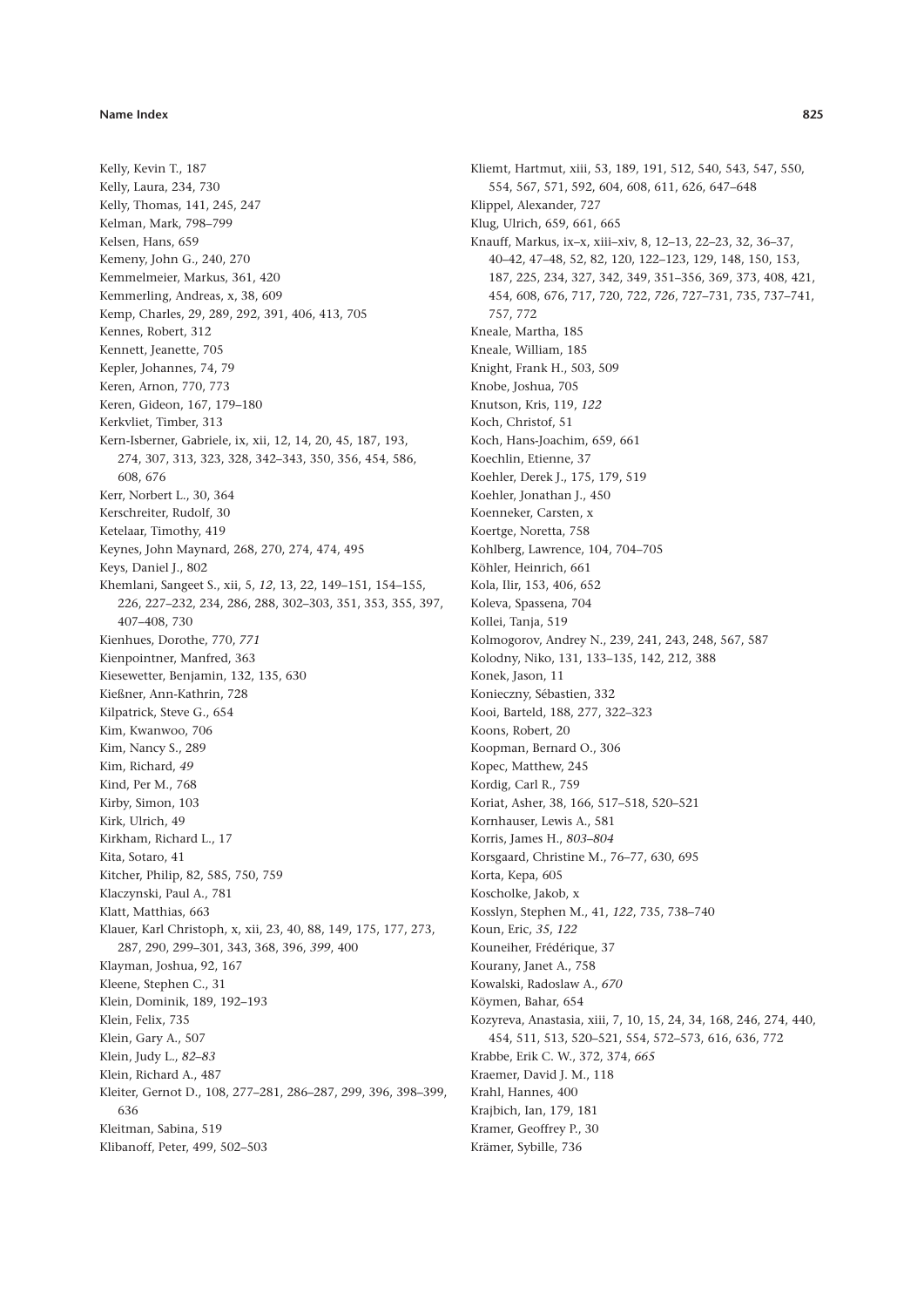Krantz, David H., 470, 803, 804 Krasnow, Max M., 641 Kratzer, Angelika, 387-388, 392 Kraus, Sarit, 280, 309, 332-333, 356 Krebs, John R., 636-638 Kremer, Philip, 192 Kreps, David M., 547, 549, 572, 574, 617, 626 Krettenauer, Tobias, 780 Krimphove, Dieter, 665 Kripke, Saul A., 31, 319, 322-323, 370, 384-385, 545 Kriwaczek, Frank R., 670 Królicki, Leszek, 122 Kronbichler, Martin, 412 Kroneberg, Clemens, 616, 619 Krueger, Frank, 118 Krügel, Sebastian, 541 Kruger, Frank, 120 Kruger, Justin, 519 Krüger, Lorenz, 122 Kruglanski, Arie W., 167, 178-181, 703 Krumnack, Antje, 22, 352, 729-731 Krupenye, Christopher, 110 Krzyżanowska, Karolina, 299-300 Ku, Gillian, 161 Kühberger, Anton, 490 Kuhlmann, Wolfgang, 609 Kuhn. Deanna. 362, 364, 781 Kuhn, Steven, 592 Kuhn, Thomas S., 5-6, 26, 45, 748-753, 760, 763 Kuhnmünch, Gregory, 653 Kukla, Rebecca, 762 Kulakova, Eugenia, 412 Kumar, Shikhar, 704, 706 Kumar, Victor, 705, 707 Kumar, Vipin, 35 Kunda, Maithilee, 735 Kunda, Ziva, 771 Künne, Wolfgang, 17 Kurtulmus, Faik, 770 Kurz-Milcke, Elke, 167, 803 Kusch, Martin, 81, 84 Kushnir, Tamar, 441, 443 Kuss. Thomas. 726-727. 729-730. 740 Kusser, Anna, 9 Kvart, Igal, 390 Kyburg, Henry E., jr., 305, 308, 310

# L

Lacey, Hugh, 760 Lackey, Jennifer, 248 Ladeur, Karl-Heinz, 665 Lagnado, David A., 259, 405-406, 413, 443-444 Lai, Matthew, 507 Laibson, David, 571 Lakatos, Imre, 5, 722, 750

Lakoff, George, 217 Lamb, Marion J., 103, 109 Lambert, Johann Heinrich, 306, 311 Lancaster, Kelvin J., 468 Landau, Barbara, 352 Landemore, Hélène, 584 Landes, Jürgen, 259 Landy, Justin F., 705 Lang, Jérôme, 309 Langdon, Robyn, 702 Langlois, David J., 629 Langlotz, Curtis P., 310 Laplace, Pierre-Simon, 150, 312 Laraki, Rida, 582-583 Larenz, Karl, 662, 665 Largier, Niklaus, 71, 82, 85 Larkin, Jill H., 716 Larkin, Joanne, 287, 300-301, 354 Larrick, Richard P., 453, 803-805 Lasonen-Aarnio, Maria, 247 Lassen, Inga, 689 Latombe, Jean-Claude, 188 Laudan, Larry, 748, 759 Laughlin, Patrick R., 29-30 Laughlin, Philip, x Lauterman, Tirza, 518, 520 Lauwers. Luc. 482 Lavaroni, Antonio, 123 Lavda, Anastasia, 47 Law, Alistair N. R., 689 Law, Stephen, 767 Lazer, David M. J., 584 Lea, R. Brooke, 175, 220 Leahy, John, 568 Lear, Jonathan, 72, 84 Lebiere, Christian, 490 LeBoeuf, Robyn A., 161 Lecas, Jean-François, 303, 784-785 Ledyard, John O., 585 Lee, Carole J., 752-753, 798 Lee, Hee Seung, 452 Leeman, Robert E. 706 Legrenzi. Maria Sonino. 151 Legrenzi, Paolo, 13, 151, 154, 353, 355, 422 Lehman, Darrin R., 802-803 Lehmann, Daniel, 280, 309, 333-334, 356 Leibniz, Gottfried Wilhelm, 73, 78, 105, 185 Leiserowitz, Anthony A., 773 Leising, Kenneth J., 442 Leitgeb, Hannes, 52, 193, 212, 242, 244, 308, 341, 362 Lejarraga, Tomás, 490, 512 Lemmon, E. John, 649 Lemov, Rebecca, 82-83 Lempert, Richard O., 802, 803 Lenhard, Johannes, 748

### 826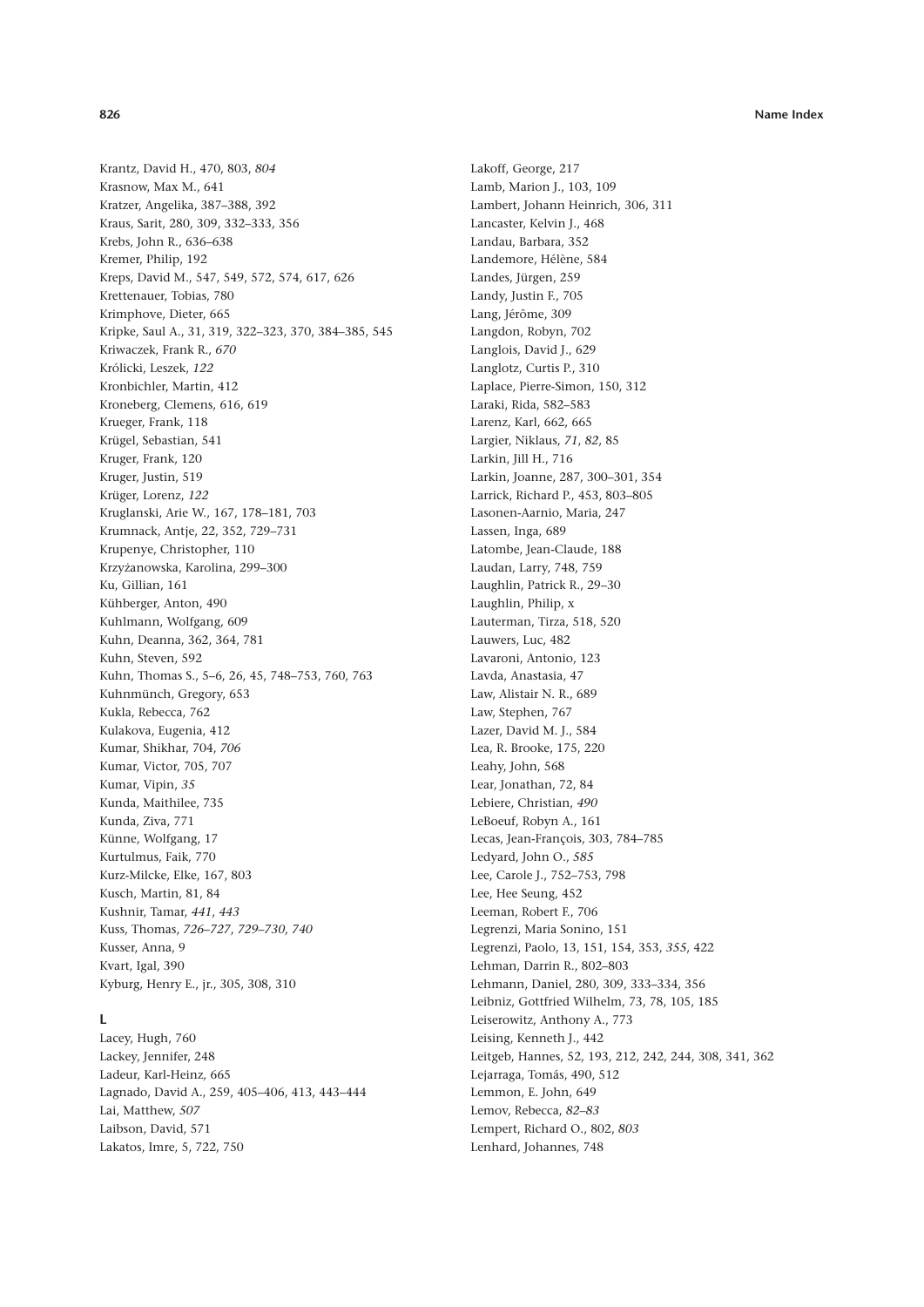Lenzen, Wolfgang, 321, 608 Leonard. Robert. 529 Leonardo da Vinci, 109 Leonesio, R. Jacob, 521 Leontief, Wassily W., 464 Le Pelley, Mike E., 441 Lepper, Mark R., 570 Leslie, Alan M., 104-105 Lessmöllmann, Annette, x Leuker, Christina, 511 Leuthold, Hartmut, 412 Levi, Isaac, 11, 212, 243-246, 327-328, 330-331, 333, 342, 495-497, 500, 761 Levine, Brian, 37 Levine, David K., 549, 620 Levinson, Stephen C., 29, 41, 290 Levinstein, Benjamin A., 11 Levy, Neil, 770 Levy-Sadot, Ravit, 166 Lewandowsky, Stephan, 772 Lewin, Shira B., 467 Lewis, Clarence I., 52 Lewis, David K., 1, 19, 43, 46, 105, 150, 242-244, 248, 282, 286, 297, 306, 321-322, 330, 381, 383-389, 391-392, 397, 405, 410, 427-428, 604-605, 608-609 Lewis, Karen S., 387, 392 Leyton-Brown, Kevin, 188 Li, Huamei, 364 Li, Peggy, 41 Li, Shujing, 216-217, 220 Liang, Diane Wei, 30 Lichtenstein, Sarah, 246, 519, 570 Liddell, Henry George, 82 Lifschitz, Vladimir, 187 Light, Paul, 783 Ligozat, Gérard, 726 Liljeholm, Mimi, 441, 451 Lin, Miao-Hui, 654 Lindahl, Lars, 648 Lindenberg, Siegwart, 611-612, 614, 616-617 Lindley, Dennis V., 290, 310 Lindman, Harold, 166 Lindsay, D. Stephen, 180 Lindsey, Samuel, 510 Lindskog, Marcus, 343 Lipkin, Stanley G., 351 Lipps, Theodor, 81, 84 Lipton, Peter, 45, 675 List, Christian, 29-30, 467-468, 579, 581-582, 584, 594-597 Littlejohn, Clayton, 212-213 Littlewood, John E., 319 Liu, Fenrong, xii, 185-186, 189, 192, 322, 470, 586 Lloyd, Geoffrey E. R., 49 Llull, Ramon, 185 Locke, John, 737

Loder, Elizabeth, 752 Loeb, Louis E., 75, 84 Loewenstein, George, 16, 37, 568 Logan, Gordon D., 174, 180 Lombardi, Doug, 770 Lombardo, Vincenzo, 22 Lombrozo, Tania, x, 289, 446, 773 London, Alex John, 80 London, Marvin, 738 Longino, Helen, 751-753, 760, 763 López, Francisco J., 441 Lopez, Theresa L., 704, 706 López-Rousseau, Alejandro, 419, 421 Lorberbaum, Jeffrey, 103 Lord, Errol, 135, 665 Lorenz. Hendrik. 2 Lorenz, Kuno, 370 Lorenzen, Paul, 370 Lorini, Emiliano, 190 Lortie-Forgues, Hugues, 350, 786 Lösch, Johanna, 739 Losee, John, 748, 753 Lotstein, Max, 150, 151, 232, 234, 302 Loui, Ronald P., 673 Love, Bradley C., 52 Lovelace, Ada, 186 Löwe. Benedikt. 186 Lowe, Ric K., 716 Lowenberg, Kelly, 702 Lu, Hanson, 193 Lu, Hongjing, 441, 451-452 Lubart, Todd, 348, 351, 785 Lucas, Christopher G., 391, 406, 413 Luce, R. Duncan, 165, 463, 470, 593, 629, 792 Luciana, Monica, 35, 60 Luders, Eileen, 35 Lüdtke, Jana, 414 Lugosi, Gábor, 107 Luhmann, Niklas, 593 Luo, Qian, 118 Lyon, Aidan, 30

### M

Ma, Ning, 412 Ma'ayan, Hilit, 38, 521 Macagno, Fabrizio, 362-363, 364, 373, 672 Macaluso, Emiliano, 120 Maccheroni, Fabio, 497, 500-501, 503 MacColl, Hugh, 270 MacCormick, Neil, 662 MacCoun, Robert J., 30 MacDonald, Angus W., 37 MacFarlane, John, 206-208, 388 Machamer, Peter K., 748 Machery, Edouard, 702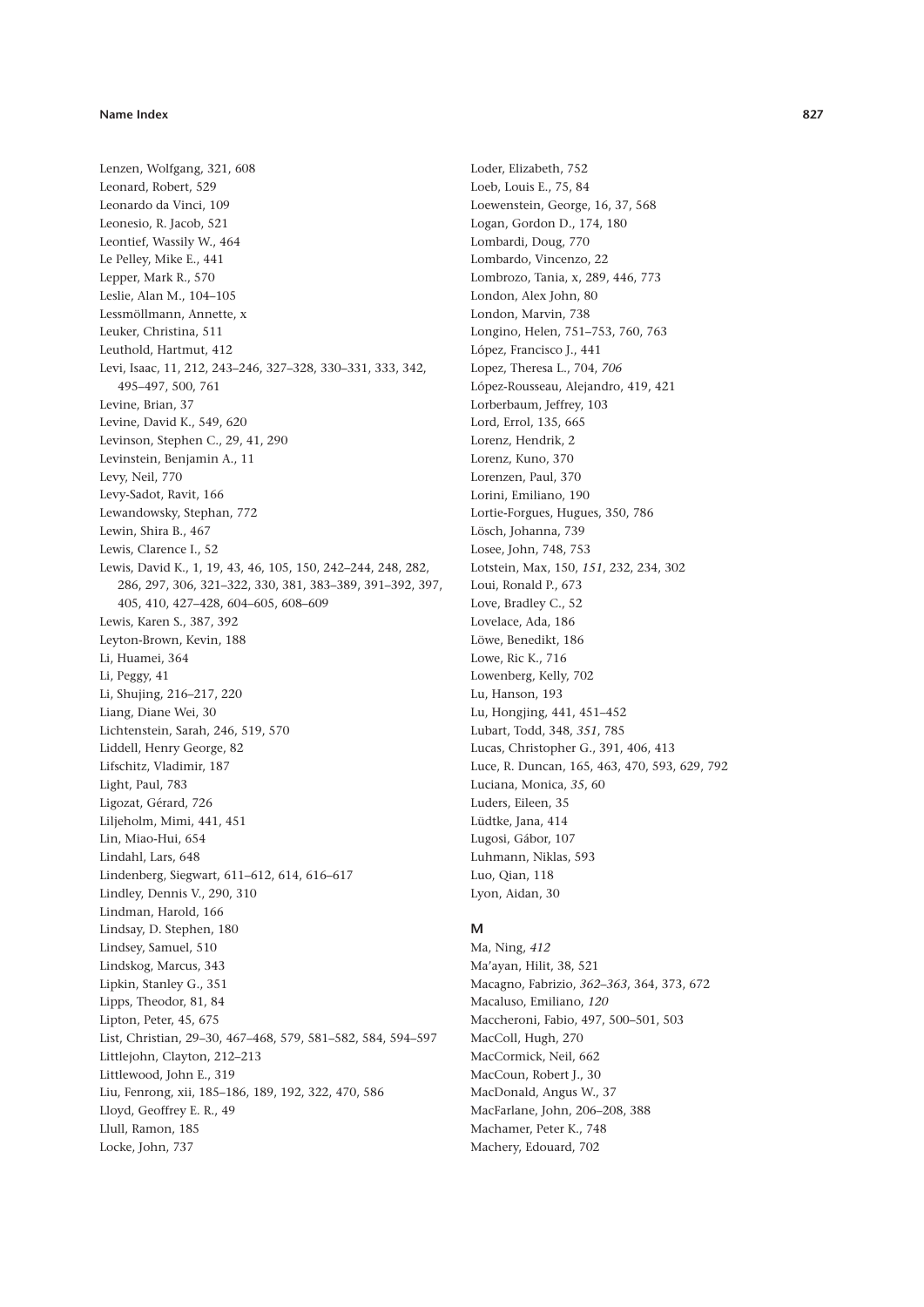Machina, Mark J., 496, 502 Macià, Josep, 52 Mackenzie, Catriona, 702 Mackenzie, Dana, 428 Mackenzie, Jim D., 374 Mackiewicz, Robert, *151*, 154 Mackor, Anne Ruth, 674 MacLeod, Colin M., 180 Mac Namee, Brian, 192 Macy, Michael W., 616, 620 Madey, Scott F., 161 Madsen, Jens K., 259, 363 Magidor, Menachem, 280, 309, 333–334, 356 Magnus, P. D., 212 Maguire, Barry, 665 Mahner, Martin, 767 Mahtani, Anna, 243 Maibach, Edward W., 773 Maier, Simon, 36, 122, 729, 739 Makale, Milan, 119, 121 Mäki, Uskali, 467 Makinson, David, 13, *40*, 202, 208, 280, 329, 333, 341, 350, 356 Malaspina, Dolores, 233 Maldonado, Antonio, 441 Mallpress, Dave E. W., *510* Mally, Ernst, 645 Mancosu, Paolo, 735–736 Mandel, Gregory, *586*, *772* Mandler, George, 215 Manfrinati, Andrea, 220 Mani, Kannan, 122 Manktelow, Ken I., 11, 90, 92, 108, 296, 361, 652, 654, 792 Mann, Adam, 585 Mansbridge, Jane, 584 Mansinghka, Vikash K., 444 Manski, Charles F., 501 Mantel, Susanne, 689 Manzano, Gilberto M., 735 Manzo, Gianluca, 620 Marchal, Kai, 49, 82, 84 Marchewka, Artur, *122* Marcus, Ruth Barcan, 649 Marek, Victor W., 333 Marewski, Julian N., 167 Margalit, Avishai, 83, 85 Marinacci, Massimo, 496–497, 499, 501–503 Marinsek, Nicole, 123 Markovits, Henry, xiv, 5, 177, 349–350, 354, 780, 785–787 Marks, Allison, *118* Marks, Harry M., 784 Marling, Miriam, 118, *120* Marr, David, 9–10, 13, 31, 93, 356 Marrett, Sean, 23 Marschak, Jacob, 629

Marshall, John C., *123* Martignon, Laura, 512 Martin, Andrea E., 412 Martin, Daniel, 573 Martinez, Michael J., 35 Mascaro, Olivier, *29*, *770* Maschler, Michael, 53, 529, 532, 535, 539, 689 Mas-Colell, Andreu, 463–464, 467 Massey, Gerald J., 374 Mast, Vivien, 727 Masuda, Sayako, 121, *123* Mata, André, 519 Matheson, Jonathan, 248 Mathias, Armin Paul, 739 Matthew, Mervin R., 626 Maxim, Hiram Stevens, 152 Maxwell, Edwin A., 722 May, Elisabeth, 738–739 May, Jon, 444 May, Joshua, 702, 705 Mayer, Birgit, 47 Mayer, Richard E., 737 Mayerhofer, Bastian, 279, 299, 396 Maynard Smith, John, 191, 553–555, 564, 639 Mayo, Ruth, 414 Mayo-Wilson, Conor, 751 Mayrhofer, Ralf, xiii, 440–441, 443–446, 449, *450–452*, 453, *454* McAdams, Richard H., 30 McCabe, David P., 36 McCabe, Kevin A., 639, *640* McCallum, David B., 770 McCaughey, Linda, xii, 176, 354, 454, 520, 572, 665, 779 McClelland, James L., 46, 491 McClennen, Edward F., 16, 462, 477, 479, 628, 690 McClure, Samuel M., 37 McConway, Kevin J., 582 McCrae, Robert R., 786 McDonald, Emma L., 739 McDowell, Michelle, 450 McFadden, Daniel, 619 McGee, Vann, 388 McGrath, Mary C., 773 McGrath, Matthew, 337 McGuire, Jonathan, 702 McKaughan, Daniel J., 759, 761–762 McKay, Thomas J., 385 McKenzie, Craig R. M., 454 McKinsey, John C. C., 462, 477 McLeod, Owen, 690 McMahon, Christopher, 593 McMullin, Ernan, 760 McNamara, John M., *510* McNamara, Paul, 645, 651 Meacham, Christopher J. G., 245 Meckl, Fabian, 541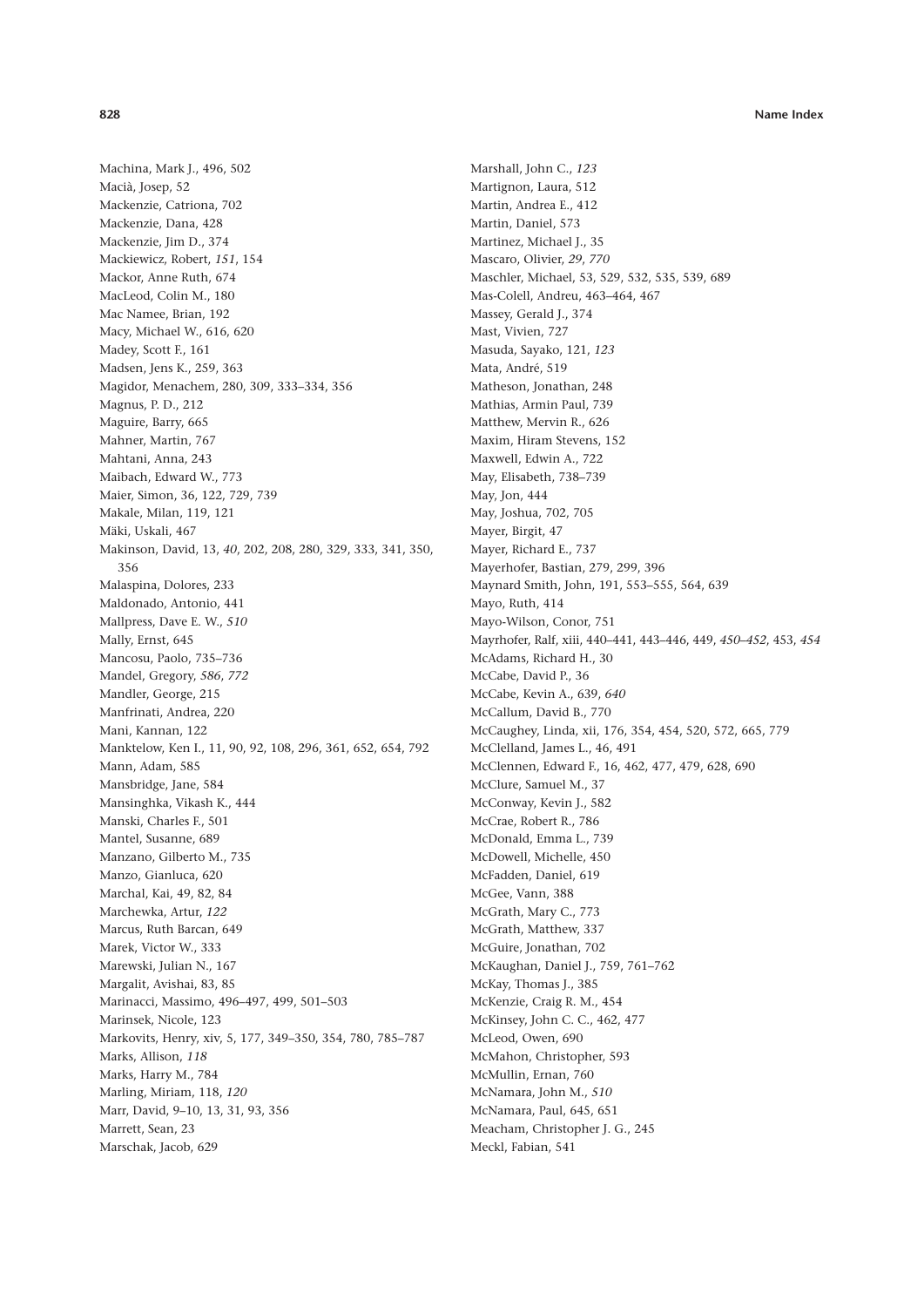Meder, Björn, xiii, 413, 441–444, 449–454 Mednick, Martha Tamara Schuch, 519 Mednick, Sarnoff A., 519 Medvec, Victoria Husted, 161 Meester, Ronald, 313 Meggle, Georg, xiv, 1, 9, 46, 50, 602–606, 609 Meier, Stephan, 28 Meilinger, Tobias, 737 Mellers, Barbara A., 805 Melnyk, Laura, 47 Menary, Kyle, 35 Mendel, Gregor, 225 Mendelssohn, Moses, 78 Mendelzon, Alberto O., 331–332 Mendes, Wendy Berry, 703 Mercier, Hugo, x, 29, 42, 83, 93, 174–176, 180, 290, 292, 361, 364, 367, 637–638, *770*, 773, 780–781 Merdes, Christoph, 259 Mergenthaler-Canseco, Max, 490 Merin, Arthur, x, xii, 10, 256, 274, 344, 605 Mertens, Jean-François, 545 Merton, Robert K., 615, 618 Mesoudi, Alex, 110 Meuffels, Bert, 362, *363–364* Meyer, Bernd, 717 Meyer, John-Jules, 331 Meyer, Thomas, 191 Meyerson, Roger B., 536 Michotte, Albert E., 444–445 Mikhail, John, 701–704 Milgrom, Paul, 626 Mill, John Stuart, 80–81 Miller, Dale T., 398 Miller, Geoffrey F., 508 Miller, George A., 39 Miller, Joan G., 655 Miller, John H., 626 Miller, Michael B., 123 Miller, Michael K., 582 Miller, Ryan M., 703 Millgram, Elijah, 144, 689 Millikan, Ruth G., 104 Mills, Candice M., 770 Milne, Peter, 207 Minker, Jack, 332 Minkowski, Hermann, 109 Mints, Grigori, 192 Mischo, Christoph, 362, *363* Mishra, Sandeep, 637 Mitra, Debasis, 726 Miyake, Akira, 37 Mnih, Volodymyr, 705 Modgil, Sanjay, 671–672 Modica, Salvatore, 321 Modroño, Cristián, 120

Mojzisch, Andreas, 30 Molière (Jean-Baptiste Poquelin), 521 Möllers, Thomas M. J., 665 Monahan, John, 167 Mondani, Massimo, *123* Mongin, Philippe, x, 581–582 Montague, P. Read, 49 Montague, Richard, 38 Montello, Daniel, x Montgomery, Hugh, 321 Monti, Martin M., x, 35 Mookherjee, Dilip, 573 Moore, George E., 24, 322 Moore, Michael, 707 Moorhead, Gregory, 1, 30 Moors, Agnes, 180 Moral, Serafin, 314 Moratz, Reinhard, 726–727 Moreland, Richard, 30 Morelli, Sylvia A., 702 Moreno-Rios, Sergio, 739 Morewedge, Carey K., 804 Morgan, James N., 804–805 Morgan, Mary S., 6, 12 Morgenstern, Oskar, 15, 464–465, 467, 474–477, 482, 485, 536–537, 543, 553, 629–630 Moro, Rodrigo, 91, 98 Morris, Michael W., 453 Morsanyi, Kinga, 518 Moses, Yoram, 188, *190*, 320, 322–323, 540 Moshman, David, 29, 779–781 Moss, Jessica, 82 Moss, Lawrence S., 188 Moss, Sarah, 392 Muetzel, Ryan, *35* Mugny, Gabriel, 780 Mujica-Parodi, Lilianne Rivka, 233 Mukerji, Nikil, 586 Mukerji, Sujoy, 499, *502*, 503 Mulack, Thomas, 36 Muldoon, Ryan, 585, 751 Mulgan, Tim, 690 Mullainathan, Sendhil, 570, 573 Mumford, Stephen, 53, 444 Munholland, Kristine A., 784 Munro, Cynthia A., 36 Munro, Geoffrey D., 36, 771 Murawski, Carsten, 34 Murray, Frank B., 781 Murray, M. Aisling, 409 Musch, Jochen, 88 Mussoni, Alessandro, 123 Mussweiler, Thomas, 161, 167 Myerson, Roger B., 53, 567 Myung, In Jae, 512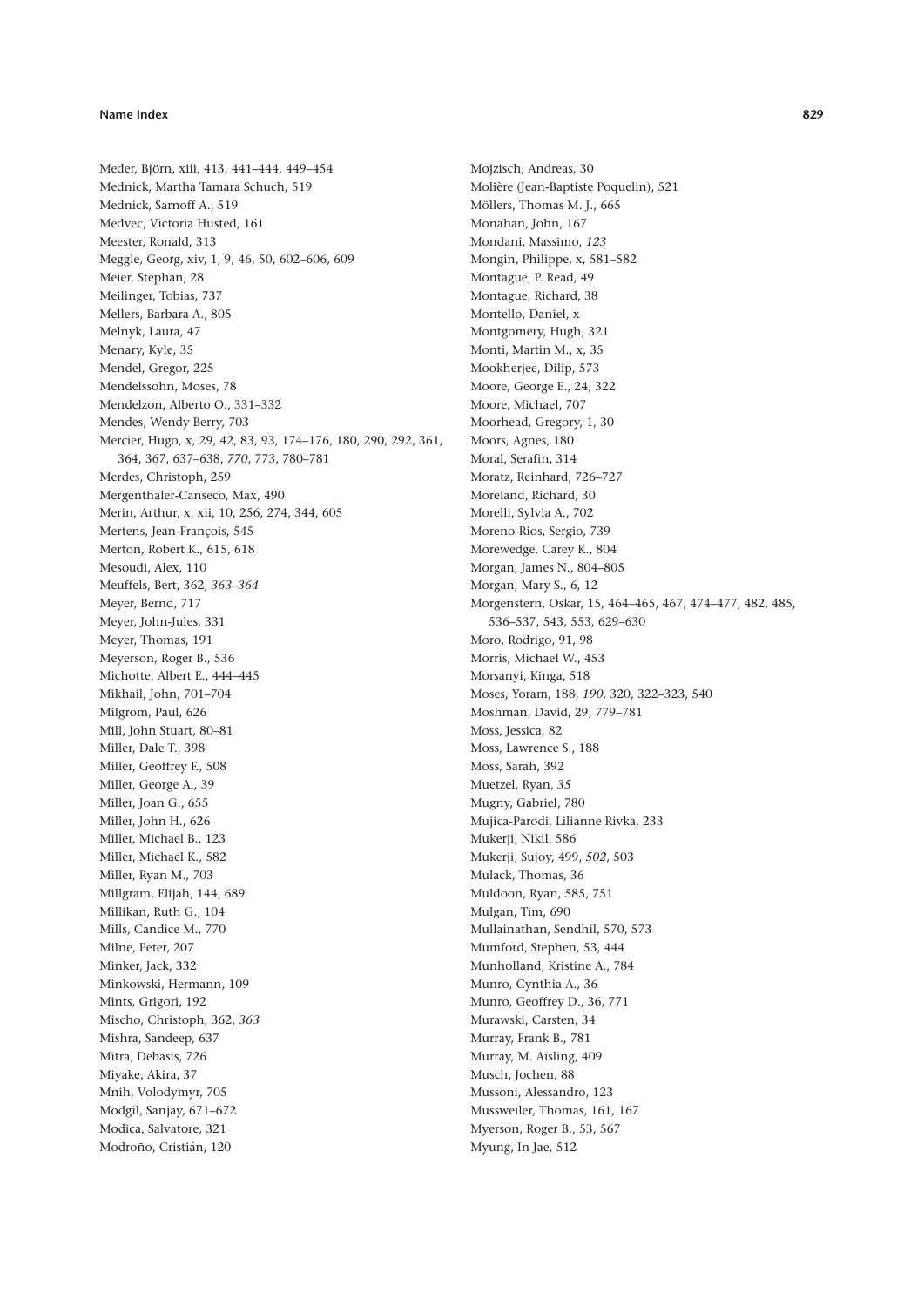### N

Naccache. Lionel. 33. 40 Nagel, Ernest, 371, 620 Nagel, Jonas, 49, 702 Nagel, Thomas, 135, 690 Nakic, Marina, 119, 122 Narayanan, N. Hari, 717 Narens, Louis, 523 Narr, Katherine L., 35 Naselaris, Thomas, 738 Nash, John Forbes, Jr., 532, 543, 547, 554, 572 Nau, Robert F., 501, 503 Naumer, Birgit, 88 Nauroth, Peter, 771 Navarrete, Gorka, 120 Navarro, Pablo E., 659 Nayak, Abhaya C., 331-332 Nebel, Bernhard, 22, 330, 727, 729, 730-731, 741 Neblo, Michael A., 584 Neck, Chris P., 1, 30 Nee, Victor, 611, 619-620 Nehring, Klaus, 581-582, 595 Neil, Martin, 259, 675 Neilens, Helen, 296, 298, 361, 362, 396, 421, 653 Neiman, Susan, 79, 85 Nejasmic, Jelica, 22, 352, 728-729, 730-731 Nelsen, Roger B., 716 Nelson, Thomas O., 523 Nester, Mary Anne, 233 Neubauer, Aljoscha C., 61 Neumann, Ulfrid, 659 Newcomb, William, 479 Newell, Allen, 6, 21, 31, 228 Newell, Ben R., 522 Newman, George E., 705 Newman, Ian R., 38, 780 Newman, Lex, 75 Newstead, Stephen E., 5, 11, 33, 87-88, 90, 175, 178, 180, 232, 281, 296, 348, 653-654 Newton, Isaac, 4, 74, 79, 256, 722 Newton-Smith, William H., 753, 757 Neyman, Jerzy, 748 Nichols, Shaun, 104, 704, 706 Nickerson, Raymond, 405, 410 Nickles, Thomas, 753, 759 Nicod, Jean, 149 Nicole, Pierre, 73 Nicolle, Antoinette, 120 Nida-Rümelin, Julian, xiv, 49, 135, 615, 626-628, 630 Nietzsche, Friedrich, 50, 215 Nieuwland, Mante S., 412 Nilsson, Håkan, 167, 343 Nimmo-Smith, Ian, 795 Nisan, Noam, 188 Nisbett, Richard E., xv, 156, 166, 801-805

Nishimori, Hidetoshi, 192 Nitzan, Shmuel I., 587 Niv, Yael, 703 Norenzayan, Ara, 49, 655, 801, 802 Norman, Jeff, 673 North, Douglass C., 618 Northcutt, Wendy, 147 Norton, John D., 244 Norvig, Peter, 192 Nosek, Brian A., 487, 704 Novack, Greg, 244 Noveck, Ira A., 35, 188, 123, 175, 220, 731 Nover, Harris, 481 Novick, Laura R., 441, 443, 451-452 Nozick, Robert, 9, 76, 479 Núñez. María. 654 Nussbaum, E. Michael, 364 Nussinson, Ravit, 38, 521 Nute, Donald, 292, 392, 649 Nystrom, Leigh E., 37, 49, 702, 703, 705

Oaksford, Mike, xii, 5-6, 21-22, 37, 40, 88, 91, 93-96, 106-107, 150, 153, 176-178, 221, 228, 230, 233-234, 239, 259, 263, 277, 285-288, 290-292, 300-301, 303, 342, 344, 349, 353-354, 356, 361-363, 368, 373, 395-397, 399-401, 405-408, 410, 420, 454, 652, 654, 767, 782, 798 Oberauer, Klaus, xii, 40, 95, 108, 150, 248, 278-279, 286, 298-300, 302-303, 349-350, 353-354, 356, 396, 398, 400, 409-410, 771-772 Oberlander, Jon, 720, 722 O'Brien, David P., xii, 5, 21-22, 88, 148, 175, 216-221, 279, 371, 406, 782 Ockham, William of, 45, 289 O'Connell, J. William, 433 O'Connor, Cailin, 579 O'Doherty, John P., 703 O'Donoghue, Ted, 568 Ody, Chrystèle, 37 Ohm, Eyvind, 653 Okruhlik, Kathleen, 759 Olbrechts-Tyteca, Lucie, 363, 373-374 Oliver, Lindsay M., 156 Olivier, Patrick, 717 Olson, Elizabeth A., 35 Olson, Mancur, 611-612 Olsson, Erik J., 30 Olsson, Henrik, 167 Onishi, Kristine H., 104 Opp, Karl-Dieter, 611, 620 Oppenheim, Paul, 270 Oppenheimer, Daniel M., 161, 164, 453, 511 Orbell, John M., 592 Ordeshook, Peter C., 611

Orenes, Isabel, 231, 235, 412, 414

### 830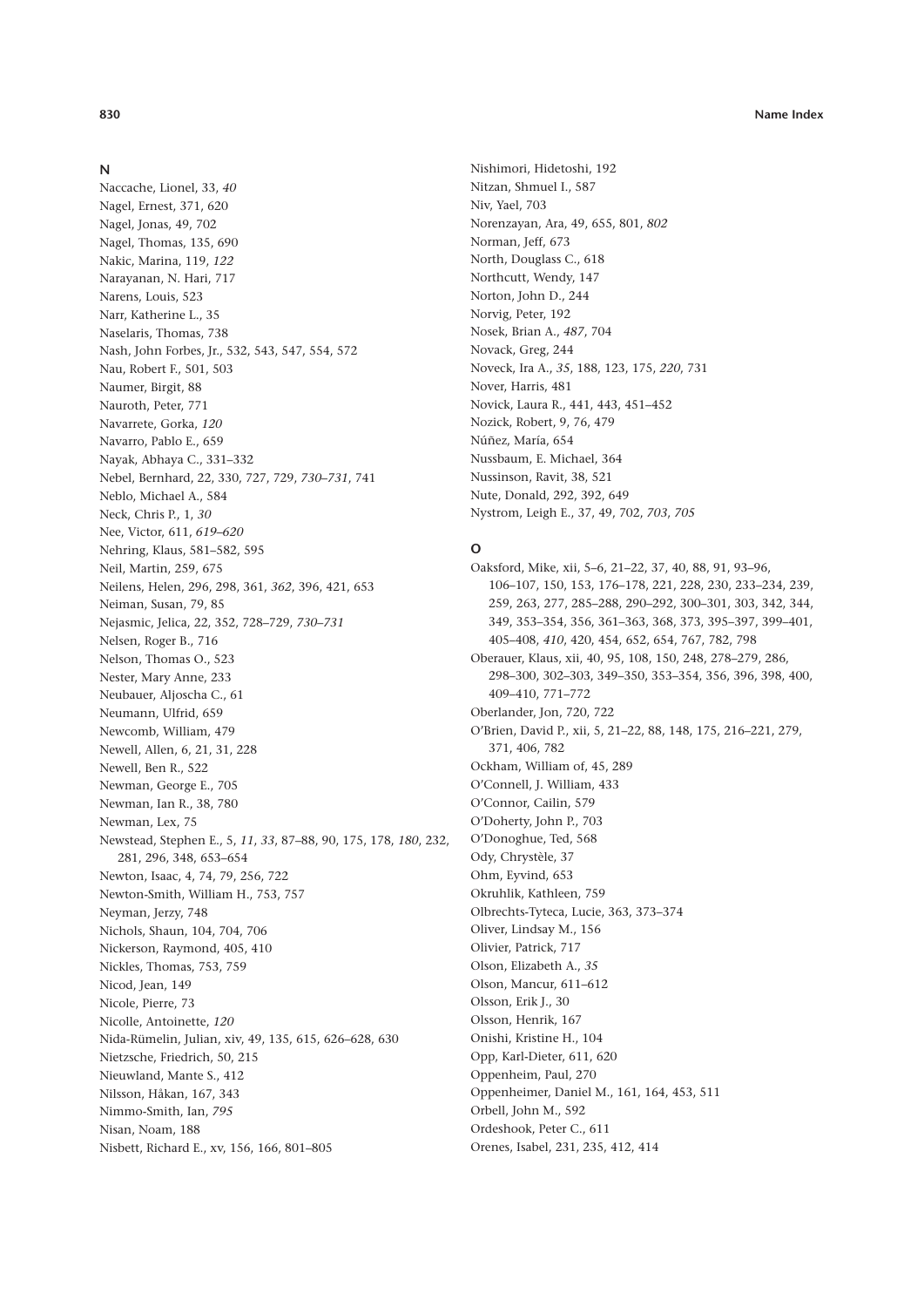Oreskes, Naomi, 769 Origgi, Gloria, 29, 770 Ormel, Johan, 617 Ormerod, Thomas C., 409 Orwant, Carol J., 617 Osborne, Jonathan, 768 Osborne, Martin J., 614, 618 Osgood, Charles E., 43 Osherson, Daniel N., 14, 35, 122, 287-288, 401, 582 Osman, Magda, 23, 356, 520 Ostrom, Elinor, 28, 611 Otworowska, Maria, 34 Ouellette, Lisa Larrimore, 586, 772 Over, David E., xiii, 6, 11, 18, 24, 90, 92-93, 95, 106, 108, 117, 150, 221, 234, 248, 277-279, 282, 285-287, 296-300, 302-303, 348-350, 353-354, 361, 362, 389, 395-401. 405-410, 413, 421, 520, 651-655, 782, 792-793 Overton, Willis F., 782 Owen, Guillermo, 564 Özgün, Aybüke, 320

## P

Pachur, Thorsten, 7, 34, 162, 164, 168, 488-490, 510-511, 512 Pacuit, Eric, 30, 188, 321, 543 Page, Scott E., 585 Paglieri, Fabio, 362, 373 Panagiotidou, Elpida, 739 Papadimitriou, Christos H., 34, 186 Papineau, David, 104 Parent, Xavier, 649, 659 Pareto, Vilfredo, 467 Parfit, Derek, 134-135, 144, 469, 690, 697 Parikh, Rohit, 188 Paris, Jeff B., 310 Park, Juhwa, 444, 453 Parker, Andrew M., 805 Parr, Alice, 795 Parsons, Lawrence M., 35, 122 Parsons, Talcott, 593 Pascal, Blaise, 242, 305, 307, 312, 473, 482 Pass, Rafael, 191 Passmore, John A., 215 Patzig, Günther, 72, 82 Paulesu, Eraldo, 120 Paulus, Markus, 654 Pavan, Marina, 626 Payne, John W., 165, 468, 489-491, 511-512 Paz. Azaria. 432. 436 Pea, Roy D., 782 Pearce, David G., 27, 543, 546, 550 Pearce, Glenn, 427 Pearl, Judea, xiii, 12, 33, 105, 193, 254, 262-263, 267, 280, 301, 331, 340-342, 390-392, 397, 413, 427-437, 442-443, 449, 453, 480 Pearson, Egon S., 748

Pearson, Joel, 738 Peckhaus, Volker, 82, 85 Peebles, David, 32 Peels, Rik, 773 Peirce, Charles Sanders, 16-17, 231, 270, 385, 500, 607, 715, 717.736 Pelletier, Francis Jeffry, 13, 347, 350-351 Pemberton, John M., 444 Peng, Danling, 118 Peng, Kaiping, 801, 802 Penke. Lars. 35 Pennycook, Gordon, 38, 161, 175, 179, 518-519, 520, 522, 780, 793, 797 Penta, Antonio, 549 Perales, José C., 441 Perea, Andrés, xiii, 27, 188, 191, 540, 543, 547-549, 567, 603, 608-609 626 Perelman, Chaim, 363, 374, 665, 780 Perkins, David N., 796 Perky, Cheves W., 737 Perler, Dominik, 75, 82, 85 Perloff, Michael, 188, 648 Perner, Josef, x, 39, 43, 104, 412 Perona, Pietro, 263 Perrow, Charles, 152 Perry, Conrad, 118 Perry, Gavin, 626 Perry, John, 605 Pesendorfer, Wolfgang, 467-468 Pessach, Danielle, xii, 108, 150, 248, 278-279, 353, 396 Pessoa, Luiz, 703 Peter, Fabienne, 581, 596 Peters, Ellen, 586, 772 Peters, Richard G., 770 Peterson, Cameron R., 90, 163, 450 Peterson, Martin, x, xiii, 6, 15, 19, 188, 248, 273, 311, 313, 337, 427, 465-466, 475, 477, 479, 485, 492, 495, 497, 536, 570, 602, 611, 629, 665, 690 Pettigrew, Nick, 769 Pettigrew, Richard, 29, 210, 212-213, 242-244, 362 Pettit, Philip, 29, 468, 581, 594, 596-597 Petty, Richard E., 795 Pfeifer, Niki, xii, 33, 108, 150, 248, 277-282, 286-287, 299, 301, 342, 396, 398-400, 408 Pfeiffer, Thomas, 585 Phelps, Edmund S., 571 Phillips, Ann, 105 Phillips. Lawrence D., 450 Phillips, Steven, 728 Phipps, Michael, 47 Piaget, Jean, 4, 7, 13, 17, 24, 88, 90, 104, 106, 705, 782, 787 Piazza, Manuela, 731 Piccione, Michele, 537 Picker, Colin, 665 Picton, Terence W., 123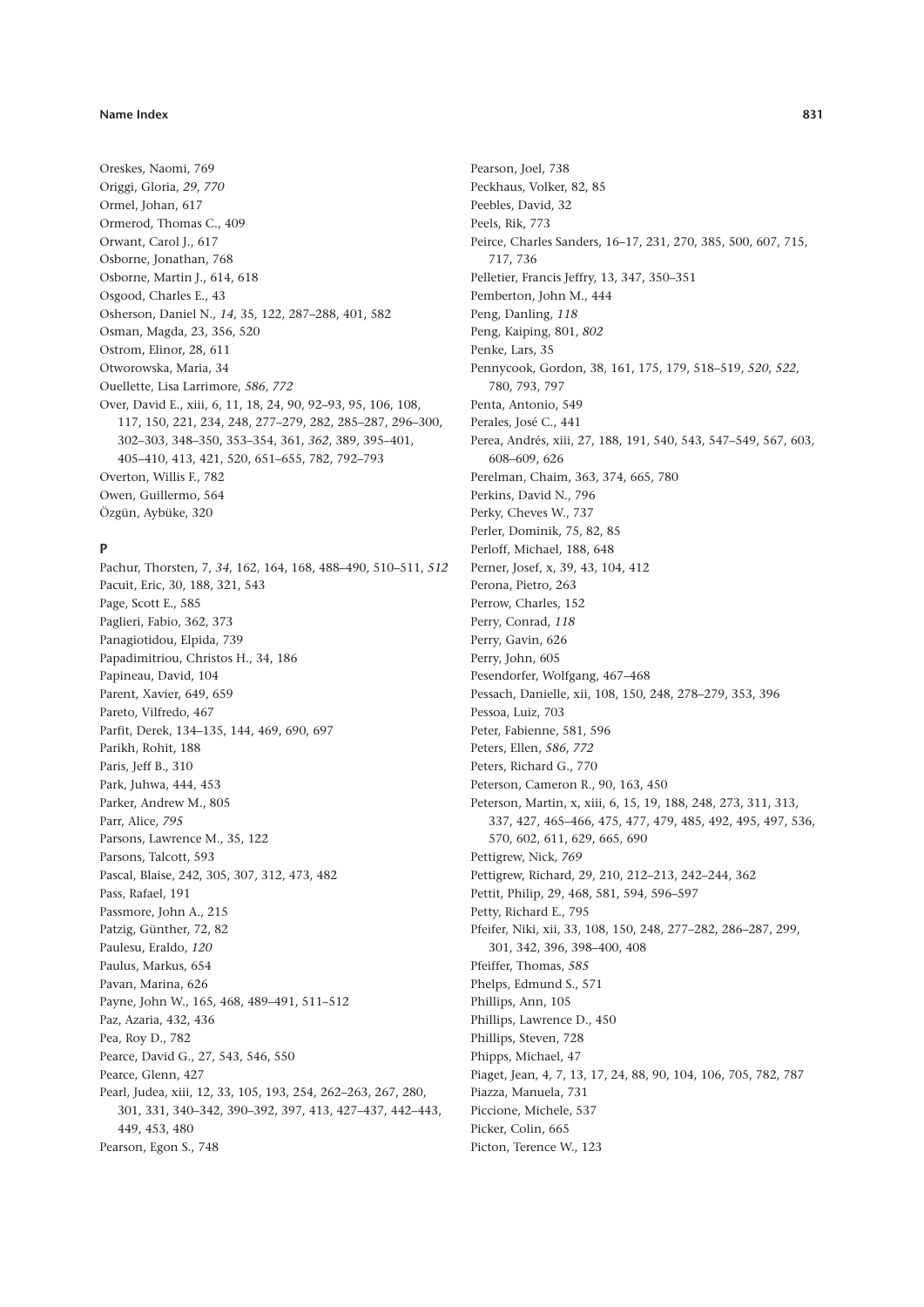Pietschnig, Jakob, 35 Pigden, Charles R., 77, 85 Pighin, Stefania, 444 Pigou, Arthur Cecil, 469 Pigozzi, Gabriella, 332 Pilot, Harald, *44*, *758* Pinder, Mark, 207, 212 Pinel, Philippe, 731 Ping Ping Tse, Alice. *See* Tse, Alice Ping Ping Pinker, Steven, 40 Pino Pérez, Ramón, 332 Pinto, Robert C., 368, 374 Pischedda, Doris, *120* Pitchford, Melanie, 522 Pitt, Mark A., 512 Pivato, Marcus, 582, 584 Placido, Laetitia, 502 Plantin, Christian, 374 Plato, 40, 49, 71–73, 82, 176, 592, 602, 684, 737 Plaza, Jan, 323 Pleskac, Timothy J., 510–511, *512* Pochwatko, Grzegorz, 519 Pohl, Rüdiger F., 168 Polacek, David, 702 Polak, Ben, 548, 567 Polanyi, Michael, 369 Poldrack, Russell A., 702 Poletiek, Fenna H., 92, 98 Polhill, J. Gareth, 689 Politzer, Guy, 13, 225, 228, *234*, 286–287, *303*, 342, 348, 351, 355, 396, *397*, 398–400 Polk, Thad A., 228 Pollak, Robert A., 571 Pollard, Paul, 88 Pollock, John L., 392, 675 Polonioli, Andrea, 798 Pólya, George, 716 Pompéia, Sabine, 735 Ponse, Alban, 186 Pope, Sarah, *769* Popper, Karl R., 5–6, 26, *44*, 45, 82, 90–91, 156, 187, 248, 290, 495, 620, 633, 639, 652, 747–748, 753, 757, *758* Poprawe, Franziska, 135 Pörn, Ingmar, 648 Porter, Bruce, 187 Porter, James N., *35* Portmore, Douglas W., 690, 696 Postema, Gerald, *665* Postlewaite, Andrew, 495, *498* Pothos, Emmanuel M., 626 Potochnik, Angela, 753 Potts, Christopher, 193 Potvin, Frédéric, 786 Prade, Henri, xii, 6, 12, 20, 193, 248, 263, 306–309, 313–314, 328, 341, 344, 421, 500

Pradella-Hallinan, Márcia, 735 Prado, Jérôme, 35, 120, 122–123, 731, 739 Prager, Johannes, xii, 53, 176, 354, 454, 520, 572, 665, 779 Prakken, Henry, xiv, 48, 259, 373, 648, 665, 670–676 Predtetchinski, Arkadi, 549 Prein, Gerald, 619, 664 Premack, David, 190 Preston, Jesse, 289 Price, George R., 553–555, 564 Prichard, Harold A., 135 Prinz, Jesse, 702, 704 Pritchard, Duncan, 52 Proctor, Robert N., 763 Proulx, Travis, 769 Provan, Gregory, 343 Prowse Turner, Jamie A., 38, 179, 518, *520*, *522*, 780 Pucella, Riccardo, 321 Puppe, Clemens, 581–582 Putnam, Hilary, 9, 52 Pylyshyn, Zenon W., 285, 728, 731, 738

# **Q**

Quelhas, Ana Cristina, 152, 411, 420, *421*, 730 Quiggin, John, 466, 500, 570 Quigley, Anna, *769* Quine, Willard Van Orman, 17, 24–25, 52, 330, 383, 387 Quinn, Stéphane, 349, 785–786 Quinn, Warren S., 463 Quisling, Vidkun, 374

### **R**

Rabin, Matthew, 466, 485, 568 Rabinowicz, Wlodek, 135, 478, 479 Rader, Aaron W., 175 Radvansky, Gabriel A., 288 Rafetseder, Eva, 39, 105 Rafiee Rad, Soroush, 30, *262*, 356, 301 Raggi, Daniel, 716 Ragni, Marco, xiv, 12, 20, 22, 36, 122, *123*, 148, 150, 153, 228, 230, 232, 234, 342–343, 352, 356, 406, 454, 652, 726–731, 739–740 Rahwan, Iyad, 48, *49* Rai, Tage S., 291 Raidl, Eric, x, 212, 341 Raiffa, Howard, 15, 33, 52, 468, 593, 629, 792 Railton, Peter, 695, 702–703, 705–707 Rakoczy, Hannes, 651, 654 Ramanujam, Ramaswamy, 188 Ramos, Jaime, *805* Ramsey, Frank P., 6, 95, 177, 239–241, 279, 286, 296–297, 299, 305–306, 339, 343, 353, 395, 397–399, 407, 462, 465, 469, 474–475, 629–630 Randell, David A., 726 Ranney, Michael Andrew, 772 Rao, Anand S., 189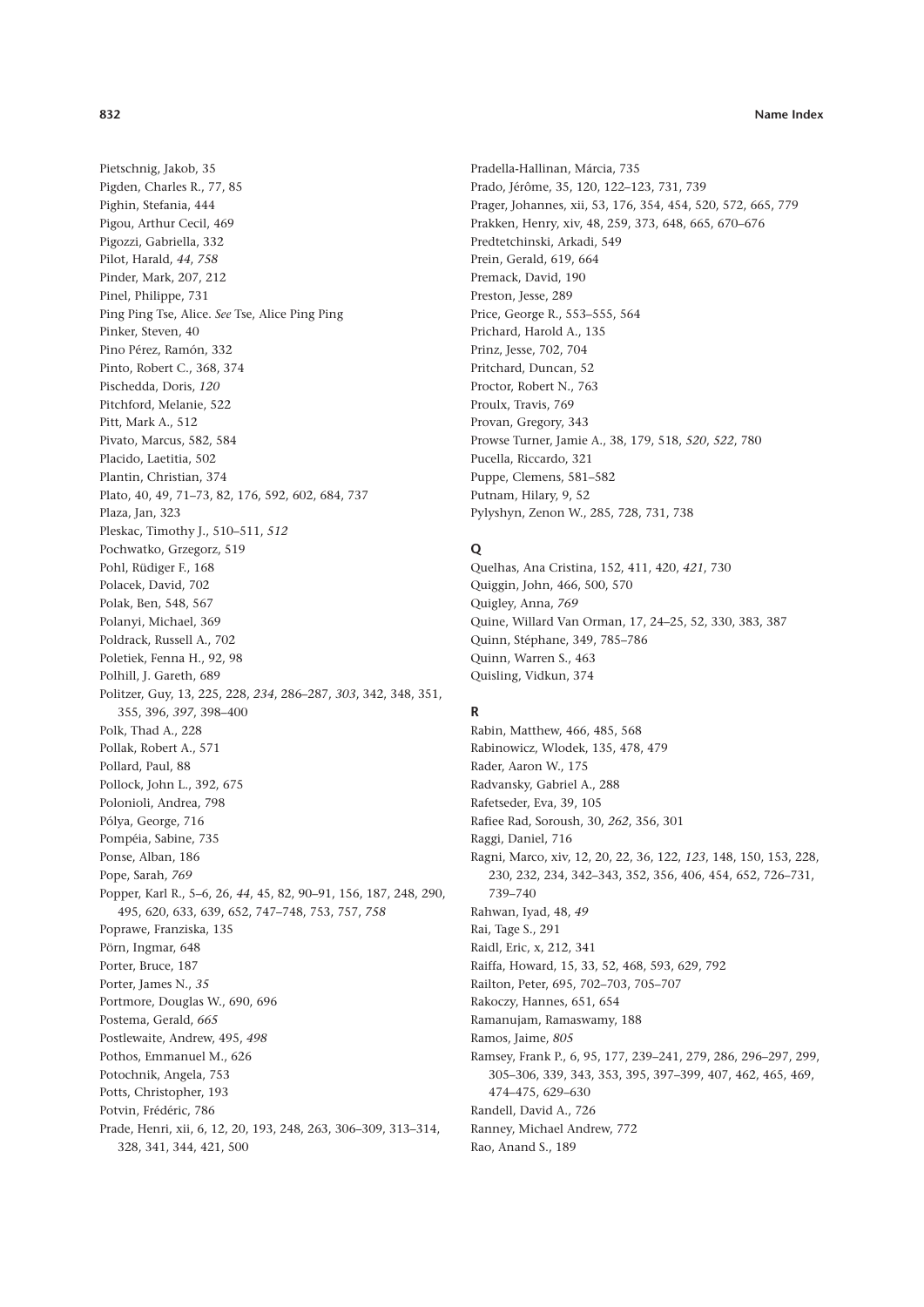Rapoport, Anatol, 627 Rapp, Christof, 71, 82 Rasch, Björn H., 41 Rashdall, Hastings, 689 Ratliff, Kate A., 487 Raub, Werner, xiv, 6, 44, 468, 535, 594, 608, 611, 615-616, 618-620, 625 Raufaste, Eric, 281, 342, 420 Rauh, Reinhold, 40, 726-727, 728, 729-731, 740 Rawls, John, 49, 82, 469, 626 Ray, Debraj, 149 Raymont, Vanessa, 118, 120, 122 Raz, Joseph, 135, 142-143 Real, Leslie A., 636 Reason, James T., 1 Reber, Arthur S., 94 Reber, Rolf, 162 Reder, Lynne M., 518-519 Reed, Chris A., 361, 362-363, 373-374, 675 Reed, Susan, 391 Regan, David, 627 Rêgo, Leandro C., 190 Rehder, Bob, 441, 444 Rehg, William, 753 Reichenbach, Hans, 82, 107, 267, 274, 452 Reid, Thomas, 76-77, 85 Reimer. Torsten. 168 Reimers, Stian, 259 Reiser, Brian J., 218, 220, 738 Reiss, Julian, 747 Reiter, Raymond, 649 Rendsvig, Rasmus K., 192 Renkl, Alexander, 737 Reny, Philip J., 549-550 Rényi, Alfred, 248 Renz, Jochen, 727 Repovš, Grega, 35 Rescher, Nicholas, 341, 370, 374, 665 Rescorla, Robert A., 441 Restall, Greg, 190 Reverberi, Carlo, 36, 120, 123 Revlin, Russell, 13, 351 Revlis, Russell, 228, 351 Ribeiro, Márcio M., 333 Ricco, Robert B., 782 Richards, Anne, 47 Richards, Ted, 762 Richardson, Alan, 739 Richardson, Henry S., 9 Richardson, Juliet, 409 Richardson, Robert C., 42 Richerson, Peter J., 109, 627 Richter, Bruno, 421 Ridge, Michael, 53 Rieger, Susann, 13, 342, 351, 354

Rieke, Richard D., 374 Riesterer, Nicolas, 228, 230, 232, 234 Riffo, Bernardo, 412 Riker, William H., 611 Rilling, James K., 37 Rinard, Susanna, 246 Rini, Regina, 586 Rips, Lance J., 21-22, 88, 218, 228, 279, 286, 288, 290, 391-392, 406, 637, 738 Rist, Robert, 348, 351, 785 Ritov, Ilana, 161, 704 Ritter, Frank E., 518-519 Ritter, Joachim, 51 Riveret, Regis, 675 Roazzi, Antônio, 220-221 Roberts, John, 626 Robertson, David A., 414 Robins, James M., 432, 437 Robinson, John Alan, 20, 187 Robinson, Paul H., 665 Rock, Irvin, 102 Rocke, Alan J., 737 Rockenbach, Bettina, 103 Rode, Catrin, 637 Rödig, Jürgen, 659 Rodríguez, Jorge L., 659 Roelofsen, Floris, 189 Roese, Neil J., 405 Rogers, Todd, 518 Roh, Sungjong, 772 Rojas, Raúl, 102 Rolls, Edmund T., 37 Romeijn, Jan-Willem, 277 Rooney, Phyllis, 760 Rosenbaum, Paul R., 432 Rosenkrantz, Roger D., 362 Rosenzweig, Emily, 518, 770 Ross, Don, 467-468 Ross, George R. T., 82 Ross, Lee, 166, 802 Ross, Robert M., 519 Ross. Thomas W., 626 Ross. W. David. 630 Rotello, Caren M., 88, 290 Roth, Abraham Sesshu, 596 Roth, Alvin E., 490 Rothmund, Tobias, 771 Rotolo, Antonino, 665, 675 Rott, Hans, xii, 11, 14, 33, 45, 153, 187, 189-190, 256, 282, 287, 308, 323, 330-333, 337-338, 340-342, 350, 356, 391, 470, 501, 586, 608, 676 Rottman, Benjamin Margolin, 440-441, 444, 453 Rouet, Jean-François, 773 Roughgarden, Tim, 188 Rouss, Tena S., 13, 351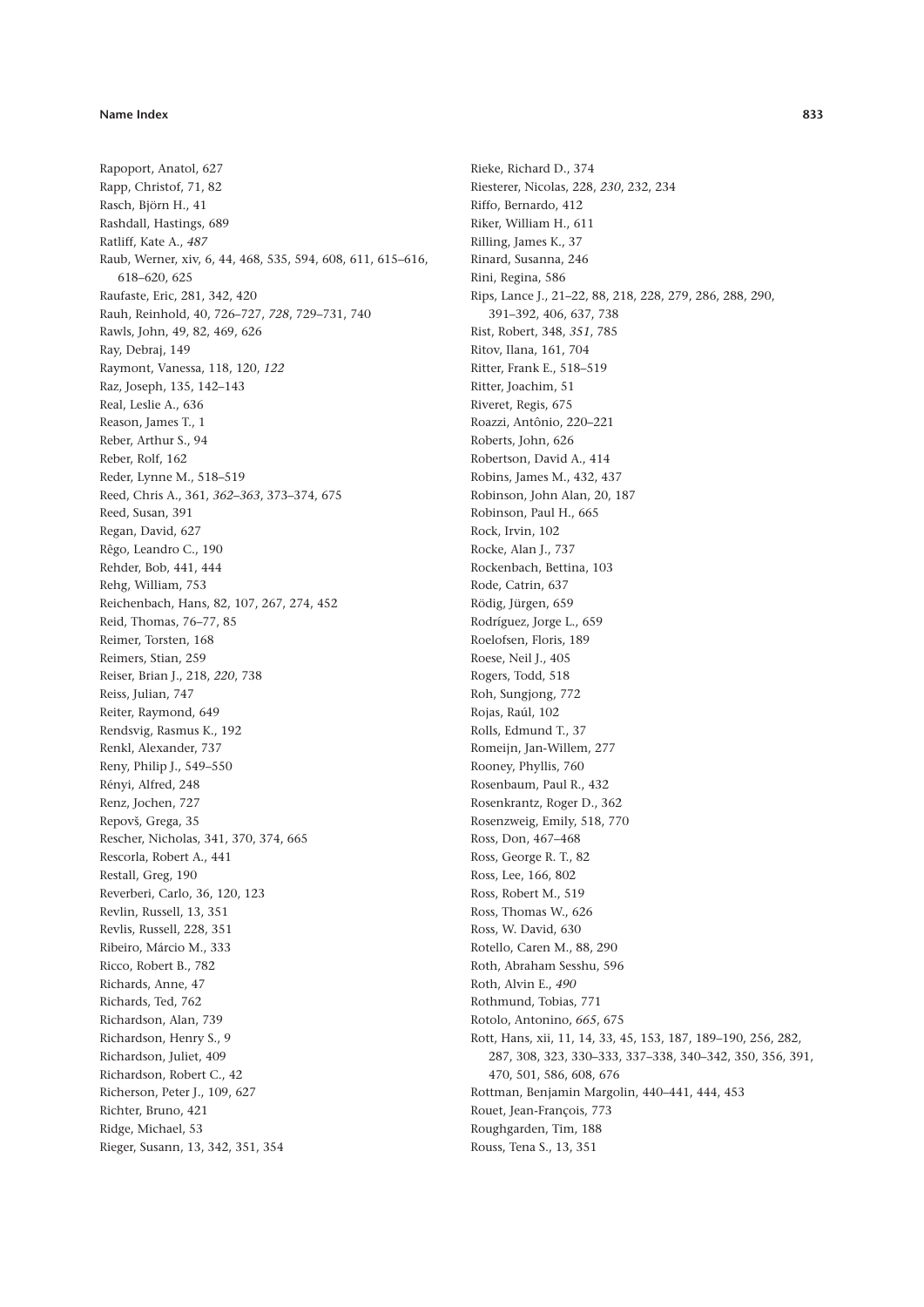Rousseau, Jean-Jacques, 49 Routley, Richard, 321 Roy, Olivier, xiv, 543, 608, 648, 651, 665 Royzman, Edward B., 706 Rozenblit, Leonid, 440, 518 Rubbens, Peter, 751 Rubin, Donald B., 432 Rubinstein, Ariel, 33–34, 537, 567, 572, 614, 616, 618 Rückert, Helge, 689 Rückert, Joachim, 664 Rudner, Richard, 748, 761–762 Rudrauf, David, *37*, 57 Ruff, Christian C., x, 36, *41*, 120, 122, 729, 739 Rumain, Barbara, 218, 220, 228, 235, 348 Rumbaugh, James, 718 Rumelhart, David E., 46 Ruphy, Stéphanie, 760 Russell, Bertrand, 76, 215, 370, 645, 715 Russell, Jeffrey Sanford, 582 Russell, Stuart J., 192 Rüßmann, Helmut, 659, 661 Russo, Selena, 273, 399 Rustichini, Aldo, 321, 501 Rusu, Andrei A., *705* Rutjens, Bastiaan T., 771 Ryle, Gilbert, 52–53, 72, 369, 736

### **S**

Sabater-Grande, Gerardo, 626 Sabbadin, Régis, 308 Sack, Joshua, 277 Sackeim, Harold A., 233 Sacks, Ben, 135 Sadri, Fariba, *670* Sager, Lawrence G., 581 Sahlin, Nils-Eric, 501, 503 Sakatani, Kaoru, 121, *123* Salih, Helmut R., 36 Salmerón, Ladislao, 770 Samet, Dov, 321 Samuels, Mark C., *220* Samuels, Richard, 798–799 Samuelson, Paul A., 15, 331, 467, 469 Sanborn, Adam N., 289, 400, 444 Sanders, Gillian, 343 Sandholm, William H., 556–559, 562, 564 Sanfey, Alan G., 37 Sanfilippo, Giuseppe, 277, 279, 282 Sanford, Anthony J., 412 Santamaría, Carlos, 348, *353*, 408, *409*, 412, 414 Sargent, Thomas J., 502, 509 Sarin, Rakesh, 467 Sartor, Giovanni, x, 373, 665, 670, 672–676 Sartre, Jean-Paul, 648–649 Sarwar, Farhan, 373

Sato, Yuri, 718, 737 Sauer, Hanno, xiv, 49, 422, 702, 704–706 Sauerwald, Kai, 342 Savage, Leonard J., 19, 140–141, 166, 241, 270, 273, 307, 311, 313, 462, 465, 467, 474–477, 480, 498, 503, 506, 509, 537, 567, 792 Savary, Fabien, 89 Savulescu, Julian, 702 Sawa, Kosuke, 442 Saxena, Prem Chandra, 186 Sayre-McCord, Geoffrey, 17 Scaife, Mike, 716 Scanlon, Thomas M., 135, 587, 629, 690, 693, 697 Scha, Remko, 193 Schachter, Stanley, 47 Schaeken, Walter, x, 177, 296, 300, 302, 348–349, 354, *355*, 406, 421, 728, 785 Scharrer, Lisa, 770–771 Schauer, Frederick, 662, 665 Scheffler, Israel, 750 Scheffler, Samuel, 690 Scheines, Richard, 105, 427–428, *436*, 439, *442–443*, 449 Schellens, Peter Jan, 363–364, 420 Schelling, Thomas C., 512 Schervish, Mark J., 247, 537 Schick, Frederic, 477, 479 Schickore, Jutta, 82, 763 Schiebinger, Londa, 758 Schiffer, Stephen R., 606 Schindler, Igor, *118* Schlag, Karl H., 557 Schlechta, Karl, 333–334 Schlick, Moritz, 689 Schlieder, Christoph, 40, *726*, 727, *728*, 729, *730*, 740 Schlüter, Caroline, *35* Schmeidler, David, 495–496, *498*, 500, 502–503 Schmid, Hans Bernhard, xiv, 580, 594, 597, 608, 615 Schmidt, Klaus M., 568, 616 Schmidt, Marco F. H., 654 Schmidt, Thomas, 689 Schmidt, Ulrich, 488 Schmidt-Petri, Christoph, 305 Schmitt, Frederick, 579 Schmittberger, Rolf, 28 Schneider, Walter, 180, 793 Schnotz, Wolfgang, 737 Schockaert, Steven, 309 Schoenfield, Miriam, 244–245 Scholten, Marc, 166 Schooler, Lael J., 164, 167–168, 508, 512 Schopenhauer, Arthur, 48, 689 Schreier, Margrit, 362–363 Schrittwieser, Julian, *507* Schroeder, Mark, x, 17, 142, 689, 695 Schroyens, Walter J., 296, 300, 406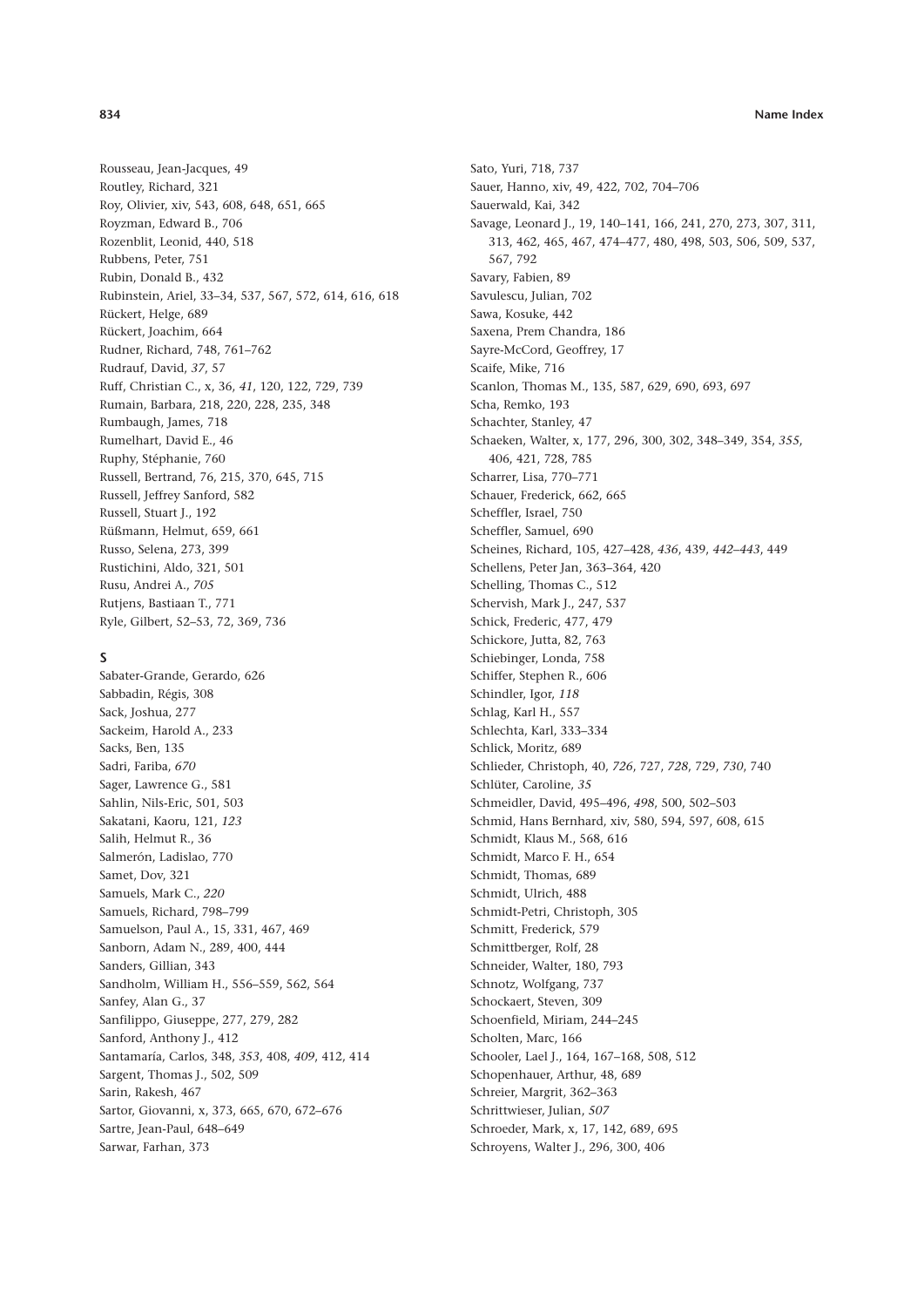Schul, Yaacov, 167, 179–180, 414 Schuldt, Jonathon P., 772 Schulte-Mecklenbeck, Michael, 490 Schultheis, Holger, 729–731, 741 Schultze, Thomas, 30 Schulz, Armin W., x, 104 Schulz, Jonathan, *49* Schulz, Katrin, 193, 391 Schulz, Laura E., 421, *422*, *441*, *443* Schulze, Ralf, 40 Schulz-Hardt, Stefan, 30 Schum, David A., 363 Schumm, George F., 463 Schumpeter, Joseph Alois, 595 Schupbach, Jonah N., 290 Schurz, Gerhard, xi, 5, 24–25, 27, 44, 77, 101–102, 104–105, 107–110, 280, 511, 523, 654 Schurz, Matthias, 412 Schüßler, Rudolf, 689 Schuster, Peter, 555, *561* Schwartz, Barry, 802 Schwartz, Lisa M., 167, 803 Schwarz, Baruch B., 364 Schwarz, Norbert, 772 Schwarze, Bernd, 28 Schweikard, David P., 597 Schweitzer, Stephan, 689 Schwitalla, Maria, 39, 105 Scopelliti, Irene, *803–804* Scott, Robert, 82 Scozzafava, Romano, 278–279, 282, 286–287 Scribner, S., 782 Scriven, Michael J., 371 Seabright, Paul, 627 Searle, John R., 9–10, 601, 605, 628, 651, 653 Sędek, Grzegorz, *122* Sedgewick, Robert, 34 Sedlmeier, Peter, 162 Sefton, Martin, 626 Segerberg, Krister, 332 Segev, Ella, 321 Seidenfeld, Teddy, 247, 498, 503, 537 Seligman, Jeremy, 192 Sells, Saul B., 13, 87–88, 228 Selten, Reinhard, 6, 106, 148, 508, 529, 533–535, 539–540, 547, 549, 573, 625, 728 Sen, Amartya K., 28, 331, 464, 467–468, 592, 595, 627 Seo, Kyoungwon, 503 Sepielli, Andrew, 695 Sergot, Marek J., 648, 670 Serrano, Francisca, 739 Šešelja, Dunja, 759 Sethi, Rajiv, 627 Setiya, Kieran, 76–77, 139, 142 Seyranian, Viviane, 770

Shackel, Nicholas, *702* Shackle, George L. S., 307, 341, 500 Shafer, Glenn, 52, 305–306, 310–312, 314, 341 Shafer-Landau, Russ, 705 Shaffern, Robert W., 661 Shah, Anuj K., 511 Shallice, Tim, 36, 120, 123 Shamosh, Noah A., 118 Shams, Zohreh, 718 Shanks, David R., 522 Shannon, Claude E., 288 Shapere, Dudley, 748, 750 Shapiro, Ian, 619–620 Shapley, Lloyd S., 312 Shariff, Azim, *49*, 53 Sharp, Frank Chapman, 689 Shaver, Phillip, 784 Shaw, Daron, 771 Shayer, Michael, 780 Sheesley, Laura, 36, 121, *122* Shenoy, Prakash P., 344 Sherman, Jeffrey W., 793 Sherman, Steven J., 519 Shi, Jing, 772 Shiffrin, Richard M., 180 Shimojima, Atsushi, 717 Shimony, Abner, 242 Shin, Sun-Joo, 715, 717–718, 736 Shleifer, Andrei, 574 Shoenfield, Joseph R., 33 Shoham, Yoav, 188 Shpitser, Ilya, 431–432, 434 Shrader-Frechette, Kristin S., 758 Shtulman, Andrew, 769 Shuren, Jeffrey, 36, 121 Shwartz, Steven P., 740 Shweder, Richard A., 160 Shynkaruk, Jody M., 522 Sibley, William M., 82, 85 Sidgwick, Henry, 684 Siegel, Harvey, 374 Siegrist, Michael, 772 Siemann, Martina, 102 Sigmund, Karl, 555, 561–562 Silman, Tim, *769* Silver, David, 161, 507, *705* Sima'an, Khalil, 193 Simmons, W. Kyle, 414 Simon, Dan, 491 Simon, Herbert A., 6–7, 15, 21, 31, 89, 92, 159, 164, 440, 490, 505–511, 513, 520, 523, 573, 716, 728 Simoneau, Michael, 786 Şimşek, Özgür, 512 Sinatra, Gale M., 770 Singer, Daniel J., 77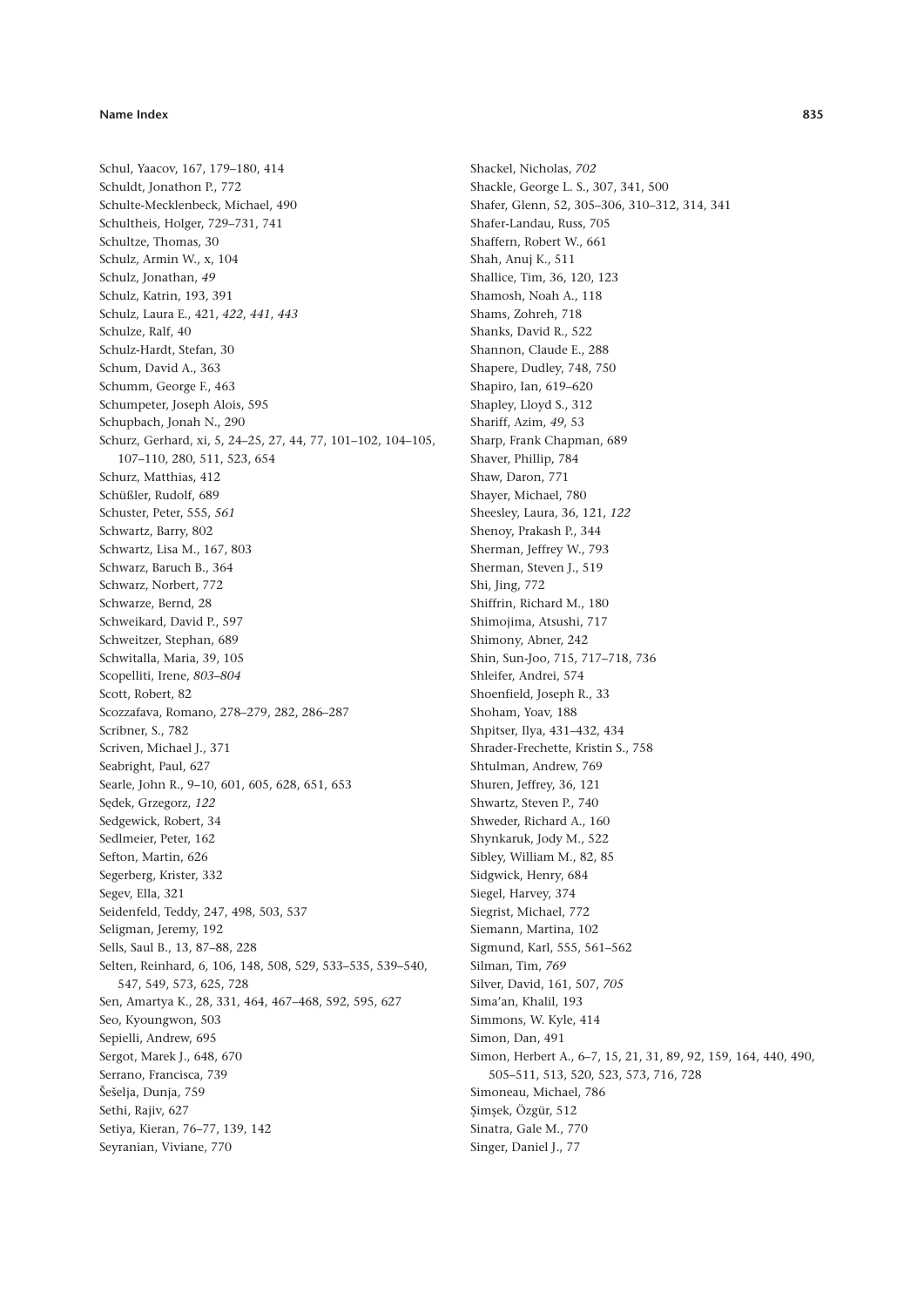Singer, Jerome, 47 Singer, Peter, 626

- Singmann, Henrik, 177, 273, 287, 299–301, 343, 396, 399–400
- Siniscalchi, Marciano, 496, 543, 549
- Sinnott-Armstrong, Walter, 707
- Sklarek, Benjamin, 37

Snow, John, 152 Snow, Paul, 308

Socrates, 72, 76

Son, Ji Yun, 666 Song, Grace, 445 Song, Jie, 653 Sorensen, Roy, 592 Šorm, Ester, 363, *364*, 420 Soskova, Jitka, 220

Solecki, Slawomir, 188 Soll, Jack B., 167 Söllner, Anke, 168 Solomon, Miriam, 751 Somanathan, Eswaran, 627

Sobel, David M., 384, 388, *441*, *443* Sober, Elliott, 45, 102–104, 110

Solan, Eilon, 53, 529, *532*, *535*, *539*, 689

Sommerville, R. Brian, 49, 702, *703*, *705*

- Skovgaard-Olsen, Niels, xii, 12, 14, 20, 45, 187, 193, 273–274, 299–300, 307, *313*, 323, 328, 341, 343, 350, 356, 400, 454, 586, 608, 676 Skrap, Miran, 36, 120, 123
- Skyrms, Brian, 43, 103, 191, 241, 244–245, 427, 604 Sloman, Steven A., 93, 95–96, 106, 162, 167, 279, 287, 298,
- *299*, *302*, 392, 396, *400*, 401, 405–406, 413, 421, 441–444, 453, 518, 781 Slotta, James D., 769 Sloutsky, Vladimir M., 36, 122, 175, 729, 739 Slovic, Paul, 90, *92*, 159–160, 162, 246, 450, 462, 509, 519, 570, *586*, 625, 636, *772* Smaill, Alan, 720 Smedslund, Jan, 91, 99 Smetana, Judith G., 704 Smets, Philippe, 312–313 Smets, Sonja, 187, 189, 192, 322–323, 549, 586 Smith, Adam, 465, 620 Smith, Cedric A. B., 312 Smith, Courtland L., *35* Smith, Eliot R., 162 Smith, Kathleen W., 118, *120* Smith, Kenny, 103 Smith, Michael, xiv, 48, 344, 690, 699 Smith, Michael J., 558
- Smith, Michael R., 129 Smith, Richard, 752 Smith, Vernon L., 513, 639–640 Smolka, Scott A., 186 Snijders, Tom A. B., 611, 619, *620* Snoeck Henkemans, A. Francisca, 372, *665*
- Spellman, Barbara A., 665 Sperber, Dan, 29, *35*, 42, 83, 93, 147, 174–176, 180, 273, 286, 290, 292, 361, 367, 637–638, 770, 773 Sperry, Roger, 117 Spiekermann, Kai, xiv, 29–30, 53, 192, 583–586, 594, 596, 750 Spiliopoulos, Leonidas, 511 Spirtes, Peter, 105, 427–428, 436, 439, 442–443, 449 Spohn, Wolfgang, ix–x, xiii, 1–2, 4, 6, 8–10, 12–18, 20, 22, 24–28, 30, 32, 34, 36, 38, 40, 42, 44–46, 48, 50, 52–53, 82, 129, 150, 187, 193, 202, 212, 254, 262, 274, 282, 307, 313, 323, 328, 337, 340–343, 350, 356, 369, 374, 436, 439, 441, 449, 454, 540–541, 543, 547–548, 586, 608, 620, 630, 676, 690, 722, 757, 772 Spotorno, Nicola, *35*, 62 Spreer, Joachim, 36 Sprenger, Charles, 469 Sprenger, Jan, 256, 260, *261*, 262–263, 747 Srinivasan, Amia, 212 Stadtler, Marc, 770–771, 773 Staffel, Julia, xii, 14, 17, 19, 193, 247, 256, 274, 278, 287, 306, 344, 473, 475, 529, 582, 630, 747 Stahl, Christoph, 175 Stalnaker, Robert C., 20, 292, 296–297, 321, 381, 385–387, 389, 391–392, 397, 405, 410, 427 Stankov, Lazar, 519 Stanovich, Keith E., xiv, 34, 38, 91–94, 124, 173–176, 179– 181, 235, 290, 354, 519–521, 654, 702–703, 772–773, 781, 792–799 Stapleton, Gem, *716*, 717–718, *720* Starmer, Chris, 488, 574 Starr, William B., xiii, 33, 262, 287, 308, 327, 339, 384, 386, 388–389, 391–392, 428, 501, 665, 676 Stasser, Garold, 30, 586 Steedman, Mark J., 88, 228–229, 235 Steel, Daniel, 271, 274, 761 Steel, Richard, 522 Steele, Katie, 497–498, 500 Stefánsson, H. Orri, 241, 248, 466, 537 Steglich-Petersen, Asbjorn, 144 Stein, Edward, 83, 513, 798 Steinberger, Florian, xii, 18, 33, 207–209, 212, 228, 239, 241, 277, 328, 338, 382 Steingold, Eugenia, 148 Steinhoff, Uwe, 609

Sozou, Peter D., 469 Spanoudis, George, 780 Speekenbrink, Maarten, 443 Speer, Andreas, *71*, *82*, 85 Spelke, Elizabeth S., 105

- Steinle, Friedrich, 82, 763
- Steinmann, Derick O., 163
- Steinmann, Florian, 162
- Stemmer, Peter, 690
- Stenger, V. Andrew, 37
- Stenning, Keith, x, 20, 193, 226, 290, 720, 722, 737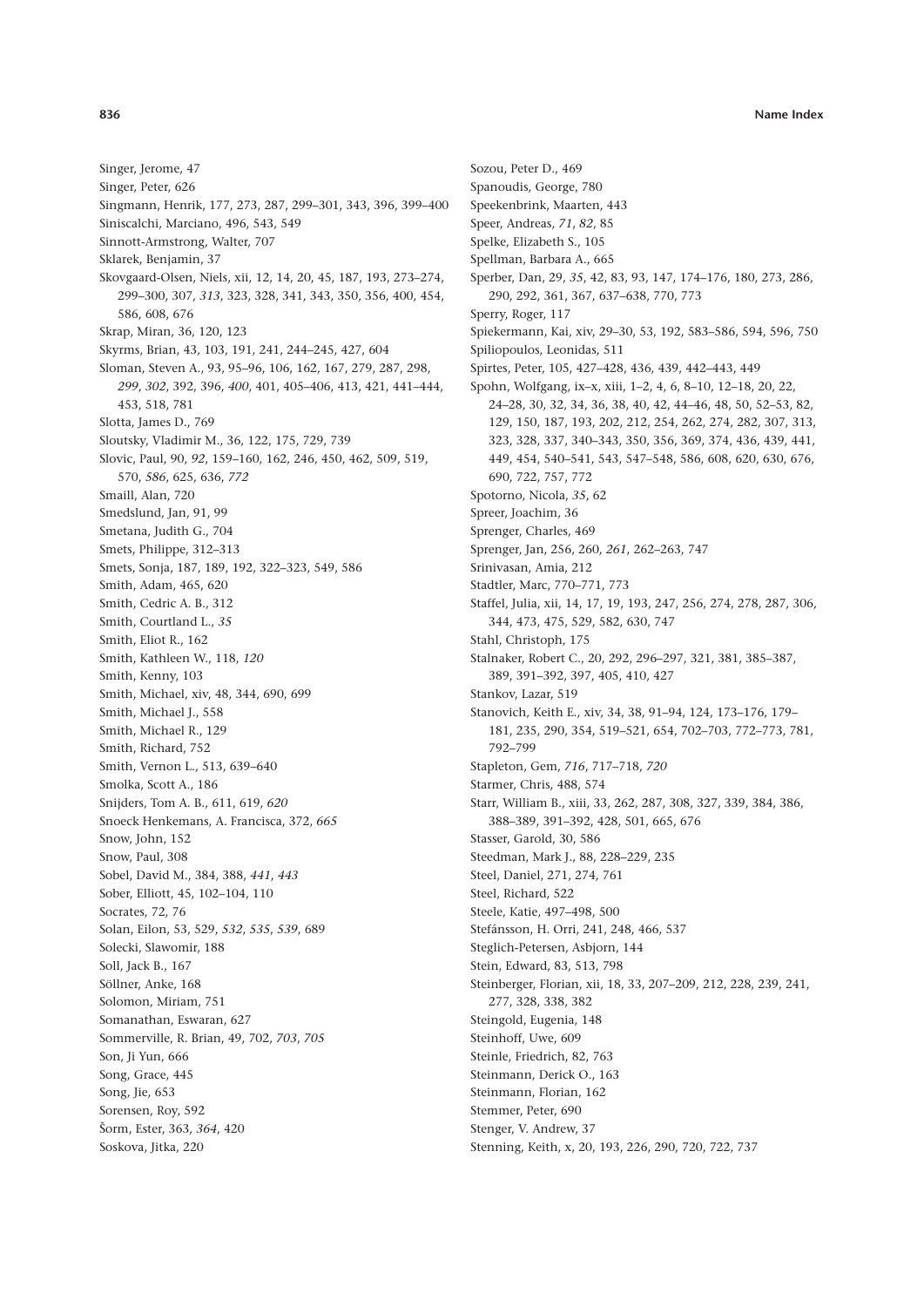Stephan, Simon, 443-444, 446, 452 Stephens, David W., 636-637 Stephens, Rachel G., 290 Sterelny, Kim, 104 Stern, Rafael, 537 Sternberg, Robert J., x, 228 Stevenson, Charles L., 76 Stevenson, Rosemary J., 348, 350, 361 Steverink, Nardi, 617 Stewart, Andrew J., 420, 422 Stewart, Neil, 289 Stewart, Thomas R., 163 Steyvers, Mark, 443 Stich, Stephen P., 71, 104, 523, 798-799 Stigler, George J., 509, 616 Stigler, Stephen M., 6 Stockdill, Aaron, 716 Stöckle-Schobel, Richard, 279 Stojnić, Una, 388 Stokhof, Martin, 388 Stollstorff, Melanie, 119, 122 Störring, Gustav W., 2, 4, 225-226, 233-234 Stott, Henry P., 488 Stoutland, Frederick, 690 Strack, Fritz, 161, 167 Straßer (Strasser), Christian, 280, 759 Strasser, Jeremy, 248 Strawson, Peter F., 606 Strevens. Michael. 585 Striker, Gisela, 72, 82, 84 Strotz, Robert H., 427, 469 Stroud, Barry, 75-77 Stroud, Sarah, 690 Strube, Gerhard, 40, 726, 727, 728-730, 740 Stupple, Edward J. N., 522 Sturgis, Patrick, 772 Sturm, Thomas, xi, 2, 4, 9, 45, 48, 79-80, 82-83, 96, 159, 772 Stuss, Donald T., 37, 123 Styles, Elizabeth A., 178 Subrahmanian, Venkatraman Siva, 332 Sugden, Robert, 462, 488, 535, 538-839, 594 Sugeno, Michio, 306 Sugimoto, Yutaro, 737, 752-753 Suldovsky, Brianne, 773 Sulloway, Frank J., 512 Sunstein, Cass R., 510, 512, 584, 586, 702, 803 Suppes, Patrick, 259, 462, 477 Surowiecki, James, 30, 803 Süß, Heinz-Martin, 40 Sutton, Richard S., 703 Sutton, Robbie M., 771 Suzumura, Kotaro, 595 Swedberg, Richard, 620 Sweers, Marieke, 34 Sweklej, Joanna, 519

Swets, John A., 167 Sylvan, Kurt, 135 Sylvester, Steven M., 772 Symborski, Carl W., 803-804 Sztencel, Magdalena, 653, 655 Szymanik, Jakub, x, 190

# $\mathsf{T}$

Tabak, Iris, 773 Tabourazi, Dimitra, 772 Tafer, Zoheir, 49 Tagart, Joanna, 295-298 Talbott, William, 193, 243 Talmy, Leonard, 444 Tammelo, Ilmar, 659 Tamminga, Allard, 648 Tan, Tommy Chin-Chiu, 547-548 Tanaka, Koji, 333 Tannery, Paul, 82 Tardos, Eva, 188 Tarski, Alfred, 371, 382, 523 Tasso, Alessandra, 411-412 Taylor, Charles, 626 Taylor, John, 717-718 Taylor, Peter D., 555-556, 562 Taylor, Shelley E., 109, 520 Téglás, Ernő, 151 Tenbrink, Thora, 727 Tenenbaum, Joshua B., 32, 151, 289, 292, 421, 422, 441-444, 451.705 Teng, Choh Man, 308, 310 Tentori, Katya, 14, 270-271, 273-274, 399, 444 Teodorescu, Kinneret, 523 Tertullian. 3 Tessler, Michael H., 230 Testa, Rafael R., 333 Tetens, Johann Nikolaus, 79 Tetlock, Philip E., 574, 801, 803, 805 Thaler, Richard H., 15, 510, 512, 571, 620, 803 Thébault, Karim, 259 Theiner, Georg, 29 Therriault, Nicole H., 38 Thielscher, Michael, 342 Thomas, Nigel J. T., 737 Thomason, Richmond H., 386, 648 Thomm, Eva, 770, 772 Thompson, Bill, 103 Thompson, Erik P., 167 Thompson, Paul M., 35 Thompson, Russell, 795 Thompson, Simon, 718 Thompson, Valerie A., xiii, 38, 47, 161, 173-174, 177, 179, 287, 299, 302, 349, 399, 408, 411-412, 420-421, 517-520, 522-523, 653-655, 780, 785-786 Thompson, William L., 122, 739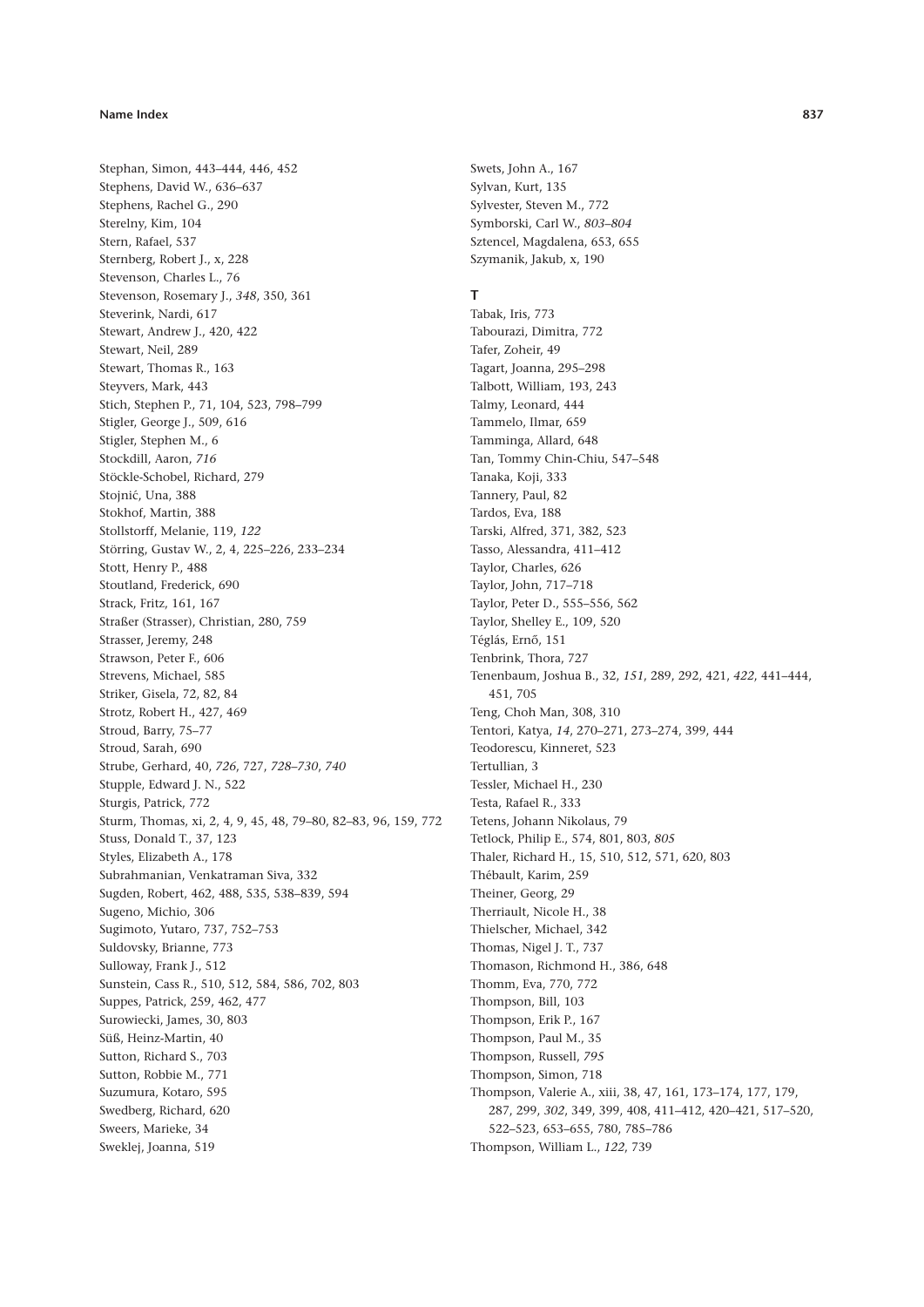Thorn, Paul D., 107-108 Thorndike, Edward L., 107 Thorstad, Robert, 445 Tian, Jin, 432, 435 Tierney, Michael, 121, 122 Tilley, John, 592-593 Timmermann, Jens, 82 Timmers, Rian, 363, 420 Tindale, Christopher W., 374 Tindale, R. Scott, 30, 364 Tirole, Jean, 529, 532, 534, 537, 567-568, 614, 689 Titchener, Edward B., 738 Titelbaum, Michael G., 246, 257 Titus, William, 30, 586 Todd, Anita, 454 Todd. Peter M., 83, 93, 106-107, 159, 163, 164-166, 168, 175. 508, 510, 521, 798 Toga, Arthur W., 35 Tomasello, Michael, 28, 43, 103, 105-106, 110, 651, 654 Tooby, John, xiv, 27, 42, 92-93, 103-104, 106, 108, 422, 510, 573, 636-641, 652, 772, 783, 798 Topitsch, Ernst, 103, 105 Toplak, Maggie E., xiv, 34, 38, 94, 179, 519, 792-793, 794-795 Topolinski, Sascha, 519 Torgovitsky, Ilan, 521 Toulmin, Stephen E., 367, 369-371, 374, 670-671, 675, 748 Townley, Barbara, 592 Townsend, James T., 491 Tracey, Irene, 702 Trafton, J. Gregory, 232, 234 Tranel, Daniel, 37, 57 Trapp, Rainer Werner, 690 Trautmann, Stefan T., 489 Trémolière, Bastien, 47 Trimmer, Pete C., 510 Trinkaus, Erik, 35 Trippas, Dries, 88, 175, 178, 179, 180 Trivers, Robert L., 42, 639 Trope, Yaacov, 162, 167, 793 Trouche, Emmanuel, 29, 364 Truszczyński, Mirosław, 333 Tsakas, Elias, 549 Tse, Alice Ping Ping, 20, 343, 356, 739 Tsujii, Takeo, 121, 123 Tulkki, Leena, 278-281, 400, 408 Tullock, Gordon, 611 Tulving, Endel, 39 Tuomela, Raimo, x, 627 Turiel. Elliot. 704-705 Turing, Alan M., 31, 186-188, 270, 381, 729 Turner, Benjamin O., 123 Tutić, Andreas, 615 Tversky, Amos, 6-7, 24, 90-93, 106, 118, 154, 159-162, 165-168, 176, 178, 281, 399, 449-450, 482, 485-491,

501-502, 509-510, 570, 572, 574, 616, 620, 625, 633, 636, 781, 792, 798, 802 Twyman-Musgrove, Joanna, 653 Tye, Michael, 737

# $\mathbf{U}$

Udehn, Lars, 595, 611, 615, 620 Udell, Wadiya, 781 Ueda, Kazuhiro, 737 Undorf, Monika, 521 Ungar, Lyle H., 805 Ungerleider, Leslie G., 23 Unkelbach, Christian, 38, 490 Urbach, Peter, 91, 257, 289, 399-400 Urbas, Matej, 718, 720 Urrutia. Mabel. 412 Usher, Marius, 491

# $\mathbf{v}$

Väänänen, Jouko, 190 Vachon, Robert, 785-786 Vadeboncoeur, Isabelle, 349-350 Vaihinger, Hans, 80, 85 Valentini, Chiara, 665 Vallentyne, Peter, 479, 482 Vallesi, Antonino, 123 Valtorta. Marco. 431 Van Assen, Marcel A. L. M., 620 Van Belle, William, 421 van Benthem, Johan, xii, 187-191, 193, 322-323, 374, 586, 648 van Deemter, Kees, 320 Vandekerckhove, Marie, 412 van de Kuilen, Gijs, 489 van den Herik, H. Jaap (Jacob), 670, 671 Van Den Hout, Marcel, 47 van der Henst, Jean-Baptiste, 35, 361, 728, 731 van der Hoek, Wiebe, 188, 191, 321-323 van der Linden, Sander L., 771, 773 van der Torre, Leendert (Leon), 649 Vanderveken, Daniel, 605 VanderWeele, Tyler, 432 Vandierendonck, André, 40 van Ditmarsch, Hans, xii, 11, 33, 188, 212, 323, 239, 309, 322-323, 337, 344, 608 van Eck, Jacobus A., 648 van Eemeren, Frans H., 362-364, 372, 374, 665 van Eijck, Jan, 322 van Fraassen, Bas C., 39, 243-245, 292, 649 van Harmelen, Frank, 187 van Harreveld, Frenk, 771 Van Hoeck, Nicole, 412 van Inwagen, Peter, 385 van Lambalgen, Michiel, 20, 192-193 Van Lange, Paul A. M., 487 Van Leijenhorst, Linda, 729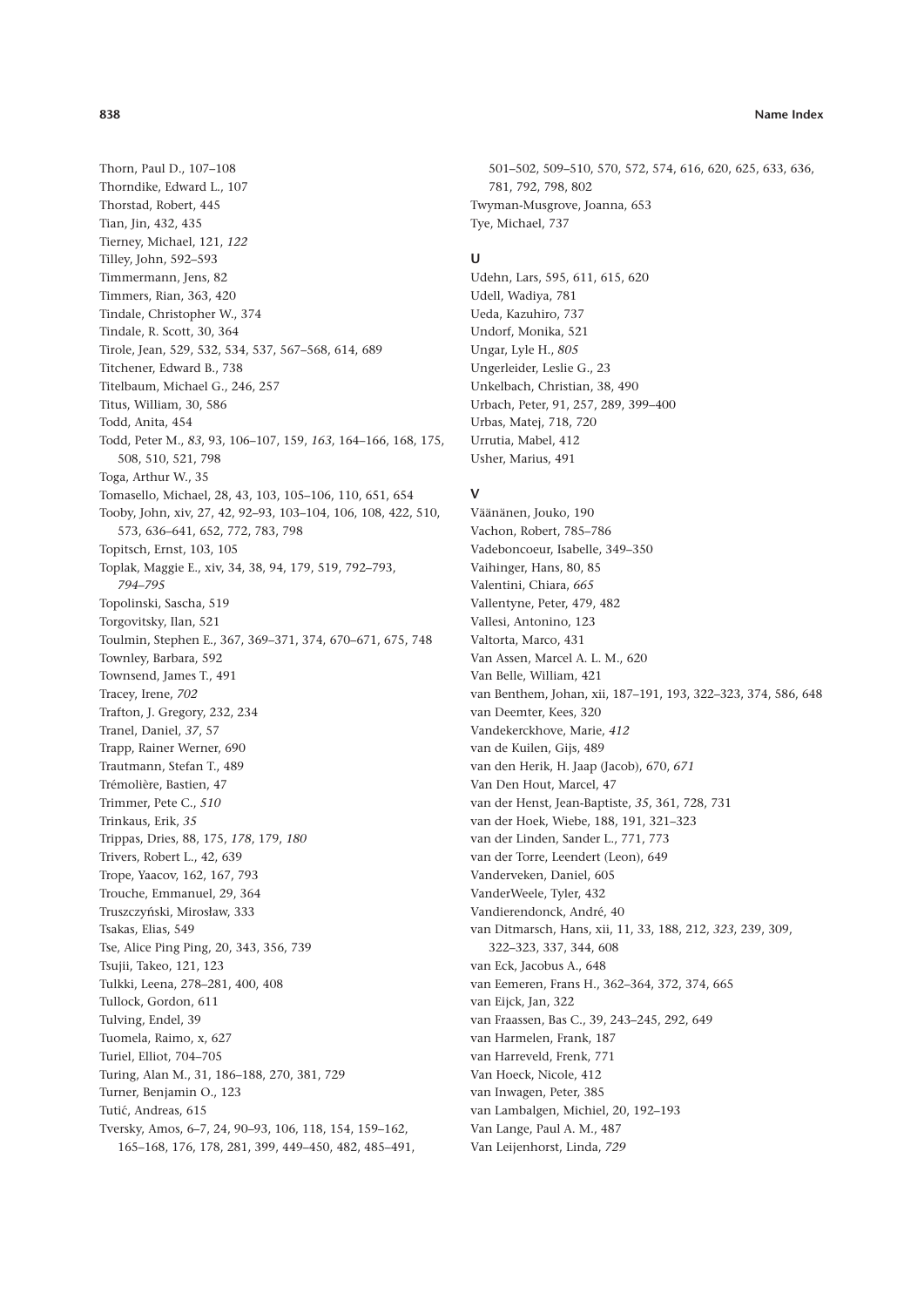Van Overwalle, Frank, 412 van Rooij, Iris, 34 van Rooij, Robert, 193 Vantaggi, Barbara, 282 van Wijnbergen-Huitink, Janneke, 300, 400 Vardi, Moshe Y., 188, 190, 320, 540 Varoufakis, Yanis, 626 Vartanian, Oshin, 121, 122, 123 Vartiainen, Hannu, 625 Vasilyeva, Nadya, 289 Vaughn, Lewis, 689 Vega-Redondo, Fernando, 573 Veltman, Frank, 381, 388 Veness, Joel, 705 Venet, Michèle, 785, 786 Venn. John. 715, 717, 736 Verbeek, Bruno, 537 Verbrugge, Lois M., 617 Verbrugge, Rineke, 190-191, 286, 292, 297, 320, 322 Verbrugge, Sara, 421 Verde, Michael F., 88 Verheij, Bart, 373, 665, 670-671 Verma, Thomas, 430 Verschueren, Niki, 177, 302, 354 Vianello, Michelangelo, 487 Vineberg, Susan, 241 Visschers. Vivianne H. M., 772 Vlerick, Michael, 769 Voelkle, Manuel C., 35, 56 Vogel, Peter, 739 von Bülow, Christopher, x von Fintel, Kai, 386, 388, 391 von Hayek, Friedrich A., 322, 618, 620 von Kutschera, Franz, 604-605 von Neumann, John, 15, 464-465, 467, 474-477, 482, 485, 536-537, 540, 543, 553, 558, 566, 629-630, 792 von Savigny, Eike, 606 von Sydow, Momme, 259 von Wright, Georg Henrik, 3, 461, 470, 645, 659, 689 Voorhoeve, Alex, 463 Voracek, Martin, 35 Vosgerau, Gottfried, x Voss. Andreas. 519 Voss, Thomas, x, 611, 615, 619, 620 Vriend, Nicolaas J., 509 Vul, Edward, 151, 289 Vygotsky, Lev, 17

# $\mathbf{M}$

Waechter, Randall L., 120, 122 Wagemans, Jean H. M., 665 Wagenmakers, Eric-Jan, 443 Wager, Tor D., 37 Wagner, Allan R., 441 Wagner, Carl, 582

Wagner, Heinz, 659 Wakker, Peter P., x, 467, 488-489, 498, 502 Wald, Abraham, 308 Waldmann, Michael R., ix, xiii, 49, 135, 413, 439-446, 449, 450, 451, 453, 454, 702, 704 Wall, Sally N., 783 Wallace, David, 244 Wallace, R. Jay, 135, 629 Walley, Peter, 312-313, 496-497 Wallgrün, Jan Oliver, 727 Walsh, Clare R., 351, 355, 405 Walsh, Vincent, 123 Walton, Douglas N., 361-364, 370-371, 373-374, 665, 672, 675 Wang, Hao, 186 Wang, Yanan, 364 Wang, Yaniing, 321 Wáng, Yì N., 323 Wansing, Heinrich, 280 Ward, Gregory, 605 Ware, Mark, 752 Wareham, Todd, 34 Warfield, Ted A., 248 Warmbröd, Ken, 385-386 Warneken, Felix, 651, 654 Warner, Richard, 665 Warren, Mark E., 584 Warren. Paul A., 166 Wartenberg, Thomas E., 79, 85 Wason, Peter C., 5-6, 87-92, 106-108, 149, 153, 167, 174, 220-221, 229, 278, 290, 637, 639, 652, 783, 802-803 Wasserman, Larry, 503 Wassermann, Renata, 333 Watanabe, Shigeru, 121, 123, 212 Waters, Everett, 783 Watson, John B., 738 Watts, Paul, 399 Weaver, Warren, 288 Webber, Lara, 730 Weber, Elke U., 489 Weber, Martin, 495, 637 Weber, Max, 9, 44, 135, 595, 602, 608, 618, 757 Wedell, Florian, 36, 123, 739, 758 Wedgwood, Ralph, xii, 130, 144, 159, 331, 344, 499, 608 Wegwarth, Odette, 167 Weibull, Jörgen W., 43, 103, 555 Weidenfeld, Andrea, 299, 354, 400 Weinberger, Ota, 659 Weinstein. Jonathan. 498 Weinstock, Michael, 364 Weintraub, E. Roy, 529 Weirich, Paul, x, 427, 593 Weisberg, Deena Skolnik, 105 Weisberg, Jonathan, 52 Weisberg, Michael, 585, 751 Weiss, Arne, 586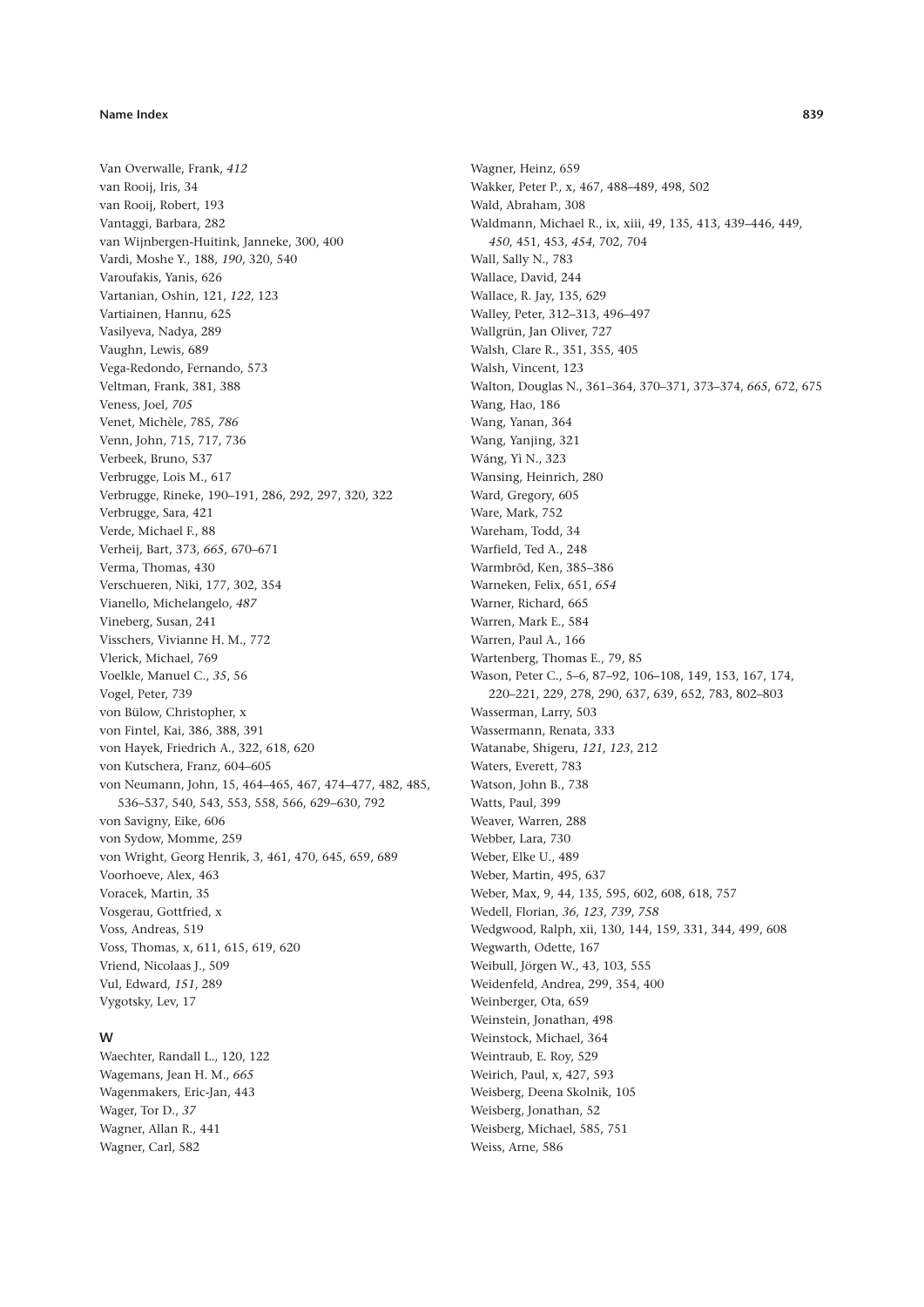Welch, Ivo, 192 Weller, Joshua, 805 Welzel, Hans, 663 Wenczel, Flora, 729 Wendelborn, Christian, 689 Wendelken, Carter, 119, 122, *729* Wenegrat, Brant, 103, 105, 109 Wenmackers, Sylvia, 299 Wenzel, Christian H., 49, 82 Werlang, Sérgio Ribeiro da Costa, 547–548 Wertheim, Julia, 729 Wessels, Ulla, xiv, 9, 17, 48, 133, 593, 625, 689–690, 707 West, Douglas C., 166 West, Richard F., xiv, 34, 38, 94, 179, 519, 654, 792, *794–795*, 798 Weston, Nicola J., 522 Westphal, Matthias, 727 Wetherick, Norman E., 91, 228 Wharton, Charles M., 118 Wheeler, Gregory, x, 277, 512–513 Whinston, Michael Dennis, 463, *464*, *467* Whitcomb, Dennis, 579 White, Michael V., 470 White, Peter A., 444–445 White, Roger, 244, 246 Whitehead, Alfred North, 370, 645 Whitt, Laurie Ann, 759 Wice, Matthew, 655 Wicherts, Jelte M., 35 Wiech, Katja, *702* Wiegmann, Alexander, xiv, 49, 422, 702, 704 Wilde, Oscar, 147, 156 Wilhelm, Oliver, 40, 95, 279, 286, 298–299, 302, 396, 400 Wilholt, Torsten, 762, 770 Wilkins, Minna Cheves, 13, 87–88, 120, 175 Wilkinson, Meredith R., 421, 654–655 Willaschek, Marcus, 78, 83 Willer, Malte, 386, 388 Williams, Bernard A. O., 74–75, 649, 695 Williams, E. Belvin, 233 Williams, Peter M., 312 Williamson, Jon, 248, 277 Williamson, Timothy, 16, 52, 132, 213, 243, 413 Williamson, Timothy Luke, 248 Wilson, Brad, *585* Wilson, Christine D., 414 Wilson, David Sloan, 103–104, 110 Wilson, Deirdre, 29, 273, 286, 290, 605, *770* Wilson, L. A., II, 592 Wilson, Robert, 547, 549, 626 Wilson, Timothy D., 161, 166 Wilson, William H., 728 Wimmer, Heinz, 43, 104 Winman, Anders, 343

Winsberg, Eric, 259 Winsler, Adam, 780 Winters, Barbara, 76, 86 Wippler, Reinhard, 611–612 Witte, Erich H., 29–30 Wittek, Rafael, 611, 619–620 Witteveen, Cees, 191 Wittgenstein, Ludwig, 216, 605, 715, 736 Wittlin, Maggie, *586*, *772* Wittmann, Werner W., 40 Witzki, Alexander H., *37* Wohlrapp, Harald R., 374 Woike, Jan K., 512 Wojtowicz, Zachary, 290 Wold, Herman O. A., 427 Wolf, Aaron, 77 Wolf, Ann G., 13, 32, 342, 351, 354–355 Wolfers, Justin, 585 Wolff, Christian, 78–79, 661 Wolff, Phillip, 445–446 Wölfl, Stefan, 727 Woloshin, Steven, 167, 803 Wolpert, Lewis, 769 Wolter, Diedrich, 727 Wolters, Gereon, 748 Wong, Jared, 442 Wood, Jeffrey S., 420 Woodruff, Guy, 190 Woods, John, xiii, 29, 42, 188, 190, 215, 259, 362, 367–371, 373–374, 586, 605–606, 665, 676, 690 Woodward, Amanda L., 105 Woodward, James, 105, 427, 452, 706–707 Woodworth, Robert S., 13, 87–88, 228 Wooldridge, Michael, 187–188 Woolgar, Alexandra, *795* Wootton, David, 73 Wranke, Christina, 47 Wray, Helen, 420 Wray, K. Brad, 750 Wright, Cory, 753 Wright, Helen, 654 Wright, Wilbur, 152 Wróbel, Andrzej, *122* Wróblewski, Jerzy, 662 Wulff, Dirk U., 490 Wunderlich, Klaus, 703 Wundt, Wilhelm M., 2, 4, 81, 86 Wylie, Alison, 751 Wyner, Adam Z., 374, 673

# **X**

Xu, Duo, *118* Xu, Ming, 188, 648 Xu, Shiyong, *118* Xue, Yunqi, 192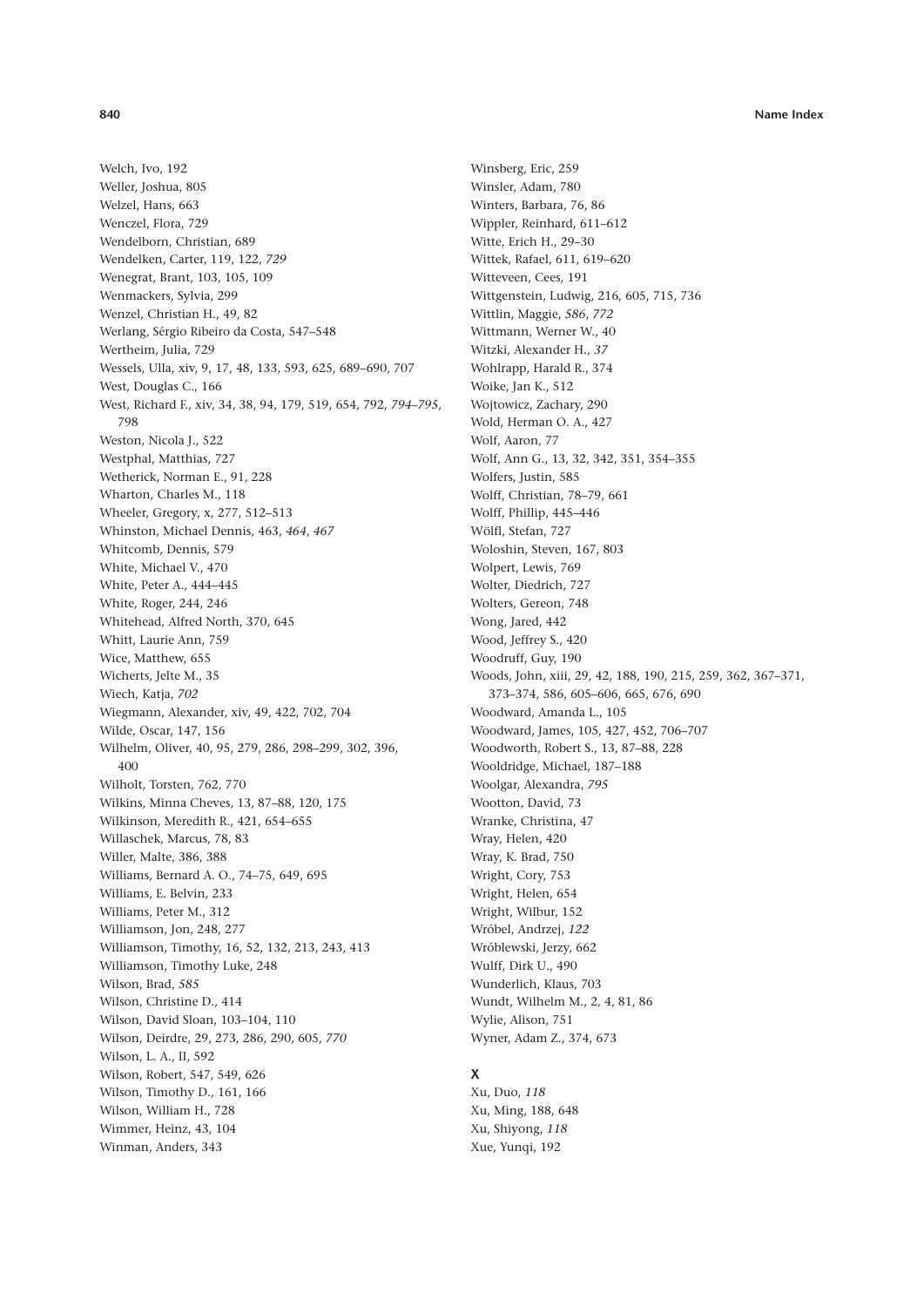### **Y**

Yama, Hiroshi, 364 Yamada, Tomoyuki, 189 Yamamoto, Teppei, 436 Yang, Yingrui, 220 Yardley, Iain, 147 Yarkoni, Tal, 35 Yates, J. Frank, 802 Yerushalmy, Michal, 736 Yet, Barbaros, 259 Yom-Tov, Elad, 521 Yoon, Haewon, *803–804* Young, Liane, 702–703 Yuille, Alan L., 441, 451

## **Z**

Zabell, Sandy L., 245, 256 Zadeh, Lotfi A., 307, 341 Zahn, Theodore P., 47 Zajonc, Robert B., 468 Zalmanov, Hagar, 518 Zalta, Edward N., 38 Zamir, Shmuel, 53, 529, *532*, *535*, *539*, 545, 689 Zavala, Julia, 364, 781 Zeiler, Michael, 35 Zeller, Eduard, 80–81, 86 Zenker, Frank, 362–363, 373 Zhang, Guo, 752–753 Zhang, Shaobo, 512 Zhao, Jiaying, 14, 287–288, 401 Zhu, David H., 30 Zidek, James V., 582 Ziegler, Rolf, 614 Zillmer, Nicole, 781 Zimmermann, Kai, 726 Zippelius, Reinhold, 665 Zitzewitz, Eric, 585 Zollman, Kevin J. S., x, 80, 585, 751 Zuber, Niina, xiv, 49, 135, 615, 630 Zultan, Ro'l, 413 Zupanek, Natasha, 162 Zurif, Edgar B., 123 Zvesper, Jonathan Alexander, 549 Zwaan, Rolf A., 414 Zwicky, Arnold M., 219 Zynda, Lyle, 241, 247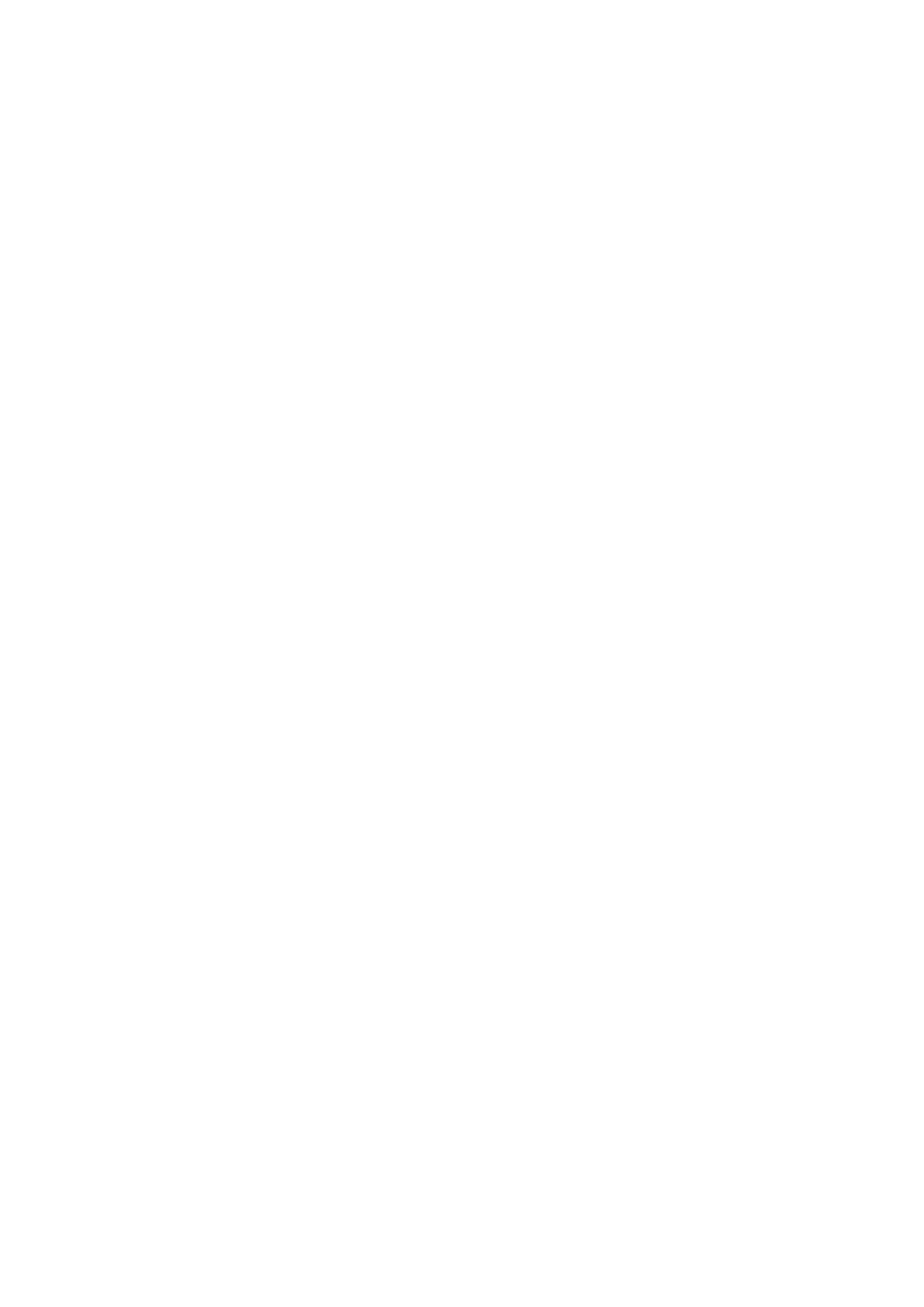*Italic* page numbers refer to definitions or explanations.

### **A**

Abduction, 104, 112, 153–155, 279, 368, 429 Abstract reasoning, 782, 786 Accepted belief, 307, *320*, 321 Accuracy argument (in favor of probabilities), 19, 241–242 Accuracy–effort trade-off, 511 Act/Action, 7–8, 14, 427–428 communicative, 601, *603*, 606–608 illocutionary, 605, 606 instrumental, *601* joint, 28 performance vs. product of, *604* perlocutionary, *606* reasons for (*see* Reasons for action) theory, 367, 627, 630 (*see also* Decision theory) type vs. token of, *604* understanding of, 427–428, *602*, *603* Adams' thesis, 389 Adaptation, *635*, 636–638, 640 Adaptationism, 42, 633, *635* Adaptive function, 162, *633*, 635, 637, 640 Adaptive toolbox, 164, 489, 491, 510 Admissible set, 432, *671* Adolescent, 785, 786 Affirming the consequent (AC), 72, *296*, 343, *348*, 349, *406* Agent/Agency, 648 group, 29, 579, 594, 596–597 Agent-based modeling, 639, 641 Aggregation of degrees of belief, *582* of evaluations, *582* of judgments, *581*, 594–595 of preferences, 582, 595–596 AGM (Alchourrón–Gärdenfors–Makinson) belief revision theory, 327, 329–331, 340–342 Akrasia, *72*, 134 Algorithm, 186, 190 Darwinian, 635, *652* informal, 154–155 Algorithmic level of explanation, 9, 12, 15, 31, 407 (*see also* Process-oriented rationality)

Algorithmic mind, 407, *794* Allais paradox, 480–481, *570* Alternative condition, *348*, 349–351, 354 (*see also* Disabler/ Disabling conditions) Alternative norm, 91 Alternatives to reality, 405 Altruism, 633, 640, 683–684, 689. *See also* Egoism reciprocal, 42, 103–104, 639–640 Ambiguity, 489, *495* aversion, *495*, 637 Analogue simulation, 259 Analogy, 664, 669 Analytic philosophy, 4, 50 Analytic–synthetic distinction, 76 Anchoring, *161*, 167, 805 Announcement, public (in epistemic logic), *323* Antecedent, 281, *295*. *See also* Denying the antecedent zero-probability, *278*, 279, 281 Anti-psychologism, 4, 81 Anti-rationalism (concerning moral reasons), 693, *695–696* Anti-science, 767–768, 771–773 Applied game theory, *535*–541, 638, *639*–641, 675–676 Appraisal vs. evaluation, *210* A priori–a posteriori distinction, 75, *78*, 79 Arbitration problem, 26 Argument, 277–282, *367–368*, 371, 372, 420, 670 from authority, 770 Dutch book, 151, *240*–241, *278*, *399* evidential, 265–274 experimental study of, 363–364 No-Alternatives Argument, *260*–261 No-Reason-For Argument, *261*–272 pragmatic, 477–479 probabilistically noninformative, *278*, 279–281 scheme, *670*, 672, 673, 675 validity of, *278*, 280–281, 361, 362, 363, 671 Argumentation, 42, 93, 265–274, 282, 290–292, 361–364 Bayesian, 259, 265–274, 290–292, 362–364 defeasible, 361 development of, *780*, 781 epistemic theory of, 362–363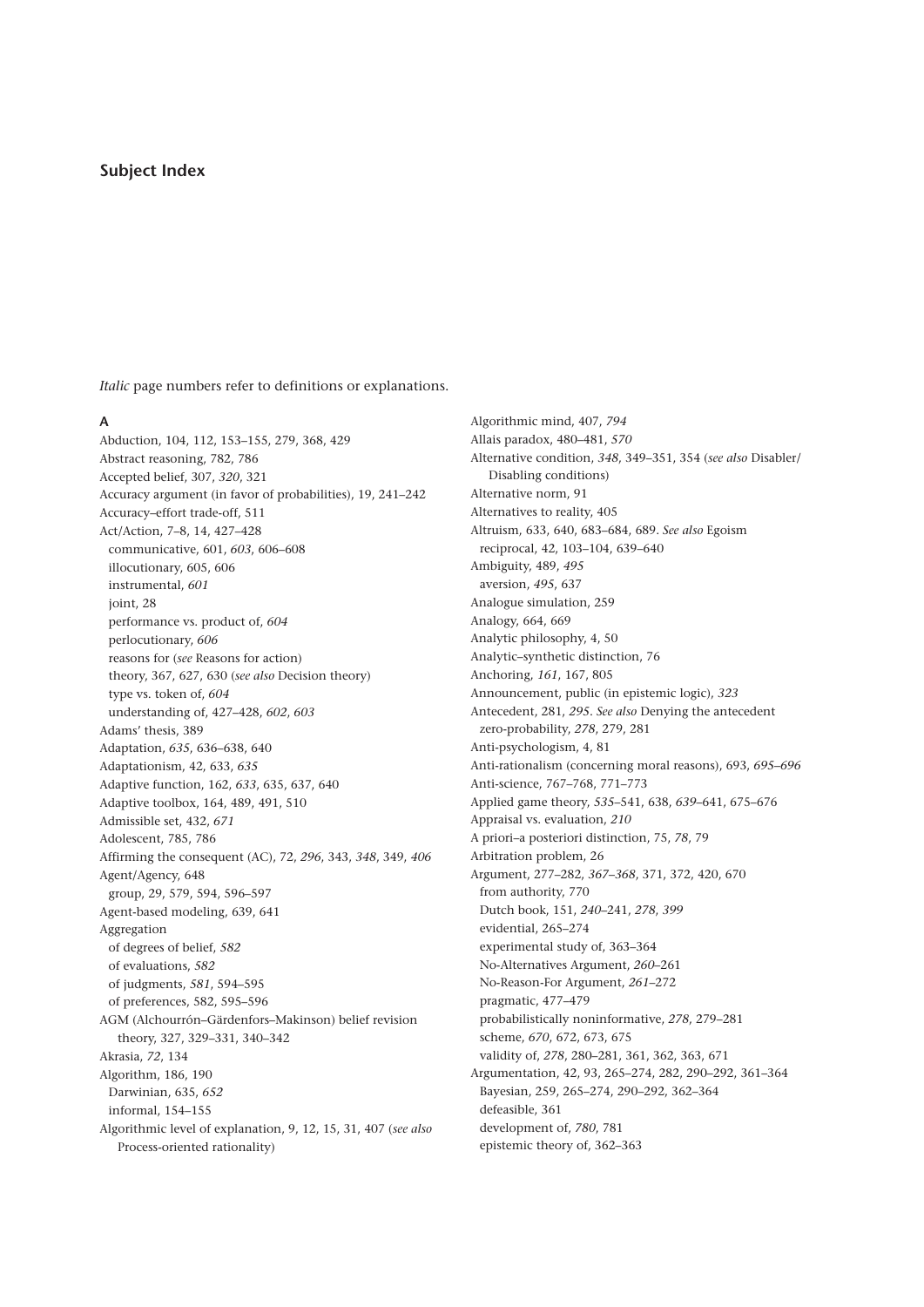Argumentation (cont.) legal, 48, 373, 659, 661–666, 669–676 norm, 362 procedural theory of, 362 psychology of, 361–364, 637, 638 scheme, 363, 373–374, 672, 673, 675 sophistic, 72 Argumentative theory of reasoning, 29, 637, 638 Aristotle's Theses, *280* Artificial intelligence, 6, 12, 20, 187, 373, 439. *See also* Machine learning explainable, 47 and law, 670 symbolic, 46 As-if model, 485, *490*, 491, 618–619 ASPIC<sub>+</sub>, 672, 673 Associative strength, 349 Attention, 489, 491 limited (in behavioral economics), *570* perfect attention and rationality, *568* Attitude, 23, 771–772 epistemic, 7, 11 higher-order, 38–39 Attribution causal, 443, *452* attribution error, 804–805 Authority, epistemic, 769–771 Autoepistemology, 38–39 Automated reasoning, 155 Automatic process, 174, *180* Autonomy, 686 of normative theorizing, 25 Availability heuristic, *160*, 161 Awareness, *321*

## **B**

Back-door criterion, 431 Background knowledge, 333, 349–351, 767–768 Backward induction, 479, *534–535*, 538, *549*, 639 Baconian probability, 307, 341 Base rate, 802 base rate neglect, 273, 343, 636 base rate task, 175, *178* Bayesian argumentation, 259, 265–274, 290–292, 362–364 belief updating, 300, *400–401*, 641 conditionalization, 287, *400*, 427–428, 633, 636, 641 inference, 94, *450* learning, 443, 706 model, 255, *451* network, 12, 253–263, 340, 390, 439–444, *451*, 675 rationality, 106, *395*, 522 reasoning, 265–270, 406, 443, 582, 636, 641 updating, 287, *400*, 427–428, 633, 636, 641

Bayesianism, 6, 12, 33, 246–247, 353, *582*. *See also* Probabilism Bayes net. *See* Bayesian, network Bayes' rule/Bayes' theorem, 13, 22, 151, 270, 427–428, *450*, 582, 633, 636, 641. *See also* Conditionalization, Bayesian Behavioral economics, 22, 37, 618, 640–641 Behavioral game theory, 529, 541, *568*, 620 Belief, 11–12, 115–123, 138–139, 189, 265–267, 337, 347, 349, 440, 771–772. *See also* Belief revision; Knowledge; Logic, doxastic accepted, 307, *320*, 321 belief base, 11, 32, *328* belief bias, 5–6, 8, 36, 88, 92, 175, *178*, 772 (*see also* Bias) belief function, 20, 311–312, 341 belief set, 11, 32, 338 change, 340–342 (*see also* Belief revision) change, iterated, 331–332, 340 collective or group, 579 common, *603* common belief in rationality, *545*, 767, 772 conditional, 339 contraction, *329*, 330–331, 340, 342 correct, *548*, *580*, 583 degree of, 6, 11–12, 19, 239–240, 278, 279, 282, 337, 397, *582* dispositional, 40, 338, 439, 444–446 first-order, *544* in future rationality, *549* in game theory, 535–541 hierarchy, *544* higher-order, 38, *544* joint, 28–29 merging, *332* non-Bayesian representation, 496, 500–501 occurrent, 40 prior belief and knowledge, 23, 37, 347, 349–350, 440, 443, 771 and probability, 12 rational, 495, 608 (*see also* Decision, rational) representation, *328* representation, non-Bayesian, 496, 500–501 revision (*see* Belief revision) strong belief in rationality, *549* and truth, 16–17 update (*see* Belief revision) Belief revision, 40, 45, 46, 327–335, 340–342, *347*, 350–356, 400–401, *450*, 549 conservative, *331* dynamic logic of, 189 external, *331* in human reasoning, *347*, 350–352, 353, 354, 355 iterated, 331–332, 340 moderate, *331* multiple, *332* non-prioritized, *332* radical, *331*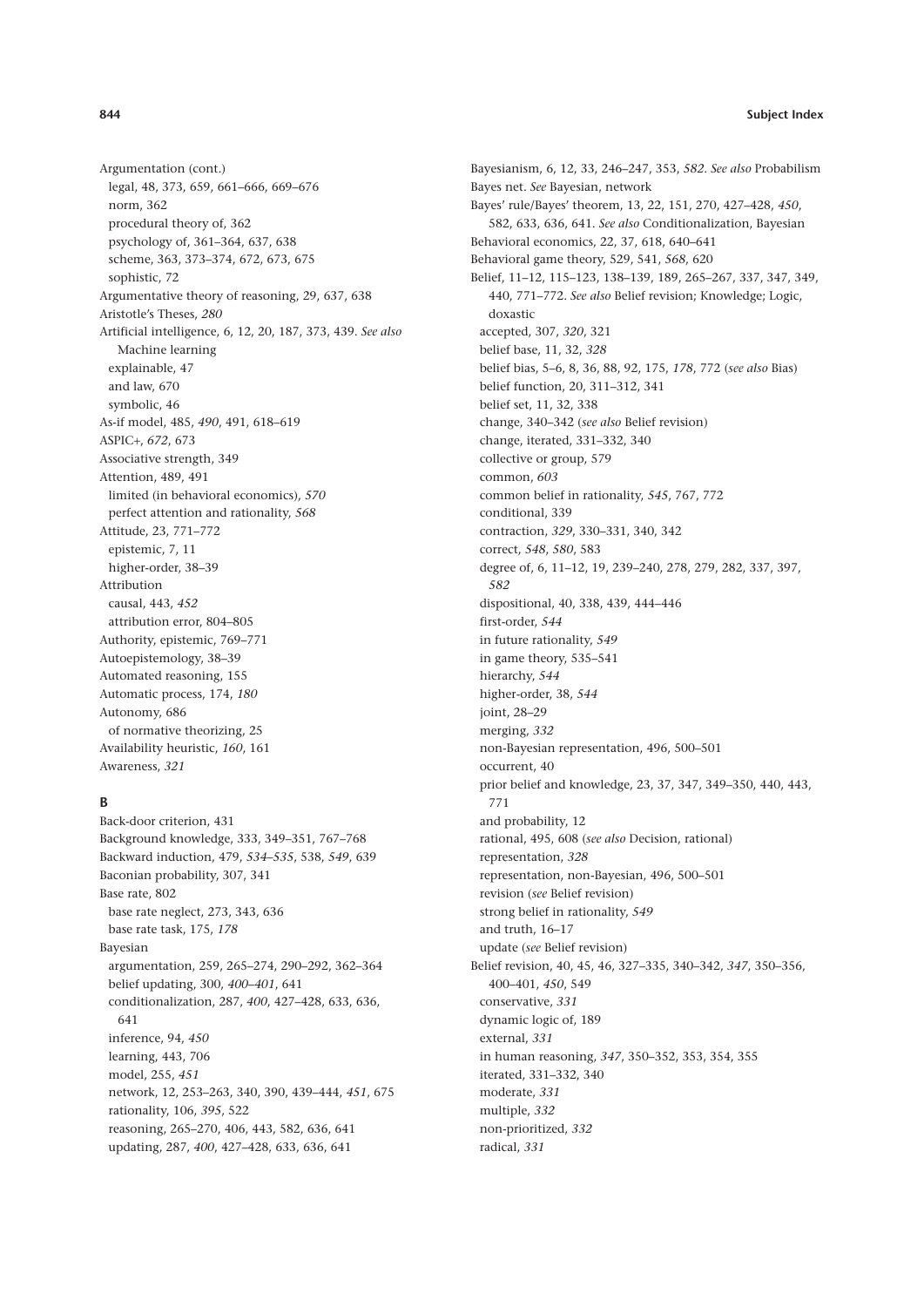restrained, *331* two-dimensional, *332* Best-response dynamics, 562, 647 Bias, 160–162, 436–437, 518–521, 633, 640, 641, 751, 752, 758, 759, 762 belief bias in human reasoning, 5–6, 8, 36, 88, 92, 175, *178*, 772 blind spot, 804 confirmation, 29, 638, 639, 771, 772, 804 confounding, 432 sampling, *490*, 491 selection, 435 bias-variance dilemma, *512* Biological naturalism, 9 Boethius' Theses, *280* Bounded rationality, 6, 15, 24, 34, 89, 92, 164–165, *322*, 490, *505–*513, 518, 520, 521, 523, *573*, 569, 572, 574, 625, 728, 768–769 Brain, 35, 117–125, 736, 739, 740. *See also* Cortex; Lobe damage, 36 imaging, 35, 36, 37, 49, 739, 740 lesion, 36 regions associated with decision making, 36 regions associated with reasoning, 36, 739, 740 volume and cognitive abilities, 35 Bridge assumption, *612* Bridge principle, *206* Brier score, *242* Broca's area, 35 Burden of proof, *675*

# **C**

Calculus, causal, 430 Capacity (in the mathematical sense), 306, 500 Case-based reasoning, 672, 673 Categorical imperative, 9, 27, 45–46, 48, *79*, 80. *See also* Imperative, hypothetical Causal attribution, 443, *452* inference, 279, 411, 413, 439–446, 451 model, 371, 374, 413, 439–444, 451, 702 network, 429–435, 439–444, *451* power, 441, 442, 444, *451* reasoning, 104–105, 371, 374, 411–413, 439–446, 451, 786 responsibility, 452 structure, 431, 441, 443, *451* Causation, causality, 105, 427–437, 439–446, *449*, 537 direct and indirect, *433* Caution, 498 Centering inference, *399–400* Chance (objective), *240*. *See also* Probability, physical Change, minimal, 153, 330, 332, 350 Cheater detection, 42, 103, 106, 108, *639*, 640, *783* Children, 104–105, 107, 780–787 Chinese philosophy, 49, 802

Choice, 138–139, 485 complex risky choice task, *489* rational, 6, 28, 77, 473, 505, 625, 647 (*see also* Decision theory) resolute, 462, 479, 690 risky, 474–482, 485, 486, 487, 488, 510, 636, 637 sequential, 478 social, 29, 332, 580, 583, 595–597 sophisticated, 479 theory choice, 748, 749–750, 760, 761 Church–Turing thesis, 31 Civil law, 661–662. *See also* Criminal law Closed world assumption, 8 Coevolution, 101 gene–culture, 103 socio-cognitive, 104 socio-linguistic, 103 socio-technical, 104 Cognitive illusion, 162, 166 labor, 101, 103, 108, *767–768* limitation, 162, 489, 505–506, 509, 636 miserliness, 517, *520*, 521, 522, 523 modelling, 491, 729–730, 740–741 success, 24–25, 101, 511 variability, 651, 653–654 Cognitive science, 31, 33, 50, 51 Coherence, 130–131, 165, *278*–281, 328–331, *399*, *519*, 520, 523, 630, 801 dispositional, *330*, 331 dynamic, *330*, 333 interval, 278, 281, *399* probabilistic, *278*–281, 286–287 static, *278*, *329* Coleman's diagram, *611–612*, 613, 614, 616, 618, 619 Collaboration, 27, 28, 42–43, 101, 103–104, 615, *627*, 638–641 Collective good, *612*, 613–615 intentionality, 597–598, 609 knowledge, 580 rationality, 28–31, *580*, 585, *591–598*, 627 Collectivism, 626. *See also* Individualism, methodological Combinative preference, 461 Commitment, 328, 539–540, 598 Common difference effect, *571*, 574 Common knowledge, *321*, 540, *603* Communication, 290–293 Gricean account of, 29, 45, 601–603 normality conditions of, 603 Communicative action, 601, *603*, 606, 608 Communicative situation, perfect, 604 Comparative theorizing, 11, 12, 15 Compensatory strategy, 164 Competence, 21, 25, 328 vs. performance, 1, 23, 25 of voters, *584*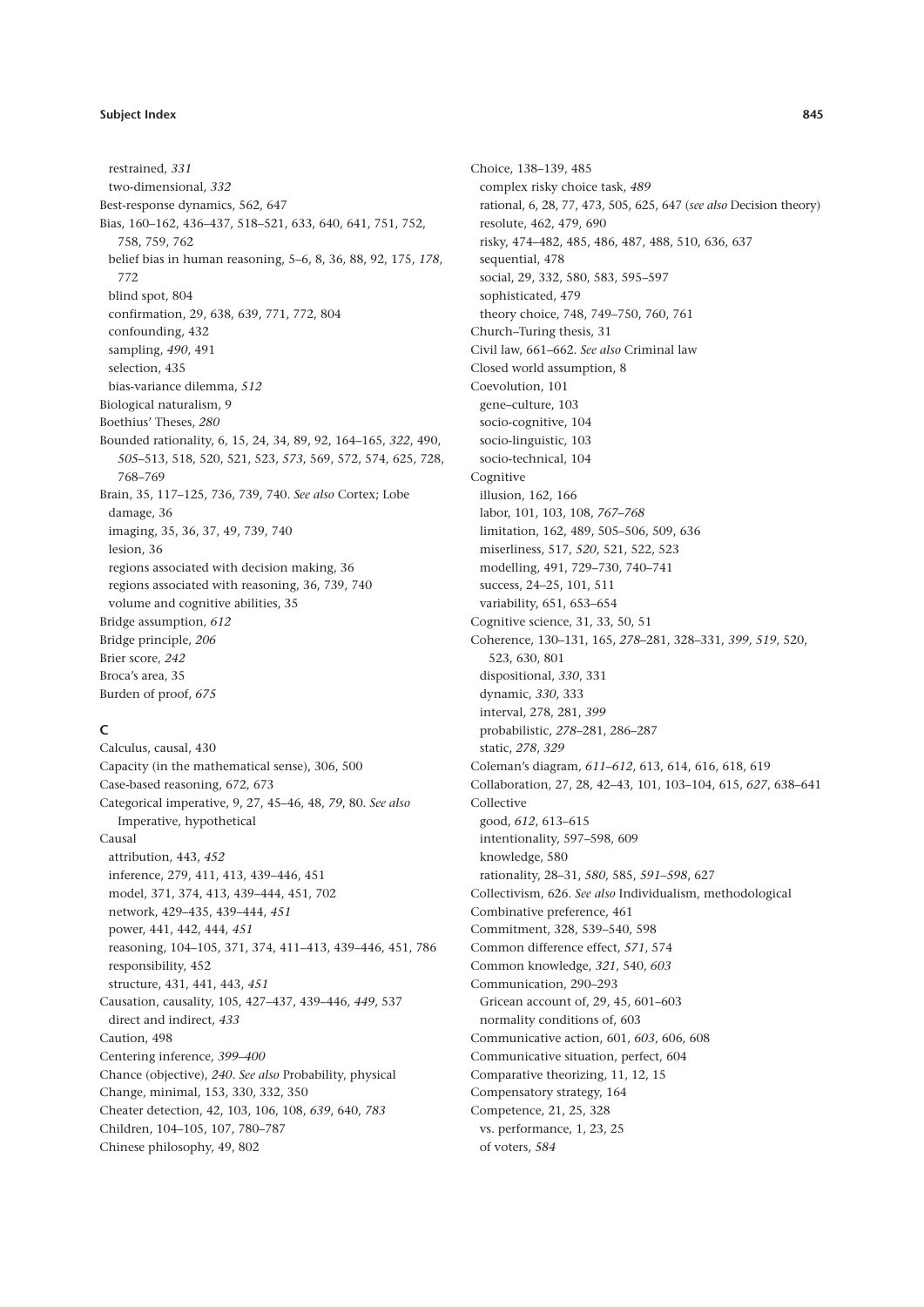Completeness, *204*, 331, 429, 431, *462* Complex cognition, 31, 35, 38 Complexity, 508, 729, 768 complexity theory, 34 Comprehensive rationality, 627 Computation, 185, 186, 187, 443 Computational level of explanation, 9, 13, 15, 31. *See also* Rationality, output-oriented Computational models of syllogistic reasoning, 229–233 Computer simulation, 684–685, 689 Computing, distributed, 186, 190 Concepts, 41, 51 Conceptual-role semantics, 216, 223 Conditional independence, *254*, 267, 340, 430–431 preference, 470 probability, 108, *239*, 265–274, *278–279*, *296*, 308, *353*, 354, 389, 407–409, 441, 442, 582, *636*, 640–641 probability hypothesis, *95*, *286*, *296*–300, 302, *353*, *395*–397, 399–400 proposition, 802 reasoning in psychology, 38, 43, 108, 177, *348*, 349–350, 405–410, 637–640, 784–786 Conditionals, 20, 38, 95, 266, 273, 277–282, *295*, 342, 343, *348*, 349–355, *395*, 405–415, 419–422, 427, 802 Adams' probabilistic analysis of, 389 context-sensitivity of, 382 contraposition of, *281*, 384 dynamic analyses of, 388 indicative, 266, 273, 279, 381, 405–410 inducement and advice, *653* Lewis-style, 386, *397*, 427–428 material, 52, 216, 216, 218, 222 nonmonotonicity of, 280–281, 367, 385 possible-worlds semantics of, 383, 428 pragmatics of strict, 385 probabilistic analyses of, 389, *398* restrictor analysis of, 387 similarity analysis of, 386, 428 Stalnaker's analysis of indicative, 387 strict, 385 subjunctive, 391, 536, 539, 410–415 transitivity of, 281, 384 truth-functional analysis of, 277, 383 utility conditionals, 11, *419*–422, 473–477 variably strict, 386 Conditioning/Conditionalization, 13, *244*, 340, 427–428 Bayesian, 287, *400*, 427–428, 633, 636, 641 Jeffrey, *245*, 287, 344, *401* Condorcet Paradox, 463 Confidence, *501*–502, 517–523. *See also* Overconfidence confidence judgment, 38, 306–307 measure, 306–307

Confirmation, 148–149, 266–273 confirmation bias, 29, 638, 639, 771, 772, 804 hypothetico-deductive model of, *747–748* incremental, 266–273, 339 Conflict normative, *648*–649 resolution, 36 Conformity, 30, 586 Conjunction fallacy, 10, 91, 154, 273, *281*, *399* Connective, logical, *202*, 277 Connectivity of neurons, 35 Connexive logic, *278–280* Consciousness, 23, 32–33, 40, 42 Consensus, 584, 772 Consequence. *See* Inference logical, *203*, *205*, *367*, 381, 715, 717 unintended, 611, 618, 619 Consequent, *295*, 381. *See also* Affirming the consequent; Antecedent Consequentialism, 48, *536*, 537 Conservativity (norm), 256, 330, 332 Consistency, 33, 39, 40, 116–117, 154–156, *203*, *206*. *See also* Inconsistency Constitutivism (concerning reasons for action), *699–700* Constrained maximization, 593, 685, 690 Constructivism, 17, 580 Content, 11, 14, 51, 349, 351, 731 content effects in human reasoning, 5, 36–37, 41, 154, *638*, 639 content-specific rule, *638*, 639, 652 variation, 783, 785–786 Context, 350 of discovery, 82, 747, *758*, 759 of justification, 82, 747, *758*, 759, 761 sociopolitical, 759, 760 Continental philosophy, 49–50 Continuity effect, 728 Contractarianism, 48, 687, 689 Contraposition, *281*, 384 Contrary-to-duty obligation, *648* Convention, 46, 593, *604* Conversation, 286 Conversational implicature, 45 Conversational pragmatics, *653* Cooperation, 27, 28, 42–43, 101, 103–104, *591–594*, 604, 615, *627*, 638–641 Cooperative game theory, *27*, 45, 529, 540, 685–686, 690 (*see also* Game theory, non-cooperative) Cooperative principle, 45 Coordination, *593* Correctness, 129, 143–144, *319*, *580*, 715, 720 Correspondence, 165, 801 Cortex, 35–37. *See also* Brain; Lobe frontal, 35, 37 occipital, 36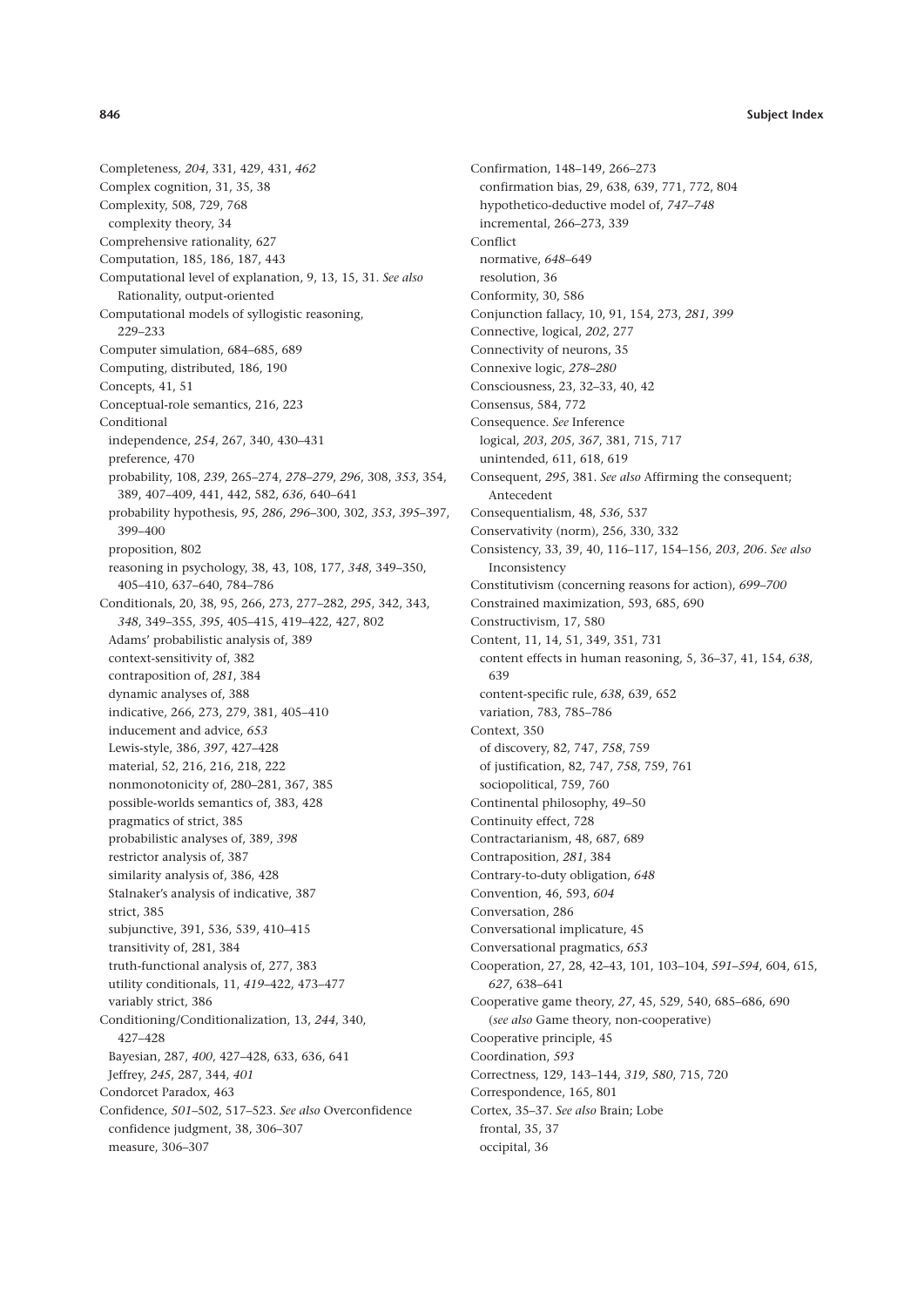parietal, 36, 739, 740 prefrontal, 35, 36, 37 temporal, 36 visual, 36, 739, 740 Costs and benefits, 636–641, 653 Counterfactual(s), 279, 327, 381, *405*, 430–436, 538–539 computation of, 429 counterfactual inference effect, *411* in human reasoning, 33, 36, 42, 105, 154, 161, 219, 279, 398, 405, 410–415 semantics of, 429 structural, 430 Covert paradigm (of defeasible reasoning), *348*. *See also* Overt paradigm Cox axioms, 310 Credence, *239*–248, 265–267 Credibility, 421, 539–540, 637–638, 771 Criminal law, 662, 664. *See also* Civil law Critical evaluation, 627 Cue utilization, 23, 163 Cultural relativity, 41 Cumulation principle, 488

# **D**

Darwinian algorithm, 635, *652* Decision, 659–666 collective or group, 580, *583* costs, 34 from experience, *489*, 490, 491 non-Bayesian decision model, 496–497, 500–502 policy decision, 757, 761 rational, 495, *497–499* (*see also* Belief, rational) under uncertainty, 19, 495–503, 506, 513, 636–637, 640–641 Decision making, 93–94, 801–802, 804 and practical rationality, 10–11 cognitive theories of, 6, 10, 23–24, 162–163 (*see also* Bounded rationality; Prospect theory) emotion-based, 702, 704 errors in, 23, 24 in artificial intelligence, 46 in the brain, 37 in groups, 29, 30 judgment and, 10, 23, 30 (*see also* Decision theory) rule-based, 659–666 Decision theory, 6, 15, 19, 140–141, 333, 368, 427, 473–484, 495–503, 627, 630, 652, 682. *See also* Judgment, and decision making; Rational choice causal, 427, 479–480 descriptive, *485*, 487, 491, 502 dynamic, 16, 477, 498 epistemic, 11 evidential, 479–480 qualitative, 15 Declarative memory, 215–216 Decreasing abstraction, *614*

Deduction, 120–123, 148–150, 381, 669–670, 735, 736, 638–741 natural, *203*, *206* Deductive reasoning, 4, 13, 19, 33, *72*, 87–89, 91–92, 106, 148–150, 405–410, 715–722. *See also* Dual-process model/ theory; Mental, logic; Mental models (theory) Default-interventionist model, *173* Defeasible reasoning, 5, 8, 13, *333*, *347*, 348–350, 352–356, 361, 649, 669–672 Deference, 769–771 de Finetti truth table, *398* Degrees of belief, 6, 11–12, 19, 239–240, 278, 279, 282, 337, 397, *582* Degrees of rationality, 140, 143 Deliberation, 228–234, 489, 490, 491, 521, 522, *584* practical, 693–700 social context of, 699 Demarcation, scientific, 767–768 Demonstrability (of a shared belief), 29 *Demonstratio* (*apodeixis*), *73*, 79. See also *Intuitio* (*noûs*) Dempster–Shafer belief functions, 20, 311–312, 341 Denying the antecedent (DA), *296*, 343, *348*, 349, *406* Deontic logic, 639–640, *645*, 646, 647, 648, 649, *651* reasoning, 638–640, 649, *651*–655 selection task, *640*, *651*–653 speech act, *653*, 654 Deontologism, 48 Description–experience gap, *489*, 490 Descriptive decision theory, *485*, 487, 491, 502 Descriptive–normative divide, *71*, 73, *77*, 78, 79, 80, *81*, 82. *See also* Normative theory/theorizing Desire, 8–9, 14–16, 142, 681–689, 695, 699 extrinsic, *9*, 14, 15 fulfillment, 682–689, 689 implicit, *682* instrumental, *694*, 695 intrinsic, *9*, *682*, 694–700 moral, 682–684 morally causal, 683–685 past, present, and future desires, 685 rationality of, 8–9 second-order, 38 Development of argumentation, 780 metalogical, *779*, 780 of rationality, *779*, 780–787 of reasoning, 781–787 Diachronic theorizing. *See* Dynamics Diagnostic inference, 443, 450 Diagnostic reasoning, 443, *449* Diagram, 429–435, 735, 736 causal, 431–436 selection diagram, 434 Diagrammatic reasoning, 715–720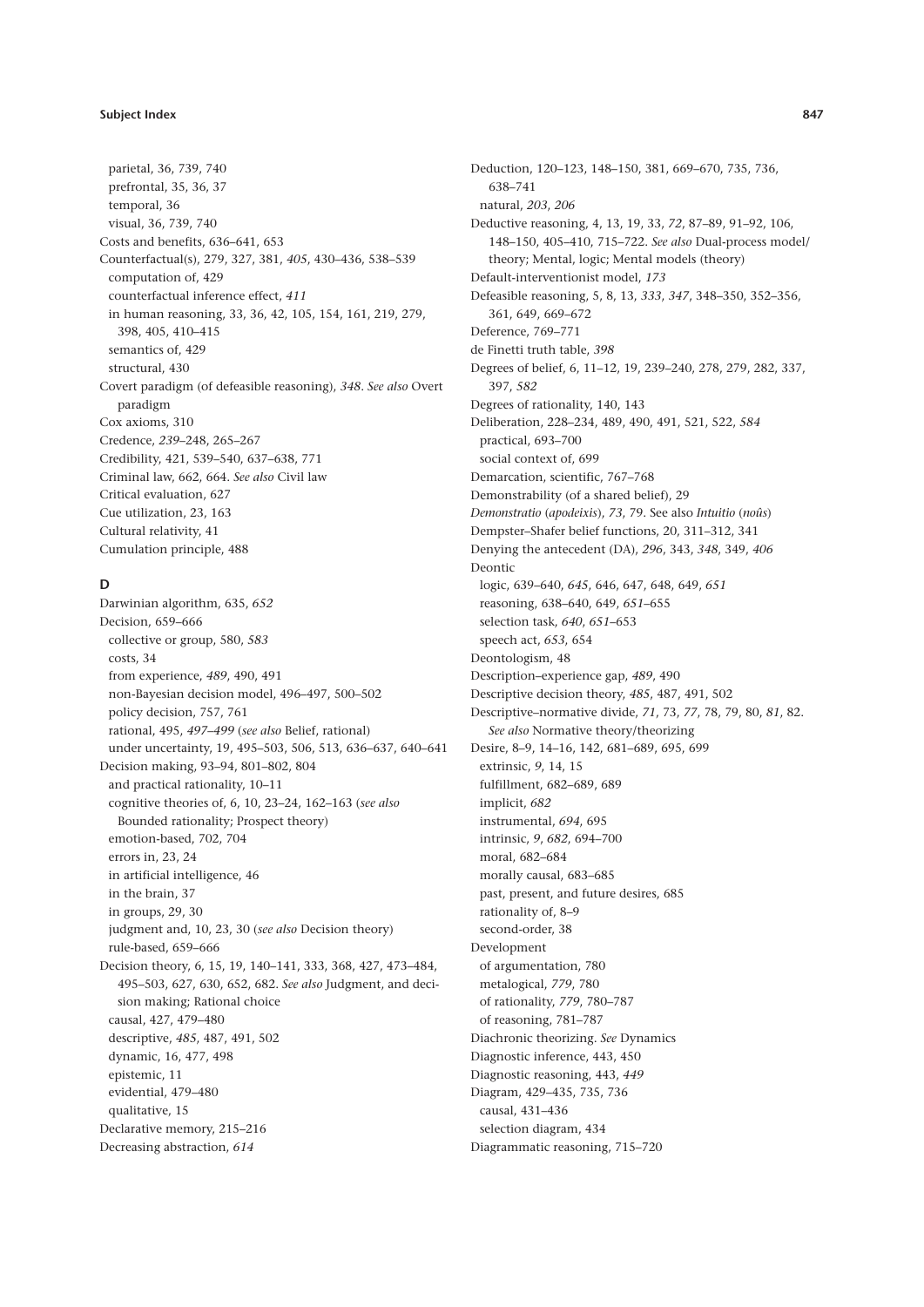Dialectic thinking, 50, 801 Dialogue logic, 370 Dictatorship (social choice theory), 30 Difference measure, 270–273. *See also* Relevance, measure Difficulty in reasoning, 226, 228–229, 234 Dimension (in legal reasoning), *672* Diminishing criterion model, *521*, 523 marginal utility, *465*, 486, 487 sensitivity, 485, *486*, 491 Directed acyclic graph (DAG), *253*, 429–435, 441, *451* Direction of fit, 10 Directive, *208* Disabler/Disabling conditions, *348*, 349–351, 354. *See also* Alternative condition Disagreement, 247 Discounting exponential, *469* hyperbolic, 469 Discursive dilemma, *581* Disjunction, 148–150, 271, 273, 274, 277, 408–410 Disposition(s), 32–33, 52, 439, 444–446 preferences as behavioral, 536 Dissociation, double, 36, 122 Distributed computing, 186, 190 Distributed knowledge, *322* Divergent thinking, *786*, 787 Diversity, 763 Division of cognitive labor, 101, 103, 108, *767–768 do*-calculus, 430–431 Domain-specific vs. domain-general, 439, 440, 443, *638*–640 Dominance, *210*. *See also* Strategy, strictly dominated; Strategy, weakly dominated *do*-operator, 413, 428, 442 Double dissociation, 36, 122 Doxastic logic, *319*, 337 preference, 329–330, *331* voluntarism, 11, 333 *d*-separation, 430 Dual-process model/theory, 22–23, 49, 93–95, 149–150, 167, *173*, 174, 175, 176–181, 229, 231, 233, 301, *354*, 355, 616, 702, *792* Dual-source model, *177*, 301 Dual-strategy model, 108, *177* Dunning–Kruger effect, 518, *519* Dutch book argument, 151, *240*–241, *278*, *399* Dynamical system, 191, 192 Dynamic-epistemic logic, 189 Dynamic game, *549* Dynamics, *12–14*, 15 best-response, 562, 647 of evolutionary games, 556 externally driven, 13, 15, 32

of higher-order attitudes, 38 impartial pairwise comparison dynamics, 559, 562 internally driven, 12–13, 32 separable excess payoff, 558, 562

# **E**

Easiness effect, *771* Ecological rationality, 7, 93, 165, *510*–512, *636* Ecological validity, 24, 101, 163, *636*–637 Economic rationality, 330–331, 625, 630, 639–641 Economics, 3, 6, 28, 331 behavioral, 22, 37, 618, 640–641 mindless, 467 Egoism, 24, 28, 43, 683–684, 689, 694. *See also* Altruism Elimination, iterated (of dominated strategies), *546* Ellsberg paradox, 19–20, 26, 311, 489, 495–496 Embeddedness, *617* Embodiment, 413–415 Emotion-based decision making, 702, 704 Emotions and rationality, 7, *47*, *568*, 572 Empiricism, logical, 20, 52 *Endoxa*, 73 *Enkrasia*, 129, *134* Enlightenment, 16, 44, 71, 74, 772 Entailment, 266–267, 272, 367 Entrenchment, epistemic, 13, 330, *331*, 338, 350 Entropy, 244 relative, 245 Environment, 506, 508, 510–511 virtual, 737 Epistemic attitude, 7, 11 authority, 769–771 democracy, *580–581* entrenchment, 13, 330, *331*, 338, 350 epistemic conditions for Nash equilibrium, *567* game theory, 27, 529, 540, 543 injustice, *586* logic, 305, 308, *319* model, *544* rationality, 17, 29, 44–45, 46, *176*, *518*, 519, 523, 694–695, 735, *792* (*see also* Rationality, theoretical) reasoning, 29, 769–772 skepticism and nihilism, *586* status, 412 trust/trustworthiness, 351, 769, *770*, 771 uncertainty, 768–769 utility, *209* value, 748, 749–750, *760*, 761 Epistemology, 24–25, 328 emergence of, *80–82* genetic (Piaget), 4–5 in groups vs. of groups, *579* and institutions, 580–581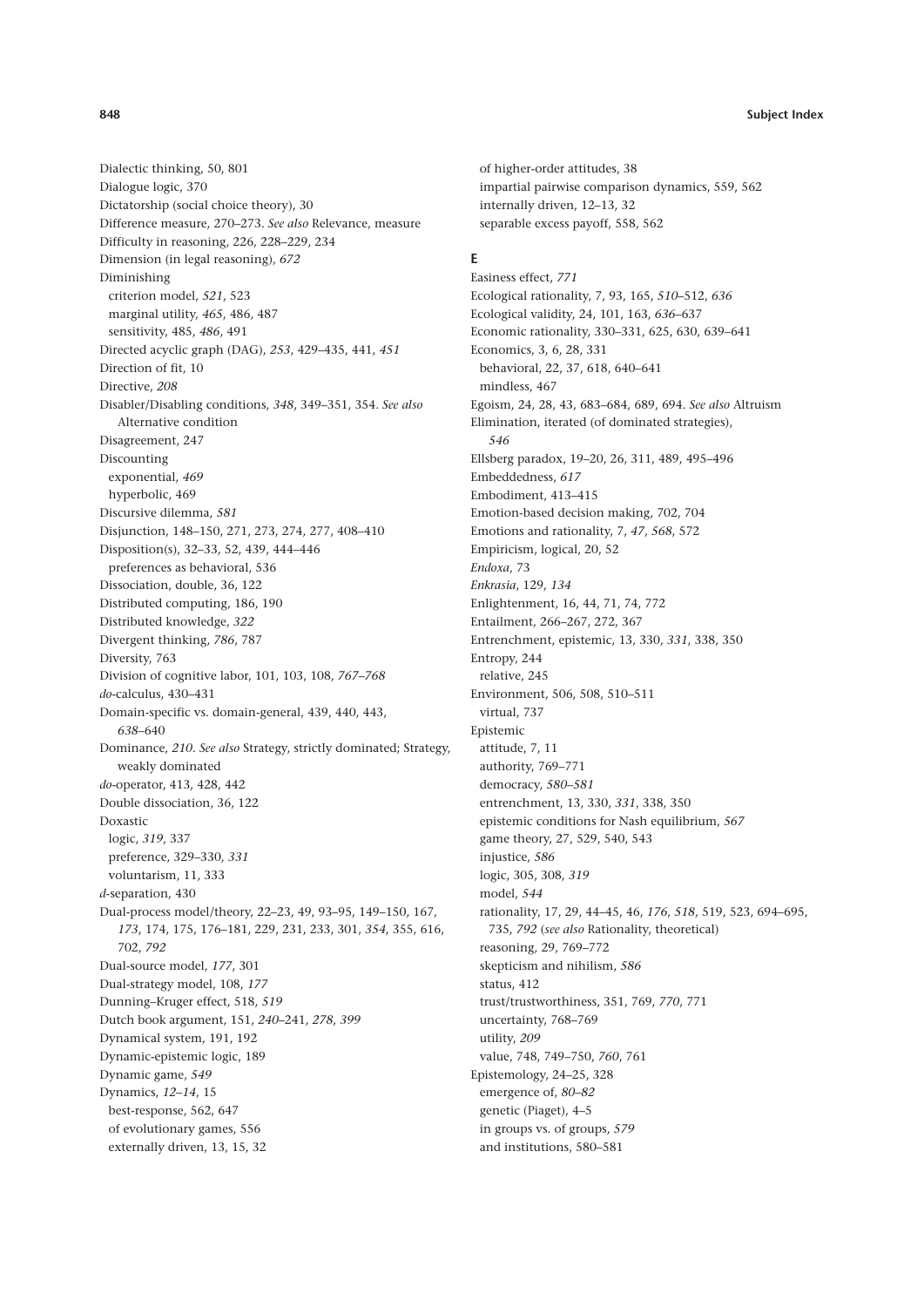moral, 705 social, 30, *579–580*, 750 of visualization, 736–741 Equation, the. *See* Conditional, probability hypothesis Equilibrium. *See* Reflective equilibrium beliefs about other players and equilibrium, 537–539, 540–541, 544, 547, 567 epistemic conditions for Nash equilibrium, 567 equilibrium selection, 553 Nash, 27–28, *532–533*, 547, 554, 613–615, 647, 690 strict Nash, *532*, 533, 539, 554 subgame-perfect, *533–535* Error(s) in cognitive theories, 5, 8, 13, 18, 22–23 in decision making, 23, 24 fundamental attribution error, 804–805 in human reasoning, 8, 13, 22–23, 738–739, 802 inverse, 801 error probability, 761–762 in syllogistic reasoning, 226, 228, 232, 234 Ethics. *See* Philosophy, moral Evaluation vs. appraisal, *210* critical, 627 phase, *488* Evidence, 131, 132, 265–274 evidence accumulation models, 491 higher-order, 247 problem of old, 268 for rationality, 570–574 weight of, 268–273, 495, *500*–501, 804 Evolution, 101 biological, 102, 633–635 cultural, 102 individual, 102 Evolutionary game (theory), 27, 43, 103, 191, 529, 541, 555, 638, *639*–641 dynamics of, 556 Evolutionary rationality, 42, 92–93, 101, 633–641 Exception, 350, 421 Exclusionary preference, 461 Executive process, 36 Expectation, 143, *333* Expected utility, 241, 273, 473–477, 486, 487, 495, 545, 636, 682 maximin-expected utility, *496* principle of maximizing, 15, 19, 27, 33, 473–482 Expected-utility theory, 427, *487*, *566*, 574, 682 risk-weighted, *466* von Neumann–Morgenstern, 465, 536–537, 682 Experienced utility, 465–466 Explanation, 152, 153–154, 715, 722 algorithmic level of, 9, 12, 15, 31, 407 (*see also* Rationality, process-oriented)

computational level of, 9, 13, 15, 31 (*see also* Rationality, output-oriented) implementational level of, 9 inference to the best, 45, 291 Explanatory depth, illusion of, *518*, 770 Exponential discounting, *469* Extensive game, 189, 190, *529–531*, 553 Externalism, mental, 132 External validity, 91–92, 434 Eye-tracking, 491

# **F**

Factivity, *321* Factor (in legal reasoning), *672*, 673–674 Faculty of reason, *72*, *74*, *75–80*, *130* Fallacy, 154, *370–371*, 372, 399 conjunction fallacy, 10, 91, 154, 273, *281*, *399* False-belief task, 39, 43, 104 Falsificationism, 5, 90, *748* Fast and frugal heuristics, 15, 93, *163–164*, 488, 489, 491, *510–512*, *572* Feedback, 804–805 Feeling of rightness (FOR), 38 Feminism, 758, 760 Feminist objectivity, 751 Feminist philosophy of science, 751 First-order logic, *204*, 633, 637–640 Fluid intelligence, *792* fMRI. *See* Functional magnetic resonance imaging Folk psychology, 741 Folk theorem, 684–685, 689 FOR. *See* Feeling of rightness Force, illocutionary, 605 Forecasting, 805 Forgetting, 246 Formalization, 277, 614, 717, 718 Formal operation phase, 90, 782 Forward induction, 539, *549* Fractionated system, 117 Framing effect, *636–637* Free choice permission, *648* Freedom of the will, 38 Free rider problem, *612* Frontal lobe, 117–124 Functionalism, 9 probabilistic, 162 Functional magnetic resonance imaging (fMRI), 35, 739–740 Fundamental attribution error, 804–805 Fuzzy measure, 306, 500

# **G**

Gamble, 312 Game dynamic, *549* dynamics of evolutionary, 556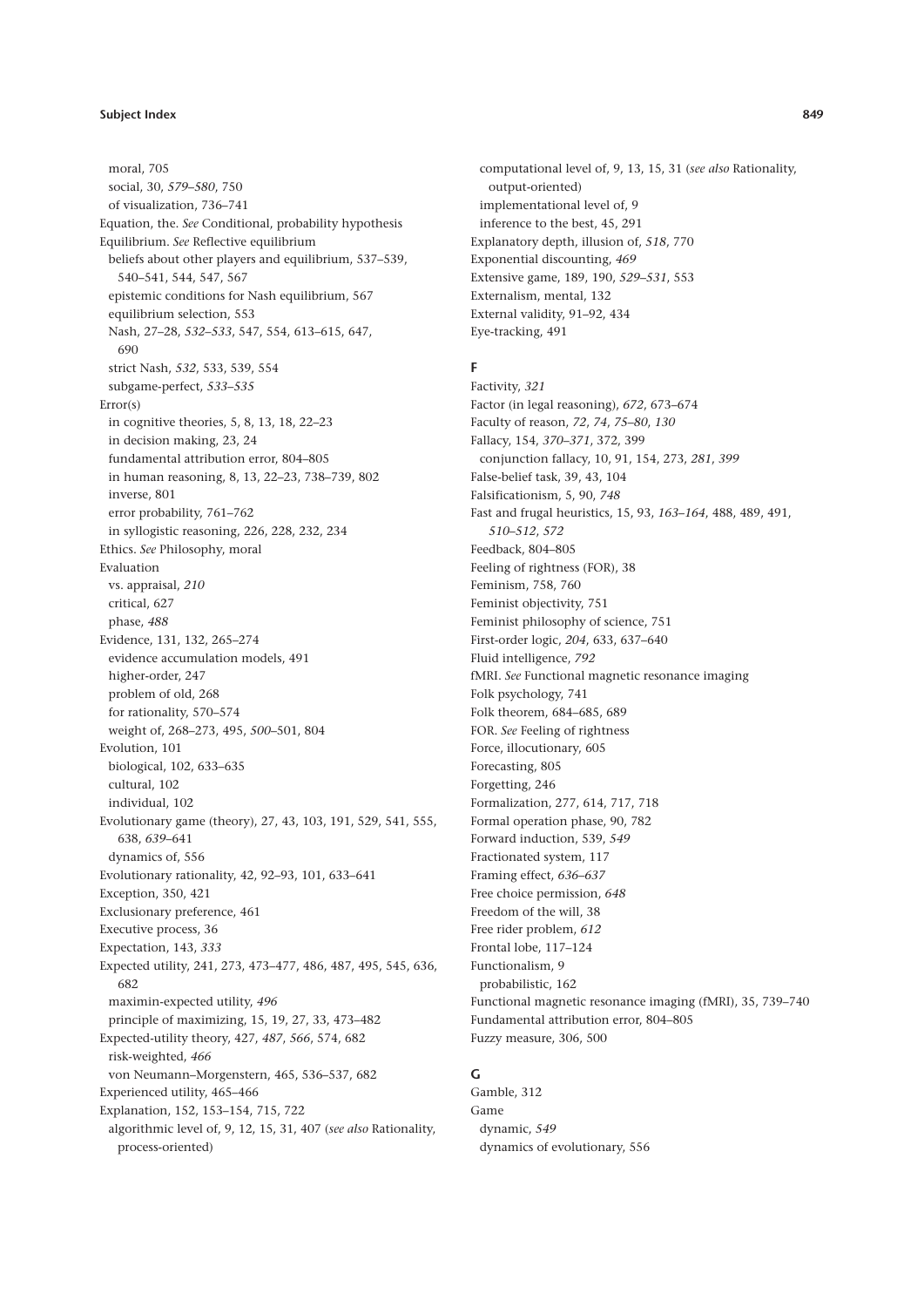Game (cont.) evolutionary, 191, 555 extensive, 189, 190, *529–531*, 553 logic of, 189 game tree, *529–531* graph game, 190 Game theory, 27, 28, 43, 148, 647, 648, 685–686, 690 applied, *535*–541, 638, *639*–641, 675–676 Bayesian, 27, 532 behavioral, 529, 541, *568*, 620 classical, 27, *529* cooperative, *27*, 529, 540, 685–686, 690 epistemic, 27, 529, 540, 543 evolutionary, 27, 43, 103, 529, 541, 638, *639*–641 experiments on, 28, 43, 615, 616, 619, 620 limited attention in, *570* non-cooperative, *27*, 529, 540–541, 613 problems of, 28 psychological, *568*, 572 rationality in, 529, 535–539, 541, *567* Generosity, 640–641 Global workspace, 33, 40 Good, collective, *612*, 613–615 Graduated and reciprocated initiatives in tension reduction (GRIT), 43 Graph game, 190 Graphoid axioms, 254 Great rationality debate, 93, 791, *798* Gricean account of communication, 29, 45, 601–603 GRIT. *See* Graduated and reciprocated initiatives in tension reduction Ground, 369. *See also* Reasons Group agent/agency, 29, 579, 594, 596–597 group size effect, 612, *613*, 614, 615, 620 objectivity, 751 rationality, *580*, 585, 628, 749–751 (*see also* Rationality,

### **H**

collective; Rationality, social)

Hedged hypothesis, *761*, 762 Hedonism, 48 Hedonistic utility, 466 Heuristics, 6–7, 106, 109, *159*, 488, 489, 491, 509–512 availability, *160*, 161 and biases, 6–7, 90–92, *159*, 176, *509–510*, *572*, *792* fast and frugal, 15, 93, *163–164*, 488, 489, 491, *510–512*, *572* recognition, *164* representativeness, *160*, 805 satisficing, 6, 34, *508* simulation, *161* in syllogistic reasoning, 228–234 take-the-best, *165* Hidden-profile paradigm, 30 Higher-order attitude, 38–39. *See also* Metacognition

Homo economicus, 616, 630, *640*–641 *Homo sapiens*, 1, 35 Human reasoning, 102, 104, 106–107, 277, 279, 282, 347, 736–741. *See also* Bayesian, rationality; Belief, bias; Conditionals; Counterfactual, in human reasoning; Dual-process model/theory; Heuristics; Mental models (theory); Reasoning, temporal; Spatial, reasoning; Syllogistic reasoning; Visualization Humeanism (concerning reasons for action), *694–695* Hume's Principle, 45. *See also* Is–ought (inference) Hyperbolic discounting, 469 Hyperproof, 737 Hypothesis confirmation, 268–269 hedged, *761*, 762 testing, 90, 92, 153, 639, 747–748 Hypothetical thinking, 295, 406 Hypothetico-deductive method, 5 Hypothetico-deductive model of confirmation, *747–748*

# **I**

Iconicity, 148, 151, 230–231, 736, 737 Idealization, 246–247, *368–369* Identifiability (of a causal query), 430–431 If. *See* Conditionals Ignorance, *319* meta-ignorance, 518 Illocutionary, *605*, 606 act, 605 force, 605 Illusion cognitive, 162, 166 of explanatory depth, *518*, 770 Illusory inferences, 150, 152, 155 Imagery, *735*, 736–741 debate, 738 visual mental, 36, 736–741 Imagination, 41, 405, 735–741 Imaging (vs. conditionalization), 428 Impartial pairwise comparison dynamics, 559, 562 Imperative categorical, 9, 27, 45–46, 48, *79*, 80 hypothetical, *79* Implementational level of explanation, 9 Implication. *See* Conditionals material, 52, 216, 216, 218, 222 paradox of material, 20, *278* Implicature, conversational, 45 Implicit rationality, *781* Impossibility theorem, 30, 582 Imprecise probability, 20, 246, 281, 312–313, *496* Incentive, 584–585, 683–685 Incompleteness theorem, 31, 33 Incomplete preferences, 497–*498*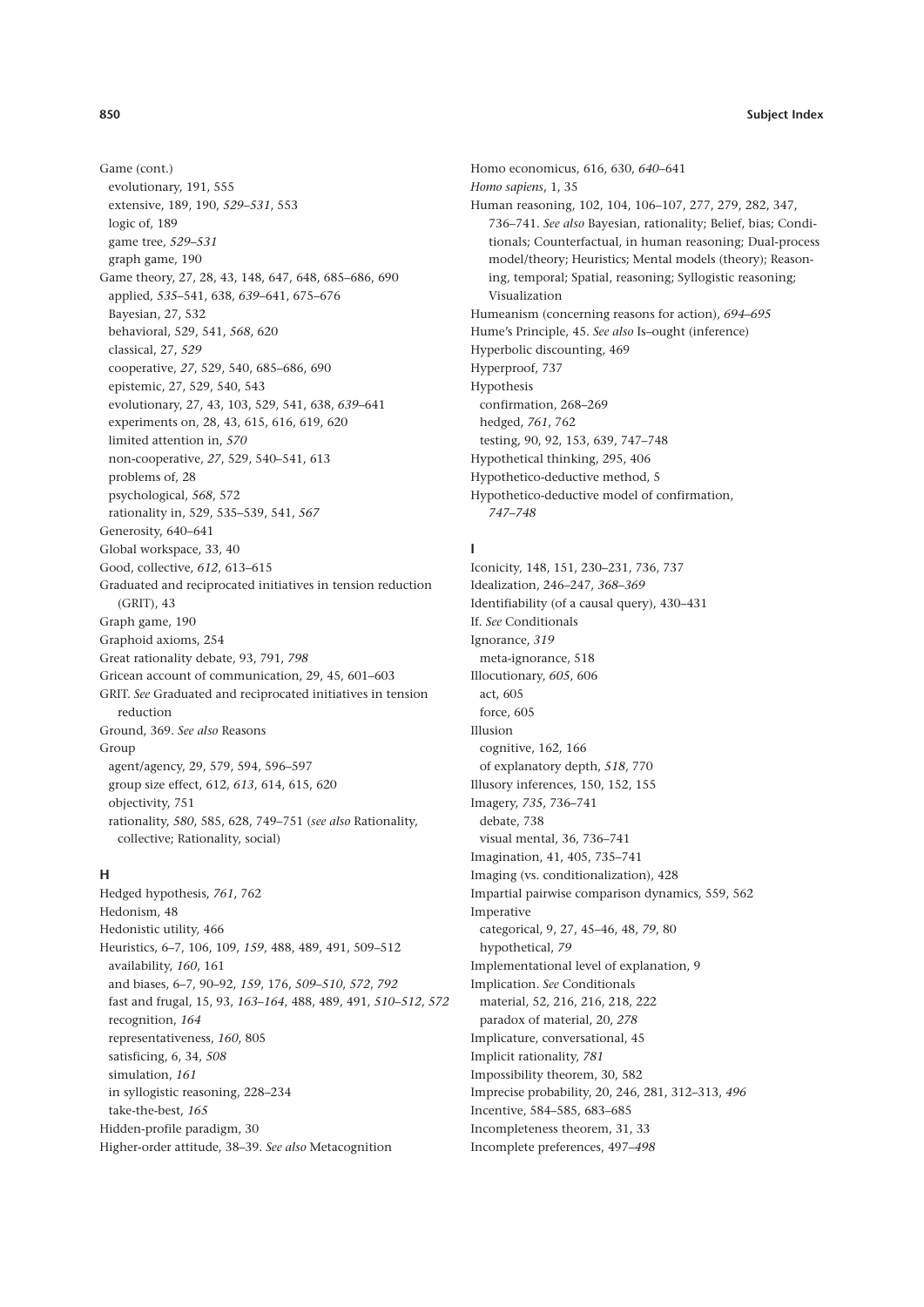Inconsistency, 327, 329–330, 333, 347, 351–352, 353. *See also* **Consistency** detection, 116–117, 122–123, 153–154 time inconsistency, *571* Independence, 328, 340, 342, 430. *See also* Irrelevance conditional, *254*, 267, 340, 430–431 of votes, *583–584* Indeterminacy indeterminacy effect in spatial reasoning, 728 tolerance, 122 Indicative conditional, 266, 273, 279, 381, 405–410 Indifference Principle, *243* Individual differences, 363–364, 739 in syllogistic reasoning, 226, 228–234 Individualism, methodological, 601, *611* Individual rationality, *26*, 27, 580, 585, 591–592, 747–748 Inducement and advice conditional, *653* Induction, 13, 102, 106, 117–118, 152–153, 720 backward, 479, *534–535*, 538, 549, 639 forward, 539, *550* meta-induction, 107–108 Inductive reasoning, 107, 152–153, 289–290 Inductive risk, *761* Inference, 21, 117–124, 162, 348–351, 355, 367, *368–369*, 717–720. *See also* Logic; Reasoning Bayesian, 94, *450* to the best explanation, 45, 291 causal, 279, 411, 413, 439–446, *451* centering, *399–400* diagnostic, 443, *450* generation, 117, 119–120, 123–124 is–ought, 18, 24, 26, 45, *654* (*see also* Naturalistic fallacy; Ought) nonmonotonic, 153–154, 333, 649 schema, 216–221, 222 transitive, 118–122 Inferentialism, *299* Inferential-role semantics, 45, 216, 219 Informal logic, *371–372*, 718 Informal reasoning, *371–372*, 770 Information, 186, 187, 440, 441 flow in games, 537 gain, 333, 652 loss, 246, 327, 333 Informative (as a communicative attempt), *602*, 606 Institution, 584–585, 612, 615, 618, 620 Instruction, 350 Instrumentalism, *76–77*, *682*–687, 689. *See also* Imperative, hypothetical; Instrumental rationality about practical reasons, *76–77*, 78, 79, 82, 686, 690 Instrumental rationality, 8–9, 27, 45–46, 48, *76–79*, 87, 92, *175*, 473, 601, *682*–687, 689, 748, *792*. *See also* Instrumentalism Integrity, practical, 628

Intelligence, 37–38, *792* artificial (*see* Artificial intelligence) crystallized, *792* fluid, *792* and rationality, 37, 38, 94, *791*, *792* Intention, 138, *139*, *601* Intentionality, collective, 597–598, 609 Intentional object, 14, 52 Intentional reasoning, 105 Interpersonal preference combination, 468 Interpretation, *203*, *205*, 277–282, 662 legal, 662, 669–674 Interval calculus (Allen), 726 Interventionism, 391 Intrapersonal preference combination, 468 Introspection and visual mental imagery, 737, 741 problems of, 42 positive and negative (in doxastic logic), *320 Intuitio* (*noûs*), 71–75. See also *Demonstratio* (*apodeixis*); System 1 Intuition, 74, 94, 95, 176, 507. *See also* Dual-process model/ theory in reasoning with diagrams, 715, 716, 720 moral, 701, 702, 704–706 normative, 21, 25 Intuitionism, social, 704 Inverse error, 801 Irrelevance, 266–273. *See also* Independence; Relevance Is–ought (inference), 18, 24, 26, 45, 71, 74–82, 654. *See also* Descriptive–normative divide; Naturalistic fallacy; Ought Iterated elimination (of dominated strategies), *546*

# **J**

Jeffrey conditioning/conditionalization, *245*, 287, 344, *401* Jeffrey truth table, *398* Judgment, 23–24, 337, 801, 802–803 aggregation, *581*, 594–595 confidence judgment, 38, 306–307 and decision making, 10, 23, 30 (*see also* Decision theory) moral (*see* Moral judgment) social, 23, 581–583, 802 under uncertainty, 636–637, 640–641 Jury theorems, *583–584* Justification, 10, 16, 25, 328 context of, 82, 747, *758*, 759, 761 epistemic vs. non-epistemic, 16, *320*

# **K**

Kemeny–Oppenheim measure of relevance, 270–271, 274 Knowability, *323* Knowledge, 16–17, 39–40, 52, 137–138, 188, 189, 349, 439–444. *See also* Belief; Logic, epistemic background knowledge, 23, *319*, 320, 349–351, 767–769 change of, *322*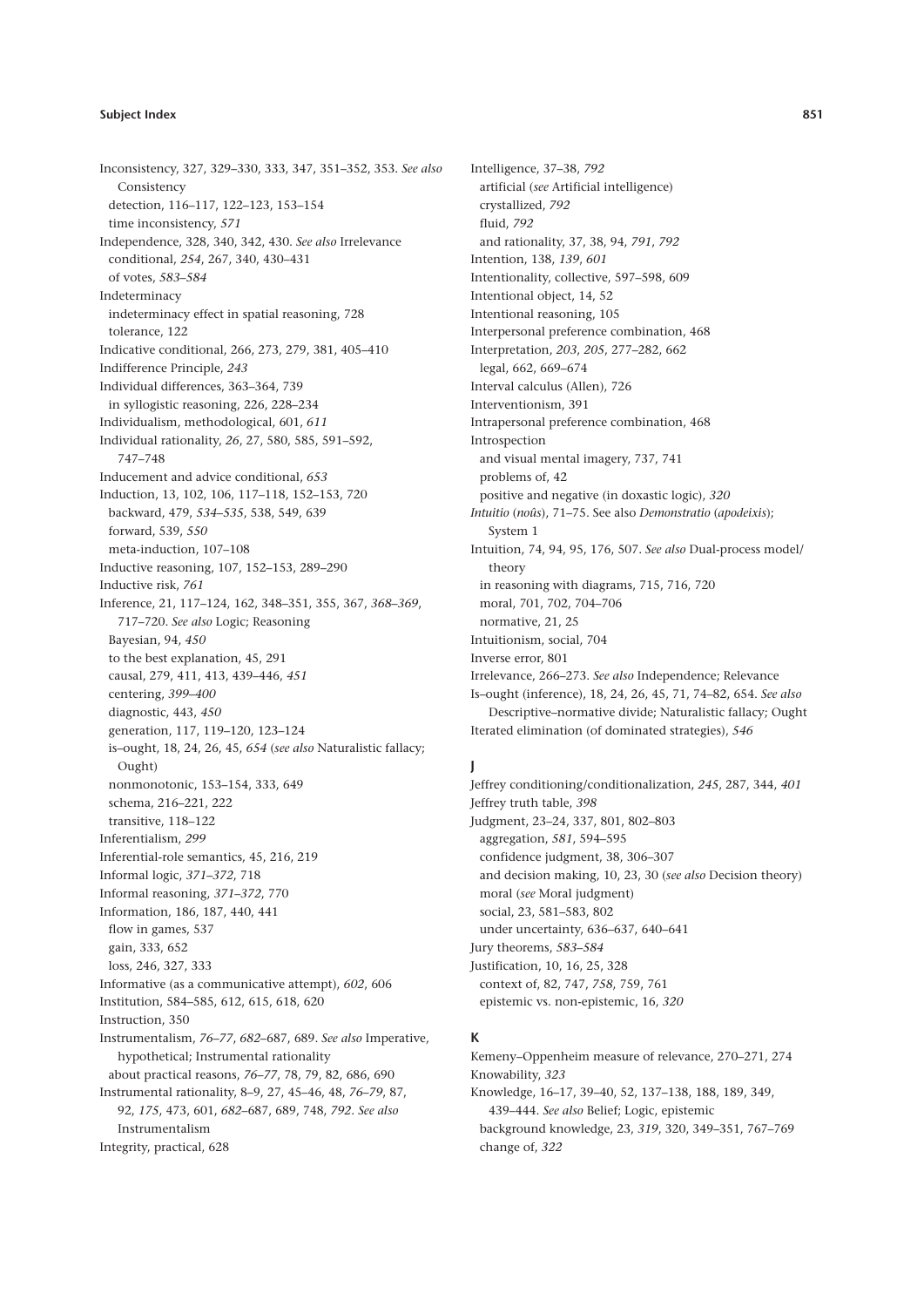Knowledge (cont.) collective or group, 580 common, *321*, 540, *603* common knowledge, relativized, *322* distributed, *322* knowledge base, 46 knowledge level of explanation, 31 moral, 696 prior belief and, 23, 37, 347, 349–350, 440, 443, 771 reasoning about knowledge in games, 540–541 representation, 341 resolution of distributed, *323* world knowledge, 285–286, 292, 767 Kullback–Leibler divergence, 256

## **L**

Labor-in-vain effect, *521*, 523 Language, 1, 31–32, 40–41, 42–43, 45–46 of thought, 217 Law case law, 373, 662 civil, 661–662 criminal, 662, 664 pure theory of, 659 rule of, 662–663 Law of large numbers, 473–474, 804 likelihood, 271, 274 small numbers, 161 structural counterfactuals, 430 structural independence, 430 Learning. *See* Machine learning Bayesian, 443, 706 rational, 705 Legal argumentation, 48, 373, 659, 661–666, 669–676 interpretation, 662, 669–674 logic, 659–666 proof, 674, 675 reasoning, 48, 661–666, *669*, 670 Lens model, 23–24, 162–163 Less is more, 164, 511 Level of explanation algorithmic, 9, 12, 15, 31, 407 (*see also* Rationality, process-oriented) computational, 9, 13, 15, 31 (*see also* Rationality, output-oriented) implementational, 9 knowledge level of explanation, 31 mechanistic, 31 reason-based, 31 symbol level of explanation, 31 Lewis-style conditional, 386, *397*, 427–428 Lexicographic strategy, *165* Liability, strict, 134

Liberal paradox, 28 Likelihood, 313–314 law of, 271, 274 likelihood ratio, 269–274 (*see also* Relevance, measure) Limitation, cognitive, 162, 489, 505–506, 509, 636 Limited search, 491, 508–509 Linda problem, 10, 91. *See also* Conjunction fallacy Literacy, scientific, 768–769 Lobe, 117–124. *See also* Brain; Cortex frontal, 117–124 parietal, 117–124 temporal, 118–119, 121 Lockean thesis, 12, 211 Logic, 4, 18–19, 20, 72, 73, 78–82, 83, 115, 117–124, 147–150, 153, 185, *202*, 285–286, 327–331, *328*, 715–720, 736, 801–802. *See also* Inference; Psychologism; Anti-psychologism; Reasoning conditional, 20, 381, 406, 636–640 connexive, *278–280* counterfactual, 429 default, 13, 20, 333 deontic, 639–640, *645*, 646, 647, 648, 649, *651* dialogue logic, 370 doxastic, *319*, 337 dynamic-epistemic, 189 dynamic logic of belief revision, 189 epistemic, 305, 308, *319* first-order, *204*, 633, 637–640 of games, 189 inductive, 19 informal, *371–372*, 718 intensional, 38 legal, 659–666 mental, 88, 216, 223, 279 modal, 20, 38, *319*, *645*–646 natural, 21, 215–220, 224, 782 naturalized, 371 nonmonotonic, 13, 20, 333, 649, 670, 671, 675 possibilistic, 309 predicate logic, 224 probability logic, 33, 108, *277*–282, 399 programming, 20 propositional, 4, 20, *202*, 277 (*see also* Logic, sentential) sentential, 722 (*see also* Logic, propositional) temporal, *647*–648 Logical connective, *202*, 277 consequence, *203*, *205*, *367*, 381, 715, 717 empiricism, 20, 52 proof, 13, 33, 715–722 reasoning, 5, 8, 13, 24, 35, 47, 277, 381, 396, *399*, 637–640, 782, 784–787 validity, *147*, 149, *203*, *205*, 225, *278*, 279–281, 362, 381, 406–407, 720 Logicism, 4, 81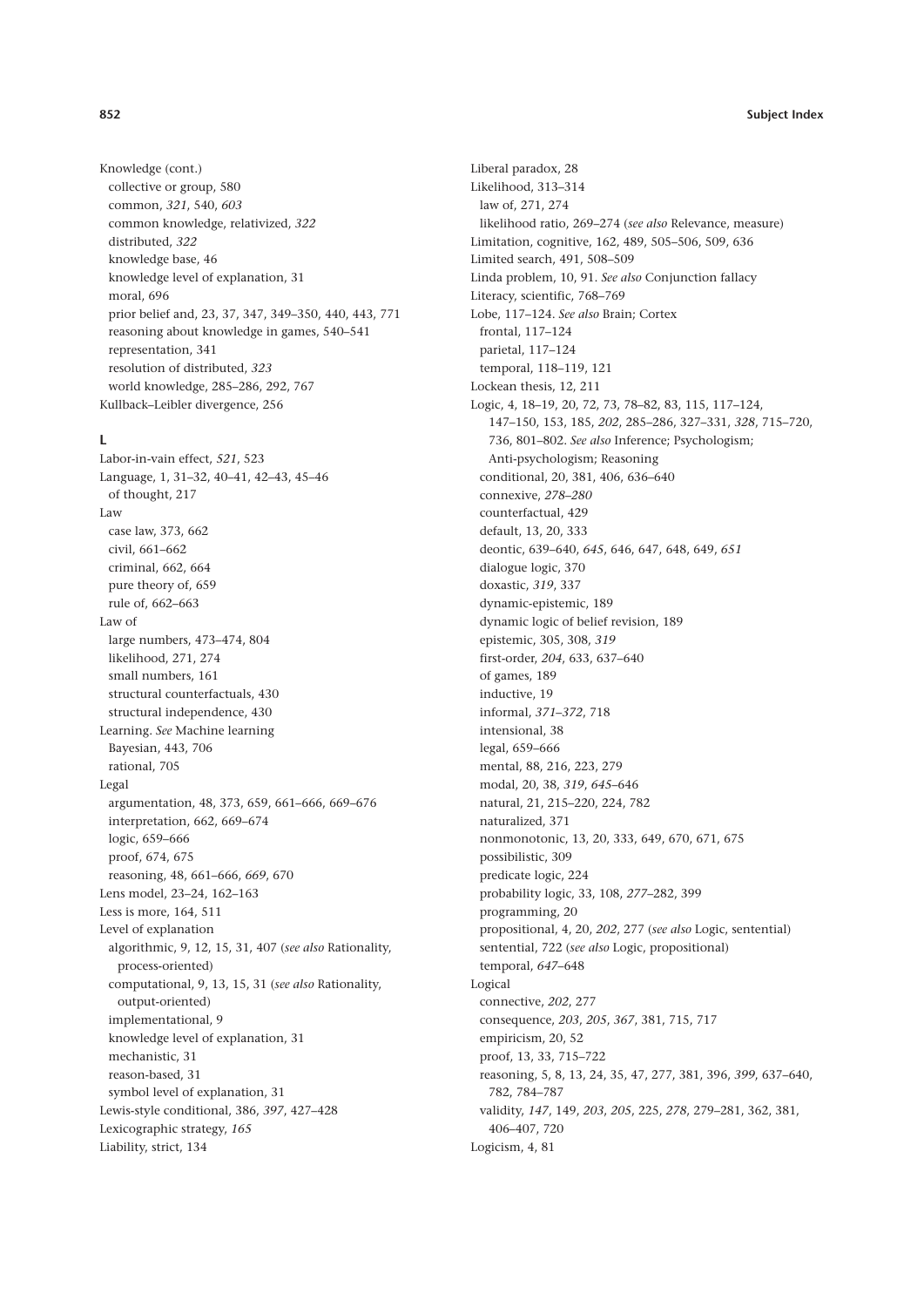Log-likelihood ratio, 269–274 *Logos*, 3, 71, *72*, 74, 82. See also *Noûs* Long-term memory, 21, 33, 39–40, 354 Long-term planning, *628* Loss aversion, 485, *486*, 488, 491, 636, 637, 802 Lottery paradox, 305, 308, 338

#### **M**

Machine learning, 46, 192, 193, 440, 443. *See also* Artificial intelligence Macro-conditions, *612*, 613–615, 617 Macro-level, *611*, 613–620 Macro-outcomes, *612*, 613–620 Magical thinking, 153 Majority voting rule, *581*, 582, 595–596 Markov condition, 105, 444, *452* parental, *254* Marr's levels of analysis. *See* Level of explanation Massive modularity, 93 Material conditional/implication, 52, 216, 216, 218, 222 Maximin-expected utility, *496* Maximization, 682, 683, 685, 686, 687 constrained, 593, 685, 690 Meaning, 11, 14, 51, 295, 296. *See also* Semantics linguistic, 604–605 regular, *603* speaker's, *602–603* Measure confidence measure, 306–307 difference measure, 270–273 fuzzy, 306, 500 Kemeny–Oppenheim measure of relevance, 270–271, 274 necessity measure, 307 plausibility measure, 500 possibility measure, 307 relevance measure, 268–274 (*see also* Likelihood, ratio; Relevance, quotient) Z measure of relevance, 270–271, 274 Mechanistic level of explanation, 31 Mediation analysis, 432 Meliorism, *798* Memory, *39–40*, 349 capacity of, 39 declarative, 215–216 episodic, 40 game theory and, 537 long-term, 21, 33, 39–40, 354 semantic, 39 short-term, 39 (*see also* Memory, working) visuospatial, 740 working, 21, 33, 39–40, 94–95, 150 Mental effort, 728, 731 externalism, 132

imagery, *735*, 736–741 logic, 88, 216, 223, 279 proof, 21, 22 rule, 228, 279 Mental models (theory), 5, 12, 22, 40, 88–89, 93, 95, *148*–156, 221–223, 229–233, 279, 298, *352*, 353, 406–415, 728, 738–740 and visual imagery (*see* Mental, imagery; Visual, impedance effect; Visual, reasoning) in human development, 784, 785 in human belief revision, 353 in counterfactual reasoning, 410–414 in conditional reasoning, 406–410 preferred mental models, 22, *352*, 740 in spatial reasoning, 105, 352, 715–722, 725–731, 738–740 in syllogistic reasoning, 88, 225–234 in temporal reasoning, 726, 728 Mental state conscious, 23, 32–33, 40, 42 occurrent vs. dispositional, 32–33, 40 Metaanalysis of reasoning, 225–227, 229, 232 ignorance, 518 induction, 107–108 reasoning, 517–523 Metacognition, 38–39, *517*–523. *See also* Higher-order attitude monitoring and control in, 38, *517*, 518, 519, 523 Metalogical development, *779*, 780 Metaphysics, 71, 73, 74, 75*,* 78–79, 80–81, 82 Method of decreasing abstraction, *614* Methodological individualism, 601, *611* Micro-conditions, *612*, 613–615 Micro-level, *611*, 612–618, 620 Micro–macro diagram, *611–612*, 613, 618 Micro–macro models, *611–612*, 614–619 Micro-outcomes, *612*, 614, 617 Middle-range theories, 615 Mindless economics, 467 Minimal (epistemic) change, 153, 330, 332, 350 Minimal morality, 687, 690 Miserliness, cognitive, 517, *520*, 521, 522, 523 Mixed strategy, *531*–533, 534, 539, 554, 613–615, 619 Modal logic, 20, 38, *319*, *645*–646 Model(s) Bayesian, 255, *451* causal, 371, 374, 413, 439–444, *451*, 702 cognitive, 491, 730 computational, 740 diminishing-criterion, *521*, 523 epistemic, *544* mechanistic, 31 mental (*see* Mental models (theory)) model-based reasoning, 147–156, 703 model-building, 611, 614 parallel constraint satisfaction, 491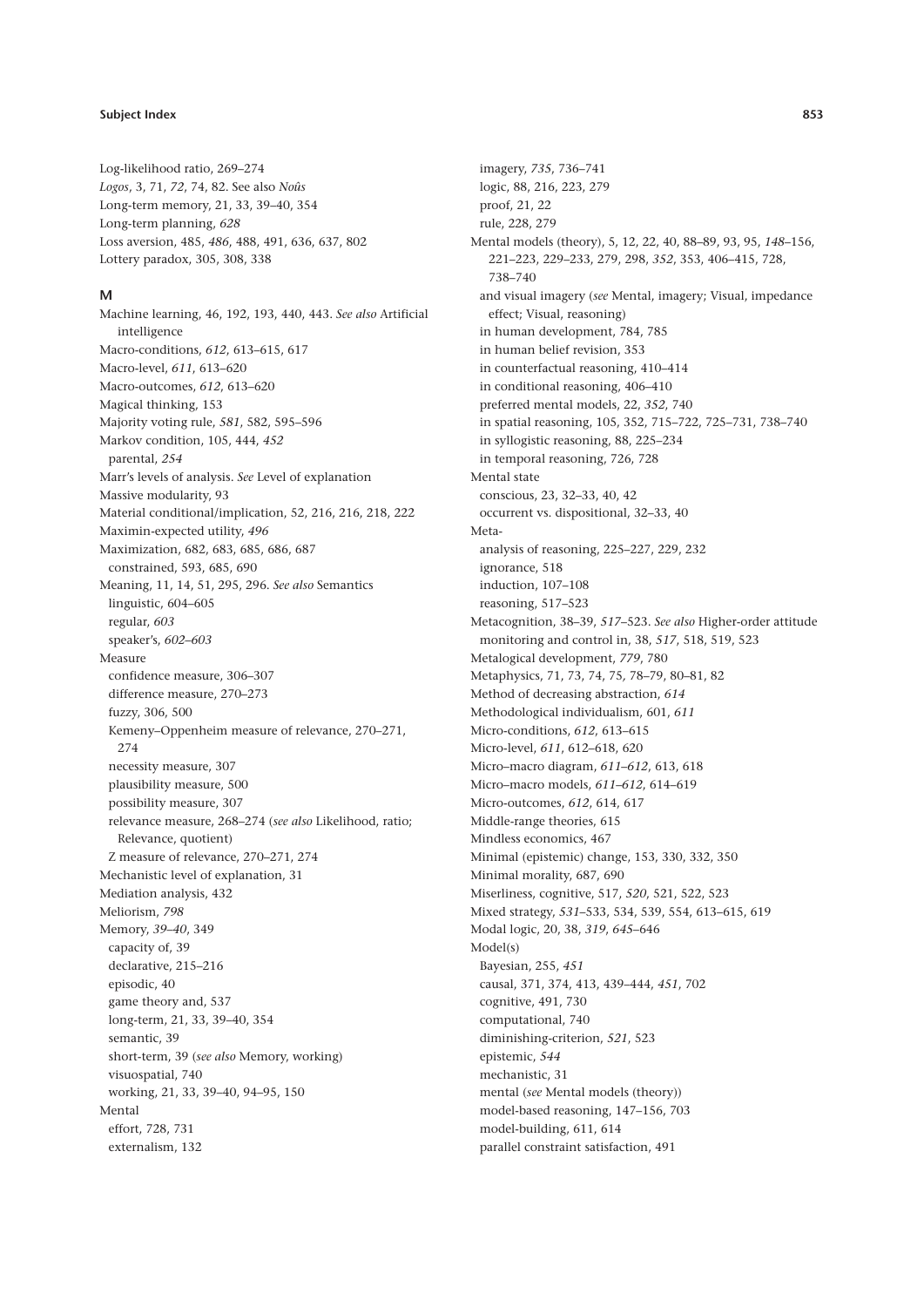Model(s) (cont.) perfect market model, 617–619 population model, 556, 561 preferential, 341 rational, *453* of rationality, 507, 512, 747–751 reason-based, 31 structural causal (SCM), 390, 427–436 Model-free reasoning, 703 Model theory (mathematical), *204*. *See also* Mental models (theory) Modularity, massive, 93 Modus ponens (MP), 216, 219, 222, 279, 281, 282, *296*, 343, *348*, 349, 382, *405–406*, 637 probabilistic, *281* Modus tollens (MT), *296*, 343, *348*, 349, 388, *406*, 637–639 Money-pump argument, *462*, 477–479 Monitoring and control in metacognition, 38, *517*, 518, 519, 523 Moore sentence, *322* Moral dumbfounding, 704 epistemology, 705 grammar, universal, 702 judgment (*see* Moral judgment) knowledge, 696 machine project, 49 philosophy, 71, 75–80, 82 rationalism, *685*, 690, 695, 698–700 reasons, 693–700 sentiment, 682–683, 689 Morality, 9, 16, 30, 48–49, 132–133, 648–649, 681–690, 693–700, 701 and blameworthiness, 696–697 and impartiality, 693, 695, 700 minimal, 687, 690 Moral judgment descriptive theories of, 701 prescriptive theories of, 701 Motivated reasoning, *771–772* Motivating reasons, *129*, 130 Mouselab, 490 MP. *See* Modus ponens mReasoner, 230–233 MT. *See* Modus tollens Multi-agent system, 190 Multiple priors, *496*–500 realizability, 35 systems, 117, 123–124 Myth theory, 133–134

#### **N**

Nash equilibrium, 27–28, *532–533*, 547, 554, 613–615, 647, 690 strict, *532*, 533, 539, 554

Natural deduction, *203*, *206* frequency, *636* logic, 21, 215–220, 224, 782 selection, 42, 633–635, 637, 639, 641 Naturalism, biological, 9 Naturalistic fallacy, 24, 53, 654, 655. *See also* Is–ought (inference) Naturalized logic, 371 Necessity, 349–350. *See also* Plausibility; Possibility; Probability measure, 307 Neo-Kantianism, *80–81* Network (of agents), 612, 615, 617–619 Bayesian, 12, 253–263, 340, 390, 439–444, *451*, 675 social, 191, 192 Neuroimaging, 118–123. *See also* Brain, imaging; Functional magnetic resonance imaging Neuropsychology, 117–118, 120–123 Neutrality (of science), 757, 758 Newcomb's problem, 479–480, 537, 540 New paradigm psychology of reasoning, 6, 9, 12, 33, 87, 89, 91, 93, 95, *279*, 285 No-Alternatives Argument, *260*–261 Non-Bayesian belief representation, 496, 500–501 Non-Bayesian decision model, 496–497, 500–502 Non-cooperative game theory, *27*, 529, 540–541, 613. *See also* Game theory, cooperative Nonepistemic value, 748, 760, 761 Non-linear probability weighting, 485, *486*, 488, 491 Nonmonotonic inference, 153–154, 333, 649 logic, 13, 20, 333, 649, 670, 671, 675 reasoning, 8, 13, 20, 23, 153–154, 277, 279, *280*, 281, *333*, 341, 342, *347*, 348, 367, 649, 670, 671, 675 No-Reason-For Argument, *261*–262 Norm, 18, 645, 647, 648 alternative, 91 scientific, 44 Normal science, *749* Normative conflict, *648*–649 criterion, 166 rationality, *77–80*, 101, 176, 372–373, 406–407, 518, 520, 521, 522, 523, *633–635*, 651, 767, 772–773 reasoning, 25–26, 337, 406–407, 767, 805 reasons, *129*, 130, 686, 687, 690 rule, 651, 655 system, 327 thinking, 89, 91–95, 801, 804, 805 Normative theory/theorizing, 17, 18–21, 24–26, 33–34, 45, 50, 487, 488, *633–635*, 636–640 autonomy of, 25 defeasible, 25–26, 45 empirical vs. genuine, *18*, 25, 439, 440 methodology of, 20–21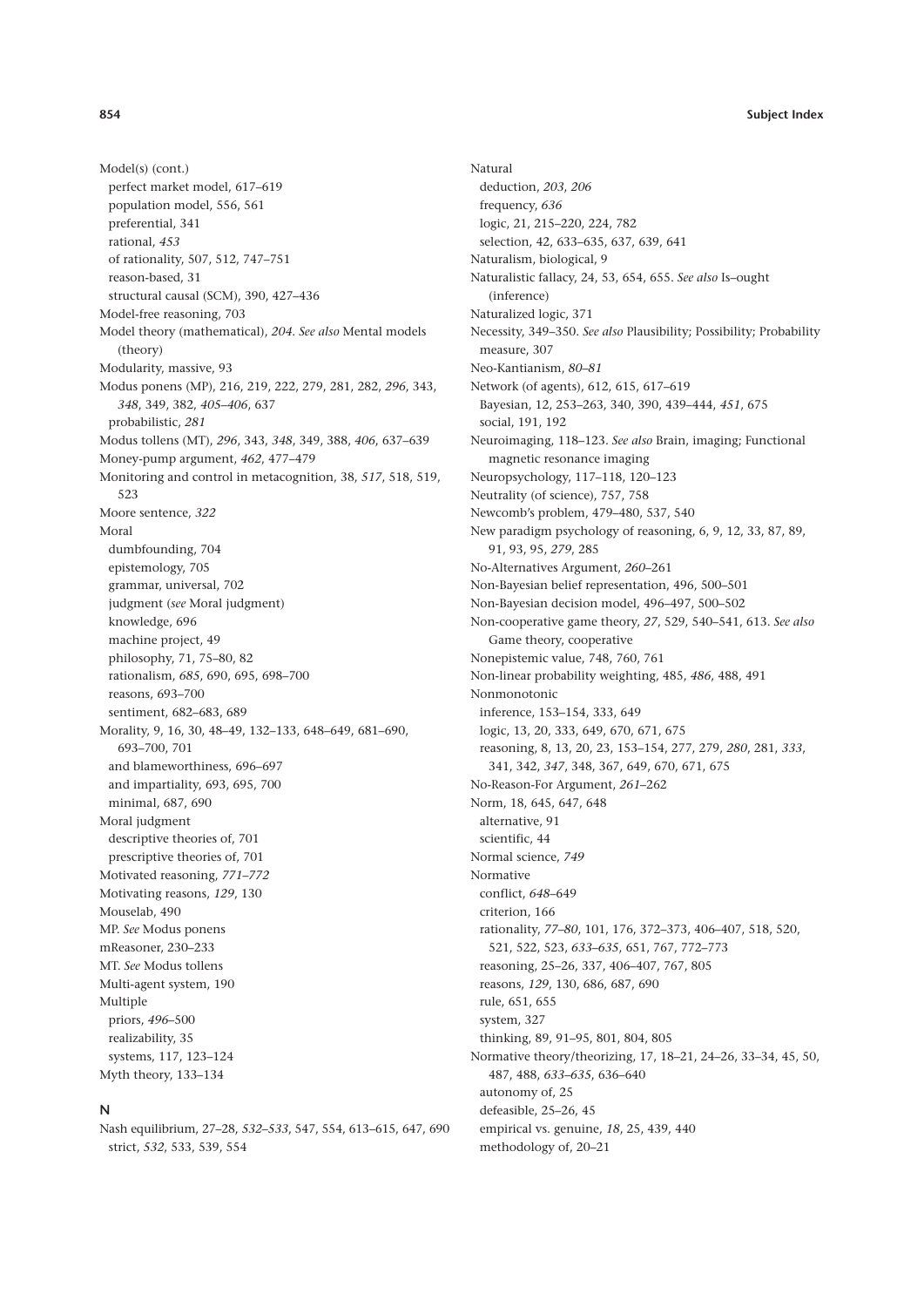Normativity, 44–45, *129*, *368–369*, 373. *See also* Normative theory/theorizing *Noûs*, 71, 72–74. See also *Logos*

### **O**

Object, intentional, 14, 52 Objective chance, *240*. *See also* Probability, physical Objectivity feminist, *751* group, 751 scientific, 747, 750, 751 social, 763 Obligation, 645, *646*, 647, 648, 649 contrary-to-duty, *648* Occam's razor, 45 Operation, formal, 90, 782 Operational parsimony, 730 Opinion pooling, *582* Optimization, 507 under constraints, *508–509* Organization, 618, 619 of science, 751, 752 Other-regarding preference, 616, 617. *See also* Altruism Ought, 129–132, 645, *646*, 647, 648, 649. *See also* Is–ought (inference) Output-oriented rationality, 10, 31–34 Overconfidence, 518, 519, 523, 770. *See also* Confidence Overt paradigm, *348*

## **P**

Panglossianism, 91, *798* Paradigm, *749*, 750 covert (in psychological experiments), *348* hidden-profile, 30 new paradigm of the psychology of reasoning, 6, 9, 12, 33, 87, 89, 91, 93, 95, *279*, 285 overt (in psychological experiments), *348* Paradox Allais, 480–481, *570* Condorcet, 463 confirmation paradox, 148–149 Ellsberg, 19–20, 26, 311, 489, 495–496 liberal, 28 lottery, 305, 308, 338 of the material conditional, 20, *278* preface, 208, 338 Raven, 271–272 Simpson's, 267 St. Petersburg, 481, 487 of value, 470 Parallel constraint satisfaction models, 491 Parental Markov condition, *254* Parietal lobe, 117–124 Parsimony, operational, 730 Pasadena puzzle, 481–482

Patient studies, 36–37, 46–47 PD. *See* Prisoner's dilemma Peer review in publication processes, 752–753 Perfect attention, *568*, *569* Perfect market model, 617–619 Performance vs. competence, 1, 23, 25 Permission, 150, *648* free choice permission, *648* Permissivism (concerning doxastic states), *245* Perspectivism, 50 Persuasion, 290. *See also* Argumentation Philosophical psychology, 2 Philosophy analytic vs. continental, 49–50 Chinese, 49, 802 moral, 71, 75–80, 82 practical, 71, 72, *75–80* theoretical, 71, 72, *78–80* Physical probability in game theory, 535, 536–537, 539 Piagetian theory, 782 Planning, long-term, *628* Plausibility, 328, *330*, 331–332. *See also* Belief; Necessity; Possibility; Probability measure, 500 (*see also* Fuzzy measure) Pleasure, 682–684, 689 Policy decision, 757, 761 Popper–Kuhn controversy, 5, 26, 45 Population dynamics, 556 Population model, 556, 561 Positive monotone transformation, *464* Positivism controversy, 44 Possibilistic logic, 309 Possibility, 147–150, 156, 230–233, 406. *See also* Necessity; Plausibility measure, 307 qualitative possibility theory, 308 quantitative possibility theory, 313 theory, 20, 280, 307, 328, 341, 342 Possible world, 384, 428 Possible-worlds semantics, 331–332, 384, *646* Potential surprise, functions of, 307, 341 Practical deliberation, 693–700 integrity, 628 reasoning, 15, *75–80*, 674 reasons, 686, 687, 688–689, 690 (*see also* Reasons for action) Pragma-dialectics, 362–363, *372–373* Pragmatic argument, 477–479 rationality, 518, 520, 523 reasoning schema, *652* Pragmatics, 222, 281, 292, 604–605 conversational, *653* social, 653, 655 Pragmatism, 141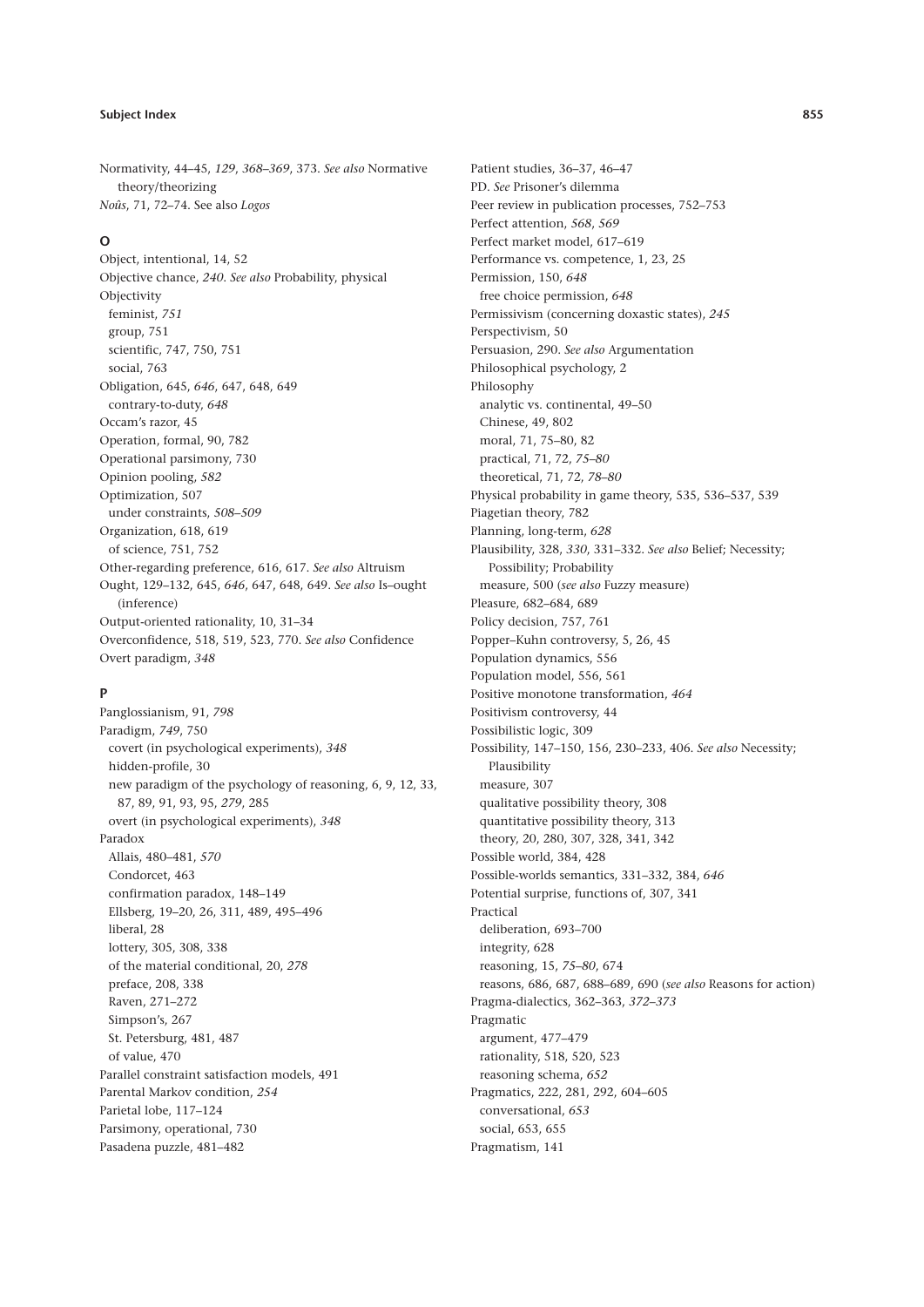Precedential constraint, *673* Preconditions of rationality cognitive, 37–42 cortical, 35–37 evolutionary, 42–43 social, 42–43 Predicate–argument structure, 216, 217, 222 Predicate logic, 224 Prediction, 443, 511–512, 802 Predictive ability, *488*, 489 Preface paradox, *208*, 338 Preference(s), 15, 421–422. *See also* Desire aggregation, 582, 595–596 all-inclusive, 536, 540 change, 189, *468* combination, interpersonal/intrapersonal, 468 combinative, 461 conditional, 470 continuity, *464* doxastic, 329–330, *330* endogenous change of, 16 exclusionary, 461 in games, 536–537, 540 incomplete, 497–*498* joint, 28 other-regarding, 616, 617 (*see also* Altruism) preference effect, 728 revealed, 15, *467* revealed preference approach, 536 reversal, 469, *570* self-regarding, 616, 617 (*see also* Egoism) self-regarding preference and rationality, *568* source preference, *502* Preferential model, 341 Preferred mental model, 22, *352*, 740 Prerogative, 686–687, 690 Presumption, 373, 674, *675* Principal Principle, *243* Principle of maximizing expected utility, 15, 19, 27, 33, 473–482 Prior beliefs and knowledge, 23, 37, 347, 349–350, 440, 443, 771 Priors, multiple, *496*–500 Prisoner's dilemma (PD), 27–28, 532, 533, *591–592*, 615, *626*, 640, 685, 690. *See also* Trap of prudence Pro-attitude, *14* Probabilism, *240*. *See also* Bayesianism Probabilistic coherence, *278*–281, 286–287 functionalism, 162 modus ponens, *281* Representation Model, 288–289 theory, *353*, 354, 406 (*see also* Bayesianism) truth-table task, *279* validity (p-validity), *150*, 389, *399*, *409*

Probabilistically noninformative argument, *278*, 279–281 Probability, 12, 19, 140, 143, 150–152, 154, 192, 193, 239–248, 295, 305–306, 353–354, 395–396, 440, 441, 442, 443, 636, 640–641. *See also* Chance; Necessity; Plausibility; Possibility Baconian, 307, 341 Bayesian, 106, 310, 406–409, 636, 641 big-stepped, 308 conditional, 108, *239*, 265–274, *278–279*, *296*, 308, *353*, 354, 389, 407–409, 441, 442, 582, *636*, 640–641 conditional probability hypothesis, *95*, *286*, *296*–300, 302, *353*, *395*–397, 399–400 credal, 265–274 error, 761–762 imprecise, 20, 246, 281, 312–313, *496* logic, 150, *277* non-linear probability weighting, 485, *486*, 488, 491 physical probability in game theory, 535, 536–537, 539 Probability Heuristic Model, 288–289 probability prototype model, 229–232 rank-dependent probability weights, *488* and ranks, 341 second-order, 246, 502 subjective, 6, 21–22, 239–248, 285, 535, 537, 539 theory, 107, 239–248, *395* training, 805 Problem of old evidence, 268 Procedural rationality, *506*, 675 Procedural rules, 362–363 Process automatic, 174, *180* cognitive, *490*, 491 controlled, *180* executive, 36 reasoning process, 13, 21–23, 32, 34, 36 Process-oriented rationality, 10, 31–34 Promise, 419–421 Proof, 41, 715–722 burden of, 674, *675* diagrammatic, 717–720 legal, 674, 675 logical, 13, 33, 715–722 mental, 21, 22 story-based approach to, *675* theory, *203*, *206*, 279 Proposition, 11, 14, 337, 338 conditional, 802 Propositional logic, 4, 20, *202*, 277. *See also* Sentential logic Prospect theory, 7, 24, *485*, *486*, *487*, *570*, 616, 636–637 two-stage model of, *488*, 490 Prudence, 685 trap of, 685, 690 Pseudoscience, *767*, 768 Psychological game theory, *568*, 572 Psychologism, 71, *80–81*. *See also* Anti-psychologism; Logic Psychophysical correlation, 36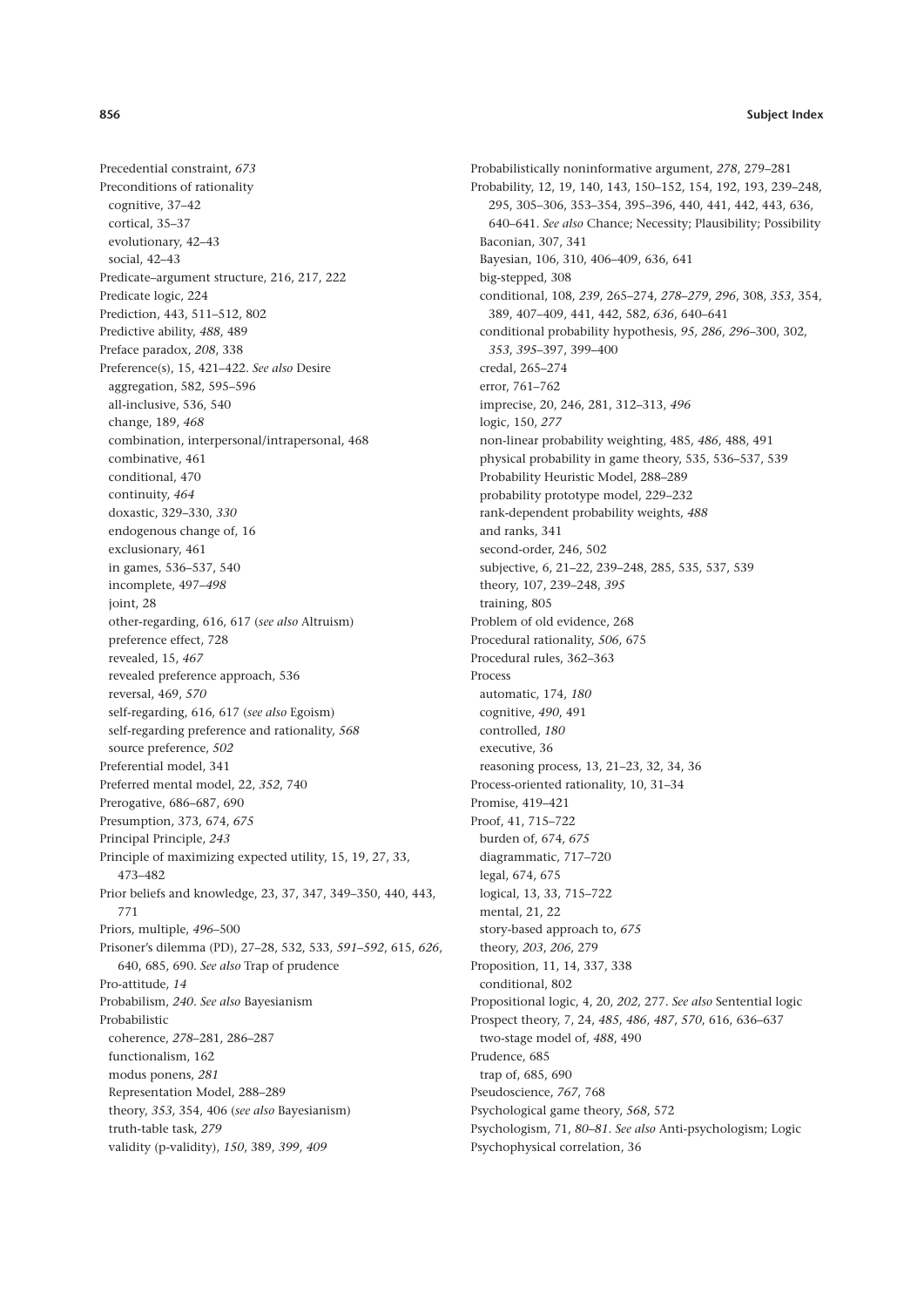Public announcement, *323* Pure theory of law, 659 Pursuitworthiness (of research), 759 p-validity, *399*, *409*

#### **Q**

Quantifier, 216–218, 222–223, 226, 228, 233, 288–289, 720

### **R**

Ramsey test, 95, 279, *296*, 343, 353, *397*, 407 Rank-dependent probability weights, *488* Ranking function, *338*, *339*, 341 conditional, 338 Ranking theory, 20, 328, 338–340 Rational learning, 705 model, *453* requirements, 129, 133, 134, *140* thinking disposition, 94 Rational choice (theory), 6, 28, 77, 473, 505–506, 625. *See also* Decision theory in belief revision theory, 329–331 and game theory, 529, 535–539, 541 Rationalism, 74–75 concerning moral reasons, 76–80, *685*, 690, 695, 698–700, 704 Rationality, 3–4, 101, 115–117, 147, *148*, 153–155, 215, 217, 219, *368–369*, 439–446, 591–598, *633–635*, 636–641, *647*, 681–690, 704, *792*, 801–805 of actions, 8, *75–80*, 681–690 and artificial intelligence, *46–47* assessments, categorical vs. relative, 7–8 Bayesian, 106, *395*, 522 bounded, 6, 15, 24, 34, 89, 92, 164–165, *322*, 490, *505–*513, 518, 520, 521, 523, *573*, 569, 572, 574, 625, 728, 768–769 under certainty, *565* collective, 28–31, *580*, 585, *591–598*, 627 (*see also* Rationality, group; Rationality, social) communicative, 9, 29, *45–46*, 50, 608–609 comprehensive, 627 computational, 31, 715, 720 corporate, 591–592 cultural embedding of, 49 debate, great, 93, 791, *798* degree of, 140, 143 of desires, 8–9 development of, 4, 705, 779–787 domain-specific, 44–47 ecological, 7, 93, 165, *510*–512, *636* economic, 330–331, 625, 630, 639–641 emotions and, 7, *47*, *568*, 572 epistemic, 17, 29, 44–45, 46, *176*, *518*, 519, 523, *580*, 694– 695, 735, *792* (*see also* Rationality, theoretical) evidence on, 570–574 evolutionary, 42, 92–93, 101, 633–641 and financial markets, *573*

in game theory, 529, 535–539, 541, *567* group, *26*, 28–30, *580*, 585, 628, 749–751 (*see also* Rationality, collective; Rationality, social) implicit, *781* individual, *26*, 27, 580, 585, 591–592, 747–748 individual rationality in a social context, 27–28 instrumental, 8–9, 27, 45–46, 48, *76–79*, 87, 92, *175*, 473, 601, *682*–687, 689, 748, *792* (*see also* Instrumentalism) in intertemporal choices, *567*, 571 and language, 40–41 local, 767 and memory, 39–40 mistaken consequences of, *568–570* models of, 507, 512, 747–751 and (its relation to) morality, 9, 30, 48–49, 681–690 naturalized, 24 nature of, 71, 72, 74, 75, 82, 772–773 normative, *77–80*, 101, 176, 372–373, 406–407, 518, 520, 521, 522, 523, *633–635*, 651, 767, 772–773 objections to, 1–2 objects of, 7 output-oriented, 10, 31–34 perfect attention and, *568*, *569* practical, 10–11, *14–16*, 17, 19–20, 23–24, 37, 101, 331, 495, 497–499, 693–700 pragmatic, 518, 520, 523 preconditions of (*see* Preconditions of rationality) procedural, *506*, 675 process-oriented, 10, 31–34 requirement of, 129, 133, 134, *140* under risk, 510, *566* scientific, *44–45*, 109, 747–751, *757*, 758, 759, 762, 767, 772–773 self-regarding preferences and, *568* social, *26*, 28–31, 51 (*see also* Rationality, collective; Rationality, group) strategic, 15 structural, *130*, 131, 133, *625–630* supervenience of rationality on the mind, 130–134 technical, 50 theoretical, 10, *11–14*, 18–19, 21–23, 101, 331 (*see also* Rationality, epistemic) theories of (*see* Theories of rationality) and truth, *16–17*, 772–773 value rationality, 9 and visual imagination, 41–42 Rationalizability, *543* Raven paradox, 271–272 Reason, 3, 71, 74, 75–80, 82, 137–138, 331. See also *Logos*; *Noûs*; Reasons faculty of, 72, 74, 75–80, *130* light of, *74* pure, 25, 48, *78–80* self-critique of, 74, 75–80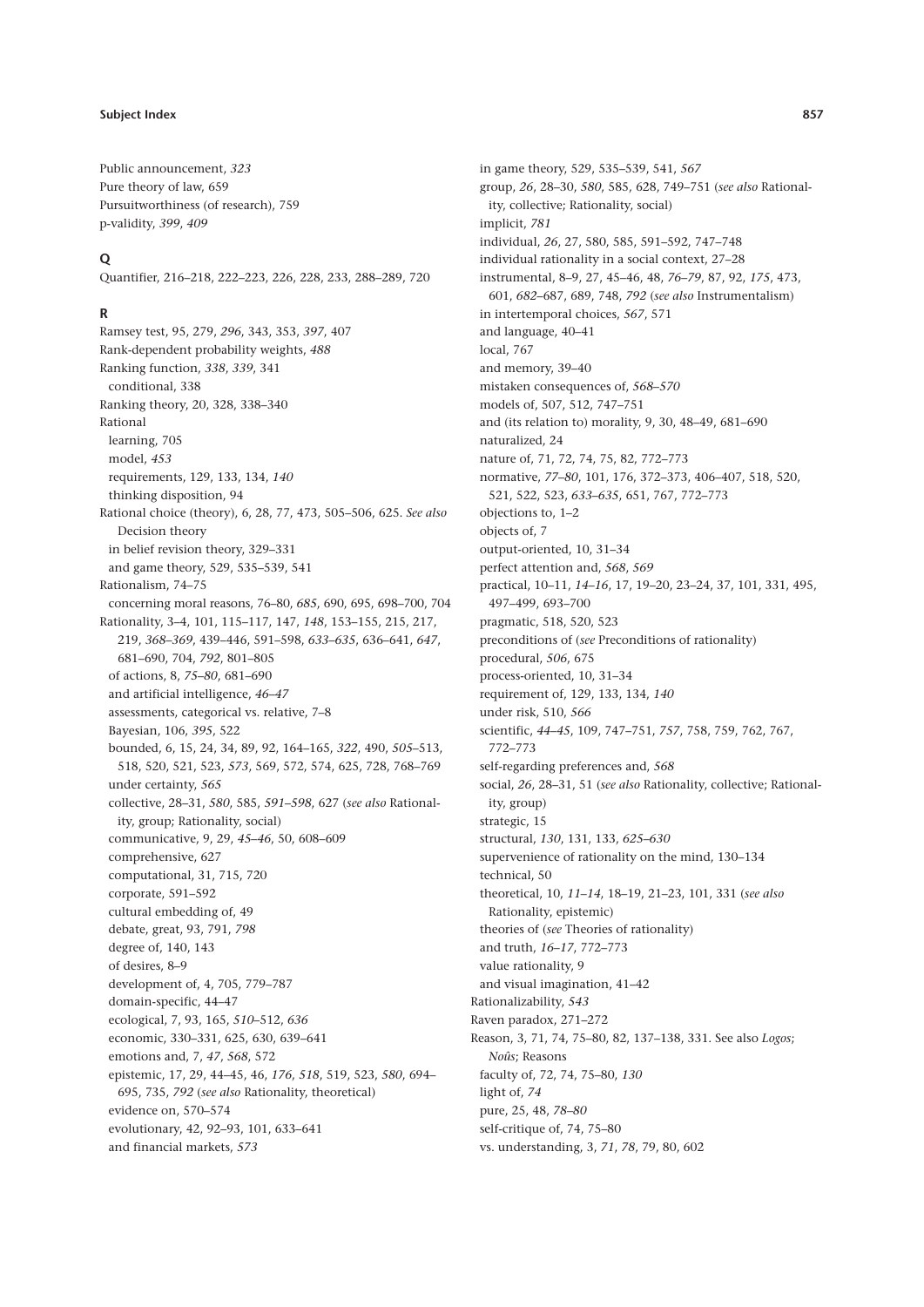Reason-based level of explanation, 31 Reasoning, *3–5*, 9–11, 21, 24, 104–108, 134, 147–156, 300, *368–369*, 347–356, 361, 364, 439–446, 715–722, 801–805. *See also* Deliberation; Inference; Logic abductive, 153–155 abstract, 782, 786 argumentative theory of, 29, 637, 638 automated, 155 Bayesian, 265–270, 406, 443, 582, 636, 641 case-based, 672, 673 causal, 104–105, 371, 374, 411–413, 439–446, *451*, 786 conditional, 38, 43, 108, 177, *348*, 349–350, 405–410, 637– 640, 784–786 counterfactual, 105, *410–415*, 637–640 cultural variation in, 802 deductive, 4, 13, 19, 33, *72*, 87–89, 91–92, 106, 148–150, 405–410, 715–722 defeasible, 5, 8, 13, *333*, *347*, 348–350, 352–356, 361, 649, 669–672 deontic, 638–640, 649, *651*–655 development of, 779–787 diagnostic, 443, *449* diagrammatic, 715–720 difficulty in, 226, 228–229, 234 epistemic, 29, 769–772 error in human reasoning, 8, 13, 22–23, 738–739, 802 evidential, 265–274 evolutionary theory of, 42 group, 29 human, 102, 104, 106–107, 277, 279, 282, 347, 736–741 (*see also* Bayesian, rationality; Belief, bias; Conditionals; Counterfactual, in human reasoning; Dual-process model/ theory; Heuristics; Mental models (theory); Spatial, reasoning; Syllogistic reasoning; Reasoning, temporal; Visualization) improvement, 801–805 inductive, 107, 152–153, 289–290 informal, *371–372*, 770 intentional, 105 about knowledge in games, 540–541 and language, 40–41 legal, 48, 661–666, *669*, 670 logical, 5, 8, 13, 24, 35, 47, 277, 381, 396, *399*, 637–640, 782, 784–787 meta-analysis of, 225–227, 229, 232 and metacognition, 38–39, *517*–523 meta-reasoning, 517–523 model-free, 703 model theory of, 147–156, 406–407, 703 (*see also* Mental models (theory)) motivated, *771–772* new paradigm of the psychology of, 6, 9, 12, 33, 87, 89, 91, 93, 95, *279*, 285 nonmonotonic, 8, 13, 20, 23, 153–154, 277, 279, *280*, 281, *333*, 341, 342, *347*, 348, 367, 649, 670, 671, 675 normative, 25–26, 337, 406–407, 767, 805

practical, 15, *75–80*, 674 pragmatic reasoning schema, *652* probabilistic, 13, 108, 265–274, 353–354, 406–410 process, 13, 21–23, 32, 34, 36 program, 215–219, 223 relational, 738–740 rule-based, 277, 669, 670 rule-based theories of, 5, 22 semantic vs. syntactic approach to, 31, 331 social, 290–292, 783 spatial, 105, *352*, 715–722, 725–731, 738–740 statistical, 803, 804 syllogistic (*see* Syllogistic reasoning) team, 594, 597 temporal, 726, 728 tools, 718, 720 training, 801–805 uncertain, 12, 277, 279, 282, 341 visual, 36, 41, 735–741 Reasons, 9, 142, 266–267, 339, *340*, 686, 687, 688–689, 690 for action (*see* Reasons for action) epistemic, 339 instrumentalism about practical, *76–77*, 78, 79, 82, 686, 690 for intrinsic desires, 694–700 moral, 693–700 motivating, *129*, 130 normative, *129*, 130, 686, 687, 690 practical, 686, 687, 688–689, 690 (*see also* Reasons for action) responding to, 129, *131*, 132–134 structural, 133 sufficient, 266, *340* Reasons for action, *75–80*, 686, 687, 688–689, 690, 693–700 objective vs. subjective, 608, *695* primitivism concerning, *697*, 698–699 Reciprocal altruism, 42, 103–104, 639–640 Recognition heuristic, *164* Redescription, semantic, 785–787 Reductio ad absurdum, 218 Reference dependence, *485* Reflection Principle, *243* Reflective equilibrium, 21, 25–26, 330 double, 26 narrow, *25* wide, *25* Reflective mind, *794* Region connection calculus, 726 Regularity, *603* Regularity Constraint, *242* Relational reasoning, 738–740 Relations spatial, 726, 738 temporal, 726, 728 Relative entropy, 245 Relativity, cultural, 41 Relativized common knowledge, *322*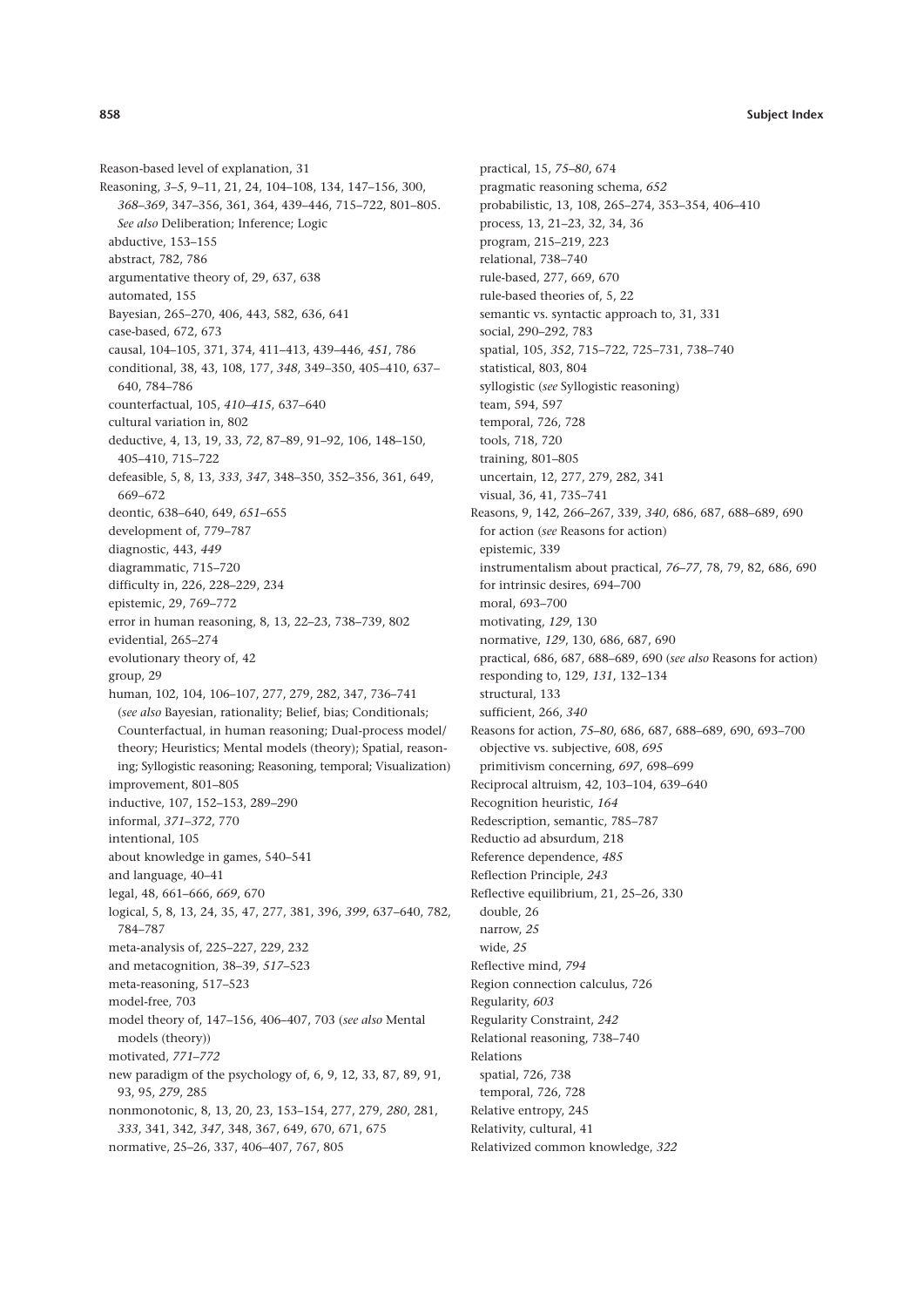Relevance, 265–274, 339, 343, 605, 728 amount of, 268–273 conditional, 267–274 evidential, 265–274 Kemeny–Oppenheim measure of, 270–271, 274 measure, 268–274 (*see also* Difference measure; Likelihood, ratio; Relevance, quotient) qualitative, 265–268 quotient, 270–274 theory, 29, 265–274 Z measure of, 270–271, 274 Replication crisis, 53 Replicator dynamics, 556–558, 634 Representation, 716 format of, 31, 215, 217–218, 223, 638, 639, 640 language-based, 21–22, 31, 36 mental, 22, 31–33, 36, 41–42, 405–410 qualitative, 328 theorem, *241*, 467, *497*, *566*, 567, 571, 572 visual, 36, 41–42, 716–722, 735–736 (*see also* Imagery, visual mental) Representativeness heuristic, *160*, 805 Research goal, 759, 760 Resolute choice, 462, 479, 690 Resolution of distributed knowledge, *323* Responding to reasons, 129, *131*, 132–134 Response format, 350 Responsibility, 696–697 causal, *452* Revealed preference, 15, *467* Revolution, scientific, *73–74*, 79, *749* Risk attitude, 465 inductive, *761* rationality under, 536–537, *566* risk-sensitive foraging, 636–637 risk-weighted expected-utility theory, *466* Risky choice, 474–482, 485, 486, 487, 488, 510, 636, 637 Roll-back analysis, 33 Rule, content-specific, *638*, 639, 652 Rule-based decision making, 659–666 Rule-based reasoning, 277, 669, 670 Rule of law, 662–663

## **S**

Sampling, 289–290 bias, *490*, 491 Sapir–Whorf hypothesis, 41 Satisficing, *508*, *520*, 521, 523. *See also* Heuristics, satisficing Science emergence of, 73, 74, 78, 79 normal, *749* organization of, 751, 752 social structure of, 585, 750 trust in, *769–772*

Scientific demarcation, 767–768 literacy, 768–769 method, 16, 45, 747–748 objectivity, 747, 750, 751 practice, 751–753 rationality, *44–45*, 109, 747–751, *757*, 758, 759, 762, 767, 772–773 revolution, *73–74*, 79, *749* SCM. *See* Self-consistency model; Structural causal model Search, limited, 491, 508–509 Second-order probability, 246, 502 Seductive details effect, 737 Selection diagram, 434 Selection task, *5*, 10, 26, 29, 43, 89–91, 93–94, 107, *153*, *639*–640, 802–803 deontic, *640*, 651–653 Self-awareness individual, 597–598 plural, 597–598 Self-consistency model (SCM), 520 Self-control, 469 Self-regarding preferences, 616, 617. *See also* Egoism Self-torturer, 463 Semantic redescription, 785–787 Semantics action-theoretic, 604 conceptual-role, 216, 223 inferential-role, 45, 216, 219 possible-worlds, 331–332, 384, *646* Semi-graphoid axioms, 254 Sensitivity, diminishing, 485, *486*, 491 Sentential logic, 722. *See also* Propositional logic Sentiment, moral, 682–683, 689 Sentimentalism, 48, 683, 689, 704 Separable excess payoff dynamics, 558, 562 Sequential choice, 478 Significance (of research), 759 Similarity, 153, 334 Simpson's paradox, 267 Simulation analogue, 259 computer simulation, 684–685, 689 mental, 40, 41–42, 154–155, 174, 180, 228, 230, 233–234, 406, 739–740 simulation heuristic, *161* Sincerity condition, *603* Size principle, 706 Skepticism, *74*, *75*, 77 epistemic, *586* Sleeping Beauty problem, 537 Social choice (theory), 29, 332, 580, 583, 595–597 cognition, 103–104, 638–641 contract, 220, 221, 223, 422, *640*, *652*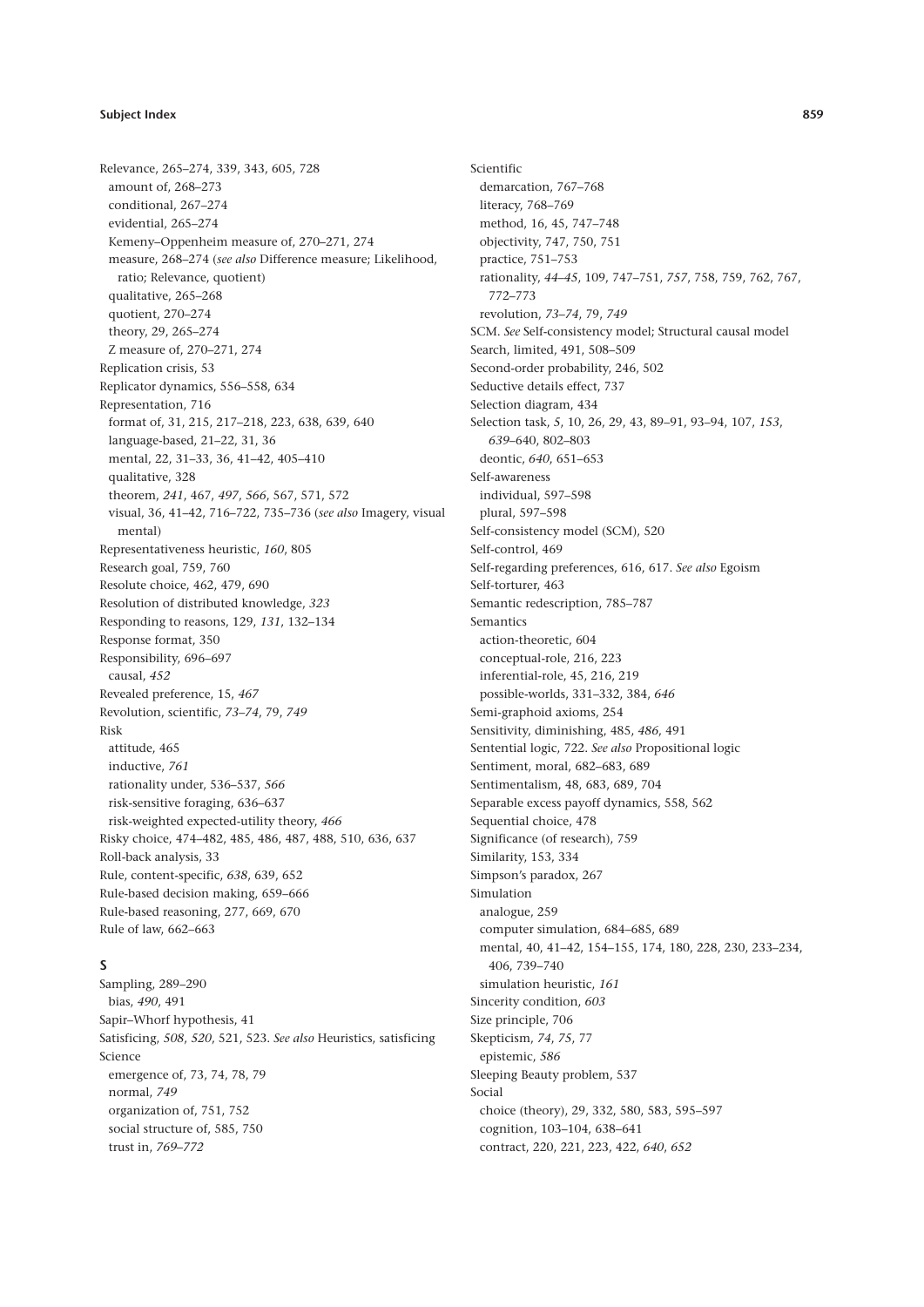Social (cont.) cooperation, 604 dilemma, *615*, 617, 619, 685, 690 (*see also* Prisoner's dilemma) exchange, 611, *639*–641 intuitionism, 704 judgment, 23, 581–583, 802 network, 191, 192 objectivity, 763 pragmatics, 653, 655 reasoning, 290–292, 783 structure of science, 585, 750 Sociopolitical context, 759, 760 Sophistic argumentation, 72 Soundness, *204* Source preference, *502* Space, 725 Spatial cognition, 725–731, 737, 739 reasoning, 105, *352*, 715–722, 725–731, 738–740 relations, 726, 738–739 Speech act, 419, 605–606 deontic, *653*, 654 theory, 605–606 Stability, 561 asymptotic, 561, 562, 564 Lyapunov, 561, 562 Stakes (involved in a decision), 498, 501 Statistical reasoning, 803, 804 Statistics, classical vs. Bayesian, 45 Story-based approach to proof, *675* St. Petersburg paradox, 481, 487 Strategy, *531*–532, 554 behavioral, *531*–532, 534, 537 compensatory, 164 evolutionarily stable, 555, 639–640 lexicographic, *165* locally superior, 555 mixed, *531*–533, 534, 539, 554, 613–615, 619 strictly dominated, *532*, 539, 553, 557, 559, 564 weakly dominated, 553, 555, 557 Strict conditional, 385 Strict liability, 134 Structural causal model (SCM), 390, 427–436 Structural rationality, *130*, 131, 133, *625–630* Subgame-perfect equilibrium, *533–535* Subjective probability, 6, 21–22, 239–248, 285 Subjectivism, 132 Subjunctive conditional, 391, 536, 539, 410–415 mood, 411 Success, cognitive, 24–25, 101, 511 Sufficiency, 349 Sufficient reasons, 266, *340* Supervenience of rationality on the mind, 130–134

Suppositional theory, *395* Suppression effect, 343 Sure-thing principle, 475, *498* Surprise, functions of potential, 307, 341 Syllogism, *72*, 118–123, 225–234, 367, 420, 661–662 Syllogistic reasoning, *72*, 178, 225–234 computational model of, 229–233 error in, 226, 228, 232, 234 heuristics in, 228–234 individual differences in, 226, 228–234 neural basis of, 119–120 Symbol level of explanation, 31 Sympathy, 682–683, 689 Synthetic. *See* Analytic–synthetic distinction System 1 (intuition), 22, *149*, 150, 167, 231–233, 354 System 2 (deliberation), 23, *149*, 150, 167, 231–233, 354 System P, *280*, 281 System Z, 341

## **T**

Take-the-best heuristic, *165* Team reasoning, 594, 597 Temporal lobe, 118–119, 121 logic, *647*–648 relation, 726–728 Theories of rationality, 18 descriptive, 3, 18, *21–24*, 24–26, 33–34, 49, 767–768, 772–773 normative, 3, *18–21*, 24–26, 33–34, 49, *75–80*, *633*–641, 767–768, 772–773 output-oriented, 31–34, 42 process-oriented, 31–34, 42 Theory of action, 367, 627, 630 (*see also* Decision theory) choice, 748, 749–750, 760, 761 of mind, 39, 43, 104, 106, 422 pursuit, 759 Thinking, 173 dialectic, 50 divergent, *786*, 787 good, 801 hypothetical, 295, 406 imaginal, 41 magical, 153 normative, 89, 91–95, 801, 804, 805 in pictures, 735 rational thinking disposition, 94 Western, 802 wishful, 8 Threat, 419–422 Time. *See* Temporal, logic; Temporal, relation inconsistency, *571*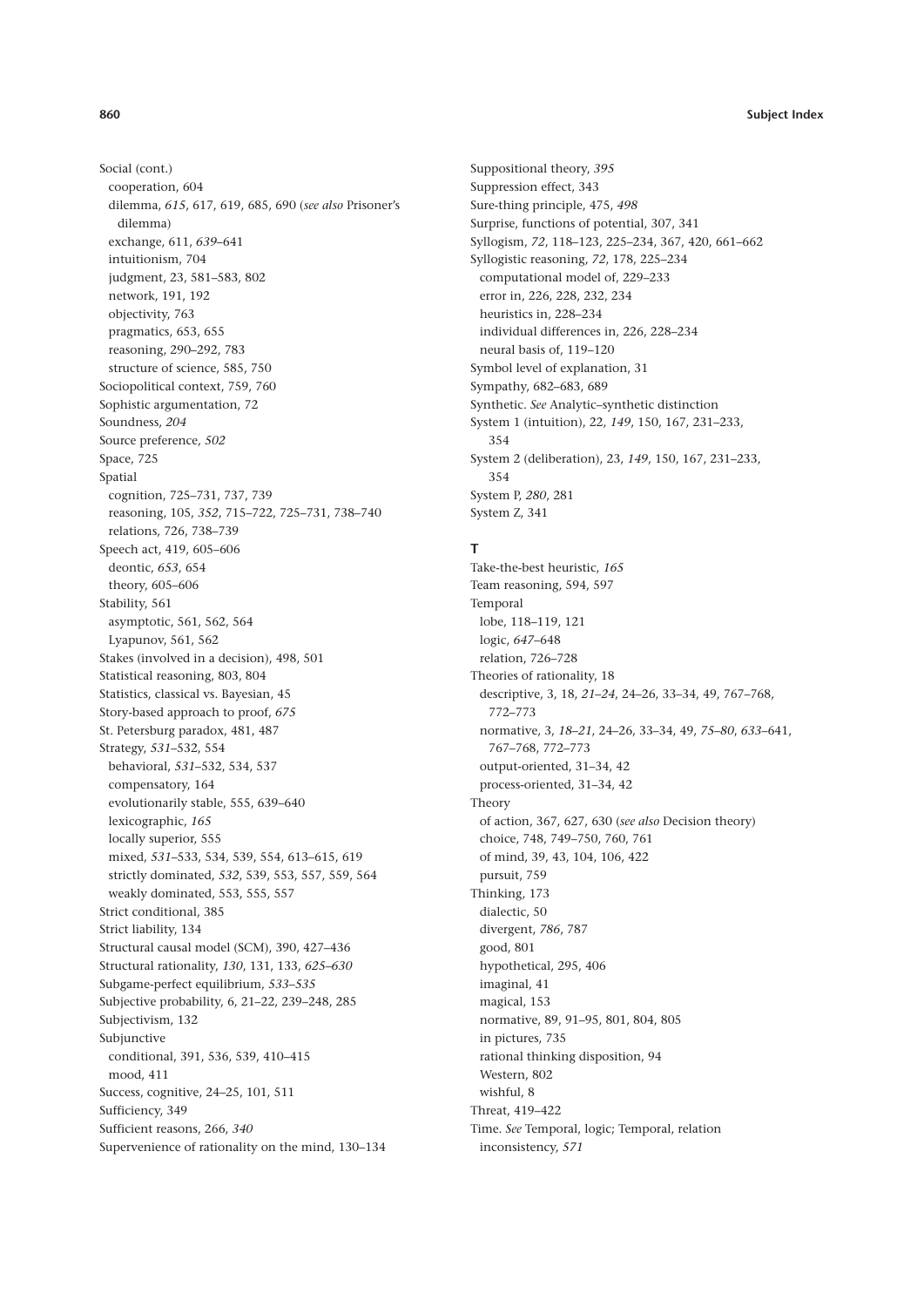Tip, 419–420 TMS. *See* Transcranial magnetic stimulation Training effects, 801–805 video game, 804, 805 Transcranial magnetic stimulation (TMS), 121, 122, 729, 739 Transfer of attention exchange model, 489 Transformation positive monotone, *464* rule, *612*, 614, 615, 617, 618, 620 Transitive inference, 118–122 Transitivity, *281*, 331, *462* Transportability, 434 Trap of prudence, 685, 690 Trolley problem, 48–49, 663, 703 Trust dimensions of, *770* epistemic, 769, *770*, 771 in science, *769–772* Trustworthiness, 351, *770* Truth, 16–17, 51, 147, 155 conditions, 216, 217, 337 function, 382 maintenance, 117 objective vs. subjective, 17 philosophical and psychological theories of, 17 probabilistic truth table task, *279* table, 277, 295, 382, 398 truth function, *203*, 216, 277 truth table task, 278, 279, *296* and truth-tracking, *583* truth-wins principle, 30 Turing machine, 186 Two-process model (moral psychology), 702 Two-stage model of prospect theory, *488*, 490 Type, *544*. *See also* Belief, hierarchy

## **U**

Uncertainty, 12, 19, 32, 266, 398, *451*, 505, *513*, 517, 518, 761, 762. *See also* Certainty aversion, *498* comparative uncertainty aversion, *499* decision under, 536–537, 539, 636–637, 640–641 epistemic, 768–769 judgment under, 636–637, 640–641, 768–771 reasoning under, 277, 279, 282, 443 Understandability, 768–769 Understanding, 3, 602. *See also* Reason, vs. understanding bounded, *767* Unintended consequence, 611, 618, 619 Uniqueness (of doxastic state), *245–246* Universality, 41 Universal moral grammar, 702 Update/Updating. *See* Belief revision; Conditioning/ Conditionalization

Utilitarianism, 48, *682*–683, 685, 686, 689 Utility, 14, 419–421, 427, 535–540, *652*–653, 655. *See also* Expected-utility theory conditionals, 11, *419*–422, 473–477 epistemic, *209* expected, 241, 273, 473–477, 486, 487, 495, 545, 636, 682 experienced, 465–466 hedonistic, 466 Jeffrey–Bolker, 476–477 marginal, *465*, 486, 487 maximin-expected, *496* measurement of, 475–477 Savage, 498, 537 von Neumann–Morgenstern, 15, 474–475, 536–537, 682

#### **V**

Validity, *367–368*, 434 of arguments, *278*, 280–281, 361, 362, 363, 671 ecological, 24, 101, 163, *636*–637 external, 91–92, 434 logical, *147*, 149, *203*, *205*, 225, *278*, 279–281, 362, 381, 406–407, 720 probabilistic, *150*, 389, *399*, *409* of syllogisms, 227 Valuation, *203*, *205*, 646 Value, 143, *758* value-based process in the brain, 37 epistemic, 748, 749–750, *760*, 761 influence, indirect vs. direct, *762* nonepistemic, 748, 760, 761 paradox of, 470 Value-freedom of science, 44, 499, *757*, *758*, *760*, 762 Value-ladenness, 757, *758*, 760, 762 Variability, cognitive, 651, 653–654 Variety-of-evidence thesis, 258 Verbalizer vs. visualizer, 737, 739 Video game (training), 804, 805 Virtual environment, 737 Virtue, 625 Visual impedance effect, 728, *738*, 739–740 mental imagery, 36, 736–737, *738*, 739–741 reasoning, 36, 41, 735–741 Visualization, 735–741 external, *735*, 737 internal, *735*, 737 in mathematics, 735–736 mental, 735–738 Visualizer vs. verbalizer, 737, 739 Volunteer's dilemma, *612–613*, 614, 615, 618–620 von Neumann–Morgenstern expected-utility model, 465, 536–537, *566*. *See also* Decision theory; Expected-utility

theory; Utility